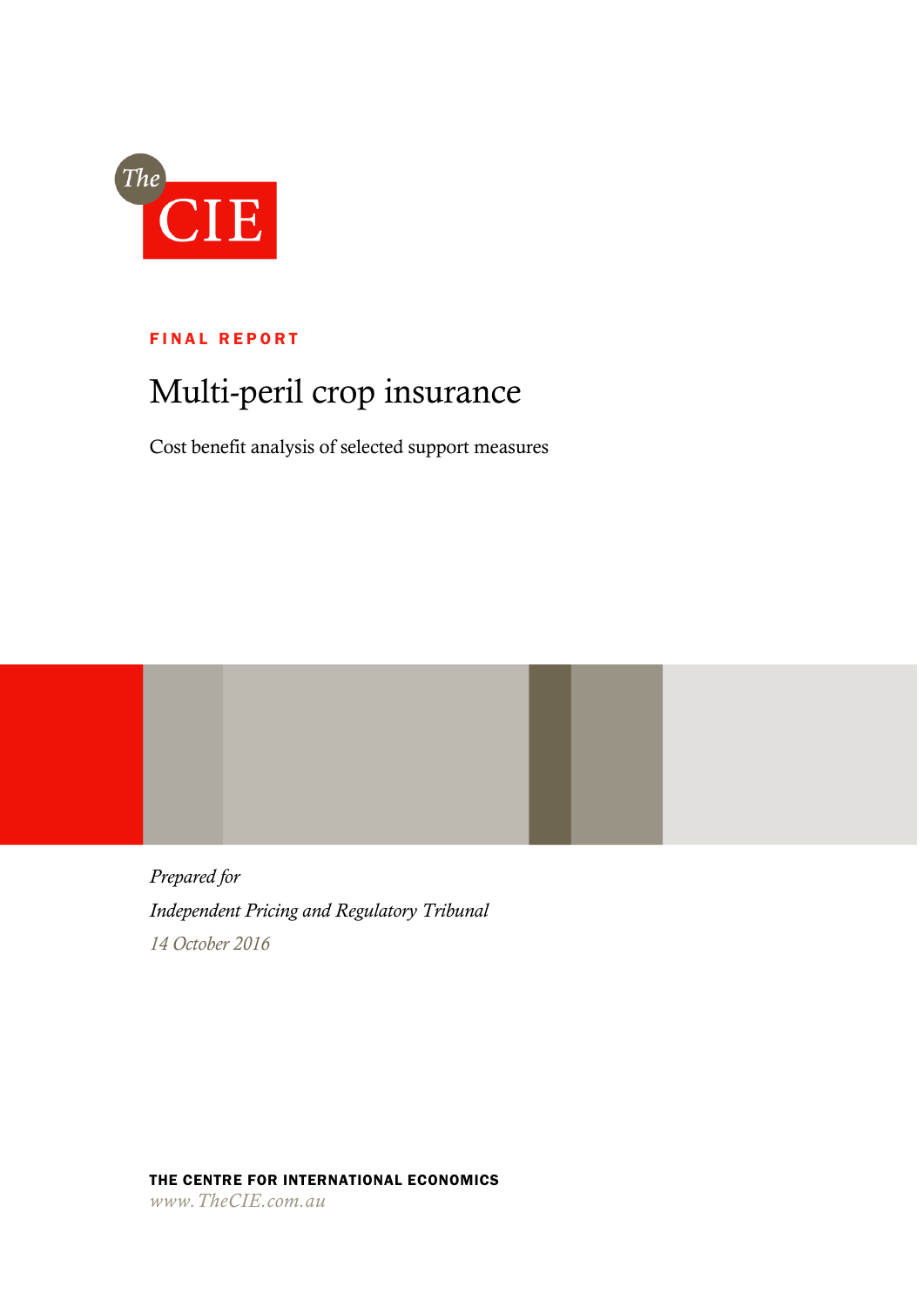The Centre for International Economics is a private economic research agency that provides professional, independent and timely analysis of international and domestic events and policies.

The CIE's professional staff arrange, undertake and publish commissioned economic research and analysis for industry, corporations, governments, international agencies and individuals.

## © Centre for International Economics 2016

This work is copyright. Individuals, agencies and corporations wishing to reproduce this material should contact the Centre for International Economics at one of the following addresses.

## C A N B E R R A

Centre for International Economics Ground Floor, 11 Lancaster Place Majura Park Canberra ACT 2609

GPO Box 2203 Canberra ACT Australia 2601

Telephone +61 2 6245 7800 Facsimile +61 2 6245 7888 Email cie@TheCIE.com.au Website www.TheCIE.com.au

## **SYDNEY**

Centre for International Economics Suite 1, Level 16, 1 York Street Sydney NSW 2000

GPO Box 397 Sydney NSW Australia 2001

Telephone +61 2 9250 0800 Facsimile +61 2 9250 0888 Email [ciesyd@TheCIE.com.au](mailto:ciesyd@TheCIE.com.au) Website [www.TheCIE.com.au](http://www.thecie.com.au/)

## DISCLAIMER

While the CIE endeavours to provide reliable analysis and believes the material it presents is accurate, it will not be liable for any party acting on such information.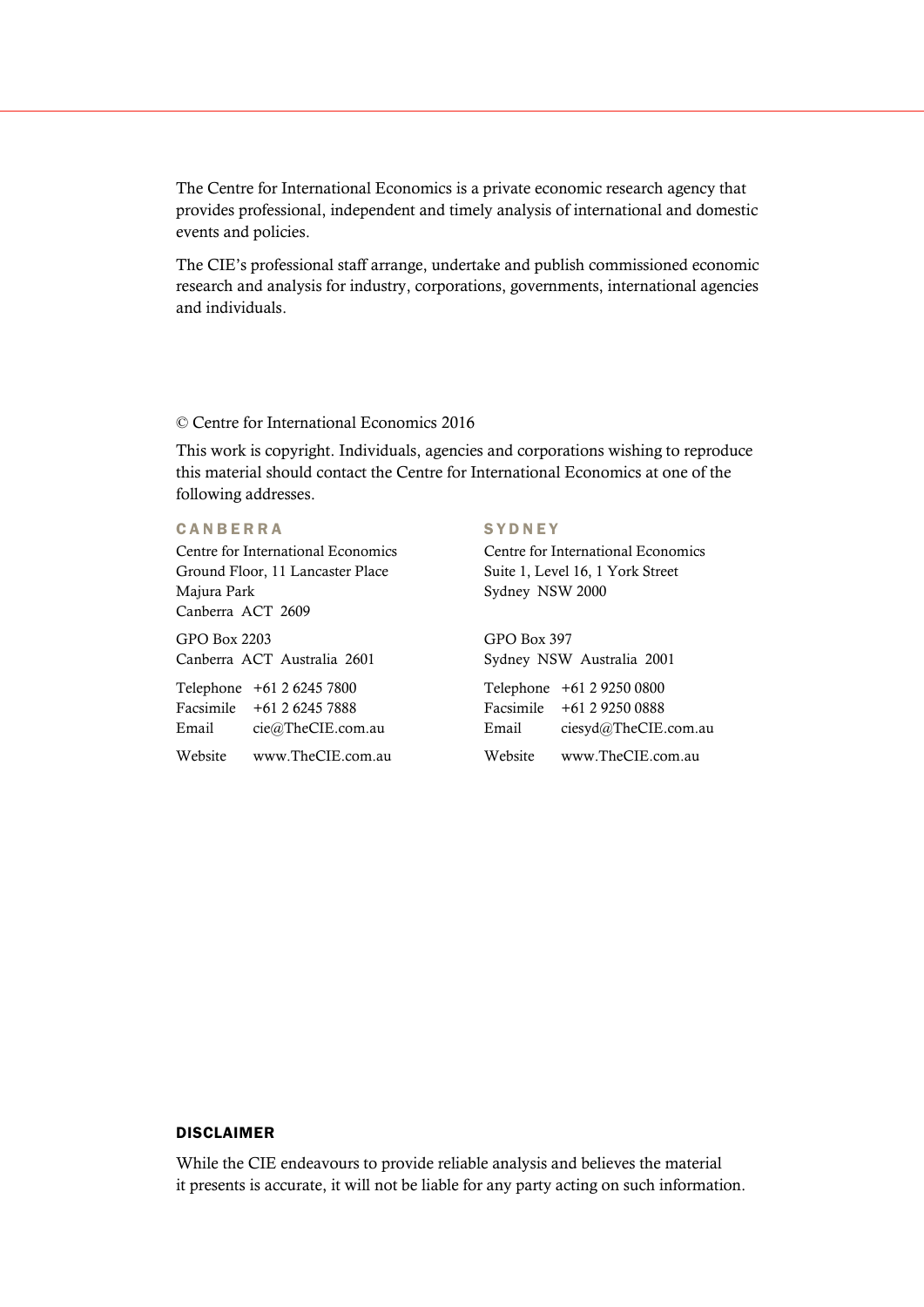# *Contents*

|   | <b>Abbreviations</b>                                                 | $\overline{4}$ |
|---|----------------------------------------------------------------------|----------------|
|   | <b>Executive summary</b>                                             | 5              |
| 1 | <b>Introduction</b>                                                  | 11             |
|   | Measures to be evaluated                                             | 11             |
|   | This report                                                          | 12             |
| 2 | Cost benefit analysis framework                                      | 14             |
|   | Key steps in a CBA                                                   | 14             |
|   | Conceptual framework for government intervention in the MPCI market  | 15             |
|   | Types of costs and benefits accruing to stakeholder groups           | 17             |
|   | General assumptions used in the CBA                                  | 18             |
| 3 | Market and government failures in the market for MPCI                | 20             |
|   | Improving management practices and reducing risk aversion            | 21             |
|   | Improved access to capital                                           | 24             |
|   | Opportunities for structural adjustment for high risk farms          | 27             |
|   | Reduced dependence on government assistance                          | 30             |
|   | Potential social impacts                                             | 35             |
| 4 | Establishing the baseline for the MPCI sector                        | 37             |
|   | Anticipated uptake of MPCI insurance                                 | 37             |
| 5 | Options to reduce the price of MPCI to farm businesses               | 39             |
|   | Overview of measures that reduce the price of MPCI                   | 39             |
|   | Interactions between MPCI and other insurance mechanisms             | 42             |
|   | Insights from the consultation                                       | 44             |
| 6 | Quantifying the impact of options to reduce the price of MPCI        | 46             |
|   | Stamp duty waiver                                                    | 46             |
|   | Reducing the upfront cost of MPCI                                    | 47             |
| 7 | Quantifying the impact of supporting measures for drought assistance | 61             |
|   | Farm business skills professional development program                | 61             |
|   | Additional rain gauges and weather stations                          | 65             |
|   | Sharing of NSW Rural Assistance Authority Information                | 68             |
| 8 | <b>Cost benefit analysis results</b>                                 | 70             |
|   | Stamp duty waiver                                                    | 70             |
|   | Reduce the upfront cost of MPCI                                      | 70             |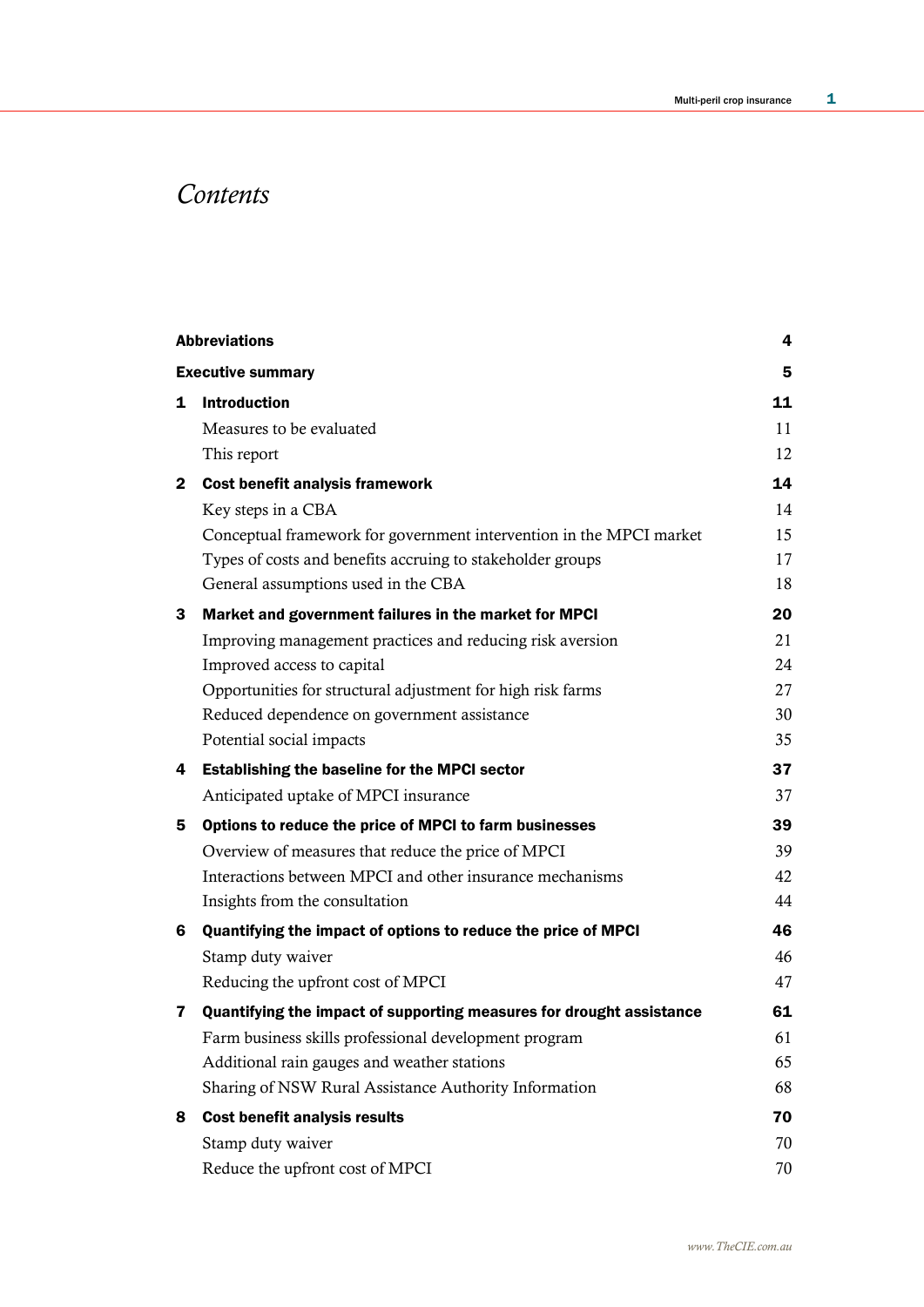|   | Supporting measures for drought assistance      | 72 |
|---|-------------------------------------------------|----|
|   | Sensitivity analysis                            | 73 |
| A | More details on government assistance measures  | 76 |
|   | <b>B</b> NSW cropping industry and baseline     | 78 |
|   | <b>C</b> Estimates of crop insurance premiums   | 89 |
| D | Elasticity of demand for agricultural insurance | 93 |

## BOXES, CHARTS AND TABLES

| $\mathbf{1}$ | Conclusions on opportunities for government intervention in the MPCI   |                |
|--------------|------------------------------------------------------------------------|----------------|
|              | market                                                                 | 6              |
| 2            | Proposed MPCI incentive measures                                       | $\overline{7}$ |
| 3            | Cost of measures to the NSW Government                                 | $8\,$          |
| 4            | Summary of benefits and costs for Measure 3                            | $8\,$          |
| 5            | Summary of benefits and costs for Measure 4                            | 9              |
| 6            | Summary of benefits and costs across supporting measures 1, 2a and 2b  | 10             |
| 1.1          | Proposed MPCI incentive measures                                       | 11             |
| 2.1          | Key Steps in a CBA                                                     | 14             |
| 2.2          | The MPCI market                                                        | 15             |
| 2.3          | The MPCI market with distortions                                       | 16             |
| 2.4          | Impacts of a subsidy                                                   | 17             |
| 2.5          | Benefits and costs identified in this report                           | 17             |
| 2.6          | General components of CBA                                              | 18             |
| 2.7          | Relative efficiency of selected taxes                                  | 19             |
| 3.1          | Conclusions on potential benefits from intervention in the MPCI market | 21             |
| 3.2          | Debt and capacity to service debt by NSW cropping sector               | 26             |
| 3.3          | Number of enterprises and cropping areas in NSW                        | 28             |
| 3.4          | Comparing Average cropping areas for NSW and WA                        | 29             |
| 3.5          | Rates of change in average cropping areas between NSW and WA           | 29             |
| 3.6          | Government drought assistance measures for crop farms                  | 31             |
| 3.7          | RAA administered payments in NSW in 2014-15                            | 33             |
| 3.8          | Total Commonwealth and State assistance to NSW - 2010-11 to 2014-15    | 35             |
| 4.1          | Baseline uptake of MPCI across NSW                                     | 38             |
| 5.1          | Impact of proposed arrangements on MPCI premiums                       | 40             |
| 5.2          | Conceptualised impact pathway — substitutability issues                | 42             |
| 6.1          | Additional uptake of MPCI in response in the stamp duty waiver         | 46             |
| 6.2          | Total stamp duty revenue foregone                                      | 47             |
| 6.3          | Total increase in consumer surplus                                     | 47             |
| 6.4          | Illustration of demand for MPCI by region                              | 48             |
| 6.5          | Total uptake of MPCI by farm businesses by scenario                    | 52             |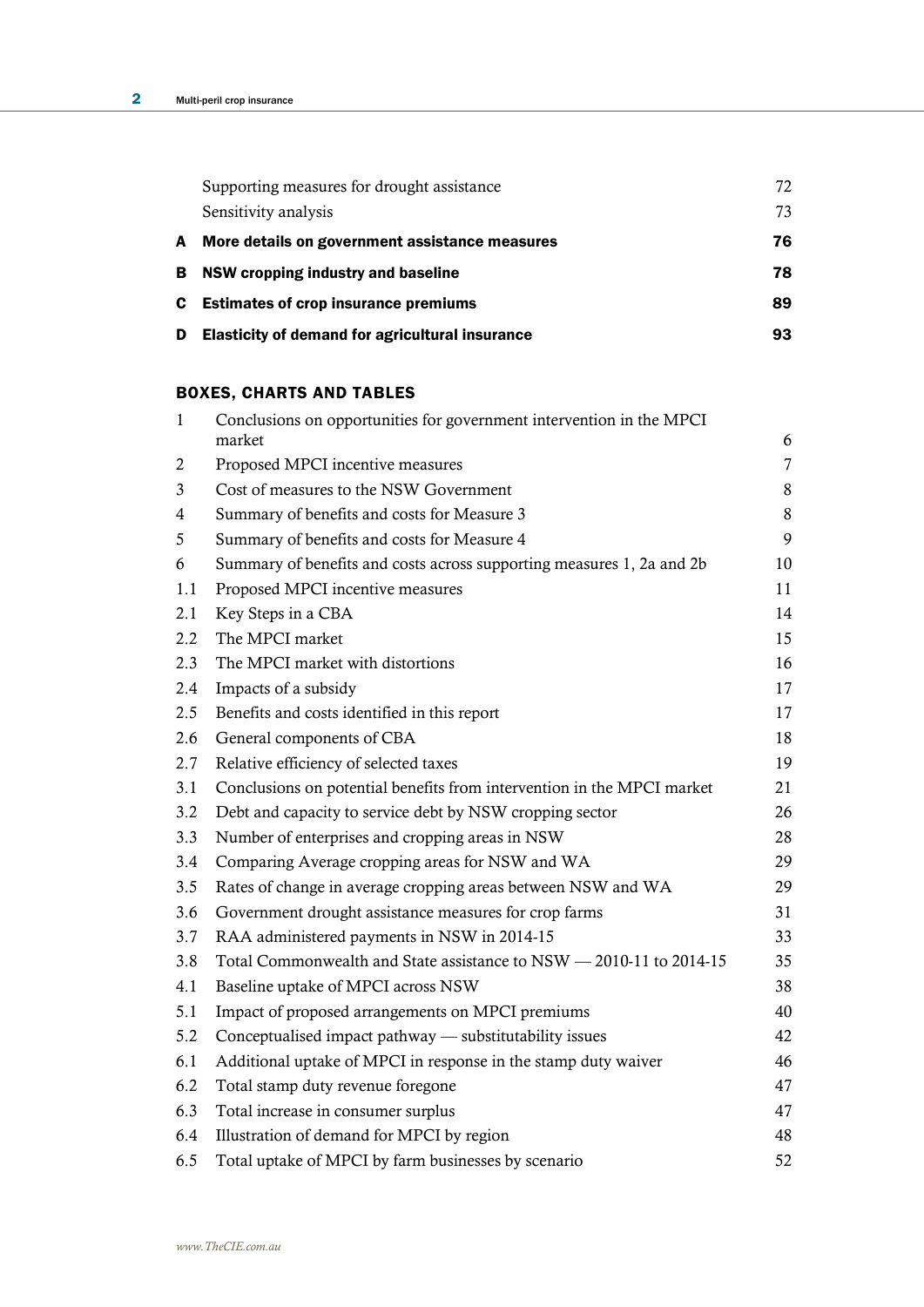| 6.6        | Additional uptake of MPCI in terms of number of farms and expenditure per<br>farm                   | 54 |
|------------|-----------------------------------------------------------------------------------------------------|----|
| 6.7        | Relationship between uptake of MPCI and productivity                                                | 56 |
| 6.8        | Average productivity benefits by NSW region as a result of uptake of MPCI                           | 57 |
| 6.9        | Potential productivity benefits from adoption of MPCI                                               | 58 |
| 6.10       | Potential productivity benefits from adoption of MPCI statewide                                     | 59 |
| 6.11       | Cost of increased MPCI premiums to farm businesses                                                  | 59 |
| 6.12       | Total cost of the upfront subsidy to state government                                               | 60 |
| 7.1        | Estimated uptake and cost FBSD programs                                                             | 63 |
| 7.2        | Value of forecasts                                                                                  | 66 |
| 8.1        | Summary of benefits and costs for measure 3                                                         | 70 |
| 8.2        | Summary of benefits and costs for Measure 4                                                         | 71 |
| 8.3        | Summary of benefits and costs across supporting Measures 1, 2a and 2b                               | 72 |
| 8.4        | Sensitivity analysis of cost benefit ratios for Measure 4                                           | 73 |
| 8.5        | Sensitivity analysis of cost benefit ratios for Measures 1, 2a and 2b                               | 74 |
| A.1        | RAA administered Special Conservation Fund payments - 2010-11 to 2014-                              |    |
|            | 15                                                                                                  | 76 |
| A.2        | RAA administered Farm Innovation Fund Loans – 2013-14 to 2014-15                                    | 76 |
| A.3        | RAA administered Transport Assistance - 2012-13 to 2014-15                                          | 77 |
| A.4        | RAA administered Emergency Water Rebate - 2013-14 to 2014-15                                        | 77 |
| A.5        | RAA administered Concessional Loans – 2013-14 to 2014-15                                            | 77 |
| A.6        | RAA administered Exceptional Circumstances payments - 2010-11 to 2011-<br>12                        | 77 |
| B.1        | <b>ABARES NSW zones</b>                                                                             | 78 |
| B.2        | Estimated ABARES farm population and average farm size 2014                                         | 78 |
| B.3        | Baseline number of grain farms and average cropping areas                                           | 80 |
| B.4        | Winter grain and oilseeds yield for NSW farms                                                       | 82 |
| B.5        | National cost indices for broadacre agriculture                                                     | 82 |
| <b>B.6</b> | Quantity of inputs used per hectare by NSW cropping specialists                                     | 83 |
| B.7        | Use of conservation practices in NSW cropping sector                                                | 85 |
| C.1        | Estimated cost of traditional crop insurance 2015-16                                                | 89 |
| C.2        | Estimated premiums for a compulsory insurance scheme, 30 per cent loss<br>ratio                     | 91 |
| C.3        | Estimated premiums for a compulsory insurance scheme, 60 per cent loss<br>ratio, 30 per cent excess | 91 |
|            | C.4 Estimated premiums for a compulsory insurance scheme, 100 per cent loss                         |    |
|            | ratio, 50 per cent excess                                                                           | 91 |
| C.5        | Estimated premiums for wheat compulsory insurance scheme                                            | 92 |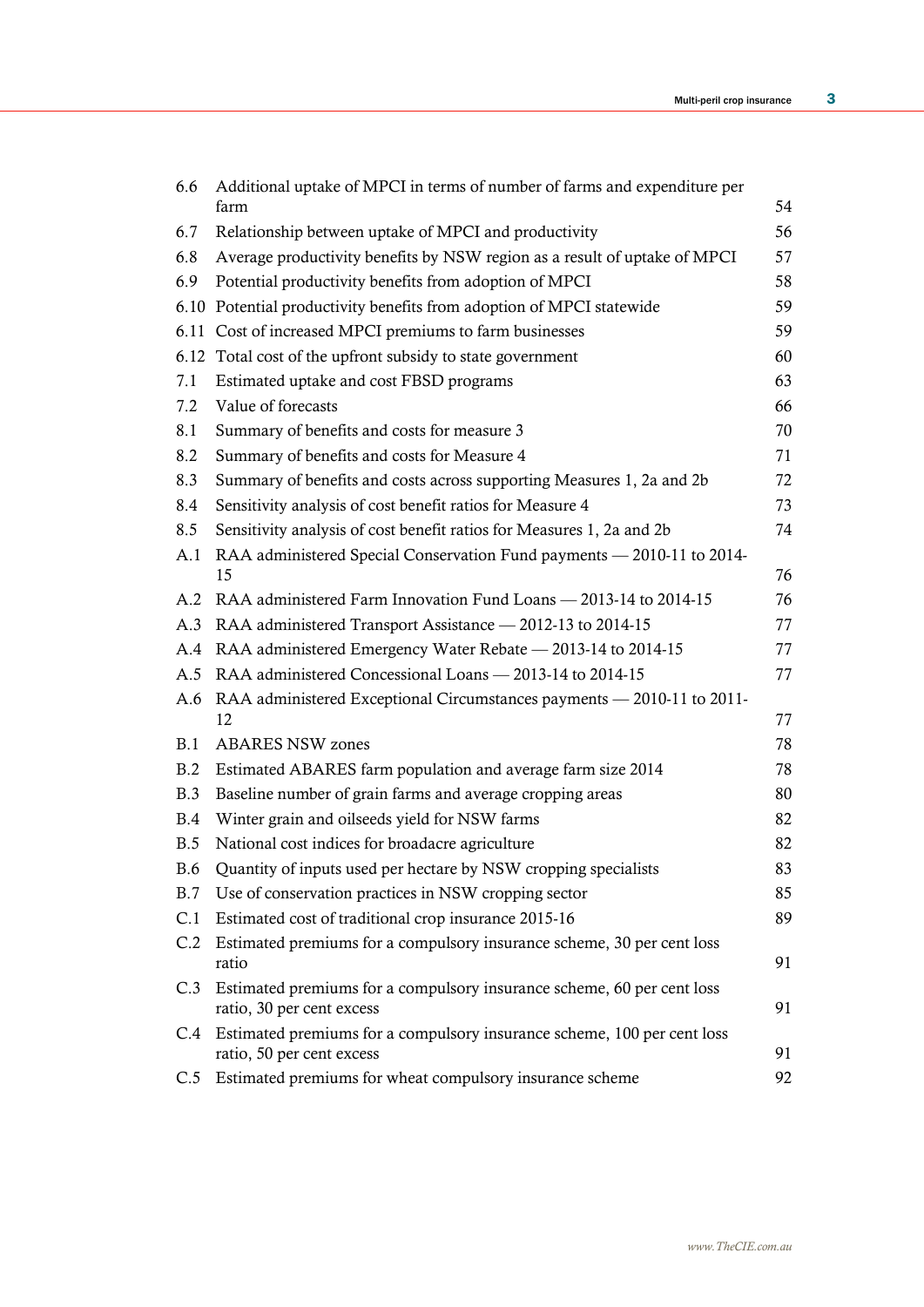# *Abbreviations*

- ABARES Australian Bureau of Agriculture, Resource Economics and Science
- ABS Australian Bureau of Statistics
- BMP Best Management Practice
- BOM Bureau of Meteorology
- CBA Cost benefit analysis
- CBR Cost benefit ratio
- FBSD Farm Business Skills Professional Development
- IPART Independent Pricing and Regulatory Tribunal
- MEB Marginal excess burden
- MPCI Multi-peril crop insurance
- NRDC Natural Resources Defence Council
- NWC National Water Commission
- POAMA Predictive Ocean Atmospheric Model for Australia
- RAA NSW Rural Assistance Authority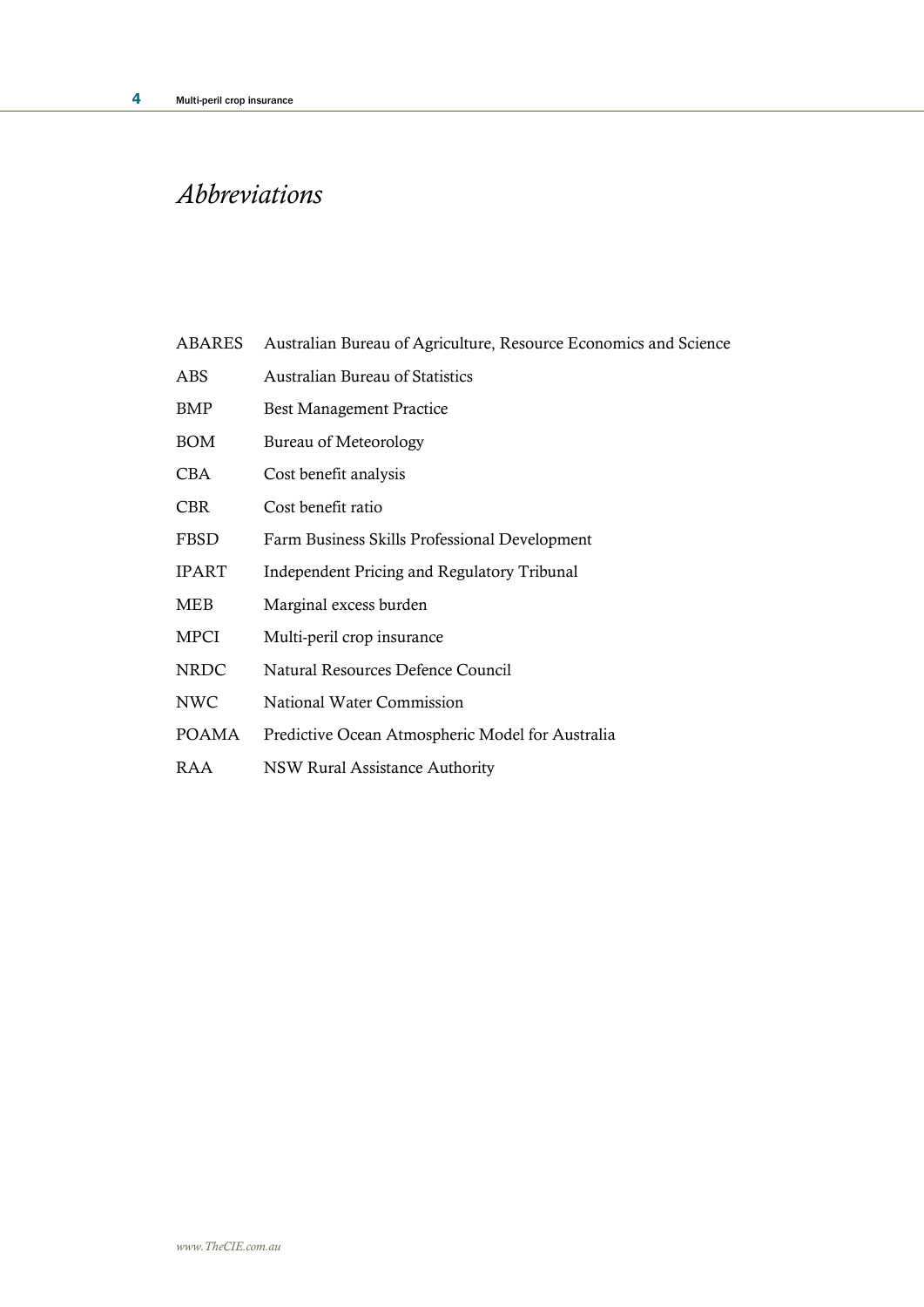## *Executive summary*

The CIE was commissioned by the Independent Pricing and Regulatory Tribunal to consider the economic impact of selected multi-peril crop insurance (MPCI) incentive measures.

- MPCI is an insurance product that is utilised internationally, with high levels of government assistance, as a means of managing a broad range of risks facing agricultural producers.
- There are a range of challenges that have limited the financial viability of MPCI in Australia in the past, driven predominantly by the high degree of weather volatility in Australia and the risk of widespread drought.

## *The current market for MPCI*

The current market for MPCI is comprised of a small number of companies developing and trialling new products to selected customers. A range of MPCI policies have been offered across Australia that:

- offer an acceptable premium price to attract uptake
- provide benefits to farm businesses, and
- limit the exposure of insurers.

We consider that uptake of MPCI is likely to be limited in the absence of government intervention. Indications are that Australia-wide, there are around 200 farm businesses in 2016-17 which have already taken up MPCI, which could grow to around 400 businesses over the next 5 years.

## *Rationale for government intervention in the MPCI market*

There are a number of possible reasons for the NSW Government to intervene in the MPCI market:

- MPCI may lead to changes to farm productivity that are unanticipated by farmers, by moving farmers towards best management practice (BMP)
- MPCI may improve access to capital, by providing financiers with greater surety over their loans to farmers
- MPCI may accelerate structural adjustment, generating economies of scale in production
- MPCI may offer a substitute for NSW Government and Australian Government assistance to farmers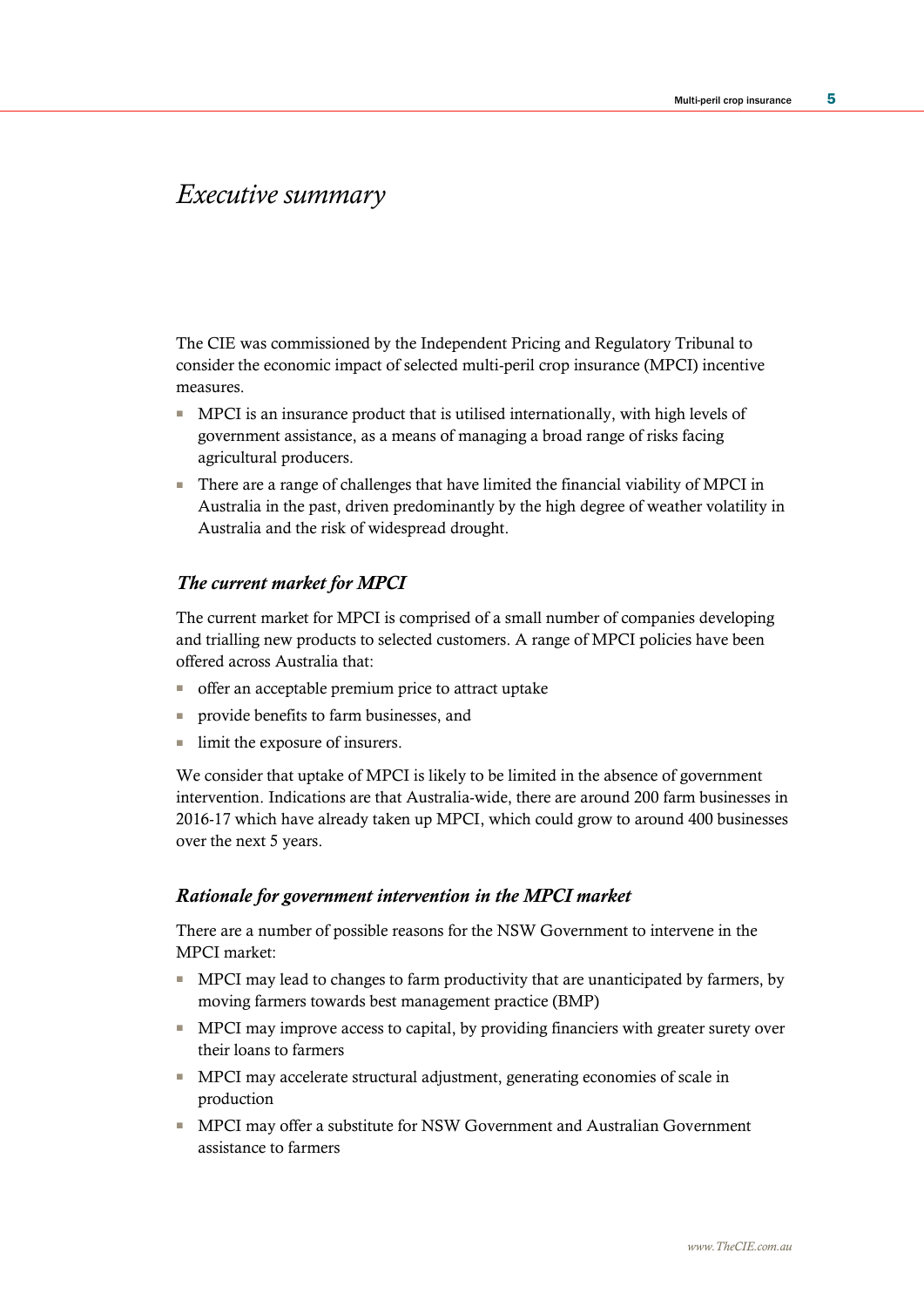- there may be information asymmetries that hamper the MPCI market, such as farmers having better information on their risks of crop failure than insurers, and
- existing government interventions in the MPCI market, such as stamp duty, restricting potential uptake.

These reasons constitute opportunities for government intervention to realise wider benefits to the public. This study has investigated these different reasons for government intervention, as these determine whether the government is moving the market towards a more or less efficient outcome. Key conclusions from this analysis are set out in box 1.

## 1 Conclusions on opportunities for government intervention in the MPCI market

This study has found that there are a number of valid reasons for changing government intervention in the MPCI market.

- There is the *potential* for significant unanticipated productivity gains for some farmers from uptake of MPCI. This could occur because some farmers are currently conservative in their use of inputs, such as fertiliser, and margins could be increased by adopting a more risk-neutral approach to the use of inputs. MPCI provides insurance against taking these risks.
- Associated to this benefit is improved access to working capital. MPCI has the capacity to improve access to long-term capital although the potential impact on structural adjustment is very difficult to quantify.
- Any reduction in the variation in farm incomes would have flow-on social benefits in rural communities.

However, the case for government intervention is not universal. The study has also found that there are reasons that do not support additional government intervention in the MPCI market.

- MPCI for cropping activities is not likely to substitute for other forms of government assistance to farms, such as drought assistance. The grains industry accounts for a modest component of total drought assistance provided by government.
- Further, the MPCI products likely to be offered to the market are not likely to provide cover when start-of-season soil moisture levels are low, such as periods leading into drought. While this keeps premiums lower for farmers, it may limit their mitigation of risk.
- This means MPCI is not a general drought insurance measure. Rather, it complements the existing suite of measures available to farmers privately or from government.

The most important opportunity for MPCI relates to the behaviour of farmers and how close they are to BMP. Strictly speaking, this results from inefficiency in decision-making by farmers and a lack of short-term working capital. MPCI could improve management by supporting farmers to take a more risk-neutral approach to production and investment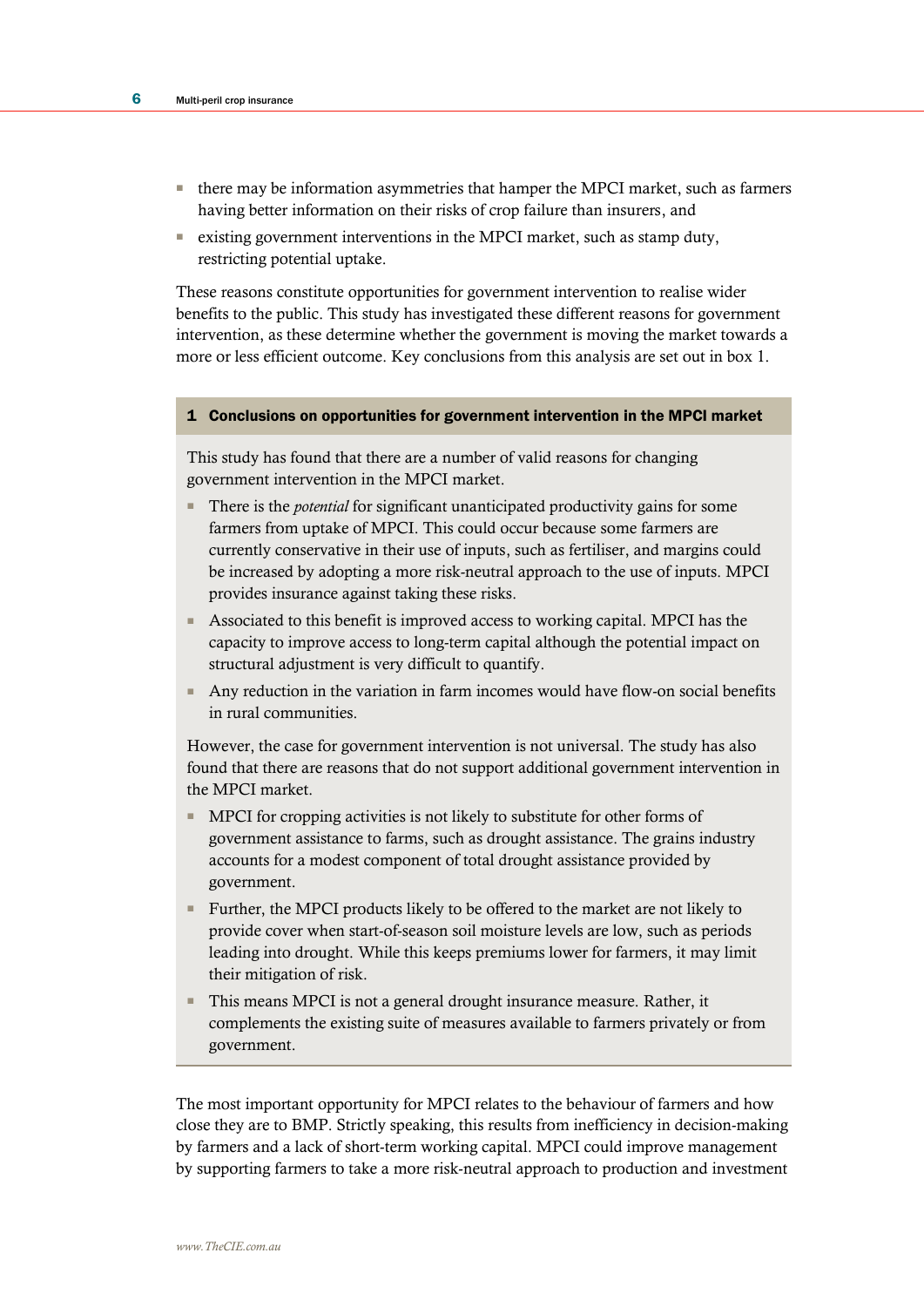decisions. The productivity benefit is most likely to result from more risk-neutral decision making with respect to input use. The ongoing decline in the farmers' terms of trade and increased seasonal variability has resulted in widespread reduction in the use of fertiliser, and lower utilisation than is considered optimal.

We note that the potential link to these improvements in farm decision-making in the NSW cropping sector are difficult to link specifically to MPCI.

- Evidence from the United States indicates no link between MPCI and improved yields.
- Industry experts indicate that these improvements in practice could be adopted independently of MPCI. However, this has not occurred to date.

## *Government interventions considered in this analysis*

The measures that are evaluated in this study are shown in table 2. The focus of the analysis has been on measures 3 and 4, which are most directly linked to MPCI. For other measures, we set out the costs and indicative benefits, based on previous similar investments.

## 2 Proposed MPCI incentive measures

| <b>Measure</b>                                                                                 | <b>Status</b>                 | <b>Purpose of measure</b>                                                                                           |
|------------------------------------------------------------------------------------------------|-------------------------------|---------------------------------------------------------------------------------------------------------------------|
| 1. The farm business skills professional<br>development program                                | <b>Existing measure</b>       | Improve accessibility of best practice<br>information to farmers that may include<br>information on addressing risk |
| 2a. Installation of rain gauges and<br>weather stations                                        | Existing measure              | Improve information on risk                                                                                         |
| 2b. Sharing of NSW RAA data as a<br>potential source of agricultural production<br>information | Implementation is<br>underway | Improve information on risk<br>ш                                                                                    |
| 3. Stamp duty waiver for multi-peril crop<br>insurance premiums                                | <b>New</b>                    | Reduce costs of insurance for first 5 years<br>ш                                                                    |
| 4. Reduced upfront cost of multi-peril crop<br>insurance premiums                              | <b>New</b>                    | Reduce costs of insurance for first 5 years<br>ш                                                                    |

*Source:* IPART Scope of Work document.

The anticipated cost of the measures to the NSW Government is set out in chart 3. Measure 4 is the most substantial of the measures in terms of its budget impact. Note that we anticipate that the Farm Business Skills Professional Development program expenditure will be well below the \$45 million budgeted for this program.

## *Scope of the analysis*

In terms of the measures to reduce the cost of MPCI, the measures are targeted at the winter cereals (primarily wheat, barley and canola) and excludes summer crops such as sorghum.

■ Winter cereal crops are already insured for so-called 'named' perils including hail, fire and post-harvest losses.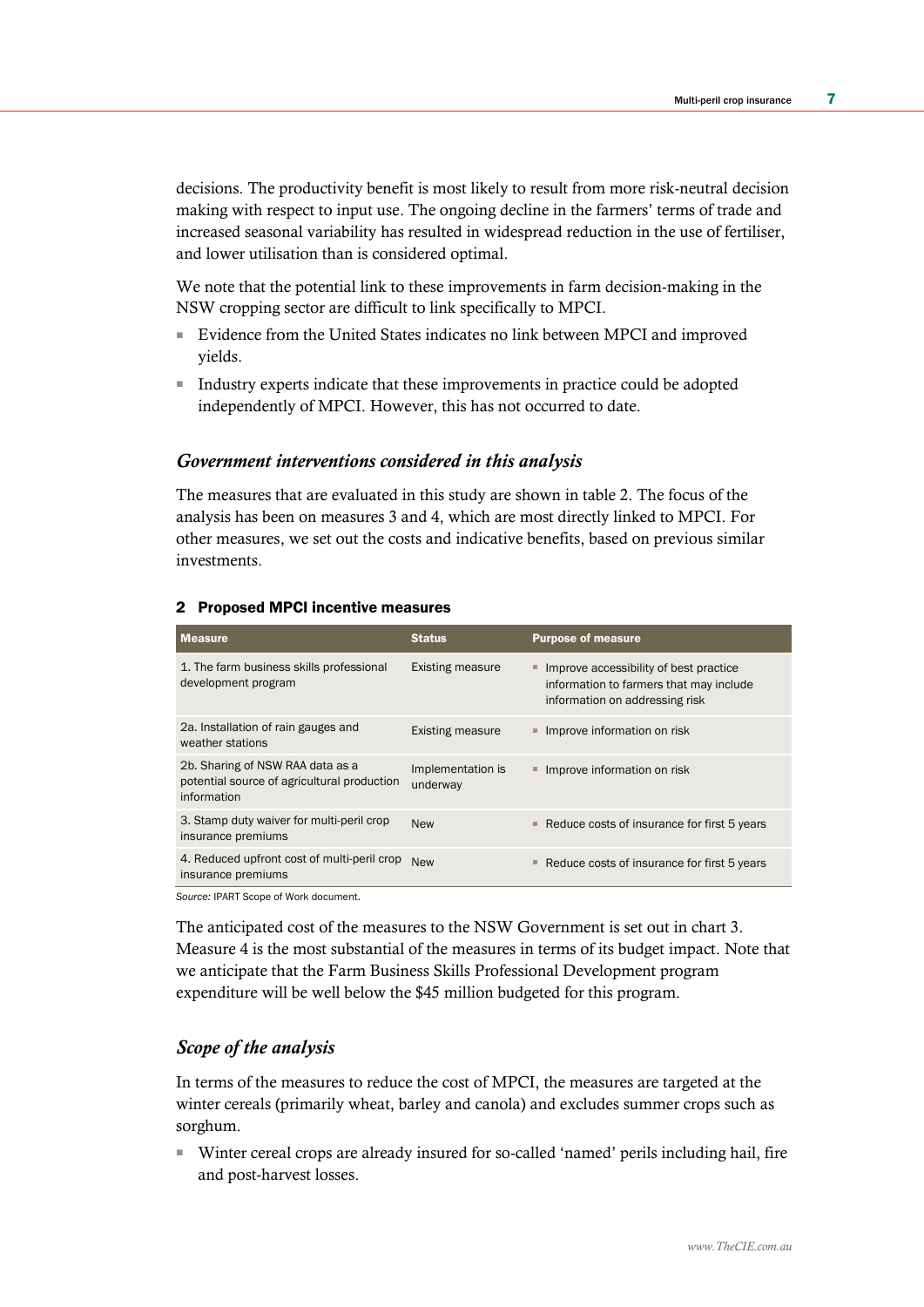

#### 3 Cost of measures to the NSW Government

*Note:* Costs are in 2015-16 dollars and are in net present values over 20 years. Costs include the marginal burden of taxation set at 0.08, which has been updated from the draft report in line with an IPART determination. *Data source:* The CIE.

MPCI addresses systemic crop failure as a result of seasonal conditions, such as below-average rainfall, prolonged heat events and frost damage.

The demand response for reducing the price of MPCI was evaluated for three different price points: low (\$14 per hectare), medium (\$22 per hectare) and high (\$30 per hectare). Each price point corresponds to a level of coverage of the MPCI product offered.

The analysis was conducted based on an approach that included consultation with market players (insurers and the grains industry), research from international experience, and the development of a database and framework for the NSW grains industry.

## *CBA findings*

The key conclusions from the cost benefit analysis (CBA) are as follows.

A stamp duty waiver (Measure 3) will have a cost benefit ratio (CBR) higher than 1:1 for all scenarios (see table 4). This assumes that the waiver is a stand-alone policy, and is not combined with further subsidies.

#### 4 Summary of benefits and costs for Measure 3<sup>a</sup>

| <b>Price scenario</b> | <b>MPCI</b><br>related <sup>b</sup> | <b>Other</b><br>benefits | <b>Total</b><br>benefits | Costsc | Cost<br>benefit<br>ratio |
|-----------------------|-------------------------------------|--------------------------|--------------------------|--------|--------------------------|
|                       | \$m                                 | \$m                      | \$m                      | \$m    |                          |
| Low $($14/ha)$        | 0.3                                 | 0.0                      | 0.3                      | 0.3    | 1.0                      |
| Medium (\$22/ha)      | 0.4                                 | 0.0                      | 0.4                      | 0.4    | 1.0                      |
| High (\$30/ha)        | 0.4                                 | 0.0                      | 0.4                      | 0.4    | 1.0                      |

a Net present value of benefits and costs in 2015-16 terms over 20 years using a real discount rate of 7 per cent. <sup>b</sup>Total benefits are calculated by the a marginal excess burden of 1.08.<sup>C</sup> Total expenditure by government multiplied by a marginal excess burden of 1.08, which has been updated from the draft report in line with an IPART determination. *Source:* CIE calculations.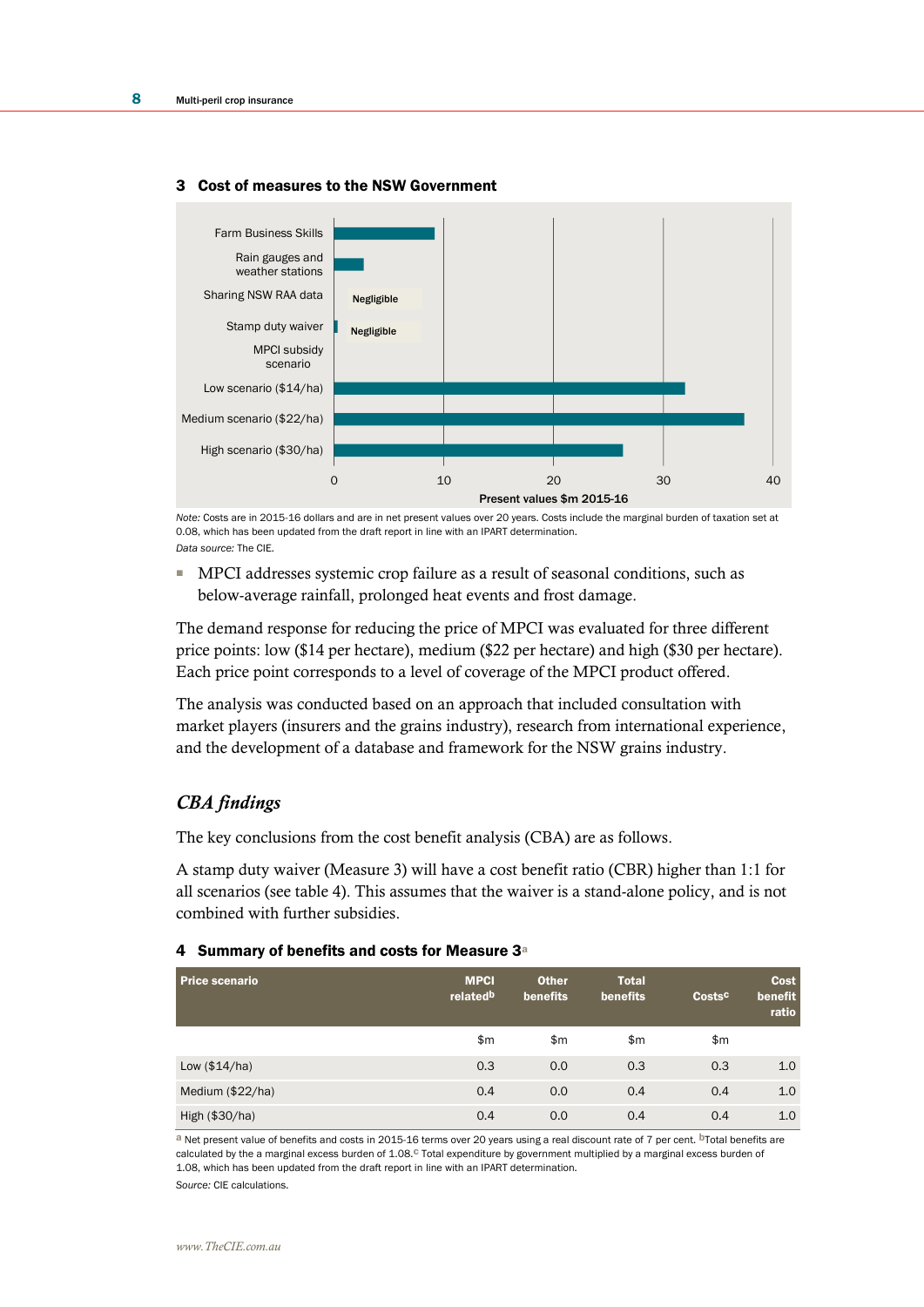For the option to reduce the up-front cost of MPCI (Measure 4), three different cases were considered for how productivity benefits would play out:

- Case 1: there are no resulting productivity gains, that is, all the benefits relate to a transfer in risk to the market and are anticipated by farmers
- Case 2: productivity gains that would have occurred anyway are brought forward in time by 5 years
- Case 3: productivity gains would not have been achieved by other means.

The analysis includes productivity benefits that span all weather conditions and are not 'drought-specific' benefits.

A direct subsidy for MPCI would have a CBR of less than 1:1 if it fails to achieve any movement towards best practice or the price-point for MPCI is at the high end of the possible range (see table 5).

- For the low and medium price-point scenarios, our consultation indicates that with the subsidy, there would be sufficient incentive for uptake by middle-tier farmers who have scope to improve performance relative to best practice.
- There is potential for MPCI to drive productivity improvements for these businesses, and therefore provide public benefits, in the cases where productivity gains are either brought forward or would not have been achieved by other means (corresponding to cases 2 and 3 in table 5). However, there is limited empirical support for this occurring from other countries.

| Case and price scenario                                         | <b>MPCI</b><br>related <sup>b</sup> | <b>Other</b><br>benefits | <b>Total</b><br>benefits | Costsc | <b>Cost</b><br>benefit<br>ratio |  |  |
|-----------------------------------------------------------------|-------------------------------------|--------------------------|--------------------------|--------|---------------------------------|--|--|
|                                                                 | \$m\$                               | \$m                      | \$m                      | \$m    |                                 |  |  |
| Case 1: no productivity gains                                   |                                     |                          |                          |        |                                 |  |  |
| Low $(\$14/ha)$                                                 | 19.1                                | 0.0                      | 19.1                     | 32.0   | 0.6                             |  |  |
| Medium (\$22/ha)                                                | 21.0                                | 0.0                      | 21.0                     | 37.4   | 0.6                             |  |  |
| High (\$30/ha)                                                  | 15.3                                | 0.0                      | 15.3                     | 26.3   | 0.6                             |  |  |
| Case 2: Productivity gains brought forward by 5 years           |                                     |                          |                          |        |                                 |  |  |
| Low $(\$14/ha)$                                                 | 105.0                               | 0.0                      | 105.0                    | 32.0   | 3.3                             |  |  |
| Medium (\$22/ha)                                                | 53.6                                | 0.0                      | 53.6                     | 37.4   | 1.4                             |  |  |
| High $(\$30/ha)$                                                | 16.8                                | 0.0                      | 16.8                     | 26.3   | 0.6                             |  |  |
| Case 3: Productivity gains would not have occurred without MPCI |                                     |                          |                          |        |                                 |  |  |
| Low $(\$14/ha)$                                                 | 220.1                               | 0.0                      | 220.1                    | 32.0   | 6.9                             |  |  |
| Medium (\$22/ha)                                                | 97.5                                | 0.0                      | 97.5                     | 37.4   | 2.6                             |  |  |
| High (\$30/ha)                                                  | 18.9                                | 0.0                      | 18.9                     | 26.3   | 0.7                             |  |  |

#### 5 Summary of benefits and costs for Measure 4<sup>a</sup>

a Net present value of benefits and costs in 2015-16 terms over 20 years using a real discount rate of 7 per cent. <sup>b</sup> Includes benefits from increases in consumer surplus as a result of the subsidy to both existing and new policy holders  $\degree$  Total expenditure by government multiplied by a marginal excess burden of 1.08, which has been updated from the draft report in line with an IPART determination.

*Source:* CIE calculations, NSW Treasury Guidelines for economic appraisal.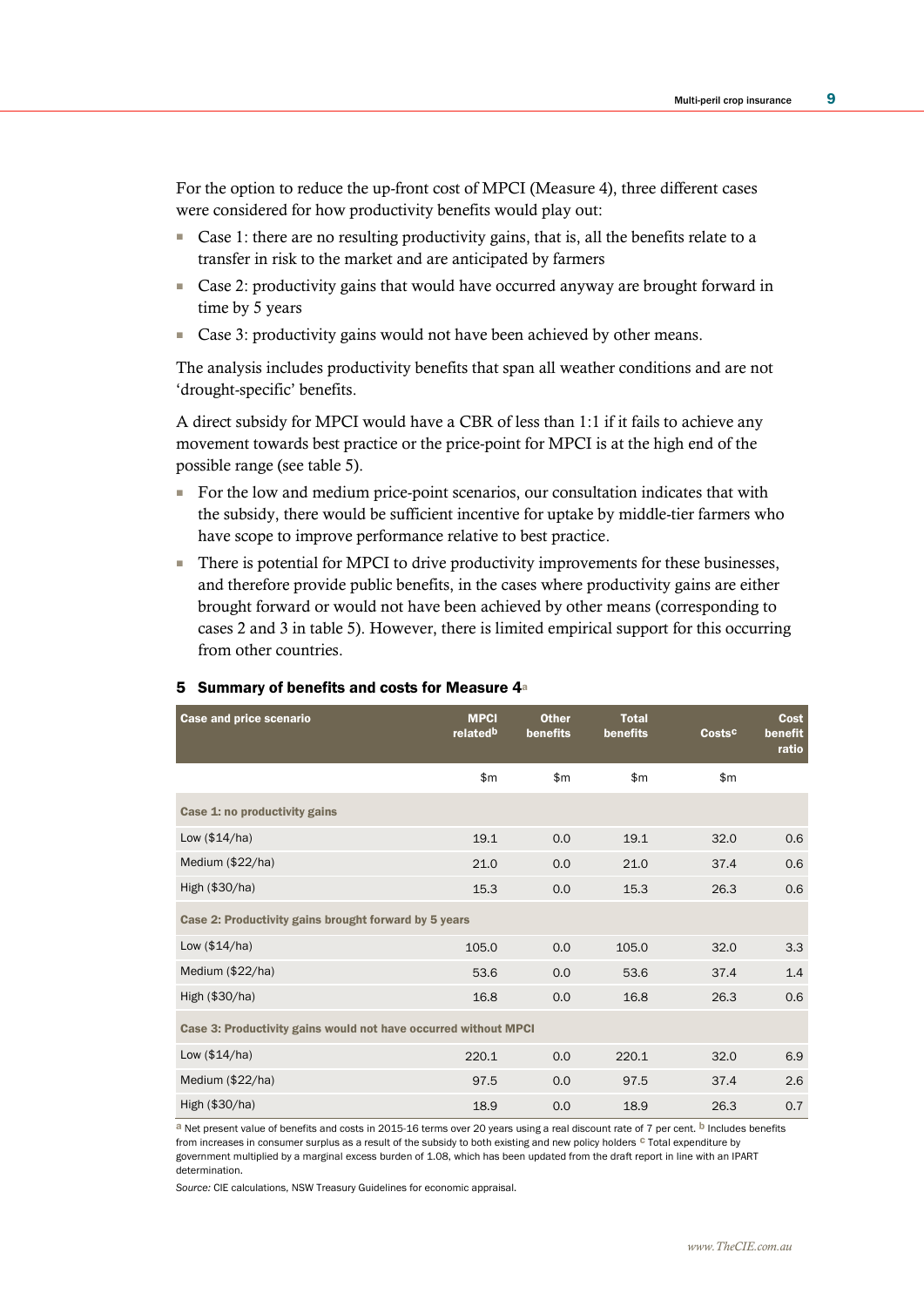■ Only modest unanticipated improvements in productivity are required for a direct subsidy to MPCI to have a CBR greater than 1:1 in the cases where productivity gains are either brought forward, or would not have been achieved by other means.

Table 6 summarises the benefits and costs for the supporting drought measures.

■ The supporting measures (measures 1, 2a and 2b) are likely to have CBRs greater than 1:1, based on the returns from previous similar programs.

#### 6 Summary of benefits and costs across supporting measures 1, 2a and 2b<sup>a</sup>

|                                                  | <b>MPCI</b><br>related | <b>Other</b><br>benefits | <b>Total</b><br>benefits | Costs <sup>b</sup> | <b>Cost</b><br>benefit<br>ratio |
|--------------------------------------------------|------------------------|--------------------------|--------------------------|--------------------|---------------------------------|
|                                                  | \$m                    | \$m                      | \$m                      | \$m                |                                 |
| 1. Farm Business Skills Professional Development | 0.0                    | 17.0                     | 17.0                     | 9.2                | 1.9                             |
| 2a. Rain gauges and weather stations             | 0.0                    | 6.3                      | 6.3                      | 2.7                | 2.3                             |
| 2b. Sharing NSW RAA data                         | 0.0                    | 0.0                      | 0.0                      | 0.0                | >1                              |
| Total across supporting measures                 | 0.0                    | 23.2                     | 23.2                     | 11.9               | >2.0                            |

a Net present value of benefits and costs in 2015-16 terms over 20 years using a real discount rate of 7 per cent. <sup>b</sup> Total expenditure by government multiplied by a marginal excess burden of 1.08, which has been updated from the draft report in line with an IPART determination.

*Source:* CIE calculations, NSW Treasury Guidelines for economic appraisal.

■ The benefits from these programs are not related to changes in MPCI uptake, as we do not anticipate that they will make any noticeable difference to MPCI itself. Instead, their benefits will reflect direct improvements to farm productivity, or policy making.

#### *Recommendations*

To better understand the potential benefits of accelerating MPCI, given the uncertainty around benefits, a region or district could be used as trial that would enable evaluation of the productivity linkages identified in this report as being critical to support public investment in MPCI.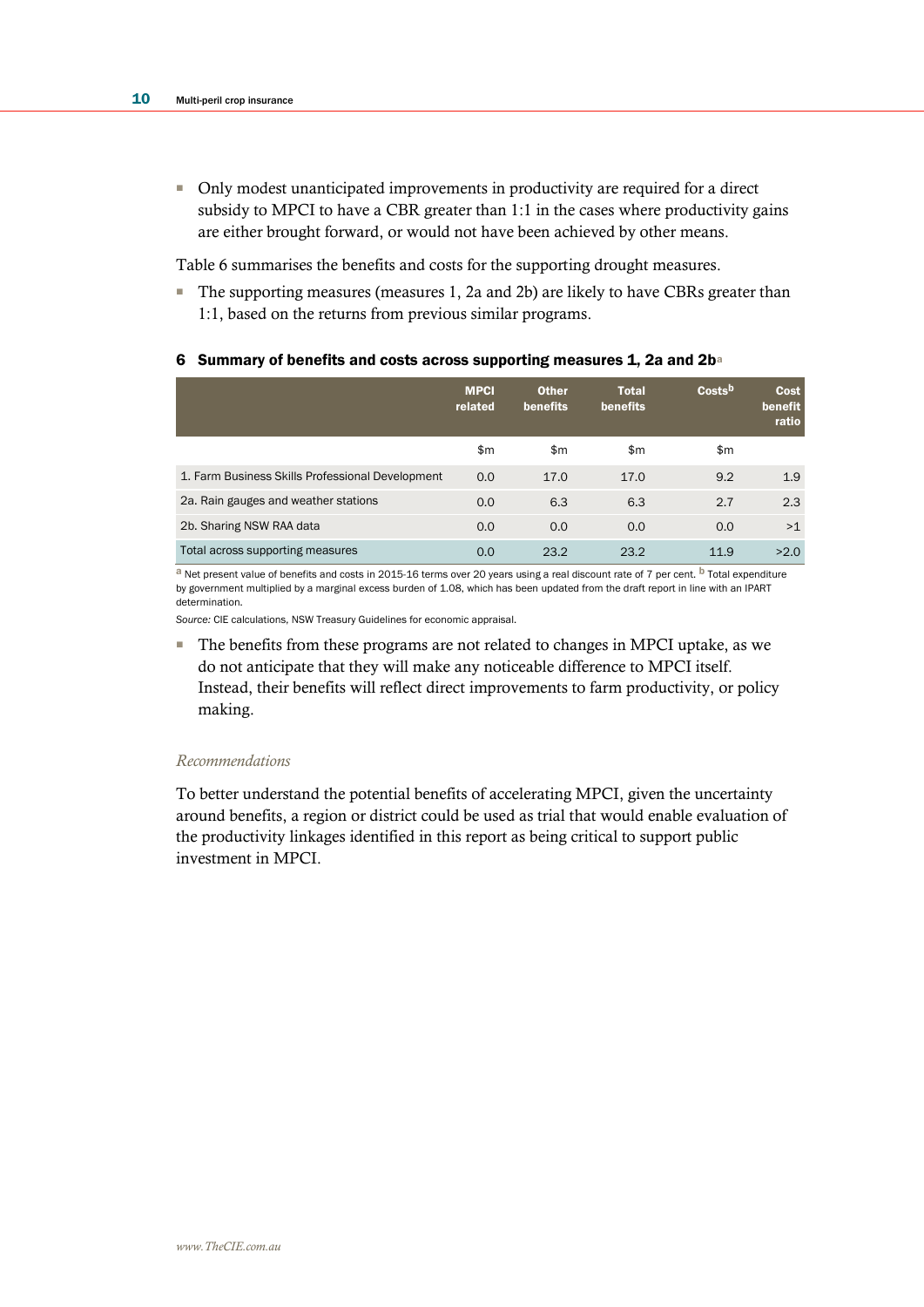# *1 Introduction*

Multi-peril crop insurance is a privately offered insurance product that provides a level of income guarantee to cropping enterprises. In general, policies are specified based on an agreed expected yield for the enterprise (agreed between the insurer and the producer) and coverage is provided for a nominated level of loss against that yield and revenue (for example, 40 per cent or 70 per cent).1

There are a range of economic objectives being targeted through MPCI, by a number of stakeholders, such as:

- farm businesses: mitigate risks across years and maximise profitability
- insurers: maximise profits based on the assessment and management of exposure to risks across a portfolio, and
- government: movement of producers towards private risk management activities and limiting public liability to adverse weather events such as declared droughts.

MPCI is offered across a number of countries internationally, but there has been limited experience (both offering and take up) of MPCI in Australia.

The objective of this project is to consider the costs and potential benefits to the NSW cropping sector from four selected government measures.

The Premier requested that IPART review a series of existing and proposed drought assistance measures that have been identified as options to increase uptake of MPCI. However, because the measures are not solely directed at MPCI uptake, the cost benefit analysis (CBA) considers the broader potential for economic benefits, beyond those directly affecting the market for MPCI.

## *Measures to be evaluated*

 $\overline{a}$ 

The Premier requested that IPART review four government support measures for MPCI. These measures, their status and intended purpose are presented in table 1.1.

## 1.1 Proposed MPCI incentive measures

| <b>Measure</b>                                                  | <b>Status</b>           | <b>Purpose of measure</b>                                                                                           |
|-----------------------------------------------------------------|-------------------------|---------------------------------------------------------------------------------------------------------------------|
| 1. The farm business skills<br>professional development program | Existing measure        | Improve accessibility of best practice<br>information to farmers that may include<br>information on addressing risk |
| 2a. Installation of rain gauges and                             | <b>Existing measure</b> | Improve information on risk                                                                                         |

1 Around 75 per cent of policies in the United States are now revenue based products.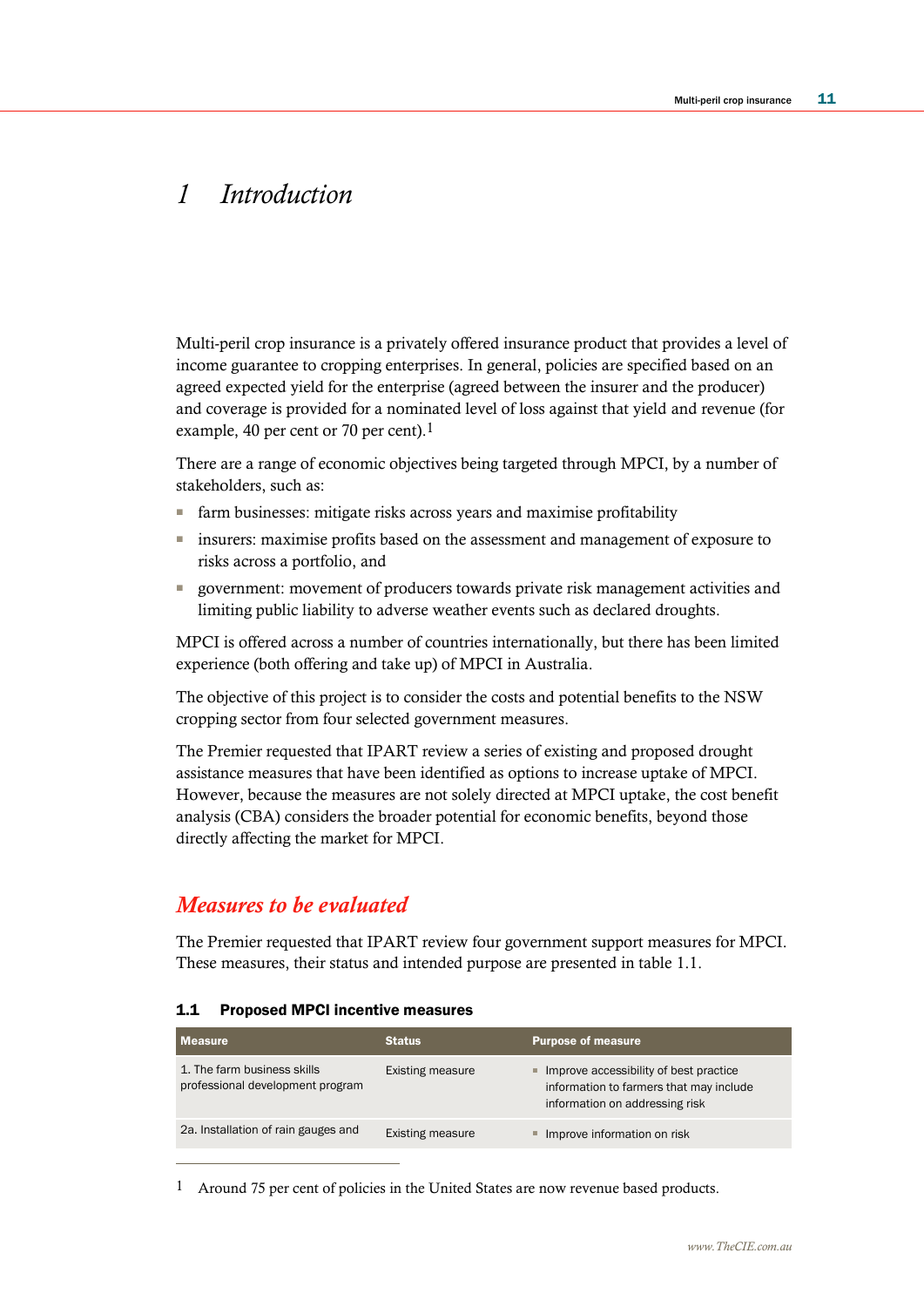| <b>Measure</b>                                                                                 | <b>Status</b>                 | <b>Purpose of measure</b>                 |
|------------------------------------------------------------------------------------------------|-------------------------------|-------------------------------------------|
| weather stations                                                                               |                               |                                           |
| 2b. Sharing of NSW RAA data as a<br>potential source of agricultural<br>production information | Implementation is<br>underway | Improve information on risk<br>ш          |
| 3. Stamp duty waiver for multi-peril<br>crop insurance premiums                                | <b>New</b>                    | Reduce costs of insurance<br>٠            |
| 4. Reduced upfront cost of multi-peril<br>crop insurance premiums                              | <b>New</b>                    | Reduce the upfront cost of insurance<br>ш |

*Source:* IPART Scope of Work document.

This review follows a Multi-Peril Insurance Summit held by the NSW Government in 2015 where three key issues were identified:

- gathering and obtaining data to understand the risks and how farmers behave this is a constraint on insurance companies that are looking to enter the market but have limited access to actuarial data to support the risk and premium calculations
- the cost of insurance this issue is driven predominantly by the high level of volatility and systemic risk in the agricultural market meaning that the cost of risk in an insurance premium is high, as well as the need for insurance companies to find a way to overcome often prohibitive adverse selection and moral hazard issues, and
- education and understanding of the benefits of mitigation approaches and multi-peril insurance — the level of demand in the market is driven by both exposure to and understanding of how MPCI would work, as well as the net benefits of MPCI beyond those of self-insurance, risk mitigation and any continued or altered role of government in providing support and/or assistance.

The NSW Government engaged IPART to evaluate a series of existing and proposed multi-peril crop incentive measures against IPART's drought evaluation framework and consider the implications for the current combination of measures in the Government's drought strategy.

- IPART released an Information Paper on 11 April 2016 that outlined their approach for this review and provided stakeholders with an opportunity to comment.
- IPART released its draft report and preliminary findings on 19 July, which included the Consultants' Report (the draft of this report).

A public hearing was held on Tuesday, 2 August 2016 in response to the draft report and final submissions were taken from stakeholders.

## *This report*

This report sets out the measures that have been evaluated and the basis of our estimates of costs and benefits.

- Chapter 2 sets out the cost benefit analysis framework that has been used for the study
- Chapter 3 sets out the rationale for government intervention in the MPCI market in terms of potential wider public benefits
- Chapter 4 identifies the baseline used for the analysis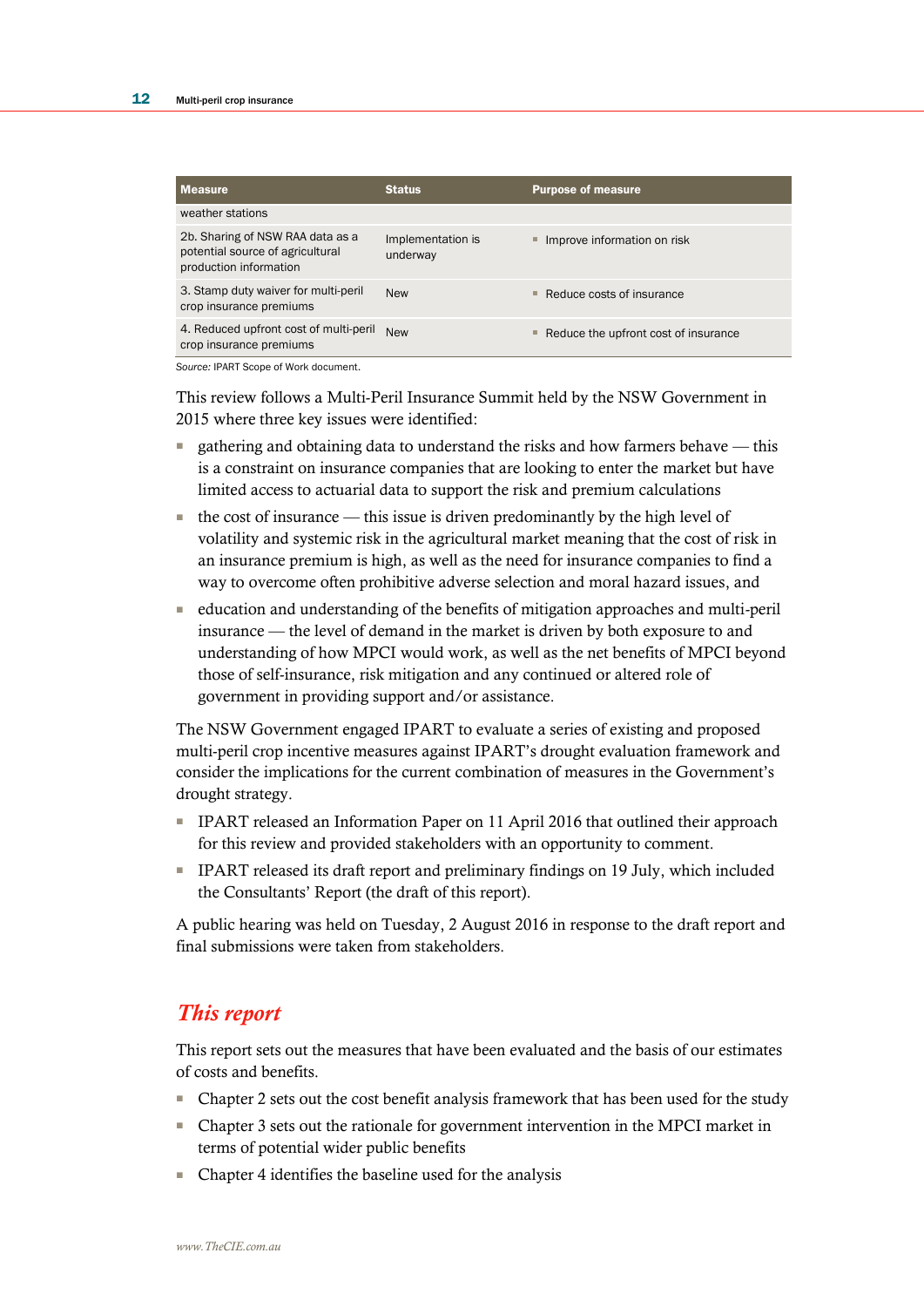- Chapter 5 considers the proposed measures to reduce the price of MPCI
- Chapter 6 quantifies the impact of measures to reduce the price of MPCI
- Chapter 7 quantifies the impact of supporting measures for drought assistance
- Chapter 8 reports the results of the cost benefit analysis for all proposed measures
- Appendix A sets out details on current government assistance measures
- Appendix B provides details on the NSW cropping industry and baseline
- Appendix C lists previous estimates of crop insurance for the Australian market
- Appendix D sets out previous literature on the elasticity of demand for agricultural insurance.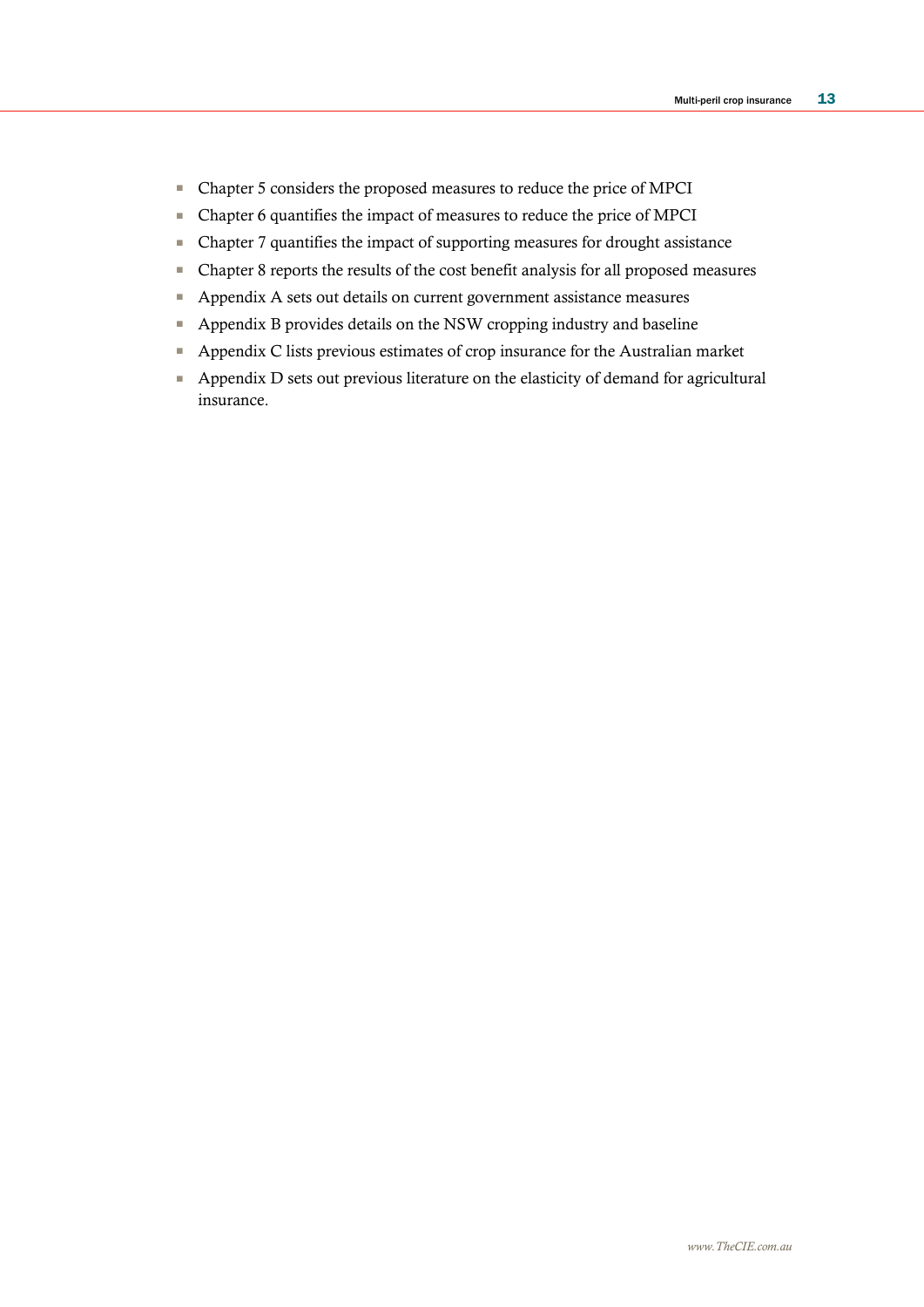# *2 Cost benefit analysis framework* -period in the crop in the crop in the crop in the crop in the crop in the crop in the crop in the crop in the crop in the crop in the crop in the crop in the crop in the crop in the c

Cost benefit analysis seeks to measure the value of a project from the perspective of the community overall. In the case of CBA for NSW Government actions, the relevant community is normally taken to be residents of NSW. This chapter explains the CBA framework and the general parameters used in the analysis.

## *Key steps in a CBA*

The steps required to undertake a CBA are set out in Box 2.1.

## 2.1 Key Steps in a CBA

- **Articulating the decision that the CBA is seeking to evaluate**. For example, in relation to MPCI interventions, the decision is whether to undertake each intervention. The way in which the CBA is framed and the information requirements will differ depending on the decision being evaluated.
- **Establishing the reference case** (or 'base case') against which to assess the potential socioeconomic and environmental impacts of changes. One possible base case is no government action beyond that already committed.
- **Quantifying the changes** from the base case resulting from the possible options being considered. This will focus on the incremental changes to economic welfare resulting from the decision. The changes may be known with certainty or could also be defined in probabilistic terms. The quantification should focus on key changes that will be utilised in the valuation stage.
- **Placing values on the changes** and aggregating these values in a consistent manner to assess the outcomes.
- **Generating the net present value of the future net benefits stream**, using an appropriate discount rate, and deciding on the Decision Rule on which to assess the different options. The best decision rule is to choose the scenario that has the highest net benefits.
- **Undertaking sensitivity analysis** on a key range of variables, given the uncertainties related to specific benefits and costs.
- **Deciding on which option is better for society**. In practice, additional information, aside from the CBA results, may also be utilised when deciding on the preferred option.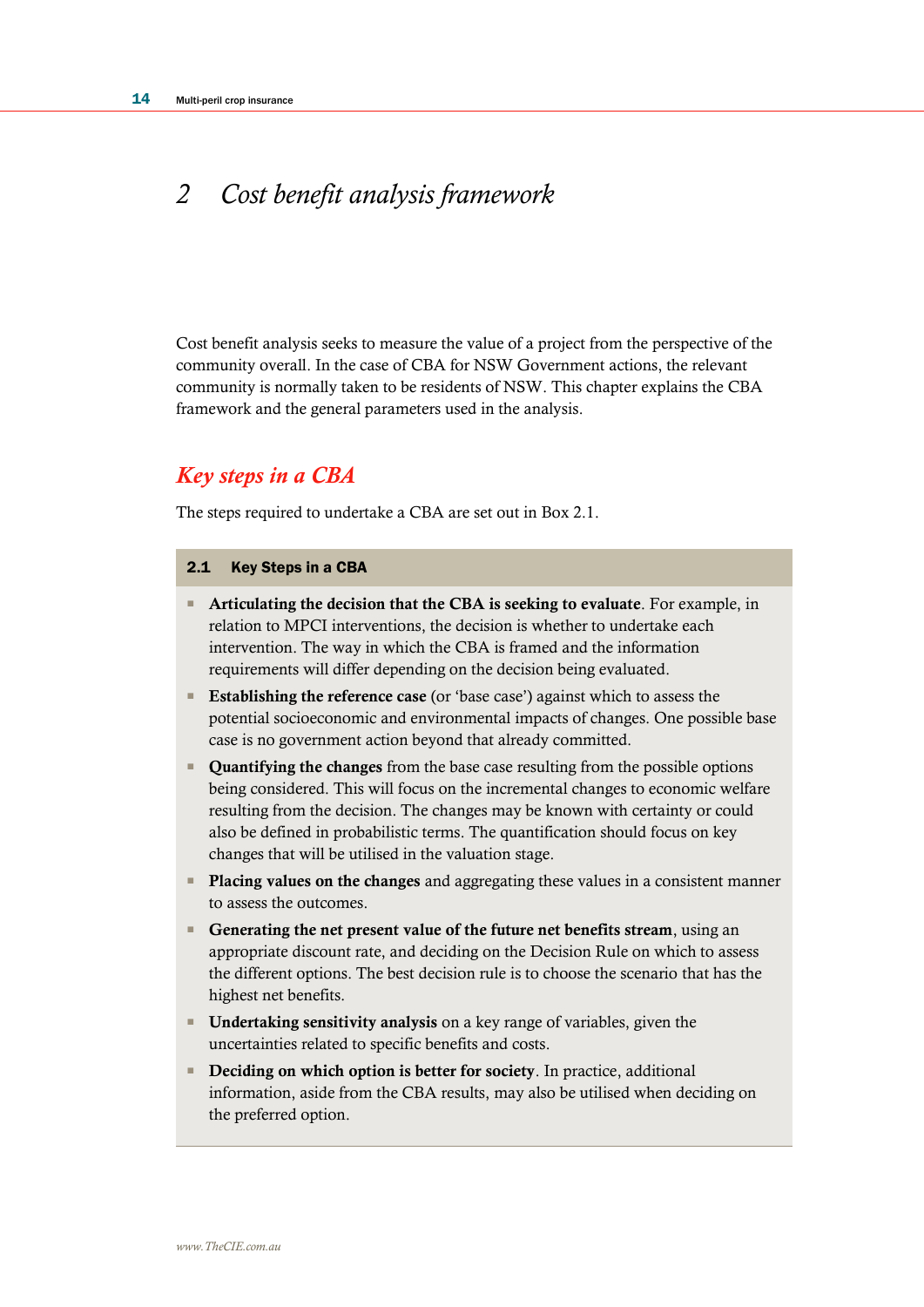## *Conceptual framework for government intervention in the MPCI market*

Where a government is intervening in a market, CBA's should reflect the welfare impacts that accrue in this market.2 The market for MPCI reflects:

- the demand for MPCI by farmers. The demand will differ depending on factors such as use of other risk management practices, and
- $\blacksquare$  the supply or cost curve for MPCI. The marginal cost that is, the cost for providing MPCI to each additional hectare —will likely be flat or even fall over some sections of the supply curve, as there will be some economies of scale in supply.

In practice, the market for MPCI is more complicated as farmers differ in their level of risk, and an insurer will be trying to appropriately account for this in the premiums and coverage offered. If they cannot do this, then a market may not deliver an optimal (or even any) insurance.3

Where there are no 'distortions' in the market, then it would be expected that the market equilibrium, where the cost curve and demand curve cross, is the economically efficient point. This is shown as point A in chart 2.2, as  $O_0$ . In this case, government interventions will, by definition, move the market to a less efficient outcome.



## 2.2 The MPCI market

*Data source:* The CIE.

 $\overline{a}$ 

The market for MPCI is subject to a number of distortions.

<sup>2</sup> Cost benefit analysis does not normally take account of flow-on impacts in other markets. For this CBA, we do account for distortions from the cost of taxation.

<sup>3</sup> Pauly M 1974, *Over-insurance and public provision of insurance: the roles of moral hazard and adverse selection*, Quarterly Journal of Economics, Vol. 88 No. 1 February.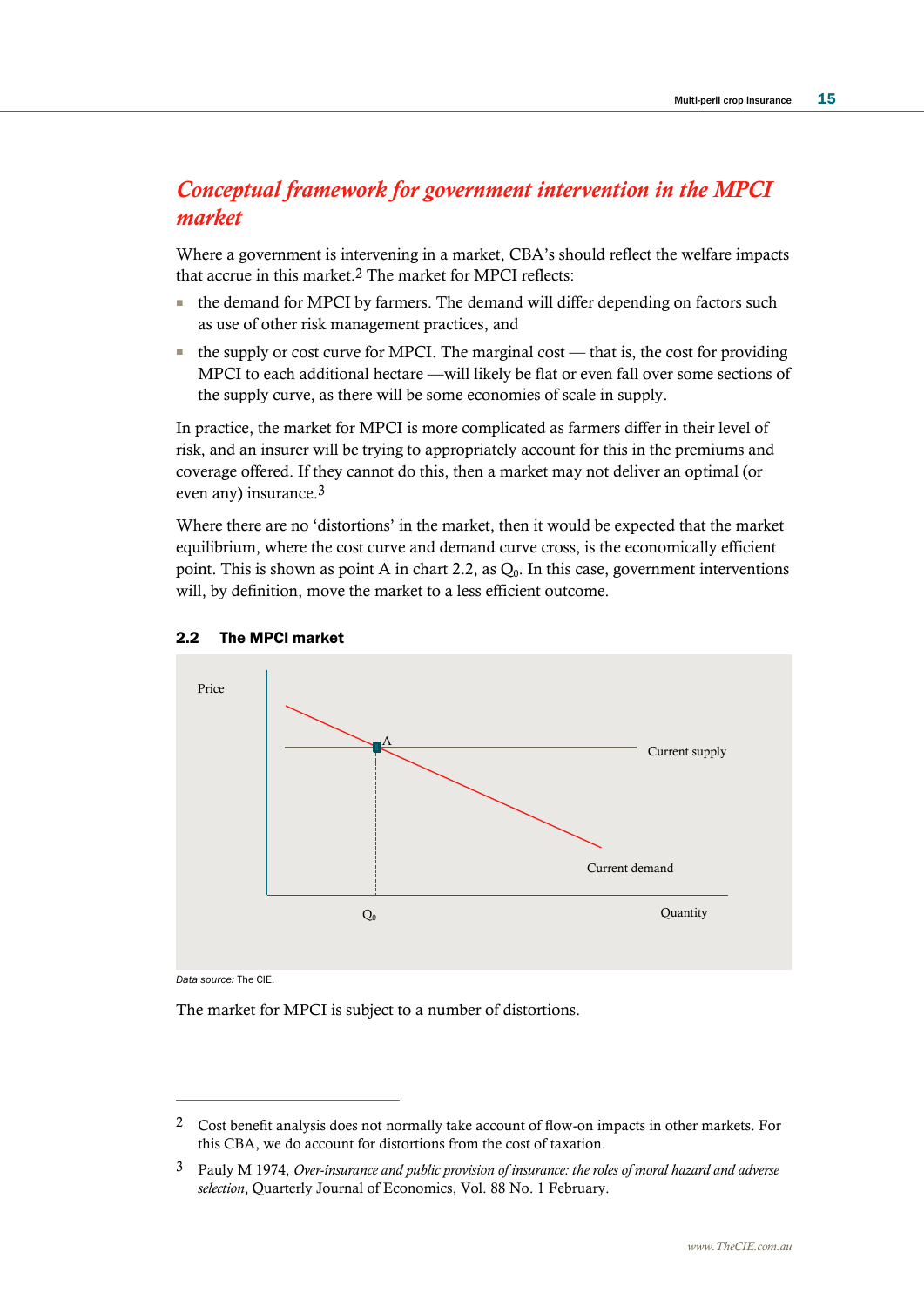- Insurance markets in general suffer from moral hazard and adverse selection. These issues generally lead to a lower level of insurance than is efficient, or increase insurer's costs to manage these issues.
- Stamp duties for insurance push the cost of insurance higher than the true cost of supply.
- The availability of government support such as concessional loans and drought relief may lead to demand for MPCI being lower than would otherwise be the case.
- Potentially, insurance also offers unanticipated gains in farm practices for those farmers not at best practice, through the conditions placed by insurers on their insurance.

An example of the impacts of these distortions is shown in chart 2.3. In this case, the current market outcomes at  $Q_0$  would be below the efficient market outcome at  $Q^*$ .



## 2.3 The MPCI market with distortions

*Data source:* The CIE.

In this framework, government interventions that are likely to move the market towards the efficient point will generally have net benefits, and those that move the market further from the efficient point will have net costs.

To give a tangible example of applying welfare analysis in this framework, chart 2.4 shows the welfare impacts of a subsidy in a distorted MPCI market. In this example, the gain from a subsidy to the MPCI market is the shaded triangle. This triangle comprises:

- the increase in consumer surplus for purchasers of MPCI, which is the shaded triangle plus the amount of the subsidy, less
- the cost to government of the subsidy.

To this MPCI-market impact, other non-MPCI market impacts should be added. These would include costs in other markets associated with having to raise money from taxes to pay for MPCI subsidies, and implementation/administration costs for government.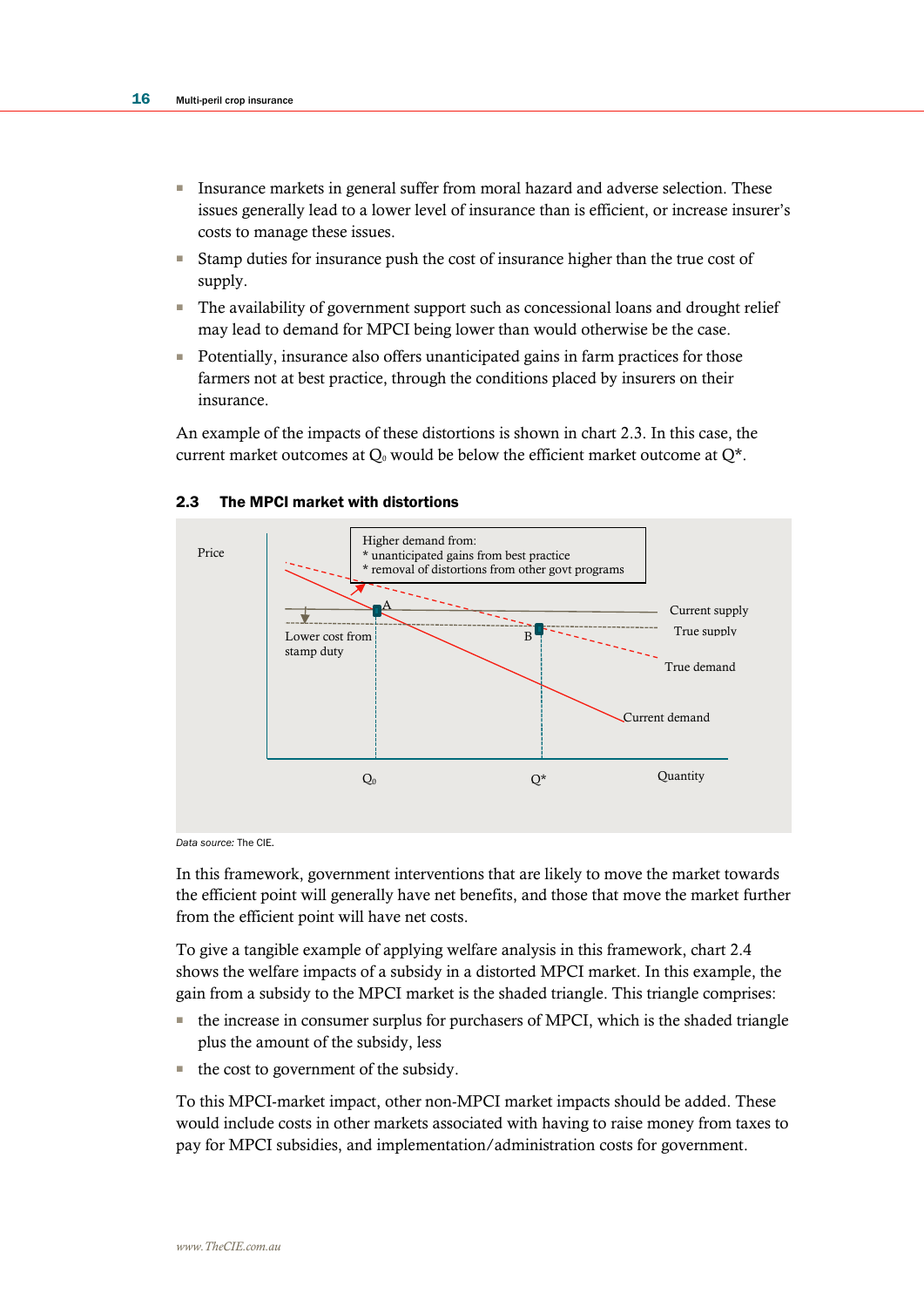## 2.4 Impacts of a subsidy



## *Types of costs and benefits accruing to stakeholder groups*

To achieve the objectives of quantifying the net benefits of each of the measures, table 2.5 identifies the nature of the benefits and related costs from the perspective of two broad stakeholder groups:

- direct stakeholders including farm businesses, broadacre agriculture more generally, and insurers, and
- the NSW Government and the state more widely.

The benefits and costs of each measure are quantified independently to provide a cost benefit ratio (CBR). Some measures will be substitutes — for example, removing stamp duty and providing a subsidy may move the market beyond the efficient level of MPCI.

| Measure and impacted group                                   | <b>Potential benefits</b>                                                                             | <b>Potential costs</b>                                |
|--------------------------------------------------------------|-------------------------------------------------------------------------------------------------------|-------------------------------------------------------|
| 1. The farm business skills professional development program |                                                                                                       |                                                       |
| Cropping and general broadacre<br>sector                     | Unanticipated productivity/farm<br>$\blacksquare$<br>income improvement across<br>adopting businesses | $\blacksquare$ None                                   |
| Government/state economy                                     | ٠<br>None                                                                                             | Cost of program delivery<br>ш                         |
| 2a. Installation of rain gauges and weather stations         |                                                                                                       |                                                       |
| Cropping sector/broadacre sector<br>and insurers             | Improved climate / rainfall<br>٠<br>forecasting capability for regional<br><b>NSW</b>                 | $\blacksquare$ None                                   |
| Government/state economy                                     | ٠<br>None                                                                                             | Cost of providing rain gauges and<br>weather stations |

| 2.5 |  |  |  | Benefits and costs identified in this report |  |  |  |
|-----|--|--|--|----------------------------------------------|--|--|--|
|-----|--|--|--|----------------------------------------------|--|--|--|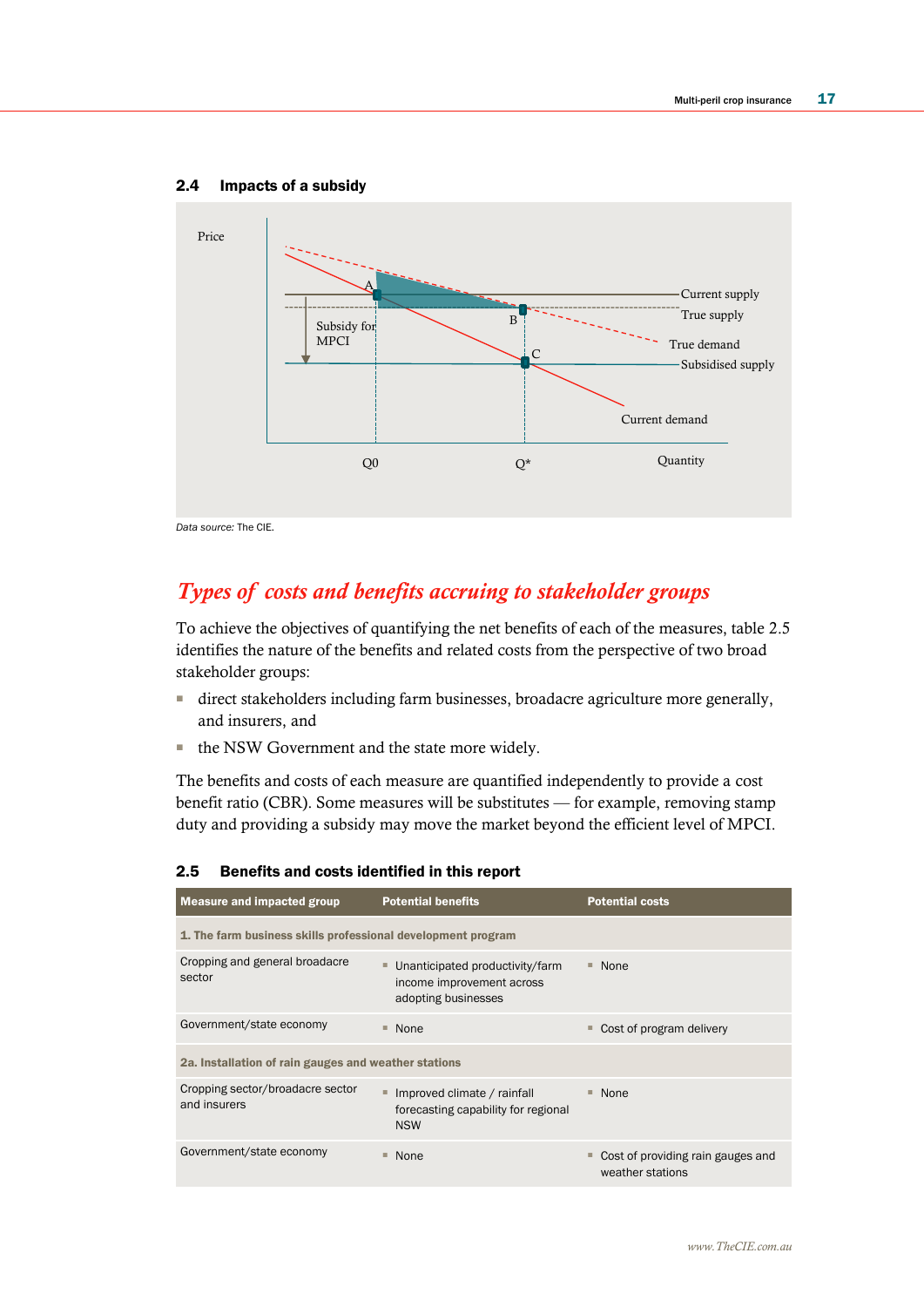| <b>Measure and impacted group</b>                                                        | <b>Potential benefits</b>                                                                                                 | <b>Potential costs</b>                                         |  |  |  |
|------------------------------------------------------------------------------------------|---------------------------------------------------------------------------------------------------------------------------|----------------------------------------------------------------|--|--|--|
| 2b. Sharing of NSW RAA data as a potential source of agricultural production information |                                                                                                                           |                                                                |  |  |  |
| <b>Insurers</b>                                                                          | Increased accessibility and<br>ш<br>transparency of NSW and<br>Commonwealth assistance                                    | Negligible<br>٠                                                |  |  |  |
| Government/state economy                                                                 | Use by policymakers such as DPI                                                                                           | • Small implementation costs                                   |  |  |  |
| 3. Stamp duty waiver for MPCI premiums                                                   |                                                                                                                           |                                                                |  |  |  |
| Cropping sector                                                                          | - Higher consumer surplus because<br>of less expensive MPCI premiums                                                      | Cost of MPCI premium                                           |  |  |  |
|                                                                                          | Transfer of risk to the market<br>$\blacksquare$                                                                          |                                                                |  |  |  |
|                                                                                          | Productivity/farm income<br>ш<br>improvement across adopting<br>businesses (note this is not<br>measured for this policy) |                                                                |  |  |  |
| Government/state economy                                                                 | None                                                                                                                      | Foregone revenue for NSW<br>Government                         |  |  |  |
| 4. Reduced upfront cost of MPCI premiums                                                 |                                                                                                                           |                                                                |  |  |  |
| Cropping sector                                                                          | Higher anticipated consumer<br>٠<br>surplus because of a subsidised<br>price                                              | Cost of MPCI premium<br>Compliance costs with MPCI<br>policies |  |  |  |
|                                                                                          | Transfer of risk to the market                                                                                            |                                                                |  |  |  |
|                                                                                          | ■ Productivity/farm income<br>improvement across adopting<br>businesses                                                   |                                                                |  |  |  |
|                                                                                          | Potential for similar products to<br>be developed for other sectors of<br>agriculture                                     |                                                                |  |  |  |
| Government/state economy                                                                 | Reduced dependence on existing<br>ш<br>assistance methods                                                                 | ■ Subsidy provided by NSW<br>Government                        |  |  |  |

*Source:* The CIE.

## *General assumptions used in the CBA*

CBA requires the use of general assumptions such as the discount rate, approach to risk and time period for valuation. The NSW Treasury (2007) recommends a central real discount rate of 7 per cent with sensitivity tests on the use of 4 per cent and 10 per cent. The key assumptions used in the CBA are set out in table 2.6.

### 2.6 General components of CBA

| <b>Assumption</b> | <b>Assumption</b>                     |
|-------------------|---------------------------------------|
| Discount rate     | 7 per cent in real terms <sup>a</sup> |
| Time period       | 20 years                              |

a NSW Treasury 2007, NSW Government Guidelines for Economic Appraisal, Policy & Guidelines Paper. *Source:* CIE.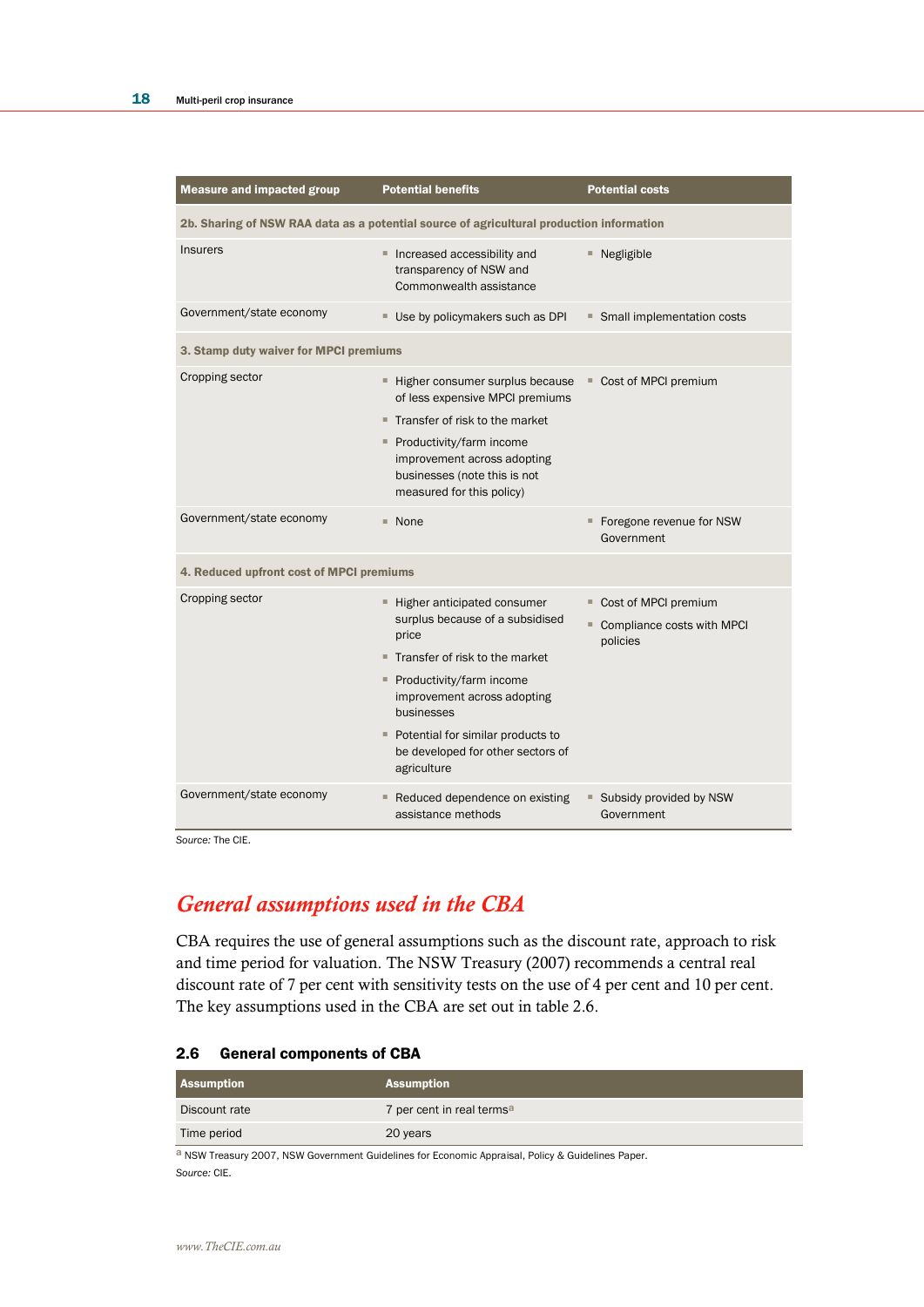The policy instruments being evaluated also lead to impacts on government revenue, which flow through to distortions through having to raise other taxes above what would otherwise be the case. Table 2.7 sets out the evidence on the marginal excess burden of selected taxes. The marginal excess burden (MEB) measures the overall economic cost for each additional dollar of revenue raised. State taxes are generally less efficient than Australian Government taxes.

| <b>KPMG Econtech 2010 a</b> |                  | <b>KMPG Econtech 2011</b>    |                  | <b>Commonwealth Treasury 2015</b>         |                  |
|-----------------------------|------------------|------------------------------|------------------|-------------------------------------------|------------------|
| 2010                        | MEB <sup>b</sup> | 2011                         | MEB <sup>b</sup> | 2015                                      | MEB <sup>b</sup> |
| Municipal rates             | 0.02             | Land tax                     | 0.09             | Broad based land tax                      | $-0.1$           |
| <b>GST</b>                  | 0.08             | <b>GST</b>                   | 0.12             | Personal income tax<br>(labour & capital) | 0.16             |
| Land taxes                  | 0.08             | Personal income tax          | 0.24             | <b>Broad based GST</b>                    | 0.17             |
| Labour income tax           | 0.24             | Motor vehicle stamp<br>duty  | 0.33             | <b>Current GST</b>                        | 0.19             |
| Conveyancing stamp<br>duty  | 0.34             | Payroll tax                  | 0.35             | Labour income tax                         | 0.21             |
| Motor vehicle stamp<br>duty | 0.38             | Company tax                  | 0.37             | Company tax                               | 0.50             |
| Corporate income tax        | 0.40             | Commercial transfer<br>duty  | 0.74             | Stamp duty on<br>conveyances              | 0.72             |
| Payroll tax                 | 0.41             | Residential transfer<br>duty | 0.85             |                                           |                  |

## 2.7 Relative efficiency of selected taxes

a Modelling and results were prepared for and incorporated into the Henry Tax Review. <sup>b</sup> Marginal excess burden is the cost of the tax due to changing it by a small amount (usually such that total government revenue increases by \$1).

*Sources:* KPMG Econtech 2010, CGE analysis of the current Australian tax system, prepared for Department of Treasury, 26 March; KPMG Econtech 2011, Economic analysis of the impacts of using GST to reform taxes; Australian Treasury 2015, Understanding the economy-wide efficiency and incidence of major Australian taxes

Also, note that the estimated marginal excess burden in these studies for state taxes is for changing taxes across all states at the same time — changes made by one state will tend to have higher distortions than changes made by all state at the same time.

- For State Government expenditure, we base our analysis on an excess burden of 8 cents per dollar of revenue raised which has been updated from the draft report.
- This is in line with previous IPART analysis for its public transport review, which is the MEB for the most efficient taxes — GST and land tax, from (KPMG Econtech, 2010). The Tribunal made the decision to use this estimate for consistency across all reviews until a more comprehensive review in the future.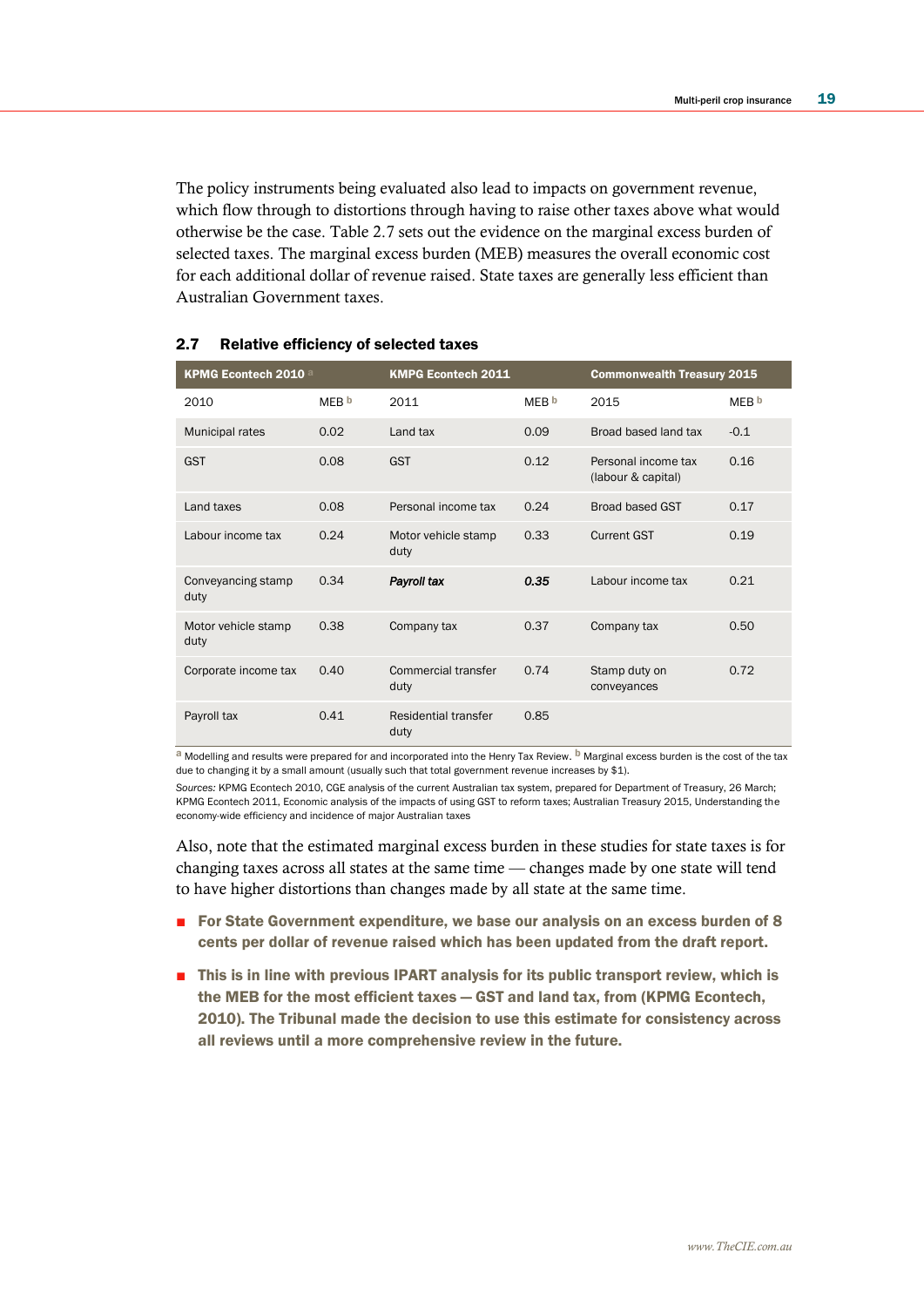# *3 Market and government failures in the market for MPCI*

Like any other insurance product, products such as MPCI involve the transfer of risks, faced by individuals or businesses, to the insurance market. The premium paid for this insurance reflects the benefits or the willingness to pay for that product which will differ across consumers and customers according to their own preferences for bearing risk and the other options they have at their disposal (such as self-insurance).

In the majority of cases, the 'direct' benefits from insurance are restricted to the individual or business that purchases the product. Therefore, in this case, insurance is a referred to as 'private good'.

The intervention by governments in markets relies on rationale around so-called public goods, where there are 'indirect' benefits to the wider public from the intervention. That is, these benefits would not have occurred without the intervention, such as lowering the cost of MPCI. The rationale for government intervention in MPCI rests on their being opportunities where government intervention can result in wider benefits to the public. These include:

- MPCI may lead to changes to farm productivity that are unanticipated by farmers, by moving farmers towards best management practice (BMP)
- MPCI may improve access to capital, by providing financiers with greater surety over their loans to farmers
- MPCI may accelerate structural adjustment, generating economies of scale in production
- there may be information asymmetries that hamper the MPCI market, such as farmers having better information on their risks of crop failure than insurers; and
- MPCI may offer a substitute for NSW Government and Australian Government assistance to farmers
- there may be existing government interventions in the MPCI market that influence uptake, such as stamp duty.

Finally, the public hearing and submissions identified the potential of reducing income volatility the agricultural sector, through mechanisms such as MPCI, to address social issues in rural communities especially in terms of maintaining standards of living and wellbeing.

This chapter and report will focus on the potential wider public benefits from MPCI. Our conclusions on these benefits in relation to MPCI are set out in box 3.1. The rest of this chapter expands on the basis for our conclusions.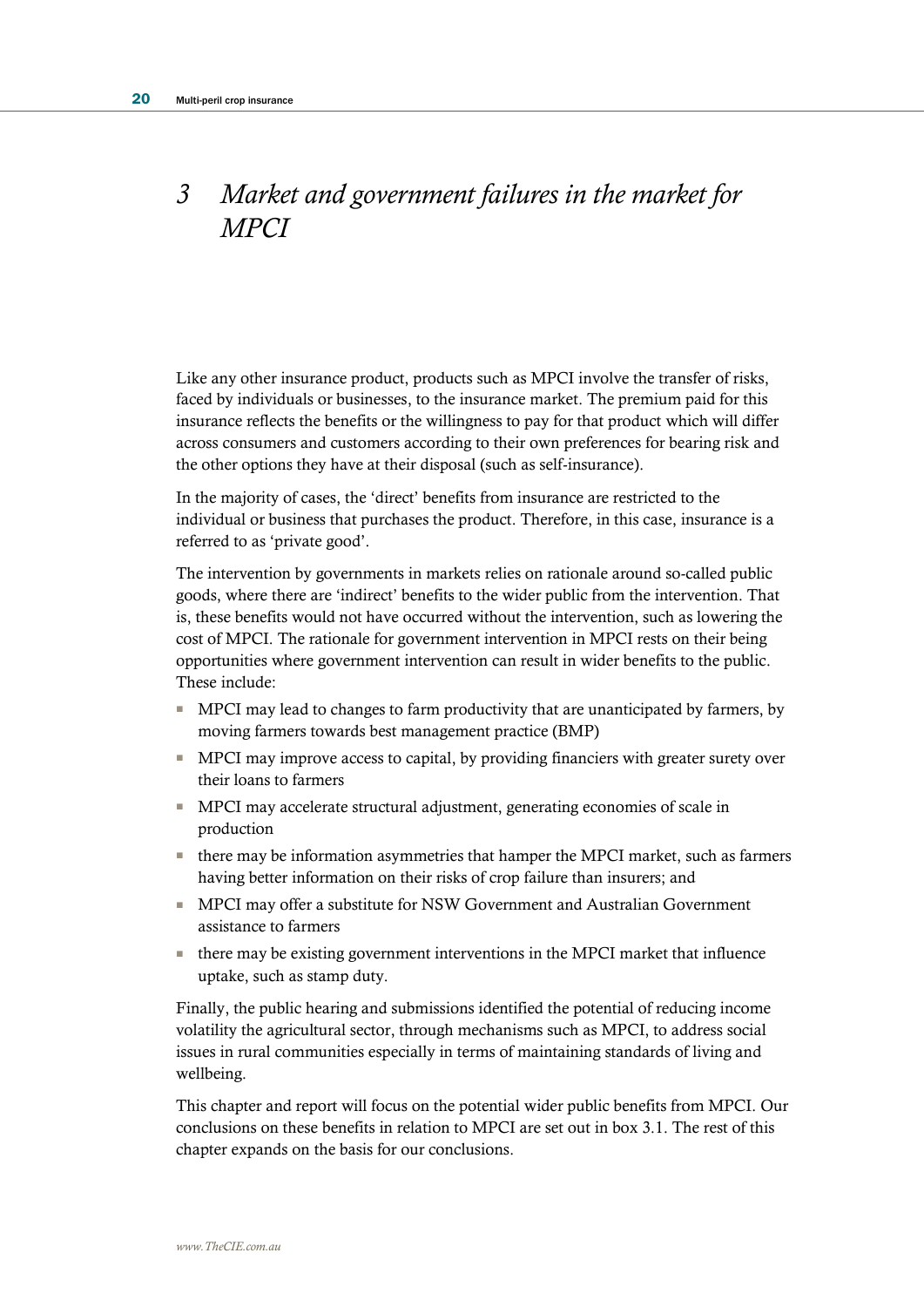#### 3.1 Conclusions on potential benefits from intervention in the MPCI market

This study has found that there are a number of valid reasons for changing government intervention in the MPCI market.

- Stamp duty is an inefficient intervention in the MPCI market, because it is a less efficient means of raising government revenue than other taxes.
- There is the *potential* for significant unanticipated productivity gains for some farmers from uptake of MPCI. This could occur because some farmers are currently conservative in their use of inputs such as fertiliser, and margins could be increased by adoption of more risk-neutral decision making. MPCI provides insurance against taking these risks and also may address an information gap that leads to conservative decisions.
- One of the drivers of conservative decision-making may be reduced access to working capital in the short term for inputs or long-term capital to fund ongoing industry consolidation. The study found that higher debt levels have coincided with higher land values but lower capability to service debt.
	- Constraints on short-term working capital were found to be associated with conservative input use.
	- However, benefits from improved access to long-term capital were found to be too difficult to isolate from the range of economic factors driving industry consolidation and resulting productivity improvements.

The study has also found that there are reasons that do not support additional government intervention in the MPCI market.

- MPCI for cropping activities is not likely to substitute for other forms of government assistance to farms, such as drought assistance. The grains industry accounts for a modest component of total drought assistance provided by government. Further, the MPCI products likely to be used would not provide cover when start of season soil moisture levels were low, such as in droughts, so as to be able to provide MPCI at lower premiums for farmers.
- This means MPCI is not a general drought insurance measure.

This report recognises the potential to improve social outcomes in rural communities if widely adopted but the extent of this impact is difficult to quantify and separate from other economic factors.

## *Improving management practices and reducing risk aversion*

■ There are a number of plausible pathways through which MPCI could encourage the uptake of BMP and improve productivity. However, there is limited empirical evidence that supports these drivers being able to make a discernible impact on the sector.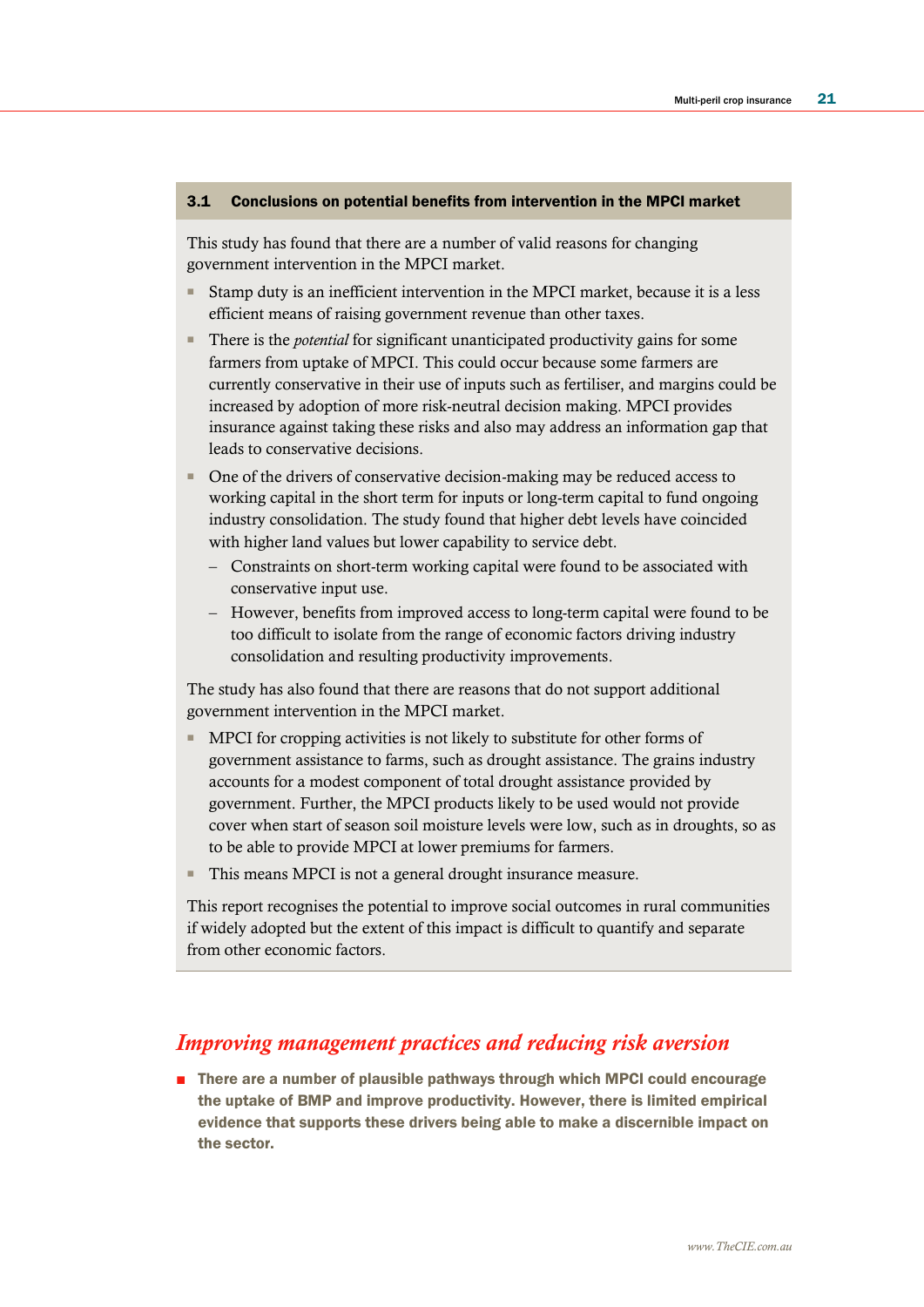Proponents of MPCI, both in Australian and overseas, identify the promotion of greater uptake of BMP and resulting increases in long-term productivity as the primary benefits of government intervention in MPCI markets.

The responses to the draft report confirmed that this mechanism was a significant component of the potential benefits from MPCI without identifying specific benefits, especially at an industry or sector level. Much of the information was anecdotal, based on individual experiences, which was difficult to translate to sector-wide benefits. The estimation of these sector-wide benefits is a focus of this report.

## *Recent Australian experience*

The potential for BMP to improve productivity across the broadacre grains sector is often highlighted in terms of the differences between observed yields and potential yields, based on available soil moisture and water use efficiency benchmarks.

How this technical potential can be realised tends to be multifactorial. The key drivers of productivity growth and key components of BMP are access to technologies and inputs — capital and fertiliser.

Previous work for the grain industry by CIE4 identified that for Victoria, between 80 and 90 per cent of the variability in wheat yields over time can be accounted for by soil moisture. Accounting for differences in yields at a district level was significantly more difficult. The study also found that the links between economic drivers, the adoption of best practice and productivity improvements are complex, inter-related and can involve timeframes of 20 years or more. For example, conservation farming was only widely adopted in response to the two major droughts in the 2000s despite being available for 20 years.

A more variable climate in conjunction with declining terms of trade has made broadacre farmers more conservative over time. It may be completely rational for farmers to take a low-risk low-productivity approach to their business especially where the owner is approaching retirement and looking to exit the industry. Similarly, other businesses will take a high-risk approach, which may result in crop failure in some seasons.

- If MPCI were widely available in NSW, proponents believe that farmer risk-aversion would be reduced, resulting in higher levels of input use.
- Similar arguments for marketing and financial decision-making are also put forward by MPCI proponents.
- That is, entering into MPCI would move businesses closer towards BMP.

The key question is by how much does this risk aversion reduce yields below those that would prevail with more objective, risk-neutral approach?

 $\overline{a}$ 

<sup>4</sup> Unpublished. Prepared for the Victorian Department of Economic Development. Jobs, Transport and Resources.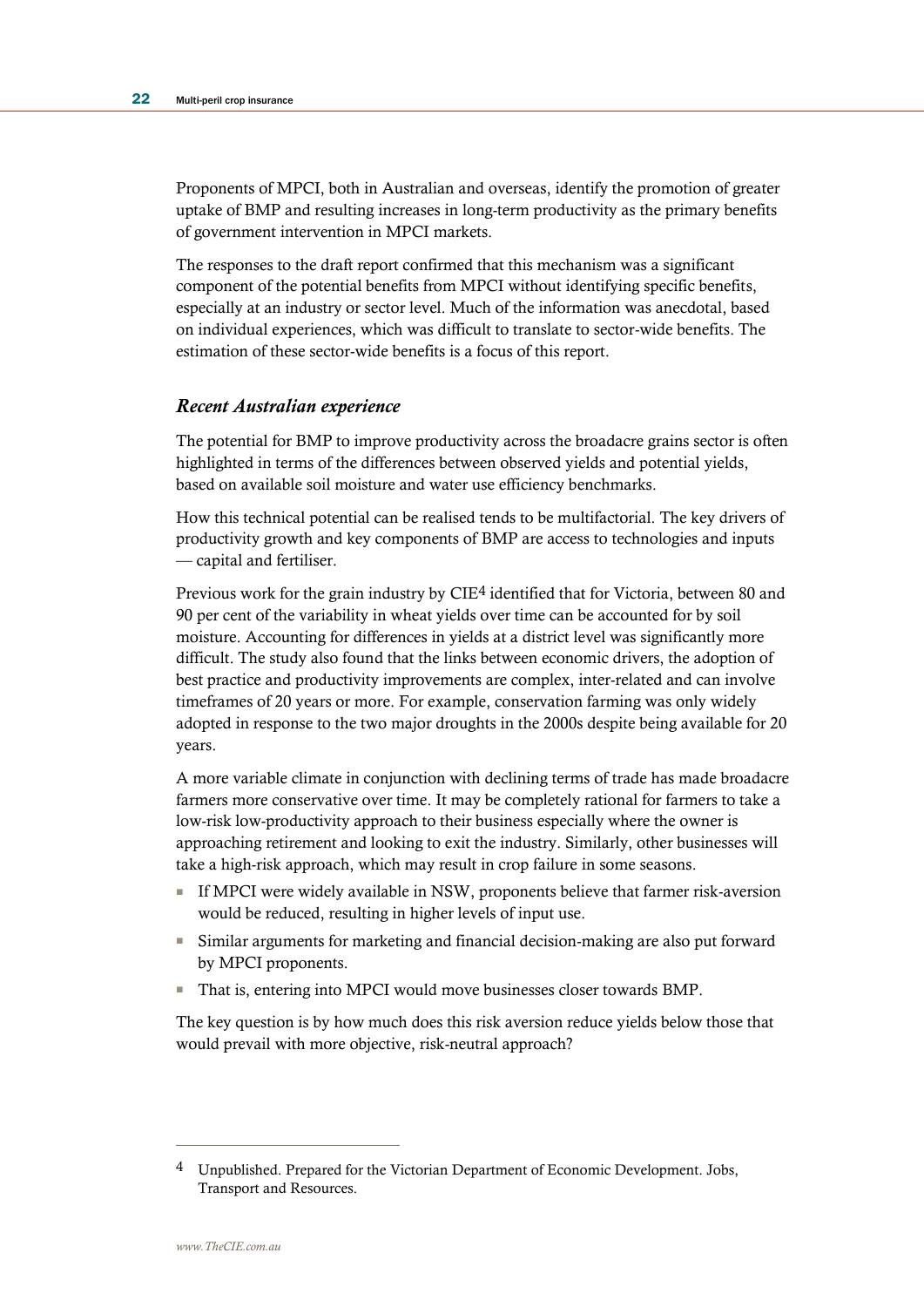## *International experience*

 $\overline{a}$ 

There is limited international experience from the literature on the link between MPCI and increased productivity. There is however, a large-scale econometric analysis of insurance market variables and crop yield observation in the United States that attempted to identify evidence of moral hazard.5 The study utilised a differences in differences approach to control for constant impacts on yield for given farms, and measured the observed differences between farm and regional average yields at two points in time.

- The study found that there were very limited and highly isolated pieces of evidence that indicated a moral hazard type reaction for newly insured farmers (that is, a reduction in yields observed to coincide with insurance uptake for the first time, but not correlated regionally, or observed later in time when insurance continues or is discontinued).
- While the study was centred on considering moral hazard, or negative responses to insurance, the ultimate finding was that there was no statistically significant link between crop yields and the take up of MPCI.

The mechanisms through which a MPCI product would be able to directly affect risk management practices and the uptake of BMP will be directly linked to the policy terms and conditions, and whether or not there is a clear pricing signal provided in the premium to provide incentives for these elements.

In 2013, a discussion paper by the Natural Resources Defence Council (NRDC), an international non-profit environmental organisation, discussed the implications of premium setting formulae used in the United States. Two key issues were identified:

- $\blacksquare$  the premium rate setting process attracted high-risk producers to the insurance pool through subsidisation, and
- the payout process provided incentives for production methods that damage natural resources and increase the risk of crop losses — where these practices are lower cost than BMP that protect the long-term capacity of the farm.6

The implications that can be drawn from these limited findings include:

- there are a large range of factors that affect crop yields over the longer term that are difficult to determine in general, and it is even harder to isolate the effect of insurance, and
- insurance policies that focus on yield and losses, without reference to risk management practices or environmental sustainability will have limited influence on these activities.

However, it is important to understand that focus on crop yields is a very narrow perspective to take when considering the potential for wider productivity benefits of

<sup>5</sup> Roberts M, O'Donoghue E and Key N 2007, *Does crop insurance affect crop yields? Economic research Services*, USDA. Prepared for presentation at the Annual Meeting of the AAEA, July 29-Aug 1 2007.

<sup>6</sup> NRDC 2013, *Soil Matters: How the Federal Crop Insurance Program should be reformed to encourage low-risk farming methods with high-reward environmental outcomes*. NRDC Issues Paper August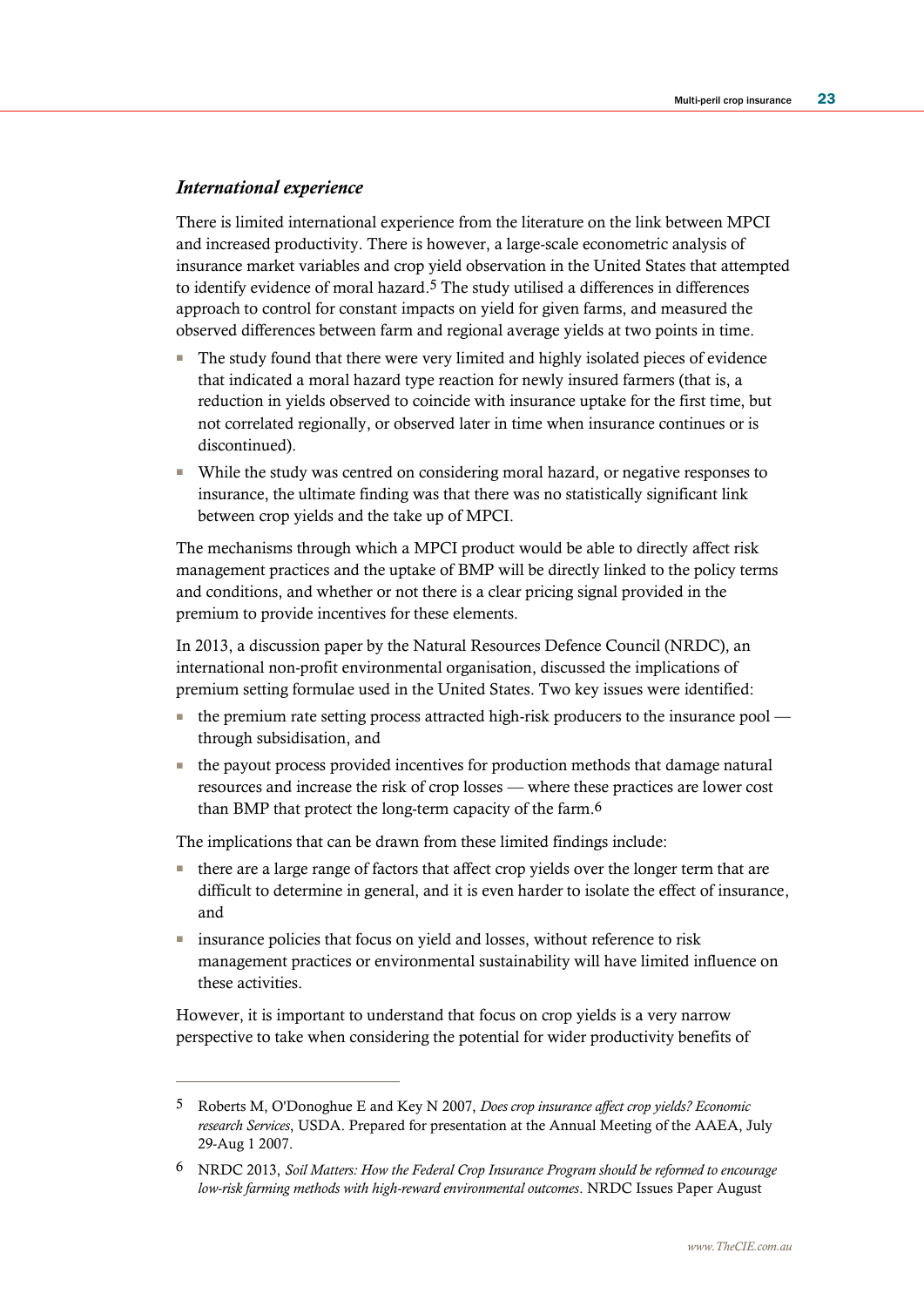MPCI. Indeed, it is possible that crop yields may remain stable, but operating costs are reduced thereby increasing overall productivity and profitability of the operations.

While the international literature has found limited evidence to support direct increases in crop productivity from the uptake of MPCI, there is some evidence that suggests that access to MPCI is positively correlated with increased farm level debt. However, it is not clear what these increased debt levels are used for, which limits the conclusions that may be drawn on the effectiveness of MPCI to promote technology and BMP-type investments.

In the context of United States crop insurance program, Kirwan (2014) considered the change in farm level debt associated with insurance uptake. This was used as an indicator of the ability of MPCI to drive changes in risk preferences and operational efficiency. The results found a positive relationship between farm level financial debt and crop insurance coverage, but were not able to discern the ultimate use of the increased debt taken up by farmers as a result of MPCI.7

The final conclusion of the study was that there was no discernible increase in farm level profitability associated with the increased debt levels. The implication is that the crop insurance and increased debt levels appear to work together to crowd-out other risk management strategies without improving farm productivity.

## *Improved access to capital*

- Historically, the grains sector has borrowed against higher land values but capacity to service the debt has fallen. Access to capital is a significant constraint for some businesses now and could be an increasing problem across the industry.
- MPCI could improve access to short-term working capital, which would address the constraint of conservative use of inputs, especially fertiliser. This is already captured in scenario above involving improvement of management practices and reduction in risk aversion.

MPCI has the potential to reduce variability in farm incomes and so improve access to capital. The draft Consultants Report concluded that high levels of equity and increasing land values, especially for specialist producers, mean that there are not strong reasons for MPCI to improve access to capital in the NSW specialist cropping sector. Advice from industry experts indicated that the vast majority of farms are in reasonable financial condition and have sufficient equity to comfortably afford investment expenses in the region of \$500 000 for activities such as upgrades to recent technology for tractors and implements. This relatively comfortable equity position was primarily due to strong growth in the value of assets, particularly land and fixed improvements.

The response from stakeholders was that MPCI could play a significant role in increasing accessibility to capital, due to historically high levels of debt in the cropping sector. The rationale for this conclusion was that increased accumulation of debt and subsequent

 $\overline{a}$ 

<sup>7</sup> Kirwan, B 2014, *The crowd-out effect of crop insurance on farm survival and profitability*, University of Illinois, prepared for presentation at the AAEA Annual Meeting July 27-29.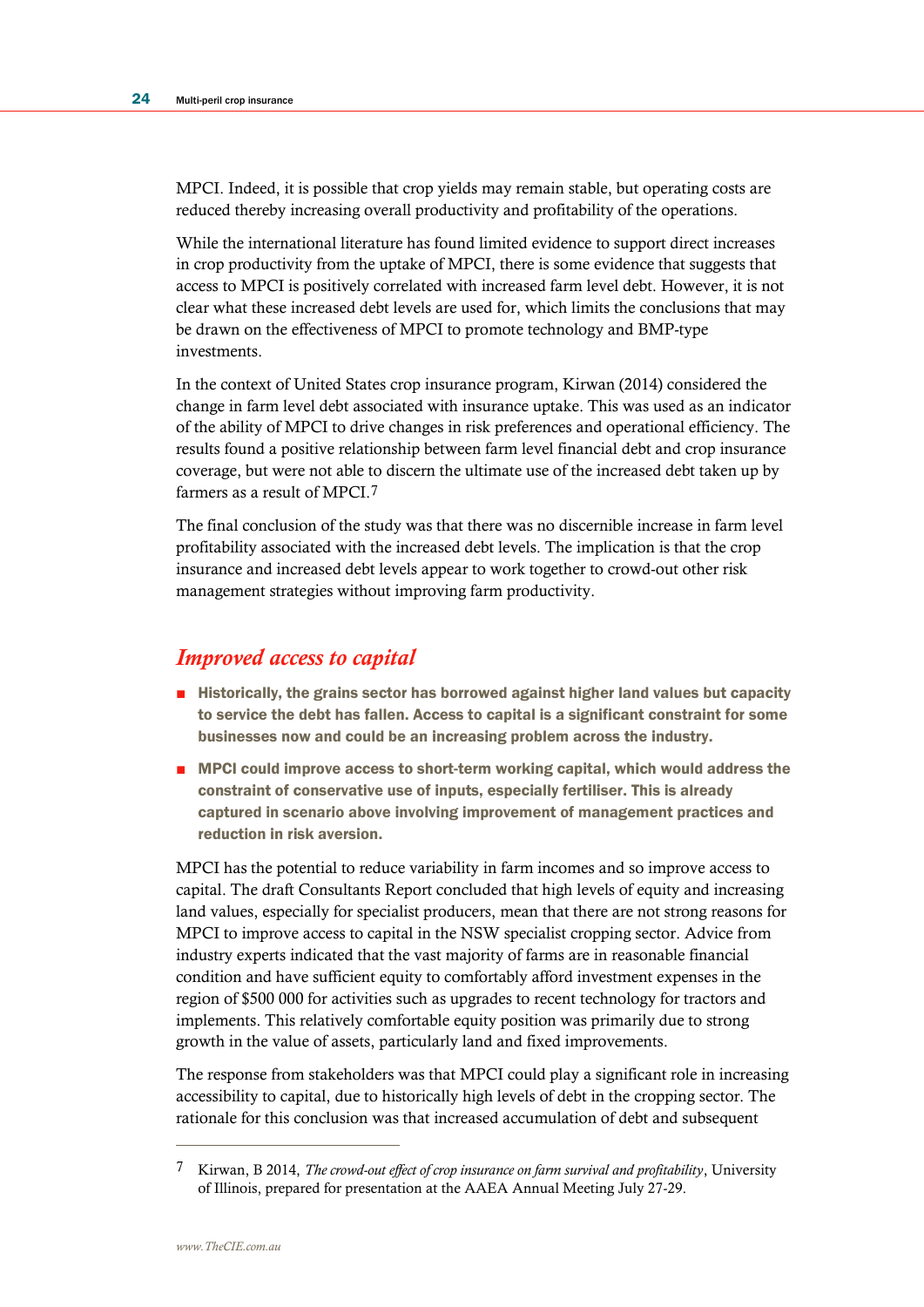debt serving would impact on the long-term ability of farms to access capital and to be profitable. Therefore, reducing debt and improving access to working capital would have substantial flow-on benefits from increasing input levels and accelerating structural adjustment in the sector. Other mechanisms cited included:

- promoting farm business profitability in favourable seasons enabling enhanced financial consolidation, and
- appropriate seasonal financing of operations reducing the requirement to fund working capital against land values and managing risks to farm business equity but the capacity to obtain working capital against the MPCI policy.

The evidence from the available statistical and anecdotal information suggests that farmer's equity remains high and steady. Equity for specialist cropping and mixed grains livestock farms has remained around 80 per cent since the early 1990s. Panel 1 of chart 3.2 shows strong growth in the value of cropping land in the specialist cropping sector has driven this outcome, especially since the early 2000s when rates of industry consolidation increased. At the same time, average farm debt has also increased to record historical levels in real terms, especially in the specialist cropping sector (see panel 2 of chart 3.2).Recent falls in equity for specialist cropping reflects the process of ongoing industry adjustment where specialist cropping businesses acquire debt principally to purchase additional land (industry consolidation).

Panel 3 of chart 3.2, shows that since the 1990s, the ability of farms to service higher levels of debt has been falling — bottoming out during the mid-2000s and subsequently recovering. Anecdotally, financial institutions have been willing to provide this debt to the sector on the basis of their equity position or their future capacity to service the debt, rather than current income levels. Therefore, we could either conclude that across the NSW industry:

- farm businesses and lenders are both acting unsustainably in relation to the longerterm capacity to service debt which may result in banks reducing their exposure to the sector and restricting access to capital, or
- farm businesses and lenders are acting rationally and that for the foreseeable future, banks will continue to lend against land values.
	- Responses to the Draft Report also identified that this issue was wider than bankcredit extending to institutional and private investment from outside of the sector and overseas. That is, an industry with less variable profitability and lower levels of debt will be more attractive to investors.

It is noted that access to capital will be a large issue for some individual businesses that are underperforming relative to the rest of the industry. Response by stakeholders indicate that some individual farm businesses have reached their lending ratio limits or their borrowing risk. There are two constraints in quantifying this potential impact:

- the number of businesses and their size in this position, as a proportion of the cropping sector, is not known and is unlikely to be covered by agricultural surveys (which rely on self-reporting)
- businesses in this position are unlikely to take-up MPCI, unless as part of compliance with the requirements of lenders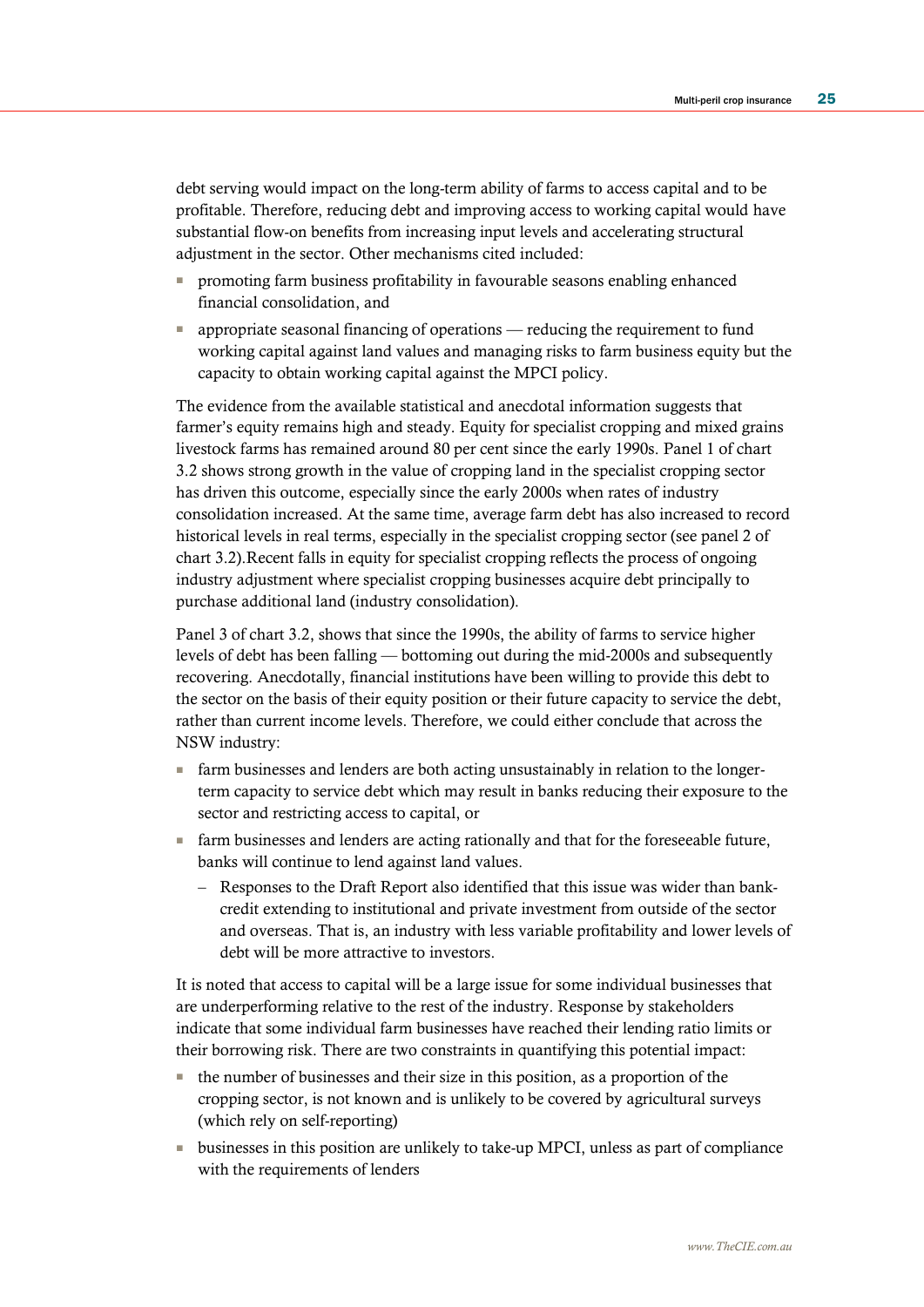

3.2 Debt and capacity to service debt by NSW cropping sectoral

*Data source:* ABARES agricultural survey

a In 2014-15 dollars.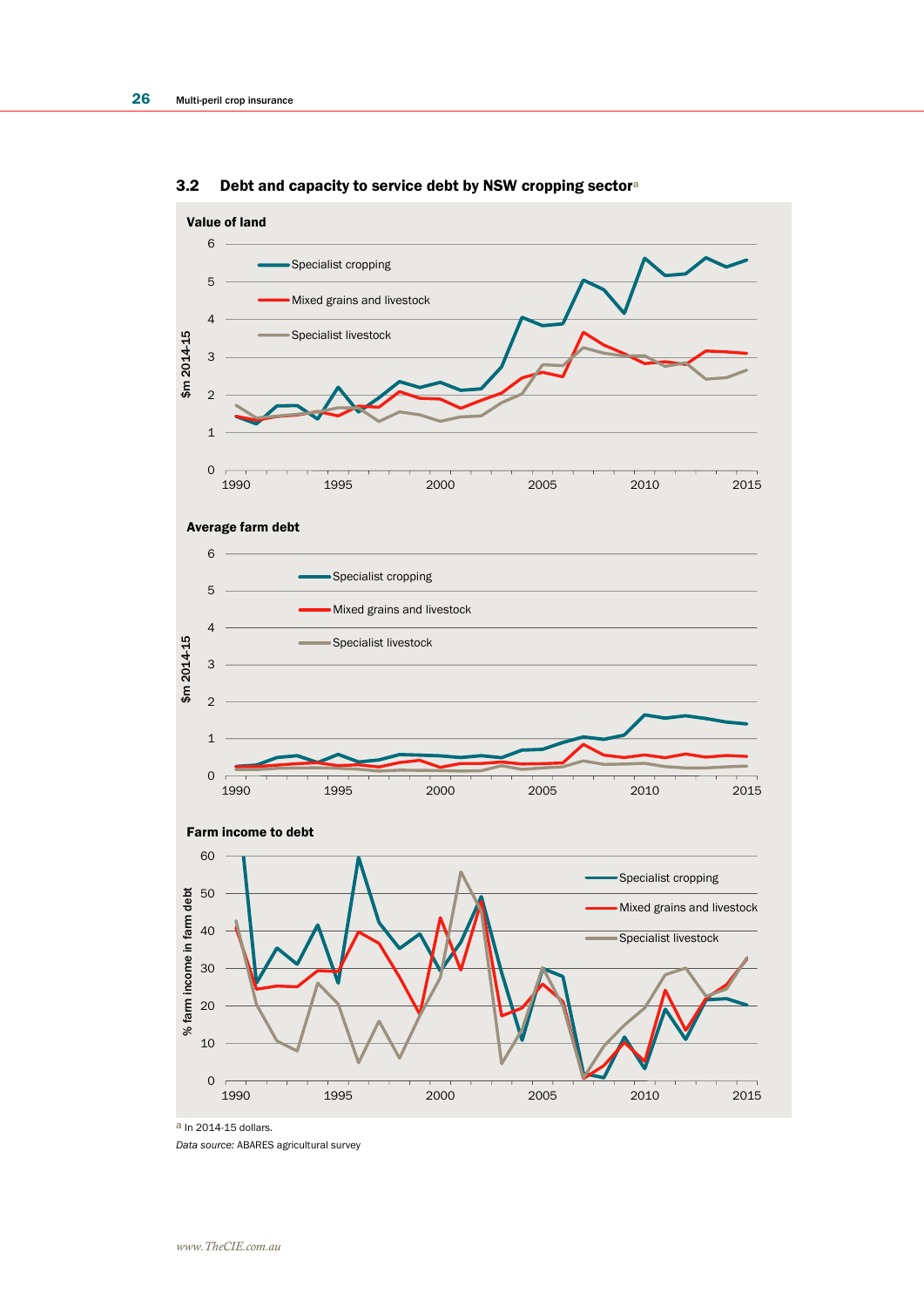- of these benefit pathways over the next 5 years, the capability for MPCI to access to short-term capital or seasonal financing of operations and to maximise the advantage of good seasonal conditions appears to be most plausible, and
- these mechanisms are strongly linked to the potential benefits from productivity improvements made possible by the higher levels on input use, particularly fertiliser.

How adoption of MPCI could result in improved long-term access to capital and the potential flow-on gains from faster industry consolidation is explored in the next section.

## *Opportunities for structural adjustment for high risk farms*

- The process of structural adjustment towards larger specialist cropping enterprises is expected to continue of the medium to longer term in NSW.
- Because of the long-term nature of this adjustment, it would be difficult to quantify how uptake of MPCI would impact on the current consolidation of the farm sector relative to the range of other economic drivers.

The draft Consultants Report concluded that the process of structural adjustment towards larger specialist cropping enterprises was expected to continue of the medium to longer term in NSW. Also, the report concluded that it would be very difficult to quantify how uptake of MPCI would potentially impact on the current consolidation of the farm sector.

A large number of stakeholders indicated that the potential benefits from an increased rate of structural adjustment from MPCI were also underestimated in the draft report. As identified above, the key benefit pathway would be greater access to, or lower cost, capital that would enable faster rates of farm consolidation, resulting in higher productivity.

As part of this rationale, one stakeholder compared the rate of structural adjustment between NSW and Western Australia. That is, lower variability in cropping incomes in Western Australia had enabled faster industry consolidation and productivity gains.

That is, the lower the risk for the production environment, the greater the certainty there will to invest in consolidation, and thus structural adjustment will be faster. Considering the potential for structural adjustment, the key mechanism is through the amalgamation of lower productivity and higher risk enterprises by higher productivity and lower risk enterprises — resulting in an overall increase in average enterprise size, productivity and sustainability of operations.

Structural adjustment has been occurring in Australia's cropping sector since the mid-1990s. Any impact that MPCI may have on further structural adjustment will necessarily be at the margin, beyond what the industry is currently achieving and is expected to continue to achieve.

Across NSW in 2014-15, there were an estimated 17 500 farms (with an estimated value of agricultural operations above  $$40,000$  annually) — 6 700 of which were cropping enterprises of varying degrees of specialisation and 10 800 of which were specialist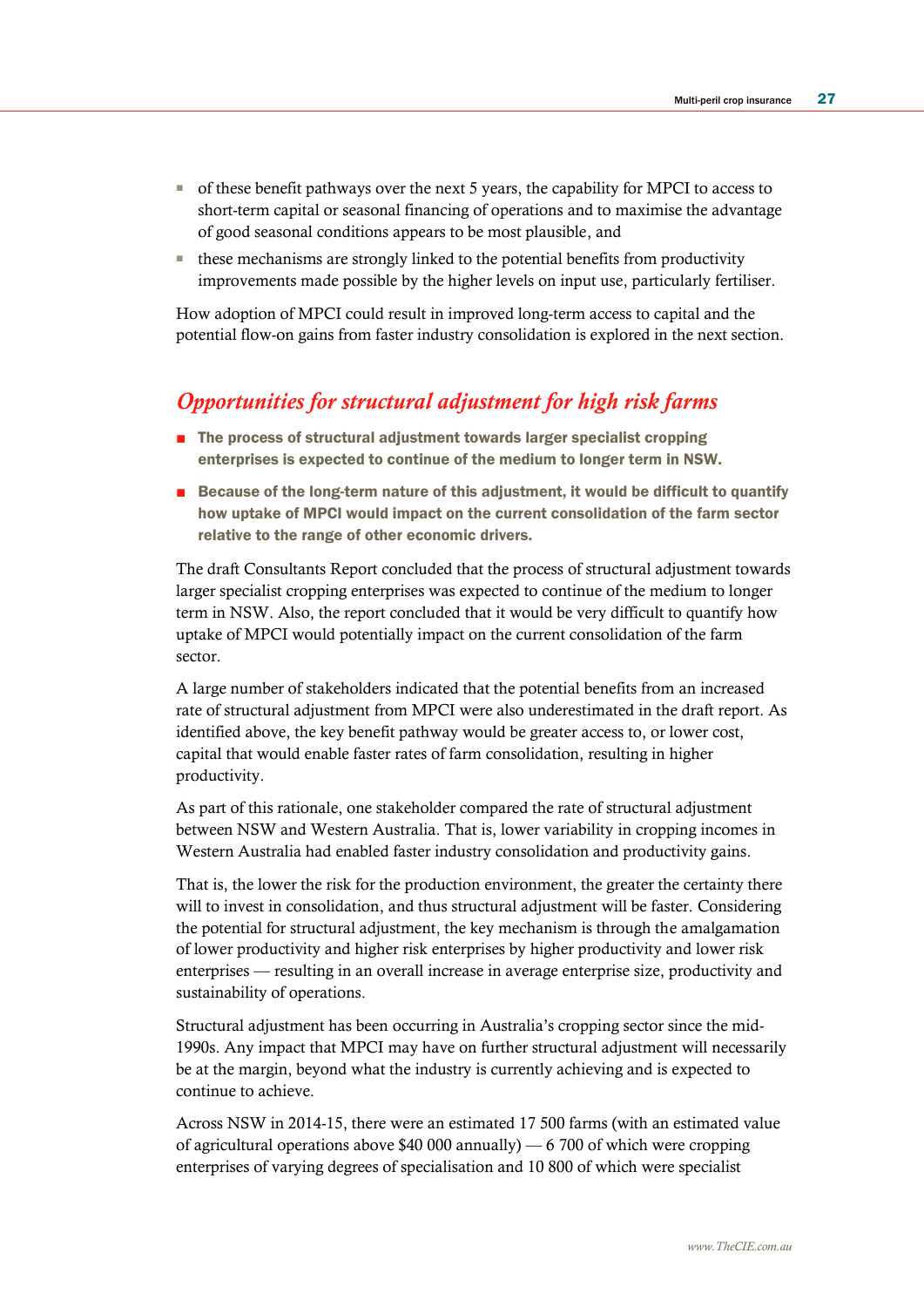livestock enterprises, involved in either or both of sheep or beef production. As can be seen in chart 3.3, the number of specialist livestock enterprises has fallen considerably since 1990 when there were an estimated 19 500 enterprises operating in NSW. The number of cropping enterprises in NSW has fallen by approximately 18 per cent over the period 1990 to 2014.

Chart 3.3 also maps changes in the average farm size of cropping enterprises and specialist livestock enterprises in NSW over the period 1990 to 2014-2015.8 Over the same time period, the number of enterprises has halved for both categories, and the average farm size has approximately doubled. While the trend in cropping enterprises has been relatively steady over time, specialist livestock enterprises have experienced a greater degree of annual variability in average size.



#### 3.3 Number of enterprises and cropping areas in NSW<sup>a</sup>

a It is important to focus on trends rather than variability of survey data. *Data source:* ABARES Broadacre survey.

Given that average farm/cropping size is an indicator of the rate and extent of structural adjustment within agriculture, chart 3.4 shows that the average areas cropped per farm are significantly smaller in NSW than for Western Australia. There are a number of reasons behind these differences:

- the geography of Western Australia lends itself to larger average farm sizes before considering the impact of key economic drivers
	- Within the wheat-sheep zone, the proportion of Western Australian land that is suitable for cropping is higher than for NSW. The flat terrain and sandy soils make Western Australia more amenable for large-scale cropping compared to NSW.
- Western Australia was significantly more impacted by the collapse in the wool reserve price scheme than NSW from the 1990s onwards, with stronger economic drivers to switch enterprise mixes towards cropping.

 $\overline{a}$ 

<sup>8</sup> When considering farm survey estimates, it is important to consider the trends. Variability of the sample over time drawn from the population and movement of the sample between categories leads to variability that is greater than would be expected.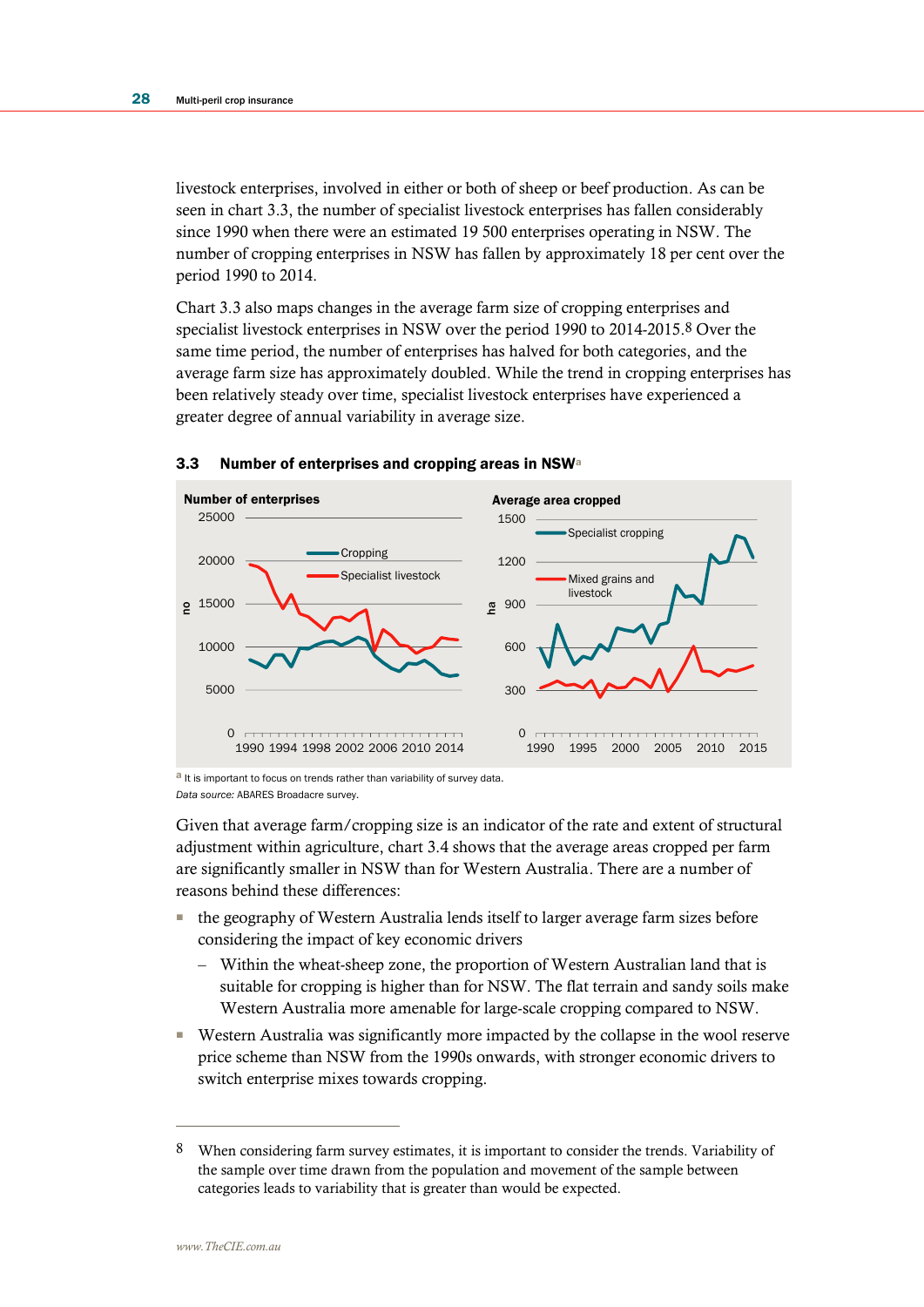

### 3.4 Comparing Average cropping areas for NSW and WA<sup>a</sup>

a It is important to focus on trends rather than variability of survey data. *Data source:* ABARES Broadacre survey.

Despite these key differences, chart 3.5 shows that rate of consolidation for the cropping sector has been similar since 2000, with average area cropped per farm in NSW increasing by 5.1 per cent annually versus 4.7 per cent for Western Australia.

■ One view of this outcome is that the macro industry drivers for consolidation, such as the collapse of the wool price and the reduction in the farmers' terms of trade, had similar influences across the states.



3.5 Rates of change in average cropping areas between NSW and WA<sup>a</sup>

a It is important to focus on trends rather than variability of survey data. *Data source:* ABARES Broadacre survey.

Given the evidence available, it would be difficult to quantify the impact of adoption of MPCI on the rate of structural adjustment. That is, for medium-sized enterprises, MPCI has the capability to bring forward structural adjustment, but by how much is difficult to assess. For instance, one of the practical constraints to the consolidation process is timing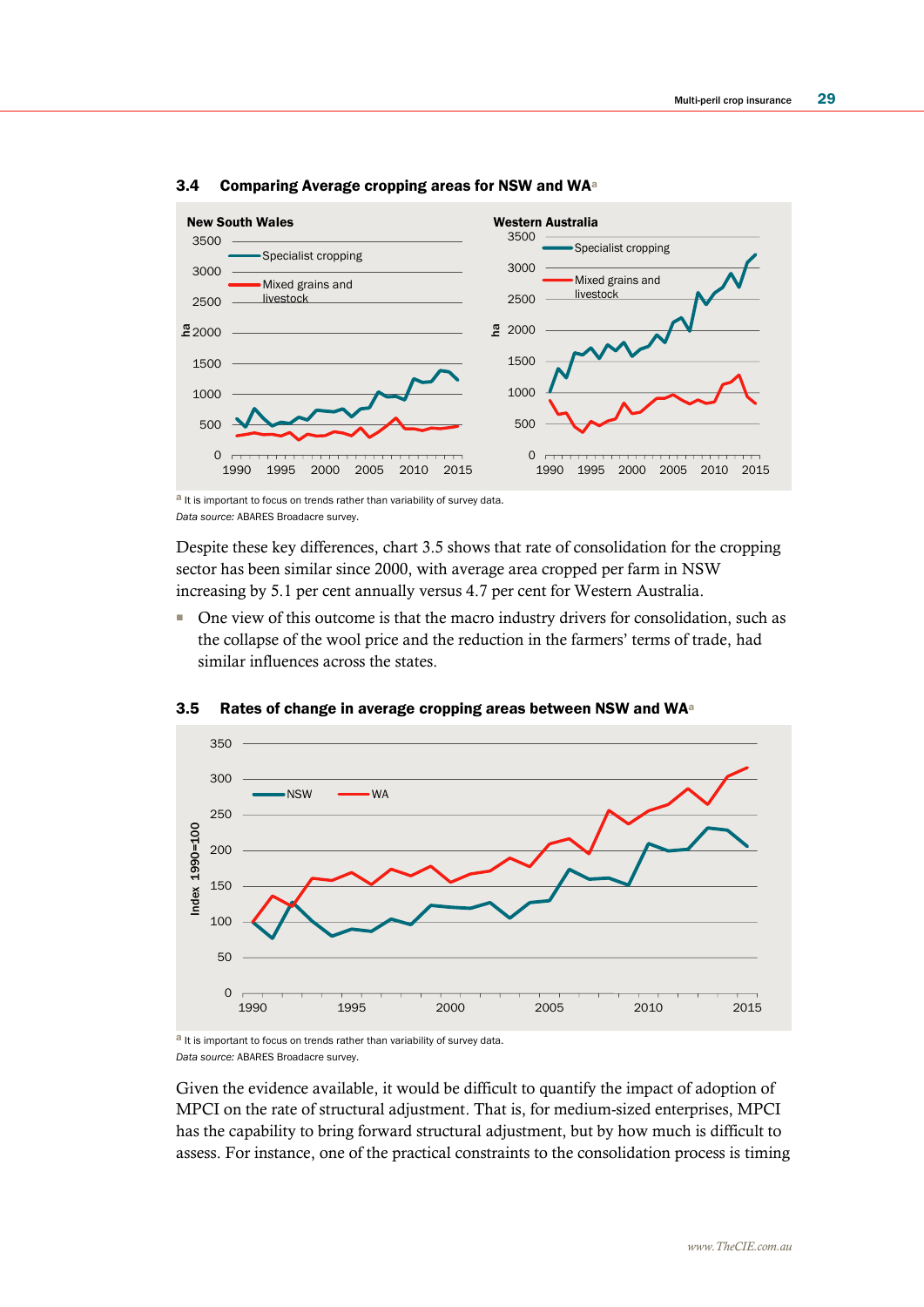for properties becoming available, which in turn depends on the age and succession plans of owners and managers.

Due to the high degree of structural adjustment that has already occurred over the past 15 years, there is not considered to be a significant contribution that MPCI could make at an industry-wide level — noting the contribution of other economic factors to the rate of structural adjustment. This conclusion also takes into account the high degree of selectivity being proposed by some MPCI companies that limits their exposure to highrisk enterprises.

Therefore, no additional productivity improvement uplift was incorporated into the analysis from structural adjustment.

## *Reduced dependence on government assistance*

- The current level of assistance from the NSW Government and Australian Government to cropping is small relative to livestock. The programs also cover a variety of activities that are not obvious substitutes for MPCI, such as the Farm Innovation Fund, which covers infrastructure expenditure.
- MPCI as currently envisaged is not likely to provide a substitute for drought assistance measures. MPCI products, at the prices set out in this report, would not provide insurance when soil moisture is very low (such as droughts), as farmers would not be insured for crops planted in these circumstances.

NSW farmers are already able to access an array of government funded drought assistance measures. In general, these drought assistance measures can be classified as either risk management measures or drought response measures:

- risk management measures are targeted at assisting farmers to manage the known risks in their operations, particularly associated with climate and weather, and
- drought response measures are only initiated in times of drought and are targeted at assisting farmers to maintain their properties and livelihoods during drought conditions.

There is the potential that government assistance could crowd out private insurance.9 A recent Western Australian study considered the willingness to pay for crop insurance in Western Australia. While the study was not able to directly translate the findings to MPCI, they did find that in general, government emergency assistance reduces the willingness to pay for insurance.<sup>10</sup>

Deloitte Access Economics articulated this issue in relation to MPCI in Australia noting that government assistance also distorted the incentives for taking out insurance, as well as other risk management activities by farmers:

 $\overline{a}$ 

<sup>9</sup> Raschky P, Schwarze R and Schwindt M, 2010, *Uncertainty of governmental relief and the crowding out of insurance*, Monash University Discussion Paper 05/10.

<sup>10</sup> Khuu A and Weber E, 2012, *How Australian farmers deal with risk*, University of Western Australia, Business School, Discussion paper 12.07, p13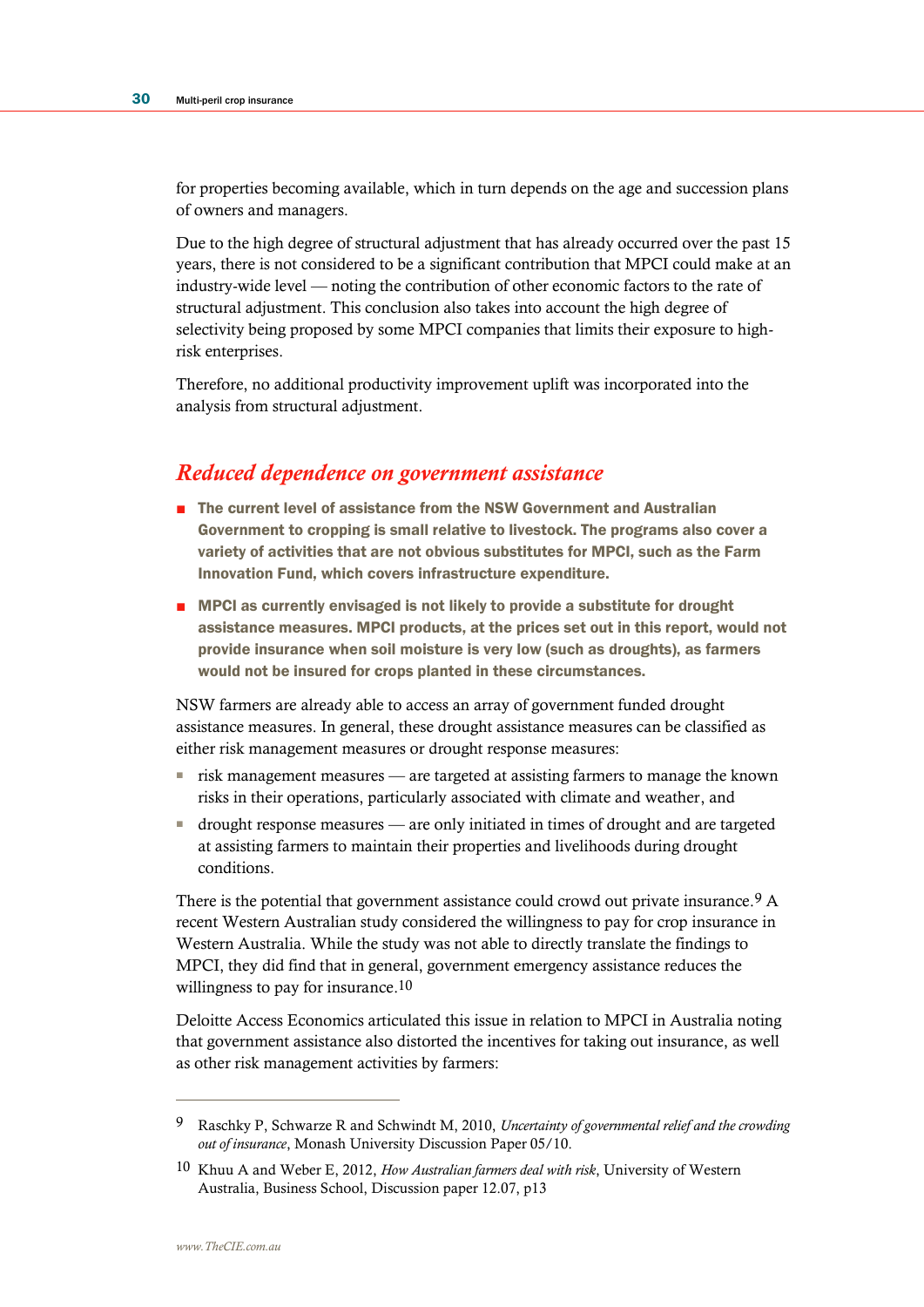… both NSW and Commonwealth Government provide a range of assistance measures to help farmers deal with the impacts of weather related perils, in particular drought, creating a price wedge. The rules around when ex-post support is provided are often unclear or are not always adhered to so that expectation by farmers and government around when ex-post support is being provided are not aligned. This may result in farmers underinsuring and, in turn, creating pressure on government to help finance those losses.11

This finding was also identified across Austria and Germany in relation to their respective agricultural assistance packages, although somewhat more nuanced. A 2010 discussion paper found that the design of the government relief program was an important factor — assured partial relief schemes drive a stronger crowding out of private insurance when they can be relied upon prior to an adverse event than more ad hoc relief programs that may not be relied upon in nature or scale.12

Table 3.6 provides an outline of the NSW and Commonwealth Government assistance measures that could impact on risk management choices of crop farmers or their response during a time of drought.

| Program                                                                                                                                                                                                        | <b>Administration</b>                                                                                                                                                                               | <b>Type of measure Function</b>                                                       |                                                                                                                                                                                            |  |
|----------------------------------------------------------------------------------------------------------------------------------------------------------------------------------------------------------------|-----------------------------------------------------------------------------------------------------------------------------------------------------------------------------------------------------|---------------------------------------------------------------------------------------|--------------------------------------------------------------------------------------------------------------------------------------------------------------------------------------------|--|
| <b>New South Wales Government Risk Management measures</b>                                                                                                                                                     |                                                                                                                                                                                                     |                                                                                       |                                                                                                                                                                                            |  |
| Farm Innovation<br>Fund                                                                                                                                                                                        | <b>Rural Assistance</b><br>Authority (NSW)                                                                                                                                                          | Low interest<br>loans for in-<br>drought and<br>drought<br>preparedness<br>activities | Loan funding to meet the cost of carrying out<br>permanent capital works that will benefit the land,<br>long-term profitability and address adverse season<br>conditions. Four categories: |  |
|                                                                                                                                                                                                                |                                                                                                                                                                                                     |                                                                                       | - - drought preparedness, -environment, -farm<br>infrastructure, -natural resources.                                                                                                       |  |
|                                                                                                                                                                                                                |                                                                                                                                                                                                     |                                                                                       | Loan amount up to 100% of net GST exclusive cost of<br>works.                                                                                                                              |  |
|                                                                                                                                                                                                                |                                                                                                                                                                                                     |                                                                                       | Capped at \$250 000 per project.                                                                                                                                                           |  |
|                                                                                                                                                                                                                |                                                                                                                                                                                                     |                                                                                       | 20 year term, fixed interest rate.                                                                                                                                                         |  |
| Seasonal<br>conditions report                                                                                                                                                                                  | Department of<br>Primary Industries<br>(NSW)                                                                                                                                                        | Information                                                                           | A quarterly report on rainfall, temperature, other<br>climatic indicators, soil moisture, pasture growth and<br>biomass and water levels and allocations.                                  |  |
|                                                                                                                                                                                                                |                                                                                                                                                                                                     |                                                                                       | It is intended to help farmers make informed<br>decisions on how they manage operations, and<br>prepare for seasonal conditions and drought.                                               |  |
| <b>Farm Business</b><br><b>Rural Assistance</b><br>Rebate for<br><b>Skills Professional</b><br>Authority<br>professional<br>development in<br>Development<br>farm business<br>program<br>skills<br>(Measure 1) | Approved participants are able to claim a<br>reimbursement of 50% for costs of an approved farm<br>management/professional development training<br>course/activity focused on:<br>■ risk management |                                                                                       |                                                                                                                                                                                            |  |
|                                                                                                                                                                                                                |                                                                                                                                                                                                     |                                                                                       | " financial and business management                                                                                                                                                        |  |
|                                                                                                                                                                                                                |                                                                                                                                                                                                     |                                                                                       | • farm business planning/drought preparedness.                                                                                                                                             |  |
|                                                                                                                                                                                                                |                                                                                                                                                                                                     |                                                                                       |                                                                                                                                                                                            |  |

### 3.6 Government drought assistance measures for crop farms

11 Deloitte Access Economics 2015, *Scoping study on Multi-peril Insurance and its application to Agricultural industries in NSW* Prepared for the Department of Primary Industries, p21.

<sup>12</sup> Raschky P, Schwarze R and Schwindt M, 2010, *Uncertainty of governmental relief and the crowding out of insurance*, Monash University Discussion Paper 05/10.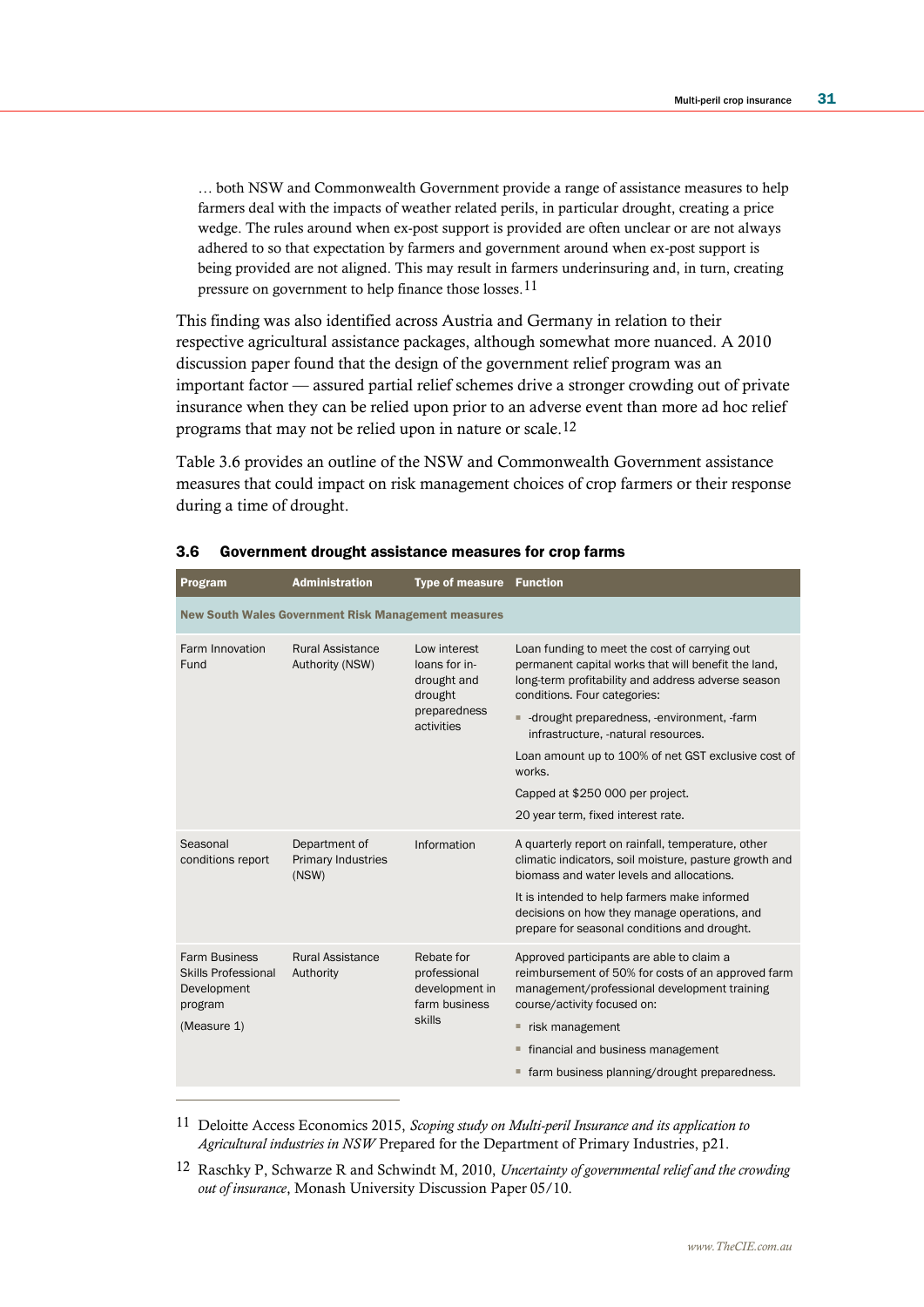| Program                                                       | <b>Administration</b>                                                                     | <b>Type of measure Function</b>                                           |                                                                                                                                                                                                                                                                               |
|---------------------------------------------------------------|-------------------------------------------------------------------------------------------|---------------------------------------------------------------------------|-------------------------------------------------------------------------------------------------------------------------------------------------------------------------------------------------------------------------------------------------------------------------------|
|                                                               |                                                                                           |                                                                           | A maximum reimbursement of \$5 000 (covering all<br>courses/activities over the life of the program)<br>applies for any farmer with reimbursements capped<br>at \$9 000 per farm business.                                                                                    |
|                                                               | <b>New South Wales Government Drought Response measures</b>                               |                                                                           |                                                                                                                                                                                                                                                                               |
| Natural disaster<br>relief scheme                             | Rural Assistance<br>Authority (NSW)                                                       | Low interest<br>loans and grants<br>in some cases                         | Loans up to \$130 000 to meet essential working<br>capital needed until receipt of the next major source<br>of income, replace and repair of damage not covered<br>by insurance.<br>Additional assistance in the form of Recovery Grants                                      |
|                                                               |                                                                                           |                                                                           | may also be made available following extreme and<br>widespread disaster events.                                                                                                                                                                                               |
| <b>Rural Financial</b><br>Counselling Service Authority (NSW) | <b>Rural Assistance</b>                                                                   | Financial<br>counselling<br>service                                       | The NSW Financial Rural Counselling Service is a free<br>and confidential service, which provides information<br>and assistance on financial position, budgets and<br>submitting applications.                                                                                |
|                                                               | <b>Commonwealth Government Risk Management measures</b>                                   |                                                                           |                                                                                                                                                                                                                                                                               |
| deposits and<br>taxation measures                             | Farm management Australian Tax Office                                                     | Risk-<br>management<br>tool to help<br>farmers deal with<br>uneven income | Allows farmers to make farm management deposits<br>between \$1,000 and \$400,000 and claim a tax<br>deduction. Withdrawals made later are included as<br>assessable income. Deposits are made with a FMD<br>provider who must be an authorised deposit-taking<br>institution. |
|                                                               |                                                                                           |                                                                           | Changes have been announced for the FMD Scheme.<br>Changes commence on 1 July 2016:                                                                                                                                                                                           |
|                                                               |                                                                                           |                                                                           | - doubling of the cap on deposits from \$400 000 to<br>\$800 000                                                                                                                                                                                                              |
|                                                               |                                                                                           |                                                                           | - re-establishment of an early access trigger during<br>times of drought                                                                                                                                                                                                      |
|                                                               |                                                                                           |                                                                           | - allowing FMDs to be used to offset the interest<br>costs on primary production business debt.                                                                                                                                                                               |
|                                                               | <b>Commonwealth Drought Response measures</b>                                             |                                                                           |                                                                                                                                                                                                                                                                               |
| <b>Rural Financial</b>                                        | Department of<br>Counselling Service Agriculture and Water counselling<br>Resources (Cth) | Financial<br>service                                                      | Free rural financial counselling to farmers, fishing<br>enterprises, forestry growers and harvesters, and<br>small, related businesses                                                                                                                                        |
| Farm Household<br>allowance                                   | Department of<br><b>Human Services</b>                                                    | Support<br>payments for<br>financial<br>hardship                          | Paid fortnightly at a rate equivalent to Newstart (or<br>Youth Allowance if under 22yrs). Access up to 3 years<br>of payment, plus a health card and a dedicated case<br>worker.                                                                                              |
| Concessional loans                                            | Department of                                                                             | Farm Finance -                                                            | - Maximum loan terms of 5 years                                                                                                                                                                                                                                               |
|                                                               | Agriculture and Water<br>Resources (Cth)<br><b>Rural Assistance</b><br>Authority (NSW)    | Loans to<br>restructure<br>existing debt                                  | - Up to 50% of eligible debt to maximum of<br>\$650 000.                                                                                                                                                                                                                      |
|                                                               |                                                                                           |                                                                           | - Variable concessional interest rate                                                                                                                                                                                                                                         |
|                                                               |                                                                                           |                                                                           | - Concessional interest period of 5 years                                                                                                                                                                                                                                     |
|                                                               |                                                                                           |                                                                           | - Interest only payments                                                                                                                                                                                                                                                      |
|                                                               |                                                                                           |                                                                           | - At the end of the loan term, the farm business must<br>repay or refinance the remaining loan balance.                                                                                                                                                                       |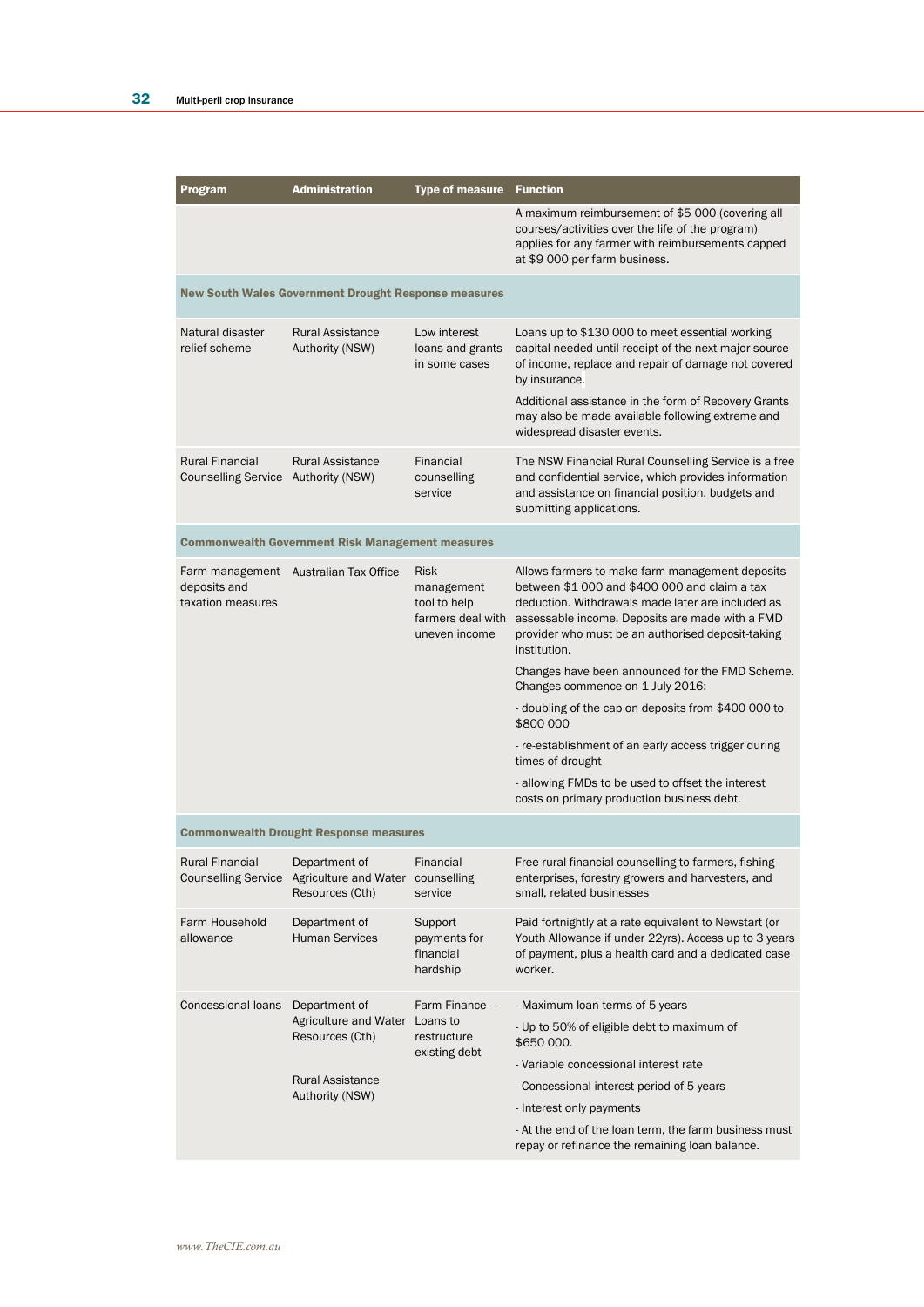| Program                         | <b>Administration</b>                                      | <b>Type of measure Function</b>                                                                                                                              |                                                                                                                                                                                                                                                                                                                                                                                                                 |
|---------------------------------|------------------------------------------------------------|--------------------------------------------------------------------------------------------------------------------------------------------------------------|-----------------------------------------------------------------------------------------------------------------------------------------------------------------------------------------------------------------------------------------------------------------------------------------------------------------------------------------------------------------------------------------------------------------|
|                                 |                                                            | Drought - Loans<br>to restructure<br>existing debt,<br>provide new debt<br>for operating<br>expenses or<br>drought recovery<br>and preparation<br>activities | - Maximum loan terms of 5 years<br>- Up to 50% of eligible debt to maximum of \$1 million.<br>- Variable concessional interest rate<br>- Concessional interest period of 5 years<br>- Interest only payments<br>- At the end of the loan term, the farm business must<br>repay or refinance the remaining loan balance.                                                                                         |
|                                 |                                                            | <b>Drought</b><br>Recovery - Ioans<br>planting and/or<br>restocking<br>drought recovery<br>activities                                                        | - Maximum loan terms of 10 years<br>- Up to 50% of eligible debt to maximum of \$1 million.<br>- Variable concessional interest rate<br>- Concessional interest period of 10 years<br>- Interest only payments for the first 5 years with P & I<br>repayments for years 6-10 based on a 10 year term<br>- At the end of the loan term, the farm business must<br>repay or refinance the remaining loan balance. |
| Managing farm risk<br>programme | Department of<br>Agriculture and Water<br><b>Resources</b> | Rebate                                                                                                                                                       | A one-off 50% rebate up to \$2 500. Rebate is for<br>costs incurred by eligible farm businesses for<br>preparing and applying for new insurance policies.                                                                                                                                                                                                                                                       |

*Source:* Pers Comm, IPART, 19th April 2016, and the CIE.

In 2014-15 the Rural Assistance Authority of NSW administered just over \$150 million in assistance payments to NSW farms from the above programs. These payments were a mix of NSW Government funded programs, Commonwealth Government funded programs, drought related and non-drought related activities.

Table 3.7 categorises NSW farm payments by government funding type, drought association and by risk management or drought response mechanism.

The Farm Innovation Fund is most relevant NSW program to crop enterprises. It can be categorised as an ex ante risk management program, aimed at increasing the responsiveness of farms to adverse weather conditions, including drought, with the objective of increasing the sustainability and potentially productivity in the industry.

## 3.7 RAA administered payments in NSW in 2014-15

|                                          | <b>Approved</b> | <b>Payments made Classification</b> |                                      |
|------------------------------------------|-----------------|-------------------------------------|--------------------------------------|
|                                          | no              | \$m                                 |                                      |
| NSW Government funding                   |                 |                                     |                                      |
| Farm Innovation Fund                     | 304             |                                     | 43.4 Ex-ante general risk management |
| Natural Disaster Reimbursement Grants    | 46              |                                     | 0.4 Ex-post hail and wind damage     |
| Transport assistance                     | 3473            | 8.9                                 | Ex-post scheme for livestock         |
| Flying fox netting subsidy               | 82              |                                     | 4.3 Ex-post scheme for orchards      |
| Joint NSW and Commonwealth funding       |                 |                                     |                                      |
| Natural Disaster Relief Assistance Loans | 8               | 0.7                                 | Ex-post scheme flood response        |
| Natural Disaster Relief Recovery Grants  | 6               |                                     | 0.1 Ex-post scheme flood response    |
| Emergency Water Infrastructure Rebate    | 3441            |                                     | 26.6 Ex-post scheme for livestock    |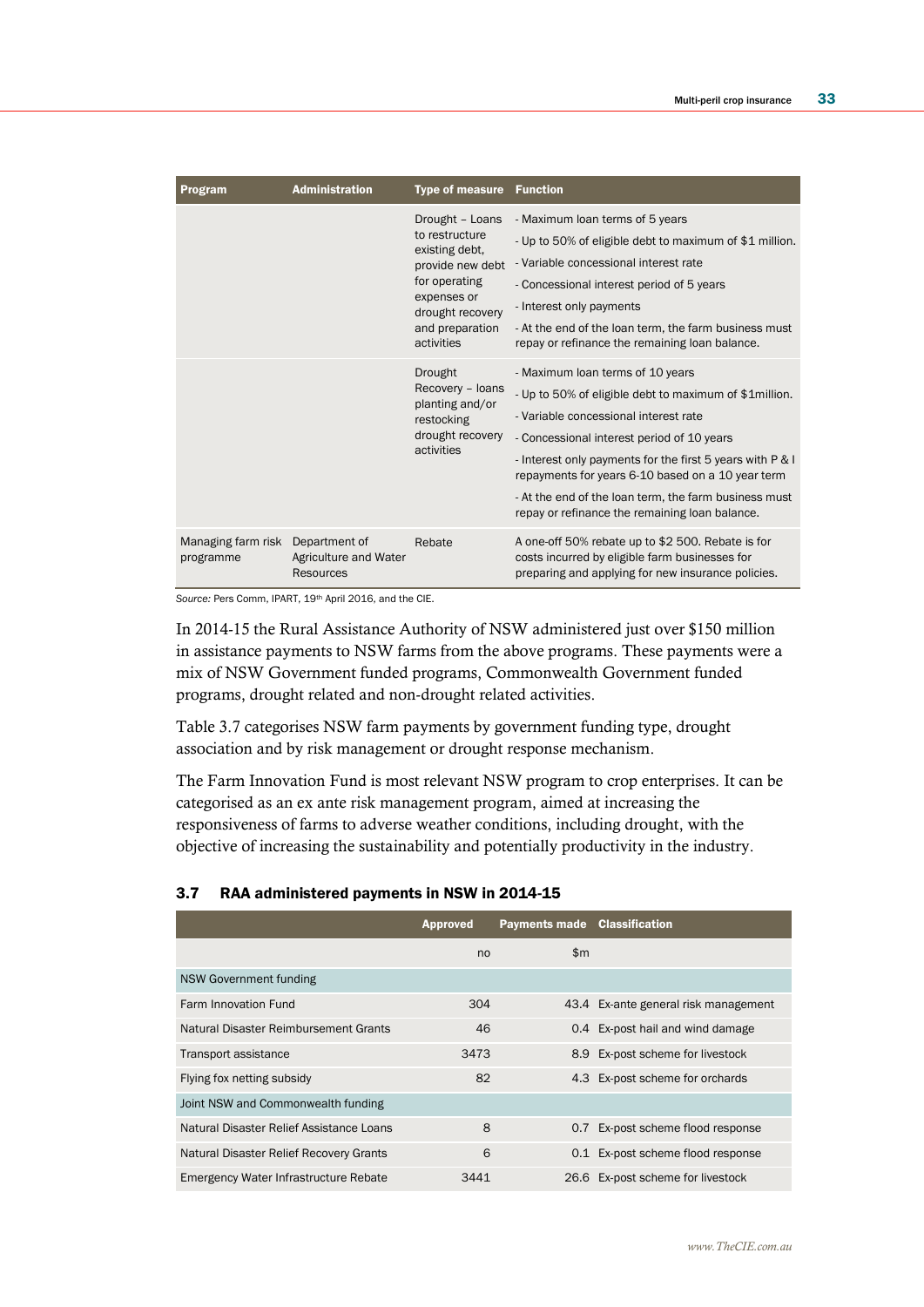|                                     | <b>Approved</b> | <b>Payments made Classification</b> |                               |
|-------------------------------------|-----------------|-------------------------------------|-------------------------------|
| Commonwealth Government funding     |                 |                                     |                               |
| Farm Finance conditional loans      | 19              |                                     | 7.5 Ex-post drought response  |
| Drought concessional loans          | 94              |                                     | 62.3 Ex-post drought response |
| Drought Recovery concessional loans | 2               |                                     | 2.3 Ex-post drought response  |
| Total expenses including losses     | 7475            | 156.3                               |                               |

*Source:* RAA annual report, 2014-15

All three Commonwealth Government funded programs administered by the RAA are associated with ex-post drought related relief for farms, including cropping enterprises.

Additional data provided by the RAA identifies the following characteristics of payments to NSW farms, across all RAA administered payments in 2014-15:

- drought related payments accounted for 75 per cent of administered payments
	- \$6.8 million from the Farm Innovation Fund payments
	- \$8.8 million from Transport Assistance payments
	- \$26.6 million from Emergency Water Infrastructure payments
	- \$72.1 million from Commonwealth funded concessional/conditional loans
- wheat/coarse grains (specialist) enterprises accounted for \$13.4 million or 9 per cent of administered payments
	- drought related payments to wheat/coarse grains enterprises accounted for \$7.3 million or 5 per cent of administered payments, and
- mixed grains/livestock farming enterprises accounted for \$34.7 million or 23 per cent of administered payments
	- drought related payments to mixed farming enterprises accounted for 14 per cent or \$21.3 million, with the majority attributed to the livestock activities of these enterprises.

If we assume (conservatively) that between 50 and 80 per cent of assistance provided to mixed farms is attributable to livestock, then the grains sector would account for between \$20.3 and \$30.7 million or 13 to 20 per cent of all payments made in 2014-15 (of which 60 per cent are drought-related).

Table 3.8 provides the same picture over the past 5 years of data — \$422 million of State and Commonwealth Government assistance was provided to NSW farmers over this period. Using the same assumptions as for 2014-15, this means that total assistance to the grains sector was between \$67.8 and \$106.5 million over 5 years.

Appendix A provides more detail across each program providing assistance focused on drought recovery or preparation for drought.

Over the 2010-11 to 2014-15 period, the grains sector was significantly less dependent on government assistance than the livestock sector.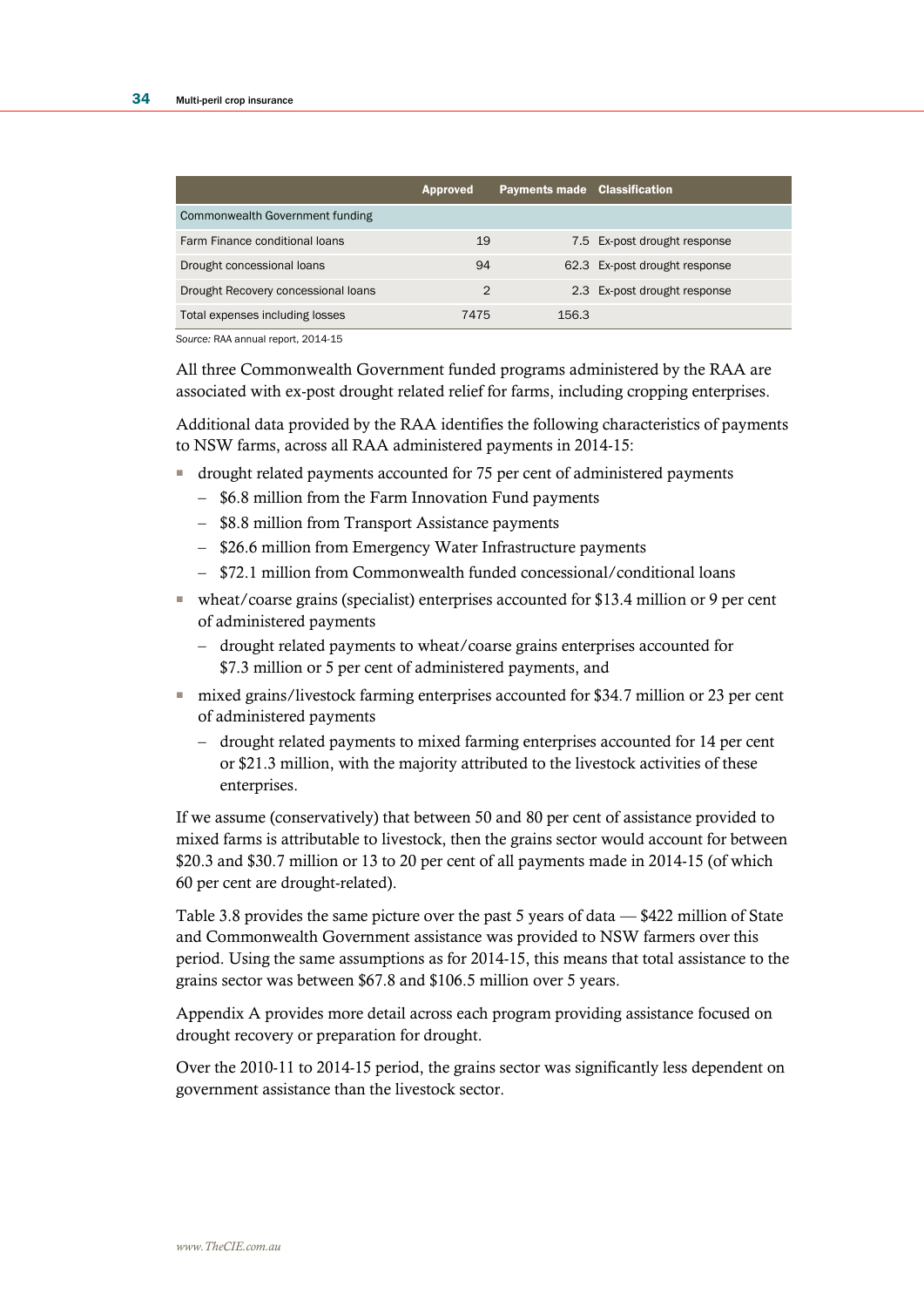|                        | <b>Drought related</b> |              | Non-drought related |              |  |
|------------------------|------------------------|--------------|---------------------|--------------|--|
|                        | No. approved           | \$m approved | No. approved        | \$m approved |  |
| Sheep/beef             | 11549                  | 170          | 656                 | 18           |  |
| Wheat/coarse grains    | 607                    | 36           | 37                  | 6            |  |
| Mixed farming          | 2595                   | 114          | 132                 | 15           |  |
| Other                  | 1401                   | 57           | 218                 | 5            |  |
| Total                  | 16 15 2                | 377          | 1043                | 45           |  |
| -Wheat/coarse grains % | $\overline{4}$         | 10           | $\overline{4}$      | 14           |  |
| -Mixed farming %       | 16                     | 30           | 13                  | 34           |  |

| 3.8 | Total Commonwealth and State assistance to NSW - 2010-11 to 2014-15 |
|-----|---------------------------------------------------------------------|
|     |                                                                     |

*Source:* RAA provided data.

 $\overline{a}$ 

One of the objectives of MPCI products is that they could substitute for government assistance. Our conclusion is that this is not relevant for cropping, given the likely MPCI to be offered at low price points that would not provide insurance when soil moisture is very low (such as droughts), as farmers would not be insured for crops planted in these circumstances.

## *Potential social impacts*

Stakeholders saw significant potential benefits for rural communities and wellbeing from stabilisation of cropping sector incomes.

While social benefits of improvements in agriculture are widely cited using anecdotes or case studies, there are few systematic studies that have quantified a link between policies that impact on farming competiveness and social benefits including incomes, sustainable communities and health and wellbeing. For example, the National Water Commission (NWC) examined the impact of water trading on economic and social outcomes across 8 affected regions that were dominated by irrigation. 13 During a period of reduction in water allocations and the move to water trading, considerable public debate and policy interest was focused on the potential negative economic and related social impacts.

The NWC found that changes in the profitability and sustainability in agriculture (in this case that resulted from water trading) could influence local and regional economies and communities through linkages to local suppliers of inputs and services. In addition, maintenance of critical mass of the population is crucial in maintaining key social infrastructure across health care, education and other community facilities. They also concluded that some communities are more reliant on agriculture and associated industries than others with more diverse economic bases.

In this case, social information was collected through interviews in the affected regions and limited regional economic modelling. Therefore, the key findings were largely qualitative.

<sup>13</sup> National Water Commission 2012, *Impacts of water trading in the southern Murray–Darling Basin between 2006–07 and 2010–11*, April.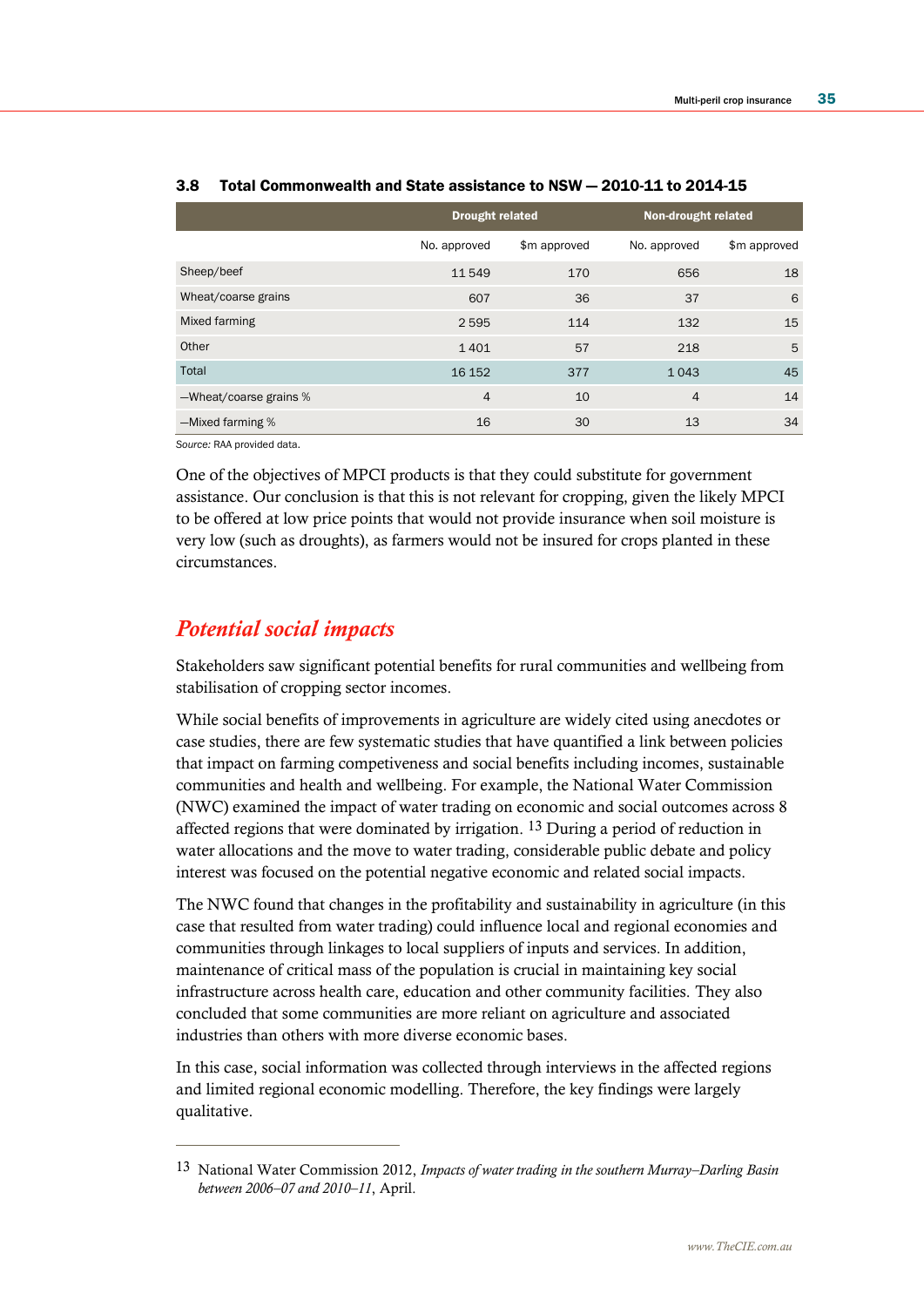They found that the key challenge was separating the effects of water trading (in the case) from other drivers of rural change including fluctuations in weather, prices and costs.

This report recognises these potential benefits but remain difficult to quantify for similar reasons. It would be difficult to separate of the impact of MPCI, at the margin, from other economic factors. Therefore, no additional benefits were incorporated into the benefit-cost analysis from social benefits.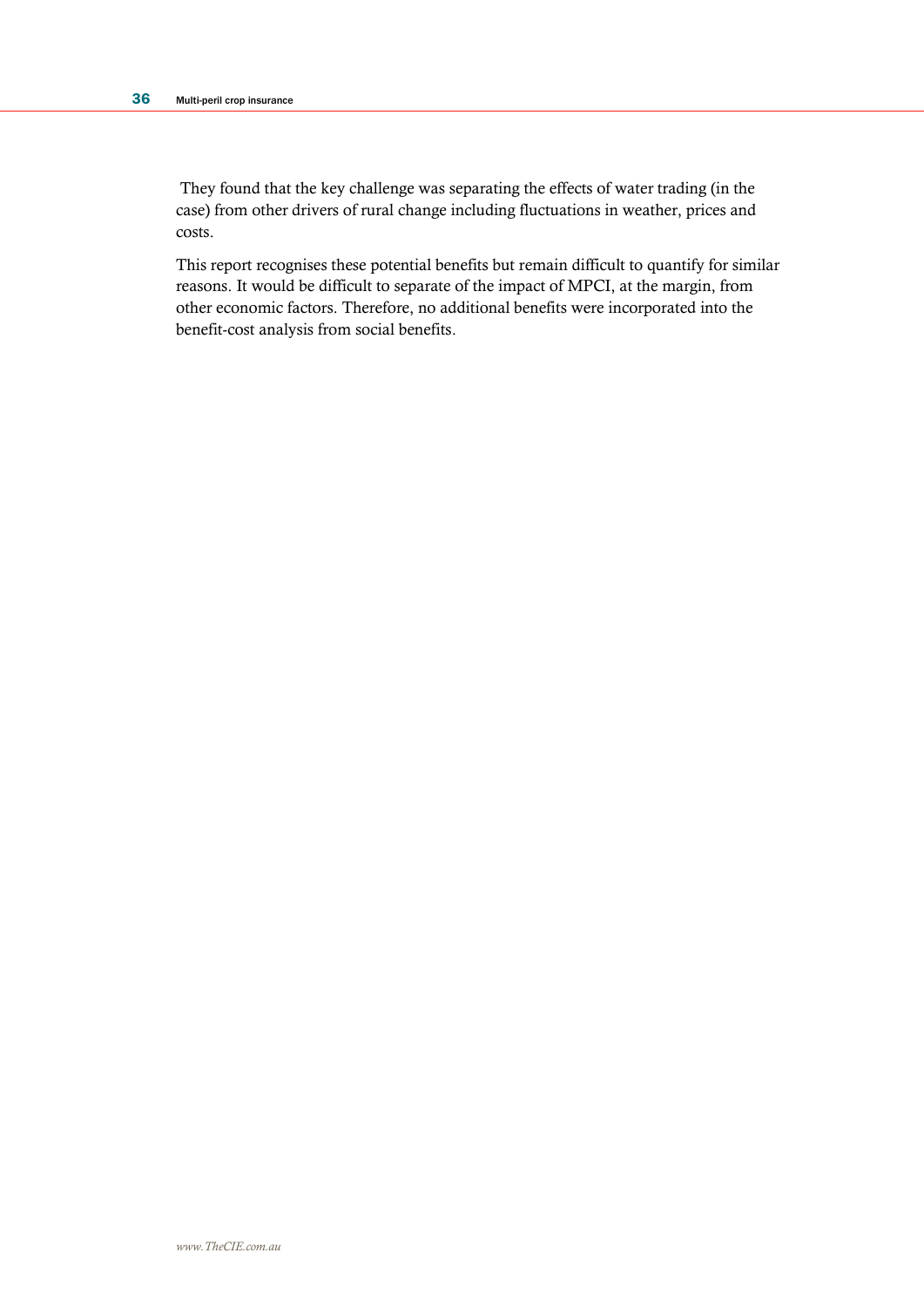# *4 Establishing the baseline for the MPCI sector*

This chapter brings together the key components of the baseline for NSW broadacre grain growers from which to measure the impact of the proposed measures relevant for MPCI. Appendix B summarises the structure of, and the recent trends across, the NSW grains industry.

## *Anticipated uptake of MPCI insurance*

The quantitative baseline used to estimate the potential costs and benefits of NSW Government approaches to MPCI is determined by three main elements:

- structural change assumptions drawing on an understanding of current and expected trends in the NSW cropping sector that would continue irrespective of any changes in the market for MPCI, as well as identifying any potential impacts on this rate of structural adjustment due to a MPCI market
- selected approach to regions and crops being considered the quantitative model has focussed on winter cereals, oilseeds and pulses crops and the largest production regions for analysis to ensure that the model is able to provide the greatest insights without incorporating complexities that do not enhance the analysis, and
- the adoption path of MPCI without any government assistance for MPCI, and continuing levels of government assistance from other programs for the cropping sector.

## *Structural change components in the baseline*

The period between 2000 and 2015 was a period of significant structural change in NSW agriculture as land moved principally from livestock enterprises to cropping enterprises.

During this time average farm sizes of specialist croppers doubled while the mixed farming sector also consolidated. Going forward, we anticipate that over the 20 year timeframe of the assessment, that these pressures for adjustment would continue but at a slower rate. It has been assumed that:

- the total amount of cropping land as of 2014-15 remains constant going forward but with further consolidation of specialist cropping at the expense of mixed grains/livestock, and
- average farm sizes of specialist cropping and mixed livestock are anticipated to grow at rates slower than what has been observed over the past 20 years.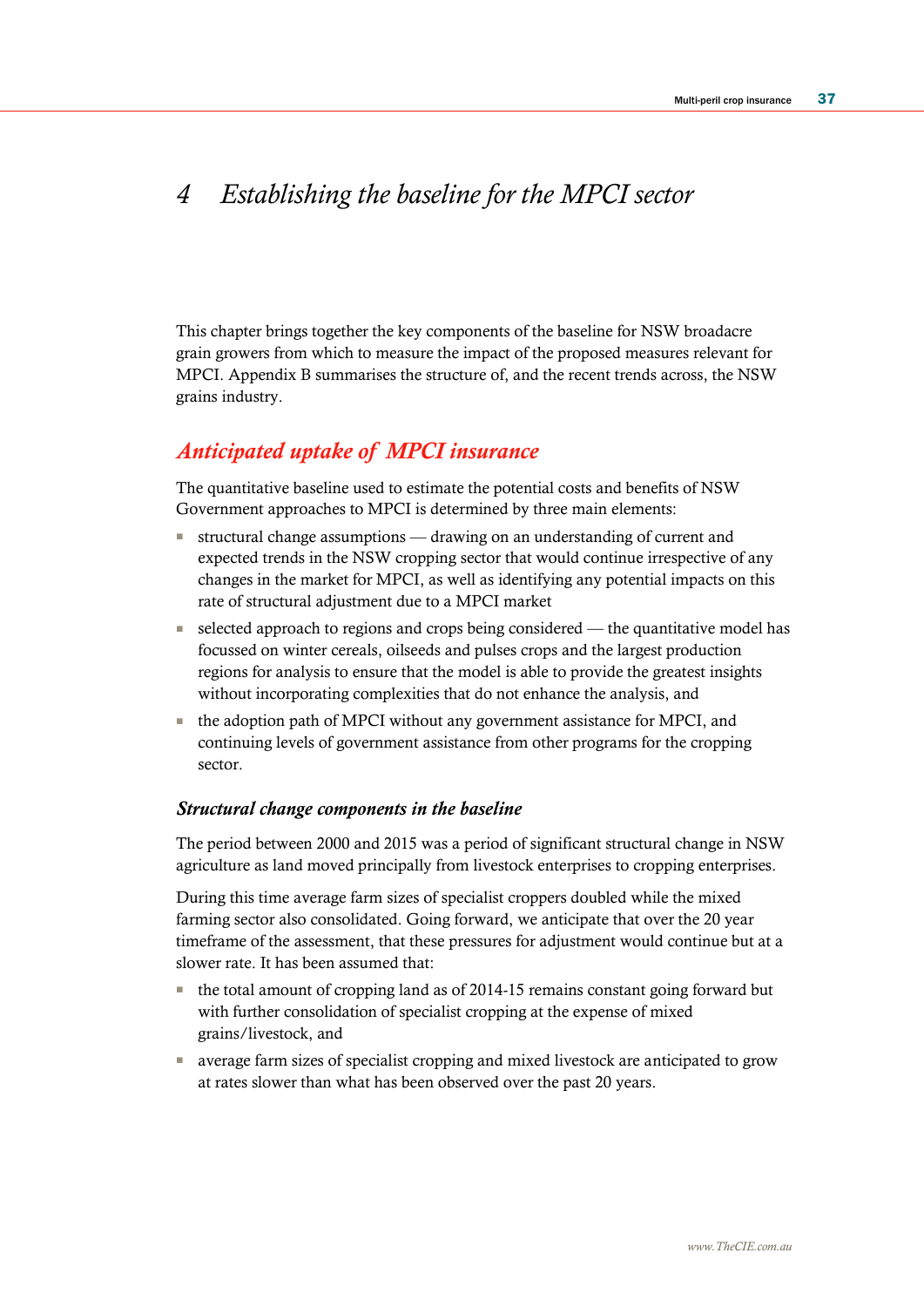## *Regions and crop types for analysis*

The analysis focuses on winter grain, oilseed and pulses and excludes summer crops (principally sorghum), rice and cotton. For these crops, there are two key determinants that mean they are not key markets for MPCI:

- there is either lack of a market (sorghum), and/or
- they are irrigated and already have specialist 'named' products available for their principle risk factor (such as hail for cotton).

The three key regions of NSW that are responsible for over 90 per cent of winter broadacre crop production are the North West Slopes, the Central West and the Riverina area (see appendix B). The analysis considers regional impacts on these three regions individually, and then an aggregated analysis on remaining regions.

## *Uptake of MPCI without assistance*

Without a stamp duty waiver or a reduction in upfront cost, uptake of MPCI is expected to increase over time as insurers develop their market. As of June 2016, Australia-wide, this study was aware of existing MPCI policies and imminent trial of additional policies together making a maximum of 180 policies. By June 2017, it is expected that there would continue to be some organic growth in the market without government support. In the baseline (table 4.1), the following assumptions have been made:

- there will be a different baseline for each of the price scenarios and all of those who take up MPCI are in specialist cropping enterprises
- insurers will limit policies to the east coast, with the number of those insured in NSW proportional to the number of specialist businesses
- uptake will double over the 5 years to 2020-21 with market penetration holding steady at the current share of total specialist cropping businesses, and
- those who take up MPCI will experience business-as-usual productivity.

By 2020-21, total baseline uptake will be between 102 and 186 policies across NSW.

|                  | Share of specialist cropping farms |         | No. of farms |         |
|------------------|------------------------------------|---------|--------------|---------|
|                  | 2016-17                            | 2020-21 | 2016-17      | 2020-21 |
|                  | %                                  | %       | No.          | No.     |
| Low $($14/ha)$   | 3.0                                | 8.2     | 67           | 186     |
| Medium (\$22/ha) | 3.0                                | 6.3     | 67           | 144     |
| High $(\$30/ha)$ | 3.0                                | 4.5     | 67           | 102     |

#### 4.1 Baseline uptake of MPCI across NSW

*Source:* The CIE estimates.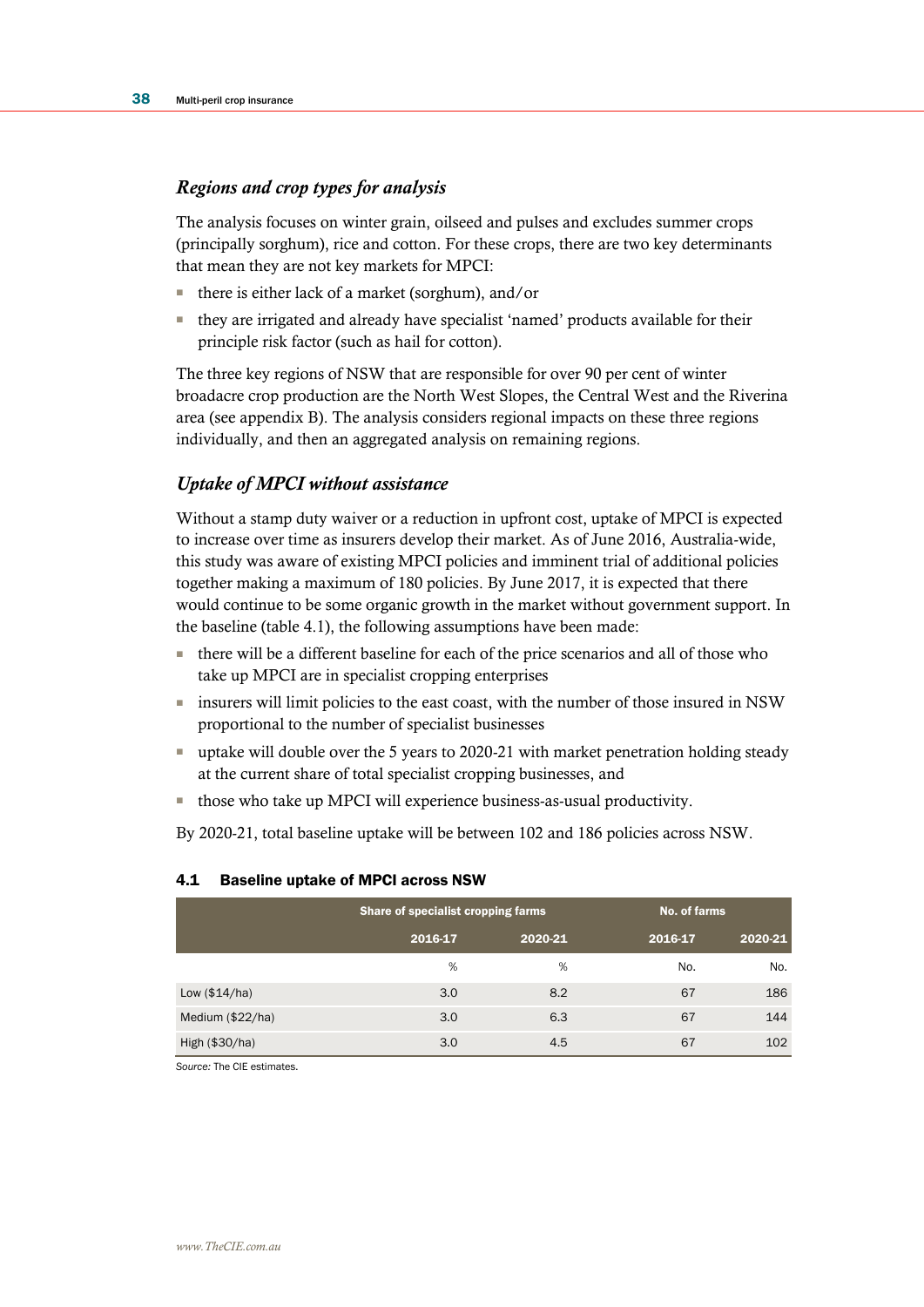# *5 Options to reduce the price of MPCI to farm businesses*

The focus of this chapter is on Measures 3 and 4 that reduce the price of MPCI products and so directly improve the incentives for uptake by farm businesses. The chapter discusses the two primary measures (a waiver on stamp duty and a direct subsidy for MPCI), considers interactions with other forms of insurance for farmers, and presents insights from the consultation undertaken for the study.

# *Overview of measures that reduce the price of MPCI*

## *Stamp duty waiver for MPCI*

 $\overline{a}$ 

Stamp duty has been shown to be one of the least efficient forms of revenue collection by governments. This finding is based on the highly price responsive nature of insurance products, where small price increases have been found to have a more than proportional effect on total coverage levels.

Crop and livestock insurance currently attract a 2.5 per cent stamp duty in NSW.14 For an insurance premium of \$26 000 per farm, total stamp duty would be approximately \$650. The benefits of this measure would be:

- a reduction in price and hence increase in consumer surplus for farmers who have already purchased MPCI, and
- an incentive for businesses to upgrade to MPCI from traditional insurance products to MPCI which has been incorporated into the CBA.

In absence of other incentives to bring forward uptake, the additional uptake of MPCI as a result of the waiver is likely to be confined to the group of first-movers or those close to BMP in specialist cropping businesses.

- This increase in demand would be limited because of the small size of the price change and the fact that businesses likely to respond to this measure are expected to be relatively unresponsive to the price change.
- This is in contrast with the case for the majority of stamp duties, including those on traditional crop insurance products, where we would expect demand to be more pricesensitive.

<sup>14</sup> NSW Office of State Revenue 2016, *Insurance Duty*, available at [http://www.osr.nsw.gov.au/](http://www.osr.nsw.gov.au/taxes/insurance) [taxes/insurance,](http://www.osr.nsw.gov.au/taxes/insurance) accessed on 13/05/16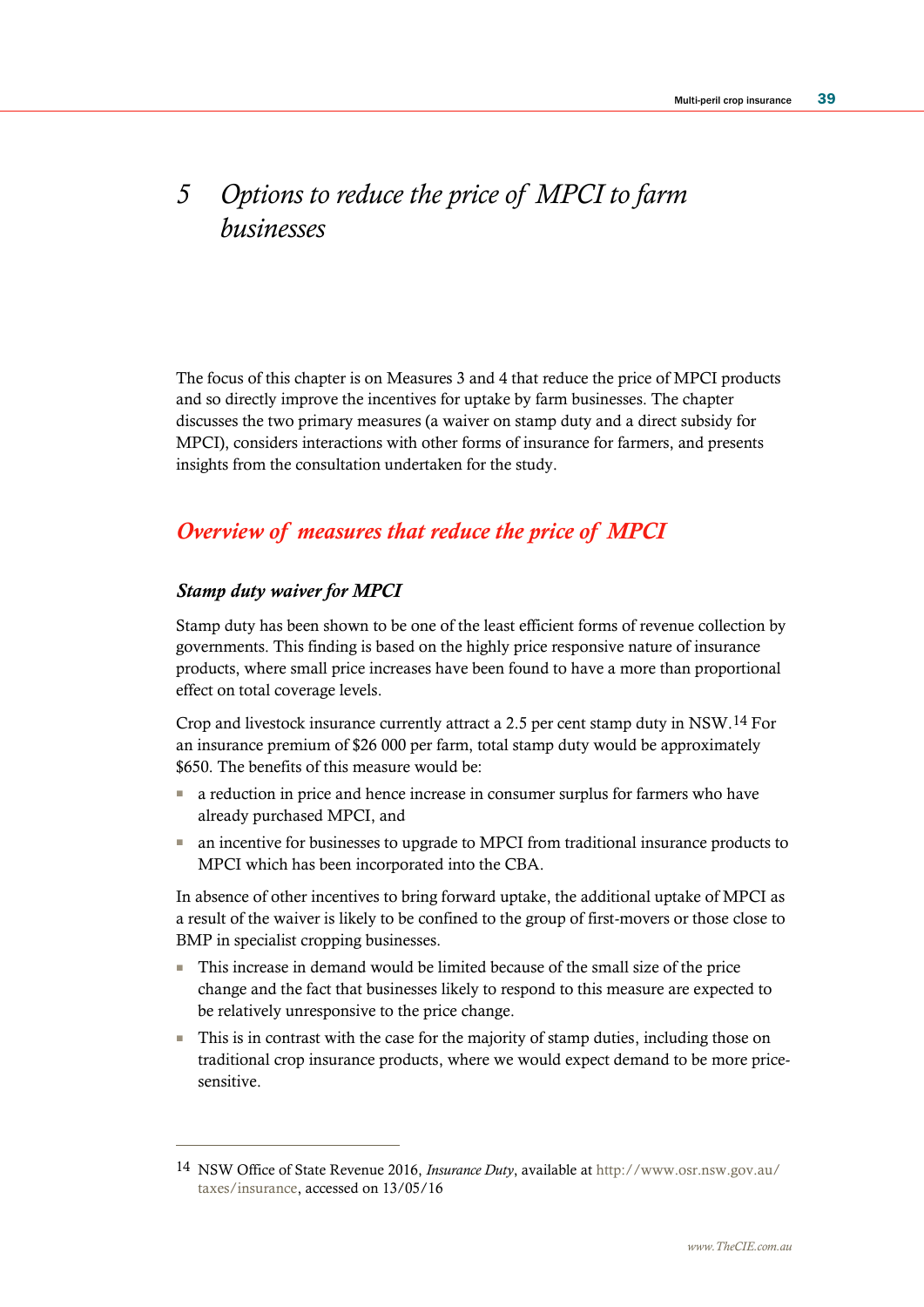Given the limited additional uptake compared to the baseline, and that these businesses would be at, or close to, BMP, there would be no or limited productivity gains.

## *Reduction in upfront cost of MPCI*

The Terms of Reference requires IPART, in consultation with the Department of Primary Industries, to design a measure to reduce the upfront cost of MPCI premiums. The purpose of the subsidy is to encourage businesses to try MPCI that would have otherwise have waited to observe outcomes for first-adopters in the industry.

IPART has instructed the CIE to assess a short-term subsidy arrangement, phased out over five years as follows:

- 50 per cent of the premium plus stamp duty for the first 2 years up to the value of \$30 000 per farm, and
- 25 per cent of the premium plus stamp duty up to the value of \$15 000 per farm for next three years.

The scheme is assumed to commence in 2016-17 and that following the five-year period, no further subsidy arrangements would be available.

To enable the quantification of this measure, three indicative price points for MPCI were identified as low, medium and high (table 5.1), representing what can be expected in the market. The way the subsidy is structured:

- the subsidy required averages \$4.90, \$7.70 and \$10.50 per hectare over the 5 years for each of the scenarios where the producer is eligible, and
- results in an average premium reduction of 35 per cent for the first 5 years across all scenarios.

In practice, there are a number of product attributes along a spectrum providing insurers

| Year                                                           | Low $(S14/ha)$              | Medium (\$22/ha) High (\$30/ha) |                      |
|----------------------------------------------------------------|-----------------------------|---------------------------------|----------------------|
|                                                                | $\frac{\text{A}}{\text{A}}$ | $\frac{\text{A}}{\text{A}}$     | $\frac{\sqrt{2}}{2}$ |
| Unsubsidised MPCI premium including stamp duty                 | 14.00                       | 22.00                           | 30.00                |
| Premium paid by farmers with subsidies including stamp<br>duty |                             |                                 |                      |
| $-$ Year 1                                                     | 7.00                        | 11.00                           | 15.00                |
| $-Year 2$                                                      | 7.00                        | 11.00                           | 15.00                |
| $-$ Year 3                                                     | 10.50                       | 16.50                           | 22.50                |
| $-Year$ 4                                                      | 10.50                       | 16.50                           | 22.50                |
| $-Year 5$                                                      | 10.50                       | 16.50                           | 22.50                |
| Average premium over 5 years                                   | 9.10                        | 14.30                           | 19.50                |
| Average subsidy paid over 5 years                              | 4.90                        | 7.70                            | 10.50                |
| $-$ % reduction in premium from subsidy over 5 years           | $-35%$                      | $-35%$                          | $-35%$               |

#### 5.1 Impact of proposed arrangements on MPCI premiums

*Source:* IPART; CIE calculations.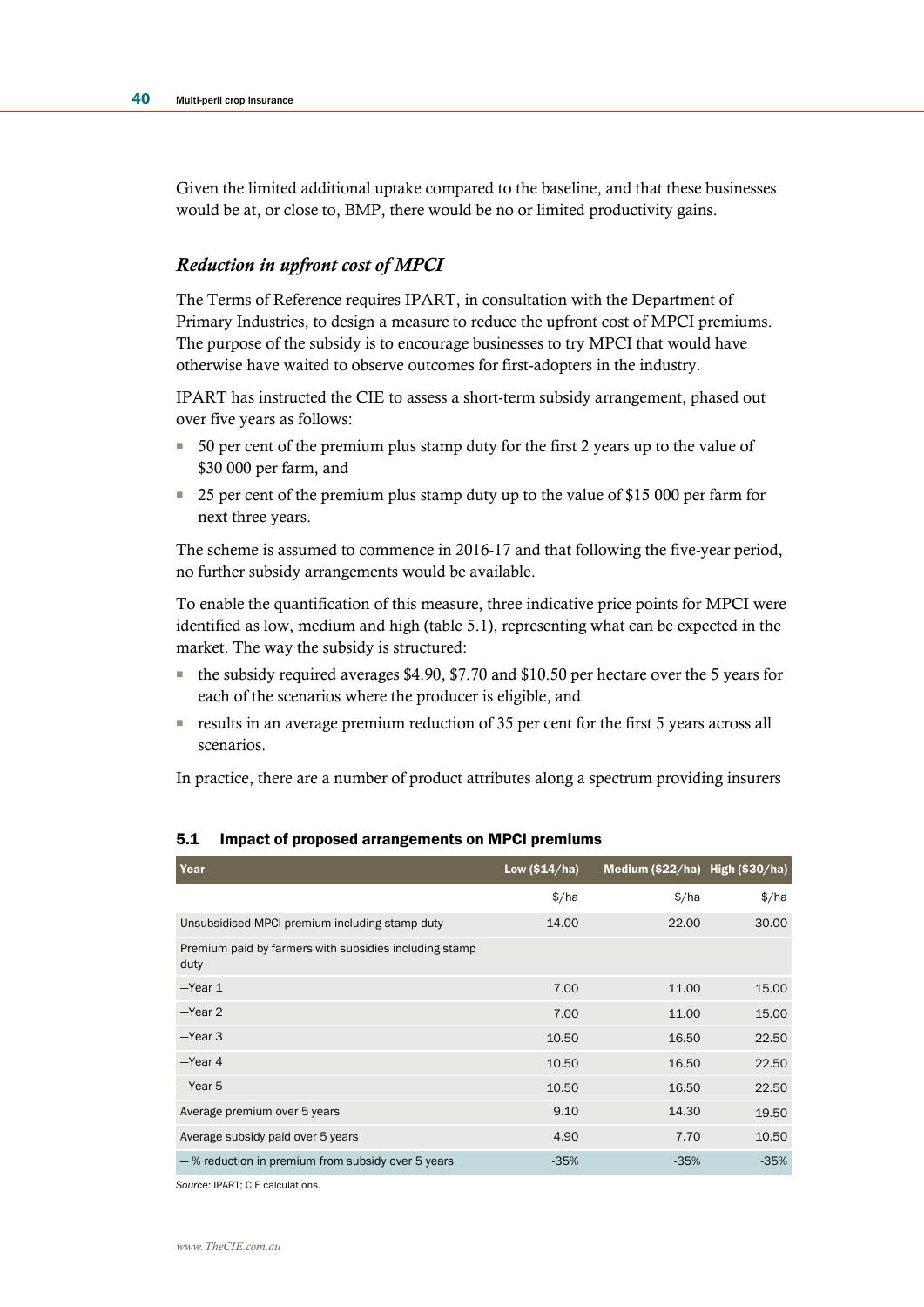and businesses the ability to come to terms on pricing and coverage. Businesses across a district or region would agree with insurers on different premiums according to a range of product attributes including:

- individual circumstances in terms of location, weather-related risks and business performance
- different levels of coverage (defined as a percentage of the total crop value insured)
- insurance of certain crops or paddocks (usually high value or high productivity)
- the use and size of excesses (currently widely used in named insurance products to reduce costs), and
- other policy conditions.

The other conditions could include a staged approach to the offered product, leading into the planting season. Depending on seasonal conditions and soil moisture levels, there could be different levels of coverage offered:

- no insurance is offered (in the case of a seasonal that is forecast to be catastrophic)
- low coverage is offered: around the level equal to input costs (around 40 per cent revenue coverage) up to 85 per cent of revenue in a good season.

Such a staged approach and other conditions allow insurers to manage their exposure during poor/catastrophic seasons and reduce their loss ratios over time. The enables them to offer price points that are below premiums currently observed in the market.

In regard to how these premium levels compare to previous estimates, Appendix C provides a review of current premium estimates and previous Australian estimates of MPCI premiums. These are significantly above those identified in the scenarios above. Conventional experience from MPCI policies in Australia suggests premiums that are at least \$30 and more likely to be above \$40 per hectare.

This highlights the difficulty in comparing products, because products can be differentiated along a spectrum of attributes, in addition to price, on the basis of coverage level, the use of an excess and other policy conditions.

It is also important to note that insurers may recommend MPCI in *addition* to hail or other insurance, especially if that hail insurance is on a paddock-by-paddock basis.

- MPCI is more suited to systemic losses across a farm rather than the paddock-bypaddock basis.
- This outcome is more likely to be the case at the low price point, where there will be 'room' in farm profitability to pay for both insurance types.
- As a result of the early stages of product development and recognising the limited rollout of MPCI to high-risk hail districts, no account of this outcome has been made in the development of this CBA.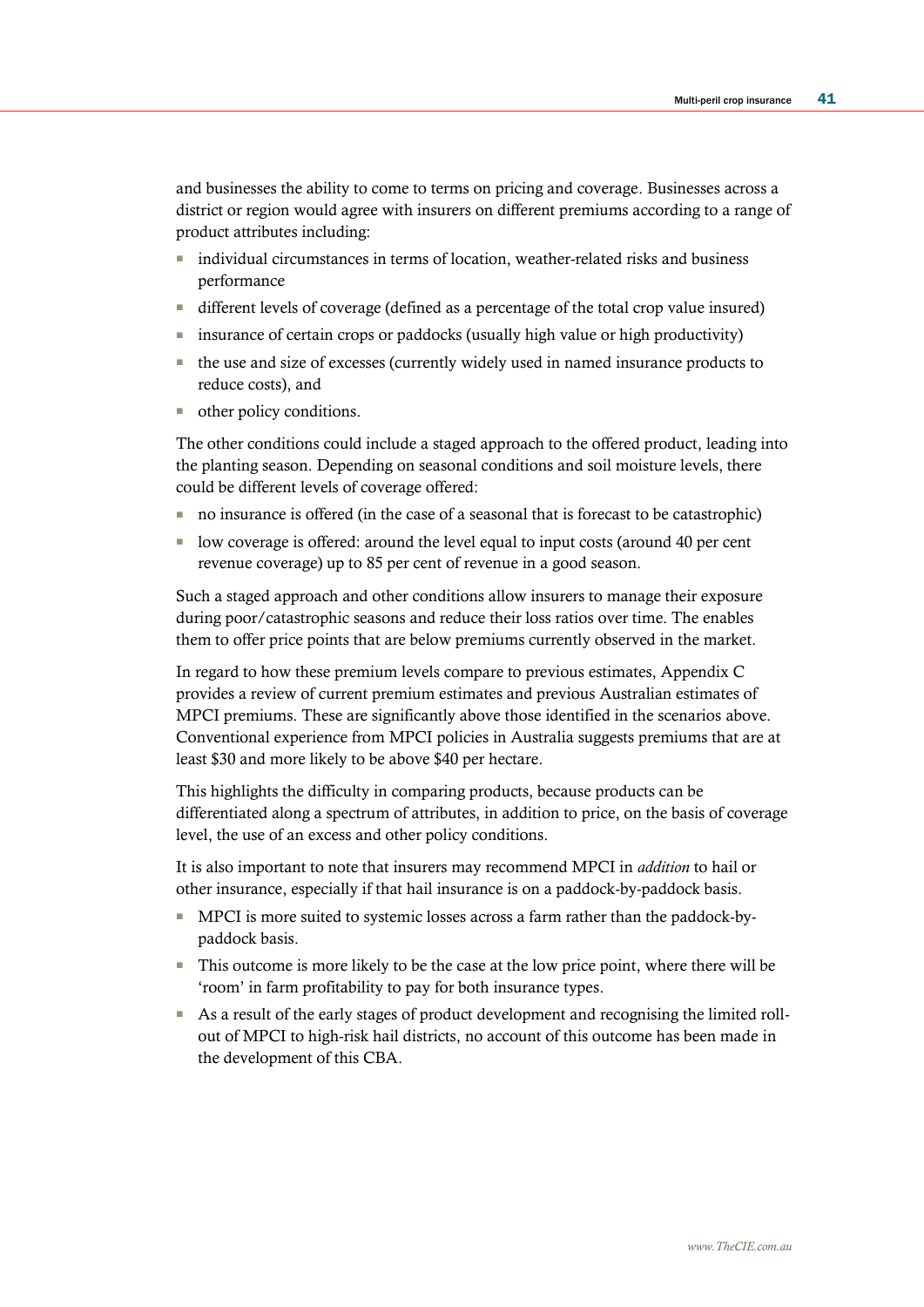## *Interactions between MPCI and other insurance mechanisms*

The degree of uptake of MPCI in NSW will necessarily rely on the degree of complementarity and substitutability between MPCI and existing options for risk management and access to government assistance for farmers.

- Complementarity refers to the potential for MPCI to work in concert with existing risk management programs and government assistance measures to further enhance the level of protection afforded to farmers against climate, weather and other production risks.
- Substitutability refers to the potential for MPCI to crowd out, or replace, private on-farm risk management or drought response actions by farmers.

Chart 5.2 presents a highly simplified conceptual impact pathway that guides the CBA. The upper pane shows the quantum of risk management activities that are undertaken by crop farms in the baseline scenario. These activities are made up of private, on farm risk management activities, complemented by traditional, named peril insurance policies that are currently available in Australia.



#### 5.2 Conceptualised impact pathway — substitutability issues

*Data source:* The CIE.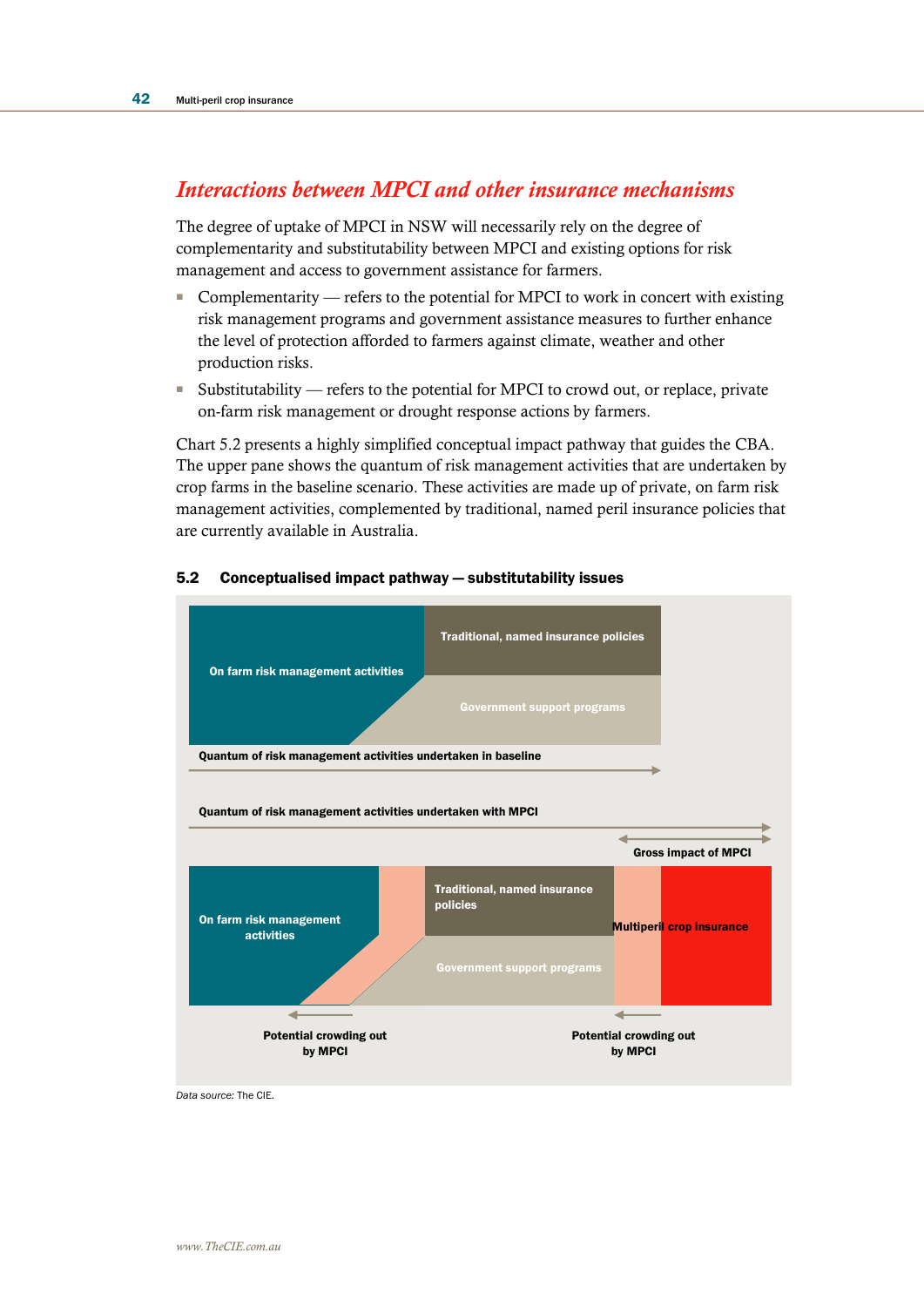Current government programs are characterised as being both complements and substitutes for private on-farm risk management activities.15

The lower pane considers the potential impact that provision of MPCI could have on the quantum of risk management activities that are undertaken.

Potentially, MPCI could substitute for:

- the use of traditional named peril insurance policies
- government support programs, which we have noted above as not being likely, or
- private on-farm risk management activities.

#### *Private on-farm risk management decisions*

There are a wide range of activities that farmers may undertake to mitigate their production risks over time. Indeed, Australian producers have traditionally tended towards a range of self-insurance, risk mitigation and diversification activities over insurance products, even when they have been offered in the market. Hatt et al (2012) finds that in general, the appetite for insurance products by Australian farmers is quite  $low.16$ 

Examples of risk mitigation activities that may be utilised include:

■ savings

 $\overline{a}$ 

- diversification into lower volatility ventures such as mixed enterprises
- capital investment in infrastructure such as dams and silos, and
- adoption of on-farm and marketing practices that mitigate the impact of seasonal variability.

Appendix B of this report highlights that there is already a high level of awareness of these practices.

The private decision of farmers to substitute MPCI for other risk management strategies is a private optimisation strategy for individual farmers. To the extent that the decision to manage risk via MPCI or alternate risk management activities is private and privately funded, there is no economic efficiency concern with the choice.

Economic efficiency concerns are introduced when there is the potential for privately funded on-farm risk management activities to be crowded out, or substituted against, MPCI that is publicly supported.

Previous reviews of other government farm support mechanisms have noted such issues.

<sup>15</sup> ACIL Allen Consulting 2016, *Farm Innovation Fund Review Final Report*, Prepared for the NSW Rural Aujustment Authroity.

<sup>16</sup> Hatt M, Heyhoe E and Whittle L 2012, *Options for insuring Australian agriculture*, ABARES report to client prepared for the Department of Agriculture, Fisheries and Forestry, Canberra, September, p1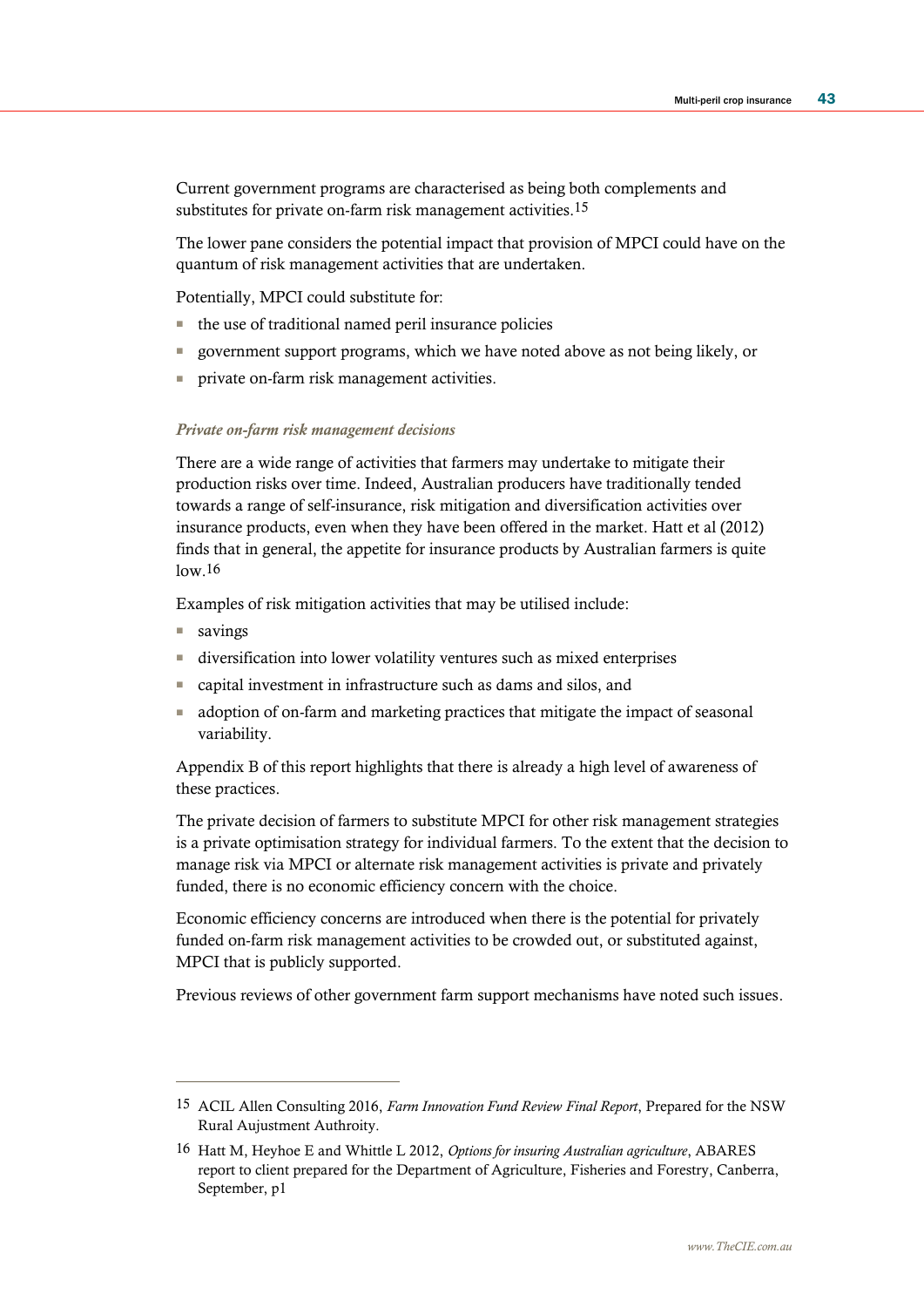## *Insights from the consultation*

Consultations with industry representatives across the NSW cropping sector and the insurance market covered a range of topics to support the development of a quantitative model and an understanding of the baseline. A structured set of consultation questions was used to guide the discussions that covered:

- current level of uptake of traditional insurance products and the reasons behind the use of such insurance products
- the cost of insurance products generally accepted across the sector, and method used to reduce upfront costs
- the types of crops covered by traditional insurance products
- the assumed mechanisms that could potentially drive uptake of MPCI
- the potential scale of productivity benefits that could be achieved through BMP adoption, and
- the ability of MPCI to drive productivity improvements through BMP.

Discussions also took place with stakeholders from a range of organisations and with a range of experience including:

- MPCI providers
- general insurance providers, and
- NSW Government agricultural advisors and industry consultants.

## *How market outcomes could play out*

A range of insights were provided by industry representatives on the potential for a MPCI market to evolve in NSW.

- NSW crop farmers are expected to be highly price sensitive to MPCI policy costs, and policy coverage is expected to be a first target for cost cutting at any time
	- Indications are that the maximum amount currently paid for traditional insurance is around \$16-\$20 per hectare especially for higher value crops such as canola.
	- For MPCI, consultants expected that a reasonable maximum willingness to pay would be between \$30 and \$40 per hectare, depending on how the product is structured.
- Most likely, MPCI could be utilised strategically to mitigate risks as they arise regardless of the performance of the business in terms of being a below BMP property
	- Most businesses would take a wait-and-see approach both in terms of how the product evolves but also the benefits for first-movers.
	- Crop consultants are still in the process of developing recommendations for their clients on if and how the new products should be purchased.
- Industry representatives did not consider it likely that insurance premiums could be offered at a low enough price point to be a viable instrument to mitigate longer term or more general risks.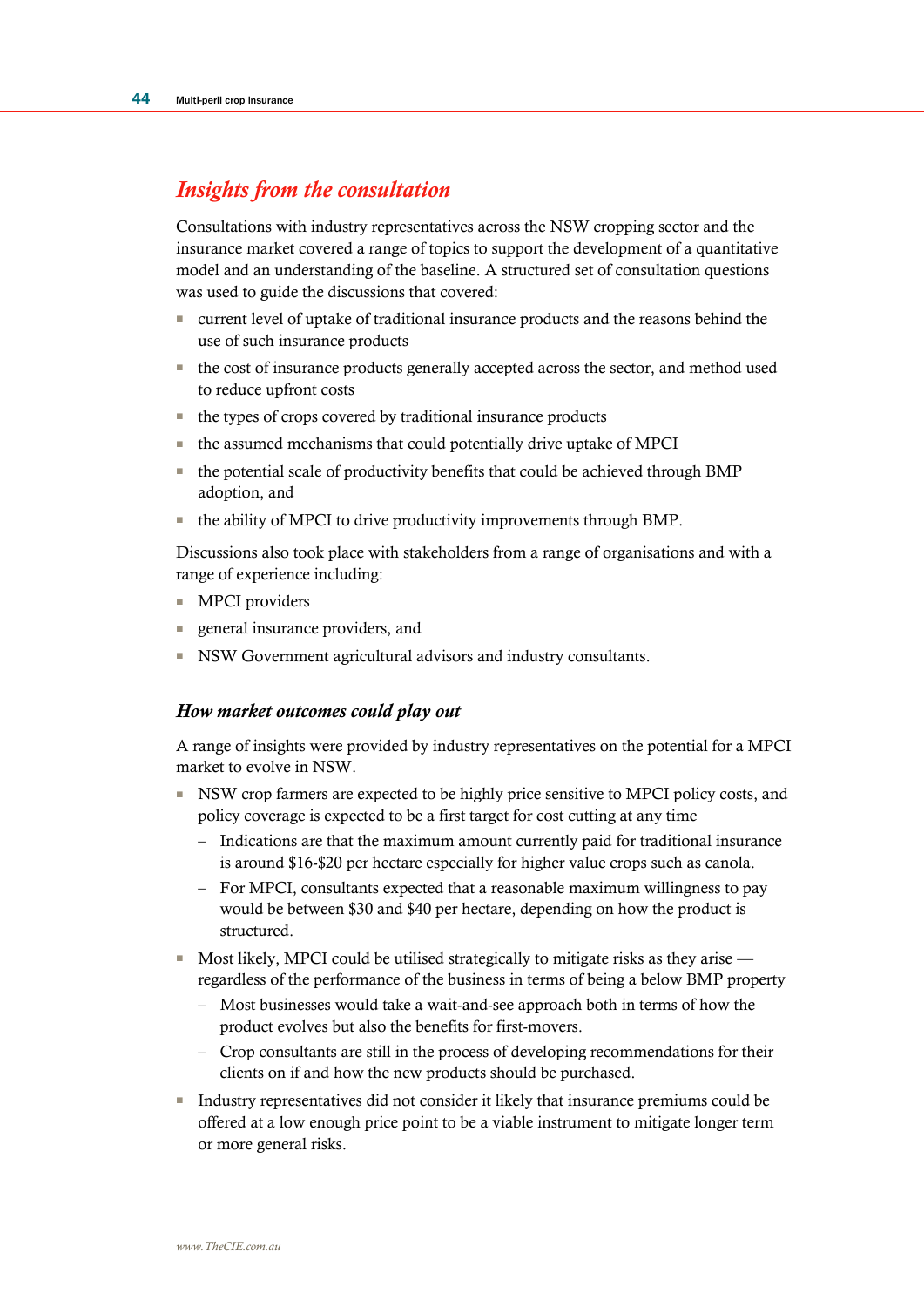Industry consultants have noted that they would most likely recommend a MPCI-type insurance product under the following conditions:

- expected poor yields in the coming season
- in the case of the acquisition of new debt, for example the expansion of operations through the purchase of additional land, as an insurance mechanism to cover finance repayments in the short term, or
- where MPCI is a lower cost mechanism for the transfer of risk than other methods accessed.

Insurance sector representatives noted that for a MPCI market to be financially viable, a sufficient degree of geographic scope would also be required to diversify the risk held by insurance providers. It was considered that any scheme that could not operate at a national level would not provide a sufficient level of risk diversification and would pose too great a level of systemic risk for an insurer. Indeed, there have already been some significant payouts.<sup>17</sup>

- MPCI providers have noted that they would not be likely to offer policies in poor weather circumstances, or would require a 'no plant' clause in the policy triggered by poor seasonal prospects. This is the logic behind the price scenarios above.
- MPCI policies would also only be offered to well managed operations that have passed a detailed risk assessment process.
- Even with a nationally diversified scheme, insurance sector representatives noted that there is likely to remain a requirement for external assistance in underwriting or reinsuring 20 per cent of the risk in extreme events. This is referred to as a 'stop-loss' provision.

 $\overline{a}$ 

<sup>17</sup> http://www.abc.net.au/news/2015-01-14/multi-peril-crop-insurance-payout/6015664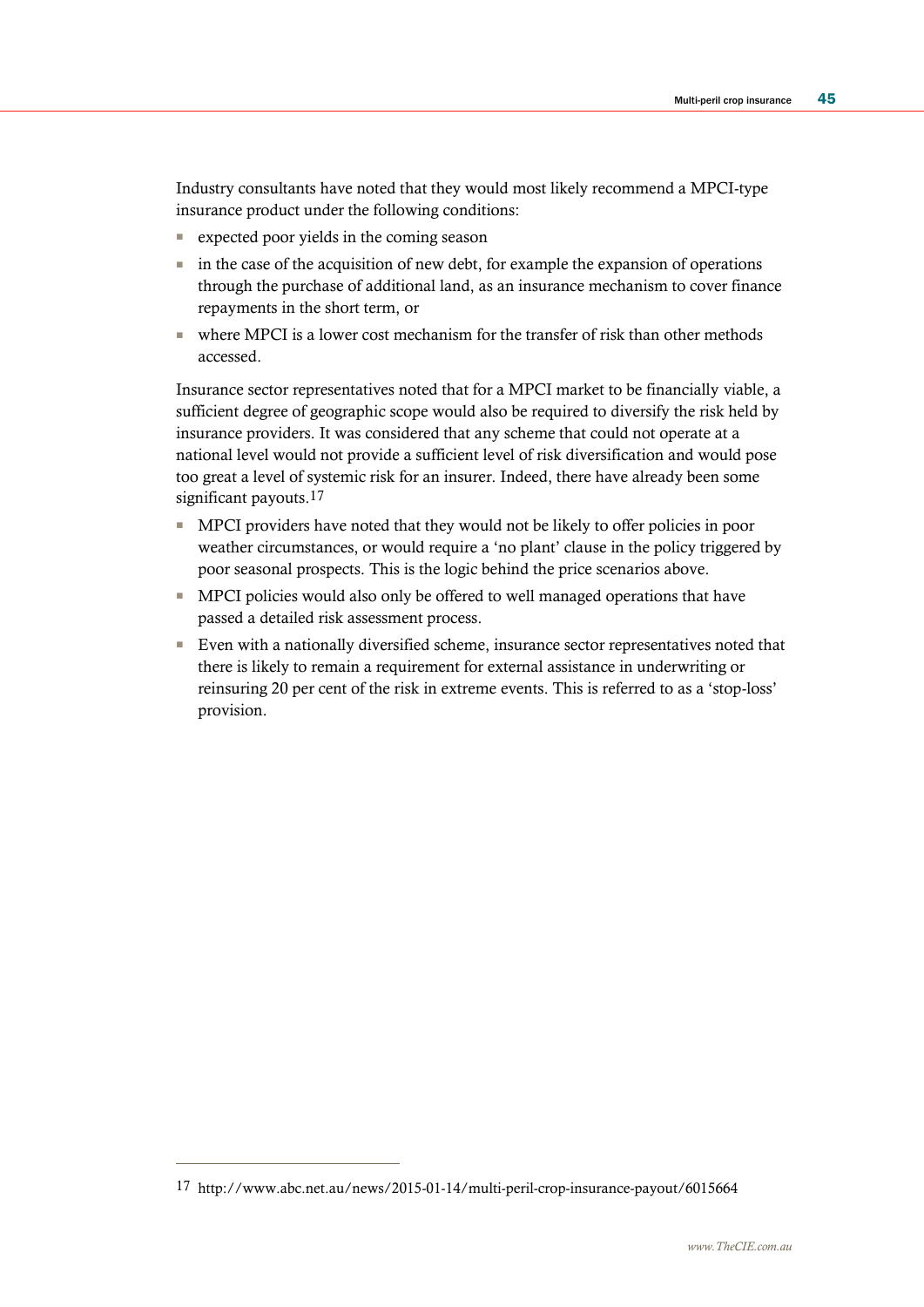# 6 *Quantifying the impact of options to reduce the price of MPCI*

This chapter focuses on the impact of the two measures to reduce the price of MPCI — a waiver on stamp duty and direct subsidisation of MPCI.

## *Stamp duty waiver*

The evaluation of this measure involves the elimination of stamp duty on the number of business that uptake MPCI in the baseline without additional measures to reduce price.

■ The elimination of 2.5 per cent stamp duty will reduce the cost to business by 2.44 per cent.

Table 6.1 shows that the estimated uptake, relative to the baseline, from this measure is modest. As noted, this is due to the small size of the price change and that businesses that would respond to this measure are likely to be close to best practice. The primary benefit of the measure is the reduction in cost for existing holders of MPCI. Therefore, this additional uptake is not associated with any productivity improvements.

Table 6.2 shows the state stamp duty revenue foregone for the 5-year period 2016-17 to 2020-21 as being between \$0.3 and \$0.42 million. Due to the low uptake in the baseline, the total expenditure by farms on MPCI over the 5 years is estimated to be between \$12.1 and \$17.4 million.

Table 6.3 shows the equivalent benefits in terms of gains to farms purchasing MPCI.

The calculated gains in consumer surplus are only marginally higher than the value of the stamp duty. This reflects the facts that the stamp duty revenue is very small in the baseline and that sector–specific models typically underestimate the size of the distortion caused by the tax (as noted before).

|                  | <b>Total over</b><br>5 years | 2016-17      | 2017-18        | 2018-19        | 2019-20 | 2020-21        |
|------------------|------------------------------|--------------|----------------|----------------|---------|----------------|
|                  | No.                          | No           | No             | <b>No</b>      | No      | No.            |
| Low $($14/ha)$   | 12                           |              | $\mathfrak{D}$ | $\mathcal{P}$  | 3       | $\overline{4}$ |
| Medium (\$22/ha) | 6                            | $\mathbf{1}$ | 1              | 1              | 2       | $\mathcal{P}$  |
| High (\$30/ha)   | 5                            | 1            | 1              | $\overline{1}$ |         |                |

## 6.1 Additional uptake of MPCI in response in the stamp duty waivera

*Note:* Numbers in table may not add due to rounding.

a Relative to the baseline.

*Source:* The CIE.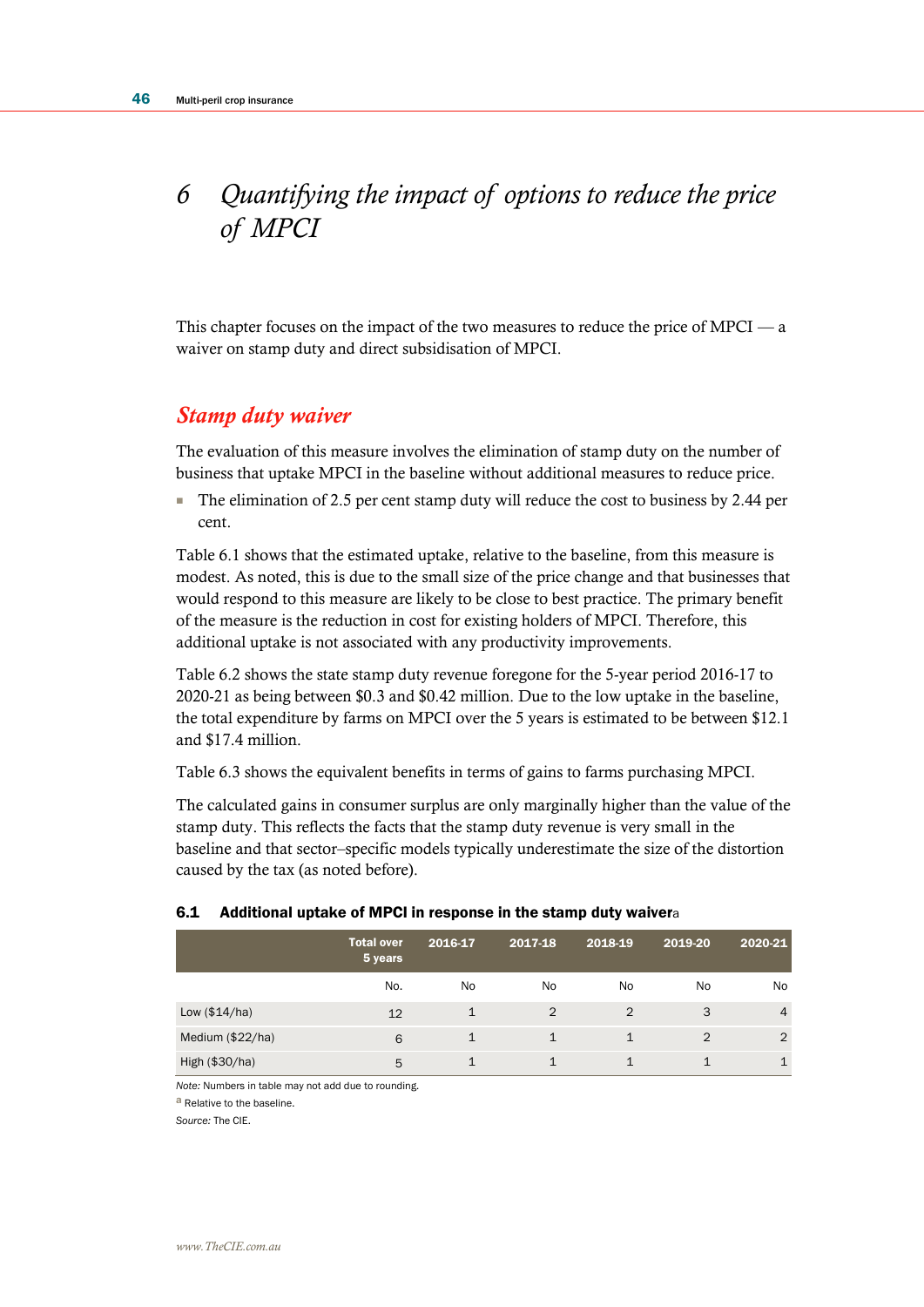## 6.2 Total stamp duty revenue foregone<sup>a</sup>

| <b>Scenario</b>  | <b>Total over</b><br>5 years | 2016-17 | 2017-18 | 2018-19 | 2019-20 | 2020-21 |
|------------------|------------------------------|---------|---------|---------|---------|---------|
|                  | \$m                          | \$m     | \$m     | \$m     | \$m     | \$m     |
| Low $($14/ha)$   | 0.296                        | 0.031   | 0.045   | 0.059   | 0.073   | 0.088   |
| Medium (\$22/ha) | 0.388                        | 0.049   | 0.063   | 0.077   | 0.092   | 0.107   |
| High (\$30/ha)   | 0.423                        | 0.066   | 0.075   | 0.085   | 0.094   | 0.103   |

*Note:* Numbers in table may not add due to rounding.

a In 2015-16 dollars*, undiscounted.*

*Source:* The CIE.

#### 6.3 Total increase in consumer surplus<sup>a</sup>

| Scenario           | <b>Total over</b><br>5 years | 2016-17 | 2017-18 | 2018-19 | 2019-20 | 2020-21 |
|--------------------|------------------------------|---------|---------|---------|---------|---------|
|                    | \$m                          | \$m     | \$m     | \$m     | \$m     | \$m     |
| Low $($14/ha)$     | 0.303                        | 0.032   | 0.046   | 0.060   | 0.075   | 0.090   |
| Medium $(\$22/ha)$ | 0.391                        | 0.049   | 0.063   | 0.078   | 0.093   | 0.108   |
| High $(\$30/ha)$   | 0.428                        | 0.067   | 0.076   | 0.085   | 0.095   | 0.104   |

*Note:* Numbers in table may not add due to rounding.

a In 2015-16 dollars*, undiscounted.*

*Source:* The CIE.

# *Reducing the upfront cost of MPCI*

This measure requires the development of a scenario on how the market could evolve over a 5-year period of subsidised premiums at the three price point scenarios identified.

## *Uptake of MPCI at different price points*

The objective of the consultation was to establish what the demand curve for MPCI looks like for each region as illustrated in chart 6.4.

Each region should have a different demand curve for MPCI reflecting the composition of, and the decisions made by, individual farm businesses. Of particular interest was the likely elasticity of demand at each of the price points identified earlier. In this example, there are a number of key differences across the two regions:

- Region 2 has a higher price elasticity of demand for MPCI than Region 1
	- This indicates that any movement in premium prices would result in greater change in coverage in region 2 than in Region1
	- Drawing on insights from the literature, this could imply that farmers within Region 1 know that they face a higher degree of yield variability and are likely to be higher risk operations, and therefore, have a pre-disposition to hold on to their insurance coverage in the face of price changes.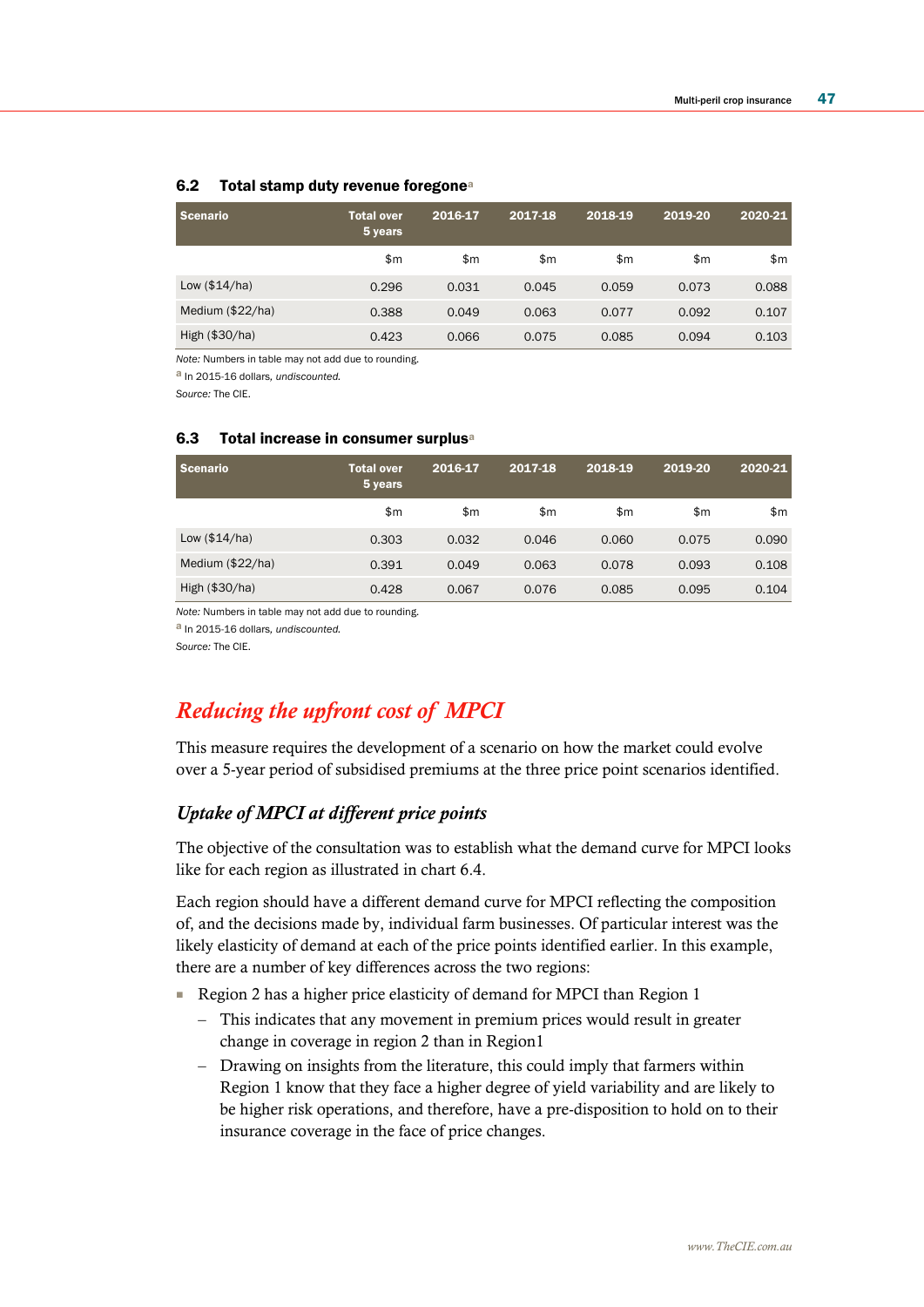

6.4 Illustration of demand for MPCI by region

*Data source:* The CIE.

- in contrast, farmers in Region 2 recognise that they have other strategies available to them to cover their risk exposures and the choice between MPCI and alternative risk management strategies are a highly price sensitive element of their profit maximisation equation.
- Some producers within Region 1 exhibit a higher demand for MPCI premiums than any producer in Region 2.
	- This could be because MPCI presents a more attractive option for risk management than other available or currently utilised instruments.

Generally, those contacted were reluctant to speculate about characteristics of demand because of the potential complexity of the MPCI products, the spectrum of premium and condition combinations and the possible (unexpected) interaction with productivity.

Another source of information is from overseas as summarised in appendix D. The experience from the United States is mixed but indicates that overall demand for MPCI is relatively inelastic in relation to price and subsidies. One conclusion was that subsidies did not appear to attract a greater area of coverage (more production or land), rather a higher level of coverage (a higher proportion of value covered from already insured farms).

- There were also questions as to whether the crop insurance is so heavily subsidised in the United States that the influence of risk preferences are overshadowed by the subsidy-price effects.
- Indeed, significant levels of subsidies on the crop itself, via ethanol mandates and other programs, could also be driving the findings.

## *Pathways of productivity improvements*

Industry consultants, engaged by cropping enterprises to advise on business and operational strategies and performance, noted that their client base tended to be highly aware of BMP, have access to good levels of operational technology and generally utilised best management practices such as conservation farming techniques. They were also aware of the financial instruments available to mitigate price risks.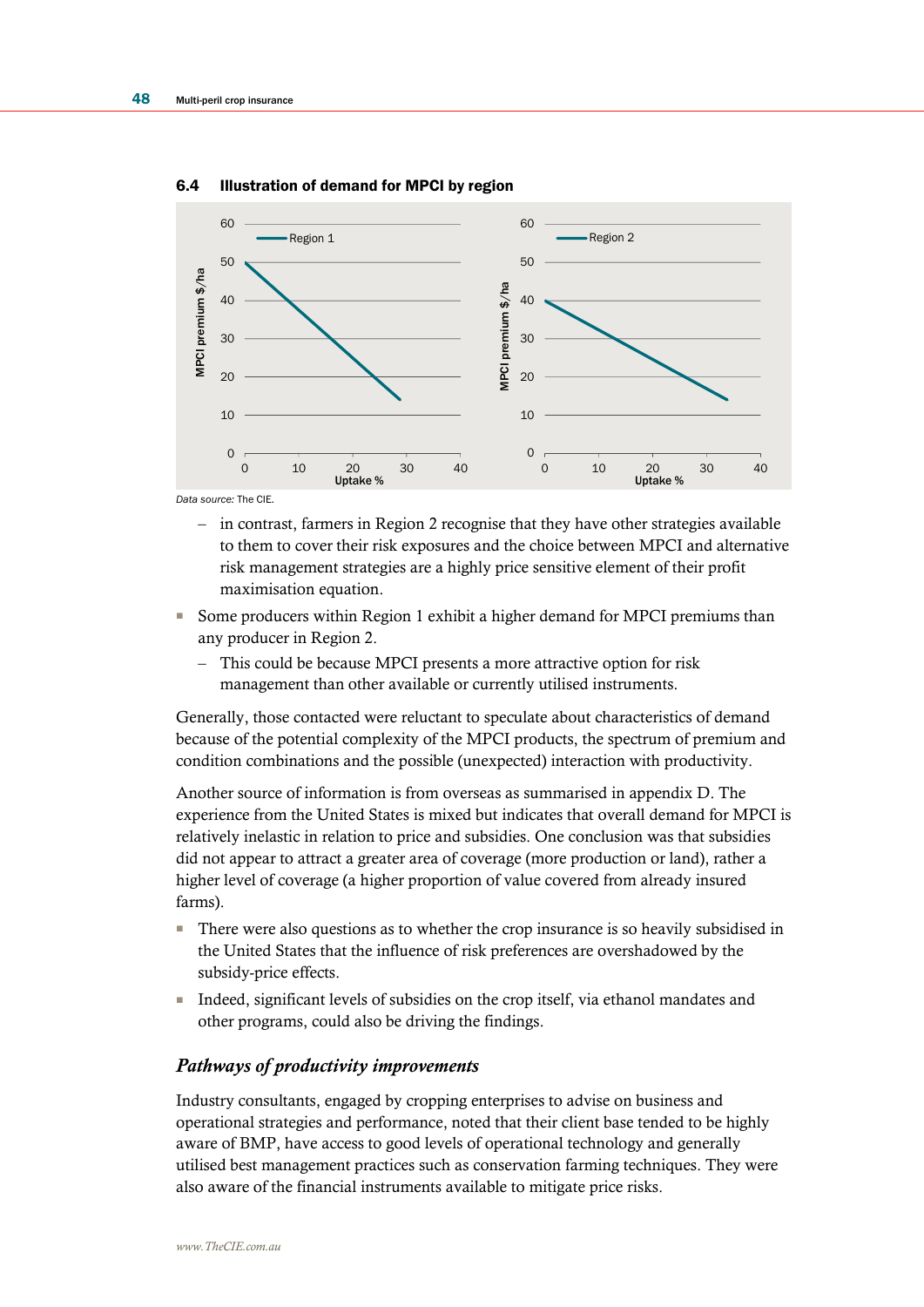When asked about the drivers of key differences in relative farm performance, two factors were identified.

- The conservative use of inputs most particularly fertiliser, often significantly below recommended levels.
	- This practice is consistent with advice provided to industry since the 2007-08 drought. While that approach may be of benefit in below average seasons, there is a missed opportunity in average or better seasons to use more fertiliser and get a yield response.
	- Conservative input use could also be linked back to lack of access to working capital.
- The skill of the owner or manager to correctly anticipate the timing of operations such as planting and weed spraying to further maximise yields and profits.
	- Despite high levels of awareness of what constitutes best practice (see data in appendix B), management capability in terms of timing of, and sequencing of planting and spraying operations, and rotations could be improved.

Industry representatives were asked about the ability of MPCI and the audit process to improve these factors.

- There was scepticism of the ability of MPCI to drive changes in management practices through incentive clauses that were included in (relatively) short-term policies and that most businesses would take a wait-and-see approach by observation of early adopters.
- It was also noted that likely resistance of individuals to the audit process and other compliance required by the policy conditions such as the submission of crop plans.
- There was recognition of a potential linkage between MPCI and more neutral decision-making on farm. MPCI could bring forward changes in practices that would have occurred otherwise.

## *Potential for productivity improvements*

The starting point from the international literature, particularly the United States, is that there is no evidence of a link between MPCI and productivity. It has also been identified that it is difficult to extrapolate between countries.

For NSW, the general view was that the difference in productivity, on a simple yield basis, between the best and worse practice businesses in a district was considerable between 30 per cent and at the maximum of 50 per cent. This is not the potential benefit for three reasons:

- the yield improvement is likely to be offset by higher input (fertiliser) costs
- the average improvement across a district or region depends on which businesses uptake it and how far they can be moved toward those at best practice, and
- it may not be possible to pick up all the potential gains because of environmental differences, especially soil quality between districts.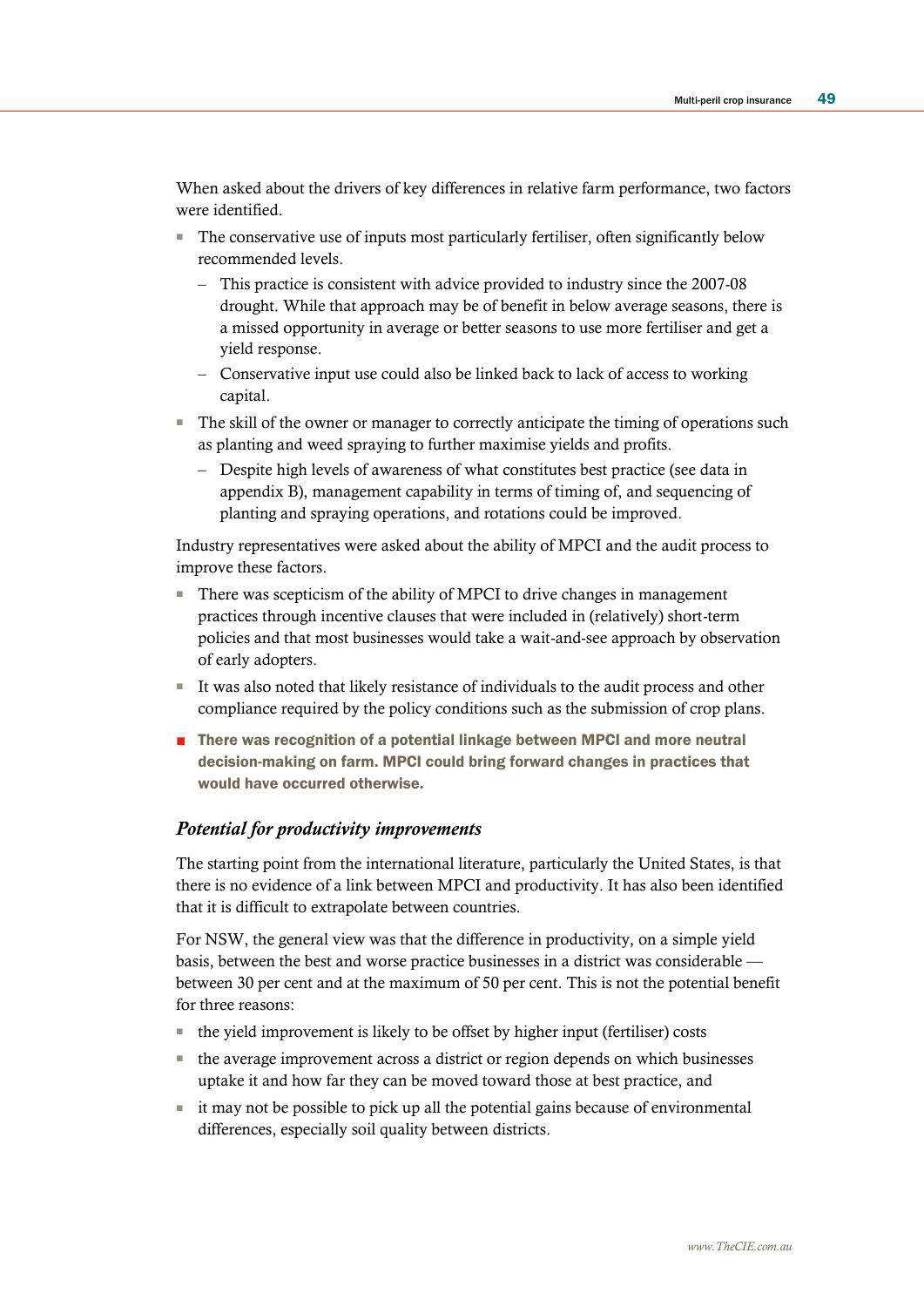In addition, there was also scope to increase returns by adoption of improved marketing strategies such as forward selling. The difference between best and worst practice could be as much as 10 per cent in terms of average returns across their winter crops.

## *Uptake and productivity pathways*

The potential for productivity improvements were confined to winter cereals to make the analysis tractable. While it is noted that taking a farming systems approach to the analysis could also consider the potential for productivity spillovers to other activities (crops such as lucerne and livestock enterprises), this would add significantly to the complexity of quantifying potential benefits. Further, the additional productivity benefits are likely to be small in magnitude compared to those achievable with winter cereals.

In light of the consultation, three key pathways between MPCI and productivity have been included for farmers who are currently not at BMP:

- providing farms with the confidence to use key inputs at optimum, or close to optimum levels noting that these benefits could be closely aligned to improved access to working capital as identified previously
- improvement of timing of, and sequencing of planting and spraying operations, and rotations, and
- higher average returns from an improved marketing strategy.

We would expect these potential productivity gains would be the result from improved certainty under all seasonal conditions.

All of these issues could be addressed through the submission of crop plans or other documentation to the insurer under a MPCI policy. The potential gains are 'unexpected' in the sense they were not envisaged when the product was purchased and are realised after feedback from the insurance company.

The quantification of any potential benefits from faster structural change has not been included because of their long-term nature and the contribution of other economic factors such as the terms of trade.

The potential for differential productivity improvements to be achieved across the spectrum of enterprises taking up MPCI, is therefore considered as follows:

- first movers would be at or close to BMP, the benefits for these businesses will be transfer of risk, and
- as uptake increases, the scope for productivity increases at a faster rate as you engage those further away from best practice.

The 'unexpected' nature of these gains could be from simply bringing forward the move to better practice in time that would have happened anyway (with change in management, for instance). That is, the purpose of the subsidy would be to induce businesses to act rather than 'wait-and-see'.

■ The link between MPCI and productivity improvement is a key issue for this analysis with productivity gains achievable independent of MPCI uptake. One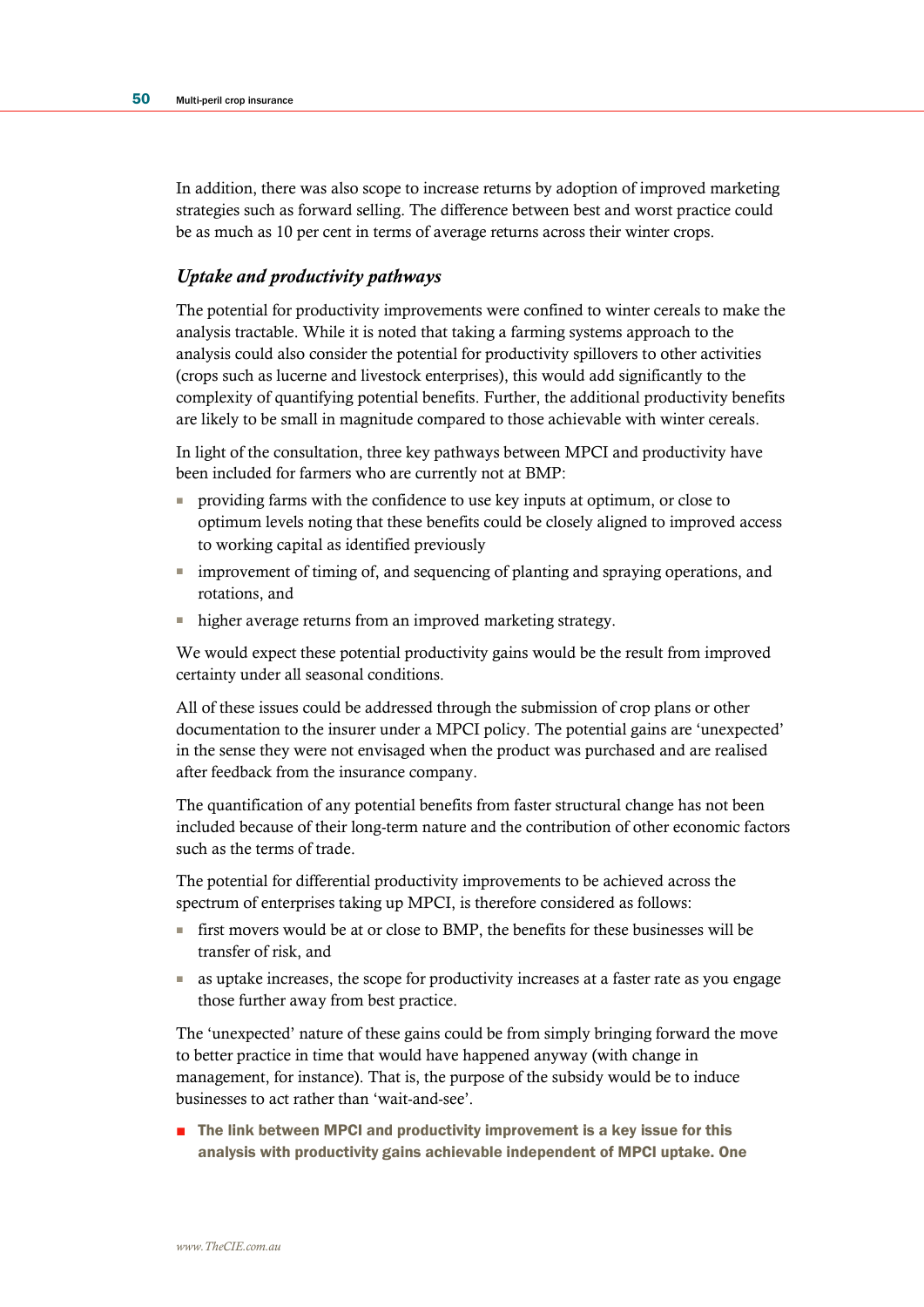consultant suggested that farmers should directly trade-off expenditure between MPCI and purchasing more inputs.

■ Chapter 3 showed that the most likely mechanism through which MPCI could provide public benefits is through more risk-neutral decision making with respect to inputs plus improved access to capital, especially short-term, working capital.

## *Quantitative analysis of Measure 4*

The quantitative analysis is comprised of:

- the potential for uptake of MPCI starting from a baseline where businesses purchase traditional crop insurance, and
- the potential productivity benefit the result of more risk-neutral decision making and improved access to working capital.

#### *Uptake of MPCI by scenario*

 $\overline{a}$ 

Table 6.5 shows the key assumptions by scenario for the uptake of traditional insurance and MPCI by focusing on the three major production regions identified earlier. These estimates are unchanged from the draft report.

- Our assessment is that an average of 80 per cent of businesses hold traditional crop insurance policies across the three major production regions.
- At a state level, this implies that a minimum of 67 per cent of grain farms hold traditional crop insurance policies.
	- Uptake is significantly higher for specialist farms than for mixed grains/livestock farms. Over 90 per cent of specialist cropping businesses already hold traditional or MPCI insurance products across the three regions analysed. These policies insure the key crops (in order of importance by value): wheat, canola and barley primarily for hail, fire and post-harvest losses.

To assess potential uptake of MPCI, in response to the subsidy arrangements over uptake levels in the baseline, we obtained judgements from industry on the level of uptake during the first 5 years of the proposed arrangements as a percentage of all businesses that already hold traditional products. 18 The key findings are that across the scenarios:

<sup>&</sup>lt;sup>18</sup> The international literature has highlighted that those enterprises that already have traditional insurance coverage are more likely to take out MPCI than those that do not. By implication, we assumed that those who do not hold traditional insurance, will not purchase MPCI.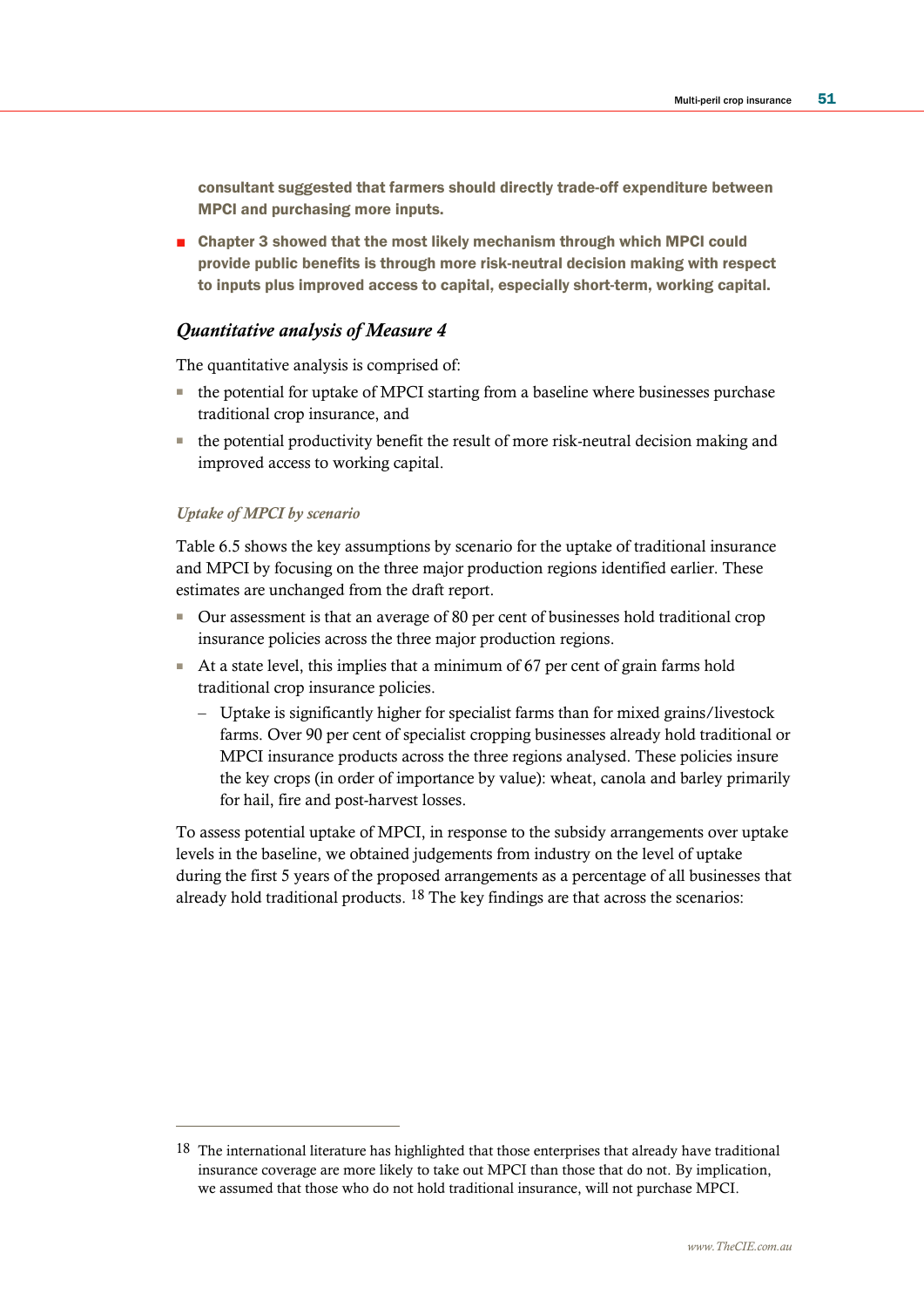### 6.5 Total uptake of MPCI by farm businesses by scenario<sup>a</sup>

|                               | <b>Baseline</b>                                   | $Low - $14$ per hectare                                       |                                                           |                                           |                                                               | Medium $-$ \$22 per hectare                            |                                           |                                                               | $High - $30$ per hectare                        |                                           |  |
|-------------------------------|---------------------------------------------------|---------------------------------------------------------------|-----------------------------------------------------------|-------------------------------------------|---------------------------------------------------------------|--------------------------------------------------------|-------------------------------------------|---------------------------------------------------------------|-------------------------------------------------|-------------------------------------------|--|
|                               | <b>Farms</b><br>with<br>traditional<br>insuranceb | % uptake of<br><b>MPCI of all</b><br>grain farms <sup>c</sup> | <b>Drop-out</b><br>rate at<br>program<br>end <sup>d</sup> | <b>Uptake after</b><br>subsidy<br>periode | % uptake of<br><b>MPCI of all</b><br>grain farms <sup>c</sup> | <b>Drop-out rate</b><br>at program<br>end <sup>d</sup> | <b>Uptake after</b><br>subsidy<br>periode | % uptake of<br><b>MPCI of all</b><br>grain farms <sup>c</sup> | Drop-out rate<br>at program<br>end <sup>d</sup> | <b>Uptake after</b><br>subsidy<br>periode |  |
|                               | $\%$                                              | %                                                             | $\%$                                                      | $\%$                                      | $\%$                                                          | %                                                      | $\%$                                      | $\%$                                                          | %                                               | %                                         |  |
| <b>NW slopes and plains</b>   |                                                   |                                                               |                                                           |                                           |                                                               |                                                        |                                           |                                                               |                                                 |                                           |  |
| Wheat and other crop          | 90                                                | 29                                                            | 8                                                         | 21                                        | 23                                                            | 6                                                      | 17                                        | 14                                                            | $\overline{4}$                                  | 10                                        |  |
| Mixed grains/livestock        | 70                                                | 16                                                            | 6                                                         | 10                                        | 12                                                            | 5                                                      | 8                                         | 6                                                             | $\overline{2}$                                  | $\overline{4}$                            |  |
| Total grain farms             | 78                                                | 21                                                            | $\overline{7}$                                            | 14                                        | 17                                                            | $\mathbf 5$                                            | 11                                        | 10                                                            | 3                                               | $\overline{7}$                            |  |
| <b>Central West</b>           |                                                   |                                                               |                                                           |                                           |                                                               |                                                        |                                           |                                                               |                                                 |                                           |  |
| Wheat and other crop          | 90                                                | 29                                                            | $\bf 8$                                                   | 21                                        | 23                                                            | 6                                                      | 17                                        | 14                                                            | 3                                               | $12\,$                                    |  |
| Mixed grains/livestock        | 75                                                | 17                                                            | 6                                                         | 11                                        | 13                                                            | 5                                                      | 8                                         | $\overline{7}$                                                | $\overline{2}$                                  | $\mathbf 5$                               |  |
| Total grain farms             | 78                                                | 20                                                            | $\overline{7}$                                            | 13                                        | 15                                                            | 5                                                      | 10                                        | 9                                                             | $\overline{2}$                                  | $\overline{7}$                            |  |
| <b>Riverina</b>               |                                                   |                                                               |                                                           |                                           |                                                               |                                                        |                                           |                                                               |                                                 |                                           |  |
| Wheat and other crop          | 95                                                | 40                                                            | 11                                                        | 29                                        | 29                                                            | 8                                                      | 21                                        | 15                                                            | 3                                               | $12\,$                                    |  |
| Mixed grains/livestock        | 70                                                | 16                                                            | 6                                                         | $10$                                      | 12                                                            | $\overline{5}$                                         | 8                                         | 6                                                             | $\overline{2}$                                  | $\mathbf 5$                               |  |
| Total grain farms             | 81                                                | 27                                                            | 8                                                         | 19                                        | 20                                                            | 6                                                      | 14                                        | 10                                                            | $\overline{2}$                                  | $\bf8$                                    |  |
| State - outcomes <sup>f</sup> |                                                   |                                                               |                                                           |                                           |                                                               |                                                        |                                           |                                                               |                                                 |                                           |  |
| Wheat and other crop          | 85                                                | 33                                                            | 9                                                         | 24                                        | 24                                                            | $\overline{7}$                                         | 18                                        | 14                                                            | 3                                               | 11                                        |  |
| Mixed grains/livestock        | 58                                                | 14                                                            | 5                                                         | 9                                         | 11                                                            | 4                                                      | $\overline{7}$                            | 6                                                             | $\overline{2}$                                  | $\overline{4}$                            |  |
| Total grain farms             | 67                                                | 21                                                            | $\overline{7}$                                            | 14                                        | 16                                                            | 5                                                      | 11                                        | 9                                                             | $\overline{2}$                                  | $\overline{7}$                            |  |

*Note:* Numbers in table may not add due to rounding.

a Total uptake of MPCI includes farms holding MPIC in the baseline.<sup>b</sup> Percentage of all grain producing farms holding traditional insurance. <sup>c</sup> Percentage of all grain farms that purchase MPCI in the last year of the sub including farms holding MPIC in the baseline. <sup>d</sup> Percentage of all grain farms that opt out of MPCI after the subsidy period. <sup>@</sup> Percentage of all grain farms that hold MPCI policies after the subsidy period. <sup>f</sup> Include of the three major production regions which were excluded from the analysis.

*Source:* The CIE and industry consultation.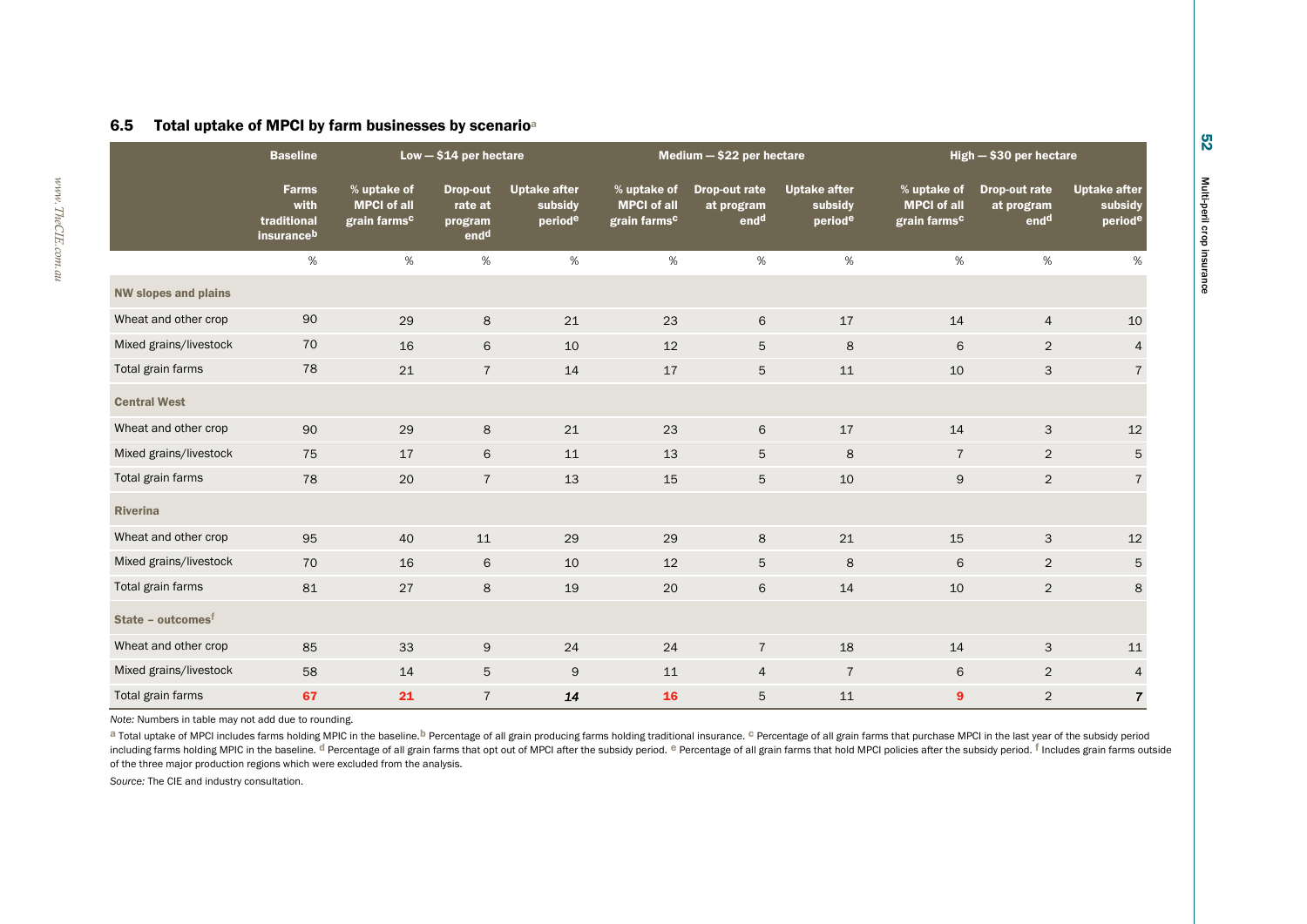- between 9 and 21 per cent of all grain farms will purchase MPCI including those in the baselines that those that purchase MPCI in response to the subsidy period (see the highlighted numbers in table 6.5), and
- the response is significantly stronger for specialist cropping than for mixed grains/livestock properties with a range of 14 to 33 per cent of farms that already purchase traditional crop insurance upgrading in to MPCI.

After the end of the subsidy period, it would be expected that some businesses would choose not to renew MPCI policies when they pay the market price. The assessment of this response was based on estimates of demand elasticities for MPCI.19

- Prior to uptake, the derived demand elasticities for MPCI were assessed to be -0.8 for wheat and other cropping and -1.0 for mixed grains livestock farms.20
- Following trialling during the subsidy period, it is likely that with wider uptake, the derived demand elasticity for MPCI would fall: to -0.5 for wheat and other cropping and -0.7 for mixed grains livestock farms.

Table 6.5 shows that across the three scenarios, the drop-out rate would range from 2 per cent in the low scenario to 7 per cent in the high scenario of traditional policy holders who take up MPCI during the subsidy period.

Following the end of the subsidy period, the total number of grain farms that maintain MPCI premiums, including those in the baseline, could be between 8 and 14 per cent (see red bolded numbers in table 6.5).

## *Estimated impact on uptake*

 $\overline{a}$ 

The implications in terms of number of farms taking up MPCI in 2020-21 (the last year of the subsidy period) is shown in table 6.6. The baseline for the total number of grains farms and the average area cropped for winter cereals is shown in table B.3. By 2020-21 (the last year of the subsidy), the average area cropped for winter cereals state-wide was:

- 1 275 hectares for specialist cropping, and
- 493 hectares for mixed grain/livestock farms.

As a point of reference, in the baseline for 2020-21, 4 750 farms were estimated to purchase traditional crop insurance in the baseline, out of a total population of 6 600 businesses in the grains industry. Of these, 145 farms would have purchased MPCI without any subsidy arrangements.

In addition, to the farms that already have purchased MPCI in the baseline, it is estimated that between 470 and 1 220 *additional* farms would upgrade to MPCI for each of the price points, in response to the reduction in the upfront cost under Measure 4.

<sup>19</sup> Another possibility is that businesses could alter their coverage in response to the loss of the subsidy.

<sup>20</sup> These elasticities are around twice those identified in the literature for the United States (see appendix D), the rationale being that the Australian trading environment results in farmers being significantly more cost-sensitive to a product they are unfamiliar with.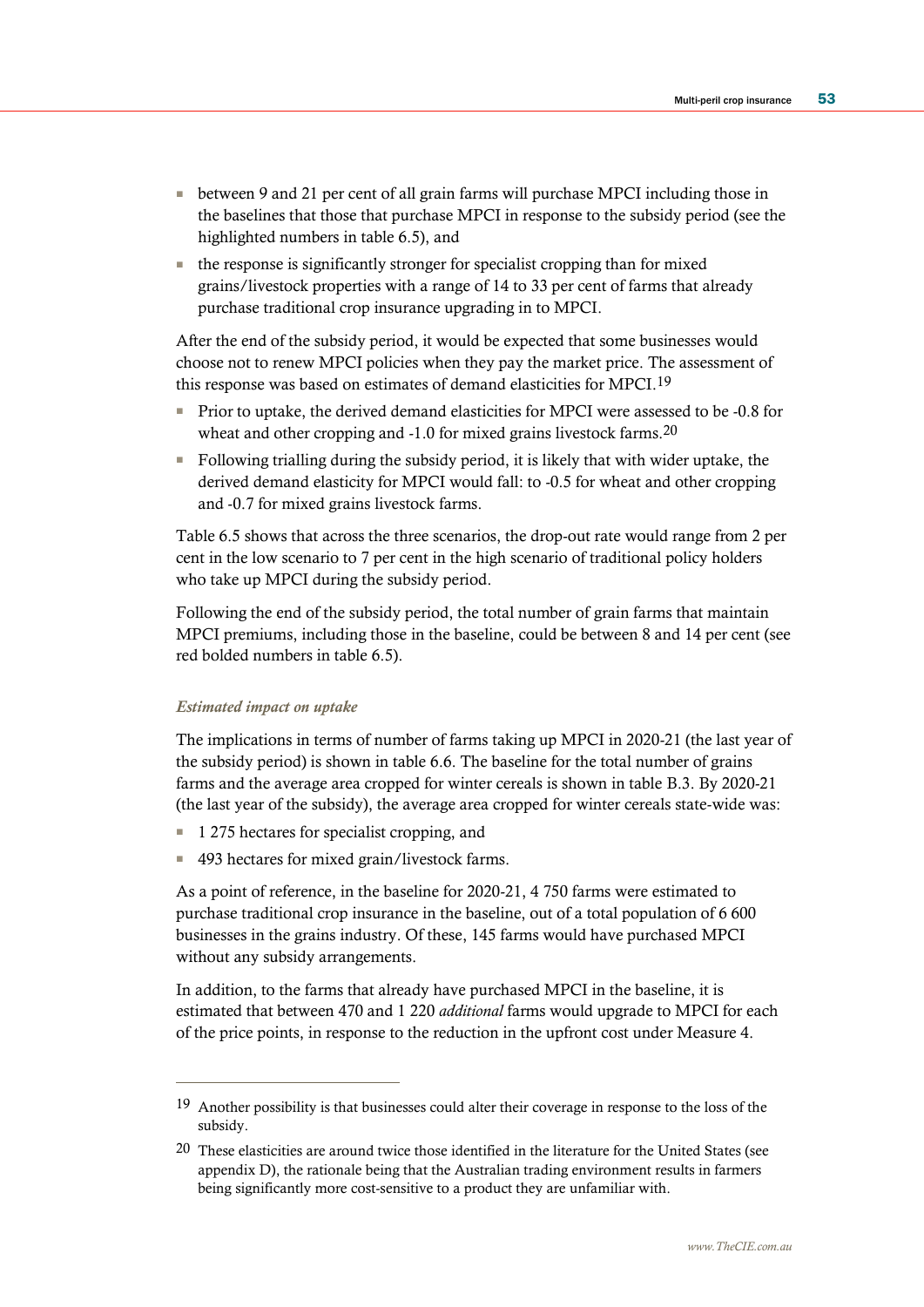|                             |                           | <b>Baseline 2020-21</b>       |                         |                 | <b>Uptake in 2020-21</b>           |                      | <b>Baseline 2020-21</b>       |                         |                 | Average premiums paid: 2020-21b    |                          |
|-----------------------------|---------------------------|-------------------------------|-------------------------|-----------------|------------------------------------|----------------------|-------------------------------|-------------------------|-----------------|------------------------------------|--------------------------|
|                             | <b>Farm</b><br>businesses | <b>Traditional</b><br>polices | <b>MPCI</b><br>policies | Low<br>(S14/ha) | <b>Medium</b><br>( <b>522/ha</b> ) | High<br>$($ \$30/ha) | <b>Traditional</b><br>polices | <b>MPCI</b><br>policies | Low<br>(S14/ha) | <b>Medium</b><br>( <b>522/ha</b> ) | <b>High</b><br>(\$30/ha) |
|                             | no                        | no                            | no                      | no              | no                                 | no                   | \$/farm                       | $\frac{4}{2}$ / farm    | \$/farm         | \$/farm                            | $\frac{4}{2}$ / farm     |
| <b>NW slopes and plains</b> |                           |                               |                         |                 |                                    |                      |                               |                         |                 |                                    |                          |
| Wheat and other crop        | 449                       | 400                           | 25                      | 90              | 70                                 | 40                   | 26 840                        | 49 681                  | 23 7 10         | 37 260                             | 50810                    |
| Mixed grains/livestock      | 629                       | 440                           | $\circ$                 | 100             | 80                                 | 40                   | 7500                          | $\mathsf{O}$            | 8520            | 13 3 9 0                           | 18 250                   |
| Total grain farms           | 1078                      | 840                           | 25                      | 200             | 150                                | 80                   | 16 760                        | 49 681                  | 15910           | 25 210                             | 35 310                   |
| <b>Central West</b>         |                           |                               |                         |                 |                                    |                      |                               |                         |                 |                                    |                          |
| Wheat and other crop        | 474                       | 430                           | 26                      | 100             | 80                                 | 50                   | 23 800                        | 35 746                  | 17 060          | 26 810                             | 36 560                   |
| Mixed grains/livestock      | 1540                      | 1 1 6 0                       | $\mathsf{O}$            | 260             | 200                                | 110                  | 7 1 2 0                       | $\mathsf{O}$            | 6 1 3 0         | 9630                               | 13 130                   |
| Total grain farms           | 2015                      | 1580                          | 26                      | 360             | 280                                | 150                  | 11 6 20                       | 35 746                  | 9 1 5 0         | 14 500                             | 20 330                   |
| <b>Riverina</b>             |                           |                               |                         |                 |                                    |                      |                               |                         |                 |                                    |                          |
| Wheat and other crop        | 1350                      | 1 2 8 0                       | 74                      | 430             | 310                                | 140                  | 20 590                        | 22 407                  | 10 6 20         | 16 690                             | 22 760                   |
| Mixed grains/livestock      | 1487                      | 1040                          | $\mathsf{O}$            | 240             | 180                                | 90                   | 5450                          | 0                       | 3820            | 6 0 0 0                            | 8 1 8 0                  |
| Total grain farms           | 2838                      | 2 3 2 0                       | 74                      | 660             | 490                                | 240                  | 13810                         | 22 407                  | 8 1 9 0         | 12 740                             | 16950                    |
| State - outcomes            |                           |                               |                         |                 |                                    |                      |                               |                         |                 |                                    |                          |
| Wheat and other crop        | 2484                      | 2 1 1 0                       | 145                     | 620             | 460                                | 230                  | 22 4 4 0                      | 30 695                  | 13 660          | 21750                              | 30790                    |
| Mixed grains/livestock      | 4 1 6 0                   | 2640                          | $\mathsf{O}$            | 600             | 460                                | 240                  | 6530                          |                         | 5 6 1 0         | 8820                               | 12 030                   |
| Total grain farms           | 6644                      | 4750                          | 145                     | 1 2 2 0         | 920                                | 470                  | 13 6 10                       | 30 695                  | 9710            | 15 3 20                            | 21 2 9 0                 |

## 6.6 Additional uptake of MPCI in terms of number of farms and expenditure per farm<sup>a</sup>

*Note:* Numbers in table may not add due to rounding.

a Estimates include uptake that is *additional* to the baseline MPCI uptake. In 2015-16 dollars. <sup>In</sup> Premium paid includes subsidy paid by the State.

*Source:* The CIE.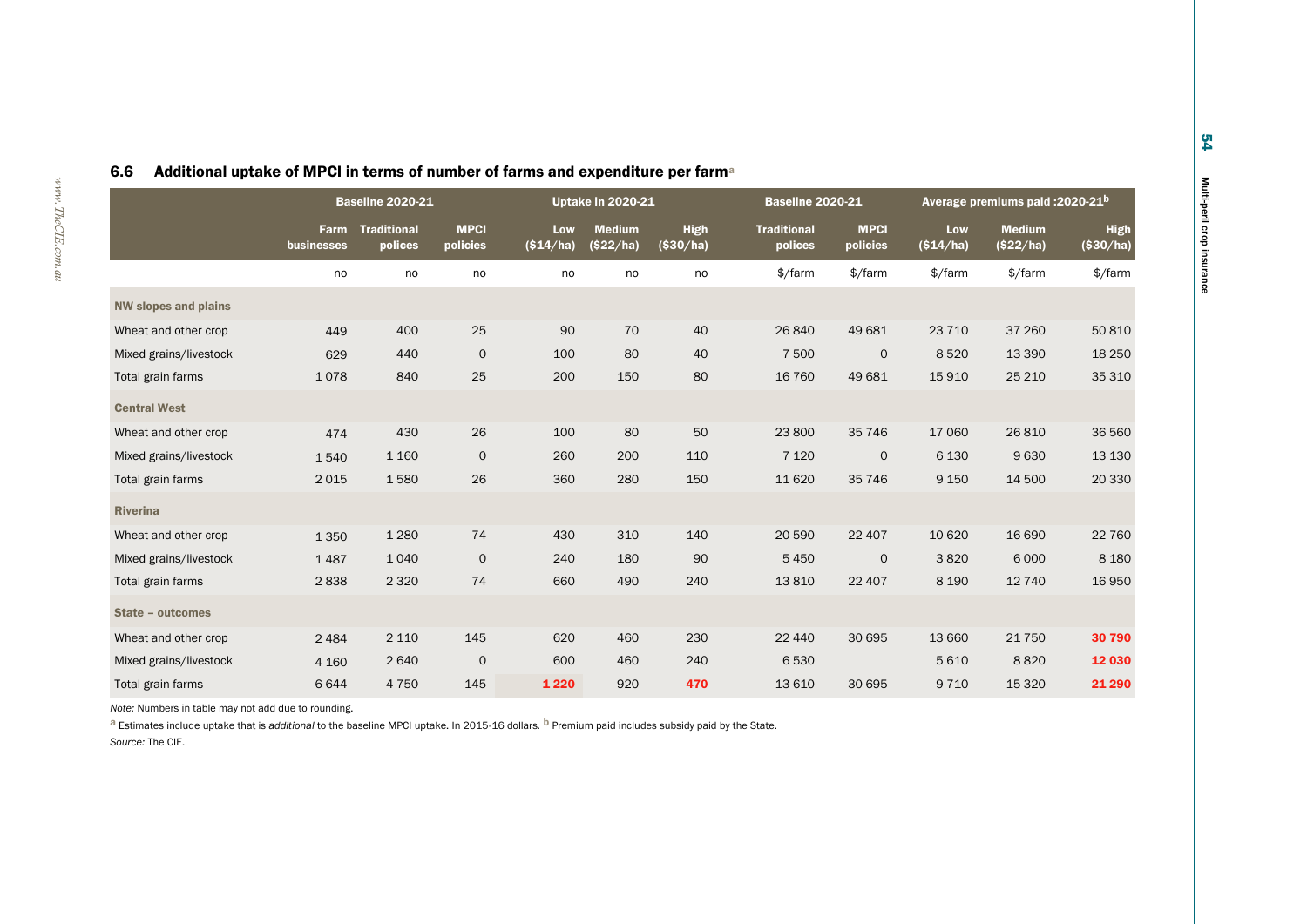- For the low scenario, the 1 220 farms represents a market penetration of 17 per cent of traditional crop policy holders.
- The region with the highest market penetration is expected to be the Riverina followed by the Central West. Mixed grains/livestock farms comprise half of the new policies written for each of the price point scenarios despite the lower uptake levels, primarily because these farms represent the majority of grain producers (around 64 per cent state wide).
- For specialist producers who already have adopted, the subsidy is a transfer with no real effects.

Table 6.6 also calculates the average premium paid per farm, which is a widely used as metric of the capacity to pay (relative to farm income).

- One benchmark identified during the consultation was a ceiling of \$30 000 for an average farm, this threshold is crossed for the medium and high scenarios for specialist producers (recognising that these farms had significantly larger cropping areas than the average).
	- Because of smaller cropping areas, average expenditure by mixed grains and livestock farms is 40 per cent of that for specialists.
- At the \$30 per hectare price point, the total additional costs for the average farm at state level, above traditional insurance, would be \$21 290 which would vary significantly between specialist farms (\$30 790 per farm) and mixed grains/livestock farms (\$12 000 per farm).
- The differentials at regional level are largely the result of average areas of winter cereals cropped by region in the baseline. In the case of North West Slopes and Plains, the large per farm estimate for specialist cropping is driven by average cropping areas that are larger than the state average.

## *Productivity improvements*

Productivity improvements reflect the extent of adoption and the gap to best practice for those adopting businesses across all seasons. That is, the analysis includes productivity benefits that span all weather conditions and are not 'drought-specific' benefits.

■ These estimates are unchanged from the draft report.

These benefits are conditional on the average cost of an MPCI policy and the level of the subsidy. As a result of the uncertainty around the likelihood of these potential benefits, we consider three scenarios for productivity improvements.

- Case 1: there are no resulting productivity gains, that is, all the benefits relate to a transfer in risk to the market and are no 'expected' gains by farmers who purchase polices
- Case 2: productivity gains that would have occurred anyway are brought forward in time (for example, brought forward by the length of the scheme by 5 years)
- Case 3: productivity gains would not have been achieved by other means.
	- That is, the productivity gains achieved would be enduring with a one-off and permanent shift in the supply curve.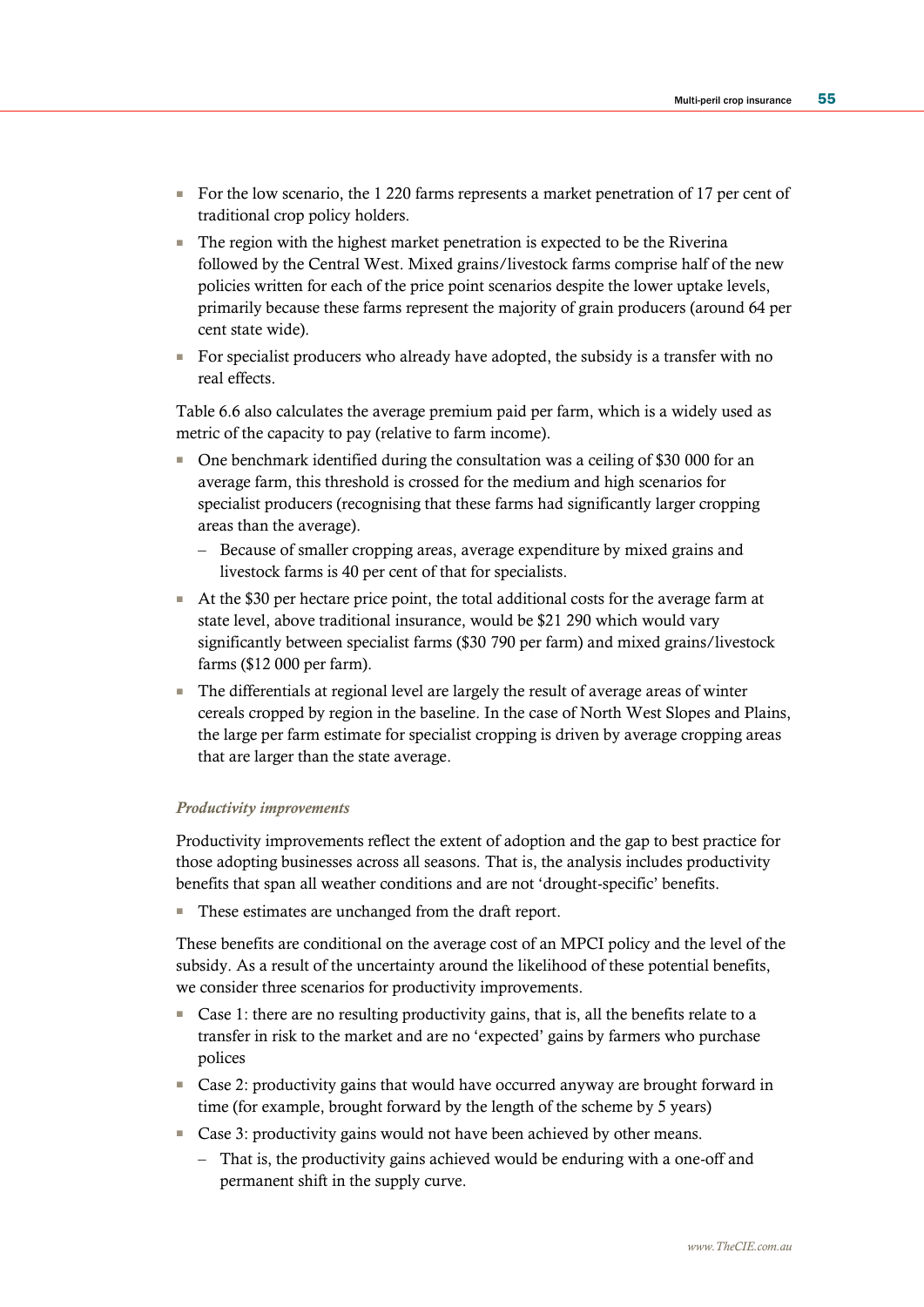- The productivity benefits on a per farm basis are based on assumptions that link each of the scenarios. For the high \$30 per hectare scenario, 50 per cent of specialist cropping businesses adopting MPCI in the high scenario (over those in the baseline) are at, or close to, best practice and so will receive minimal/no benefit. For these farms the benefit is simply a transfer of risk to the market, which is part of the demand curve for the product.
- For mixed farms, those businesses close to best practice are assumed to comprise 30 per cent of farms that uptake MPCI in the high scenario.

Higher levels of uptake at lower price points are associated with a net productivity improvement that is represented by an improvement in yield equivalent.

- That is, based on the productivity pathway above, MPCI is likely to provide incentives to use more inputs, and achieve higher yields, resulting in an improvement in gross margins.
- In addition, this improvement in practice could also be attributed to improved marketing strategies that result in higher average returns.

The level of productivity benefit is a function of uptake levels by farms. The greater the uptake, the higher the probability of including businesses that are further away from best practice. Given the maximum uptake under the low scenario, based on discussions with industry, a *maximum* 10 per cent net productivity improvement could be possible for those who uptake MPCI and are furthest away from BMP.

Feedback from the draft report indicated that this estimate was generally considered to be plausible but conservative at an industry level. Generally, the observations were made that for individual businesses, this potential was higher than the industry as a whole.

The difference between individual businesses and the industry is demonstrated in chart 6.7 which shows the relationship between the top 30 per cent of farms and their potential net productivity improvements, relative to BMP.



6.7 Relationship between uptake of MPCI and productivity

*Source:* The CIE and industry consultation.

A *maximum* increase in net productivity of 10 per cent associated with those that are in the top 30 per cent of farms (the most likely to uptake MPCI), but furthest away from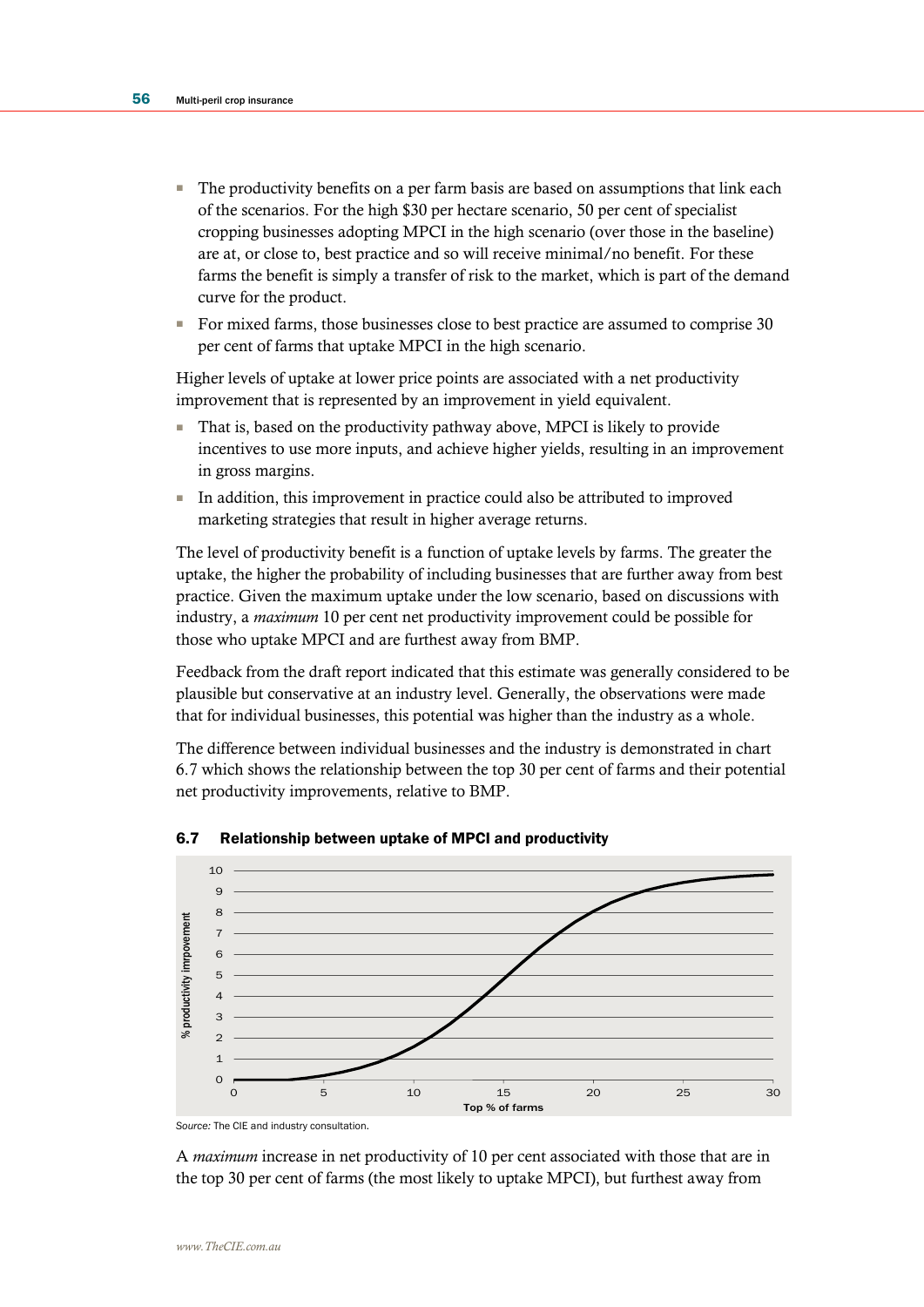BMP. The first 5 per cent of the uptake (who are already at BMP) do not receive any or minimal (unexpected) benefits.

■ In practice, the only opportunity to verify the shape of this relationship is though farm-by-farm results at a district level.

Table 6.8 shows the average increases in productivity that could be possible based around a maximum 10 per cent increase in net productivity (increased output and value less increased costs) across those businesses that uptake MPCI.

For the low price scenario, the 10 per cent productivity improvement translates to a 3.3 per cent average net productivity improvement across all those who uptake MPCI.

## 6.8 Average productivity benefits by NSW region as a result of uptake of MPCI<sup>a</sup>

| <b>Region and sector</b>    |     | Low $(\$14/ha)$ Medium $(\$22/ha)$ | High (\$30/ha) |
|-----------------------------|-----|------------------------------------|----------------|
|                             | %   | %                                  | %              |
| <b>NW slopes and plains</b> |     |                                    |                |
| Wheat and other crop        | 2.9 | 1.4                                | 0.1            |
| Mixed grains/livestock      | 3.2 | 1.7                                | 0.2            |
| Total grain farms           | 3.0 | 1.5                                | 0.1            |
| <b>Central West</b>         |     |                                    |                |
| Wheat and other crop        | 2.9 | 1.4                                | 0.1            |
| Mixed grains/livestock      | 3.2 | 1.7                                | 0.2            |
| Total grain farms           | 3.0 | 1.6                                | 0.2            |
| <b>Riverina</b>             |     |                                    |                |
| Wheat and other crop        | 3.6 | 1.8                                | 0.1            |
| Mixed grains/livestock      | 3.2 | 1.7                                | 0.2            |
| Total grain farms           | 3.5 | 1.8                                | 0.1            |
| State - outcomes            |     |                                    |                |
| Wheat and other crop        | 3.3 | 1.7                                | 0.1            |
| Mixed grains/livestock      | 3.2 | 1.7                                | 0.2            |
| Total grain farms           | 3.3 | 1.7                                | 0.2            |

*Note:* Numbers in table may not add due to rounding.

a Net improvement in equivalent gross margin (total receipts less variable costs) weighted across adopting farms to achieve an average productivity benefit by for a region and sector by 2020-21.

*Source:* The CIE and industry consultation.

It is assumed that the maximum impact of this productivity increase occurs in 2020-21 at the end of the subsidy arrangements.

■ For cases 2 and 3: producers who uptake MPCI and subsequently opt out after the subsidy period will retain the productivity benefit associated with MPCI uptake.

Total benefits are calculated by multiplying through the net productivity benefits by uptake across farms multiplied by the baseline revenue from winter cereals by region, as shown in table 6.9.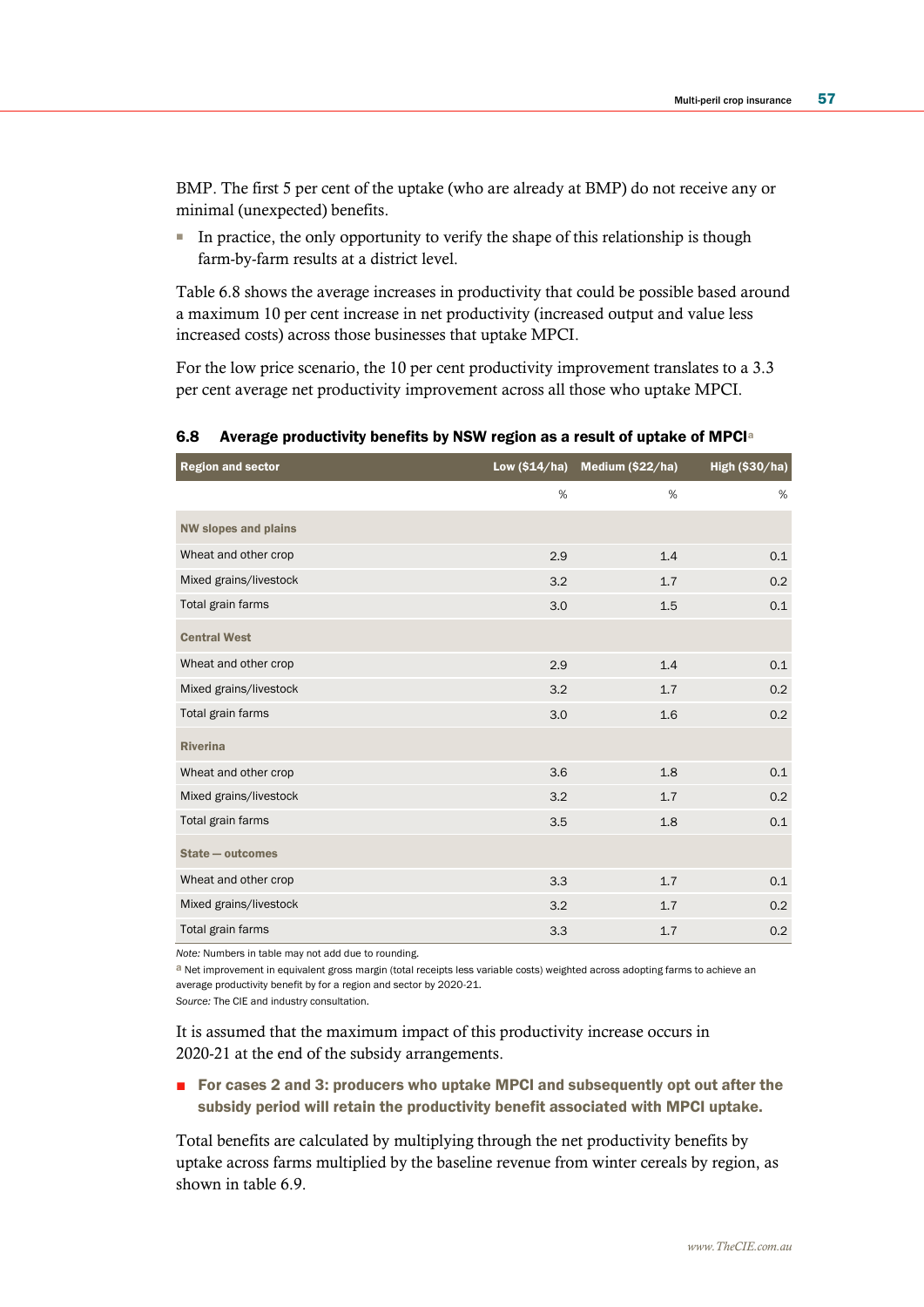|                             |                 | <b>Total benefits all farms: 2020-21</b> |                                            | Average benefits per farm: 2020-21 |                           |                         |
|-----------------------------|-----------------|------------------------------------------|--------------------------------------------|------------------------------------|---------------------------|-------------------------|
|                             | Low<br>(S14/ha) | <b>Medium</b><br>(S22/ha)                | <b>High</b><br>Low<br>(S30/ha)<br>(S14/ha) |                                    | <b>Medium</b><br>(S22/ha) | <b>High</b><br>(S30/ha) |
|                             | $\mathsf{m}$    | $\mathsf{m}$                             | $\mathsf{m}$                               | \$/farm                            | \$/farm                   | \$/farm                 |
| <b>NW slopes and plains</b> |                 |                                          |                                            |                                    |                           |                         |
| Wheat and other crop        | 2.91            | 1.15                                     | 0.06                                       | 30 700                             | 15 4 60                   | 1460                    |
| Mixed grains/livestock      | 1.24            | 0.49                                     | 0.03                                       | 12 340                             | 6420                      | 730                     |
| Total grain farms           | 4.15            | 1.64                                     | 0.09                                       | 21 270                             | 10 900                    | 1 1 1 0                 |
| <b>Central West</b>         |                 |                                          |                                            |                                    |                           |                         |
| Wheat and other crop        | 2.43            | 0.96                                     | 0.05                                       | 24 210                             | 12 190                    | 1 1 5 0                 |
| Mixed grains/livestock      | 2.56            | 1.01                                     | 0.06                                       | 9730                               | 5070                      | 580                     |
| Total grain farms           | 4.99            | 1.97                                     | 0.11                                       | 13730                              | 7 0 8 0                   | 750                     |
| <b>Riverina</b>             |                 |                                          |                                            |                                    |                           |                         |
| Wheat and other crop        | 11.84           | 4.36                                     | 0.15                                       | 27 730                             | 14 210                    | 1050                    |
| Mixed grains/livestock      | 2.11            | 0.83                                     | 0.05                                       | 8890                               | 4630                      | 530                     |
| Total grain farms           | 13.95           | 5.20                                     | 0.20                                       | 21 000                             | 10 670                    | 840                     |
| State - outcomes            |                 |                                          |                                            |                                    |                           |                         |
| Wheat and other crop        | 17.19           | 6.48                                     | 0.27                                       | 27 610                             | 14 0 70                   | 1 1 5 0                 |
| Mixed grains/livestock      | 5.90            | 2.33                                     | 0.14                                       | 9840                               | 5 1 2 0                   | 580                     |
| Total grain farms           | 23.09           | 8.81                                     | 0.41                                       | 18890                              | 9620                      | 860                     |

### 6.9 Potential productivity benefits from adoption of MPCI<sup>a</sup>

*Note:* Numbers in table may not add due to rounding.

a In 2015-16 dollars*.*

*Source:* The CIE and industry consultation.

It is important to note that from the perspective of individual businesses, benefits on a per-farm basis cannot be compared back to the additional premiums paid, because productivity benefit are 'unexpected'. The farm-level decision would be made on the benefit from the transfer of risk, relative to the cost of the premium.

In terms of total payoffs to regions and to farm types:

- the Riverina captures the most benefits (60 per cent of the state total) because there is the greater potential for uptake and flow-on productivity gains and it accounts for around 45 per cent of the value of total winter cereal production, and
- specialist cropping captures the majority of the benefit in the low and medium scenarios (over 70 per cent), because of higher rates of uptake and the scope for productivity improvements.

Table 6.10 shows how these benefits are expected to vary over time in line with the adoption of improved practices that are phased-in over the 5-year period to 2020-21.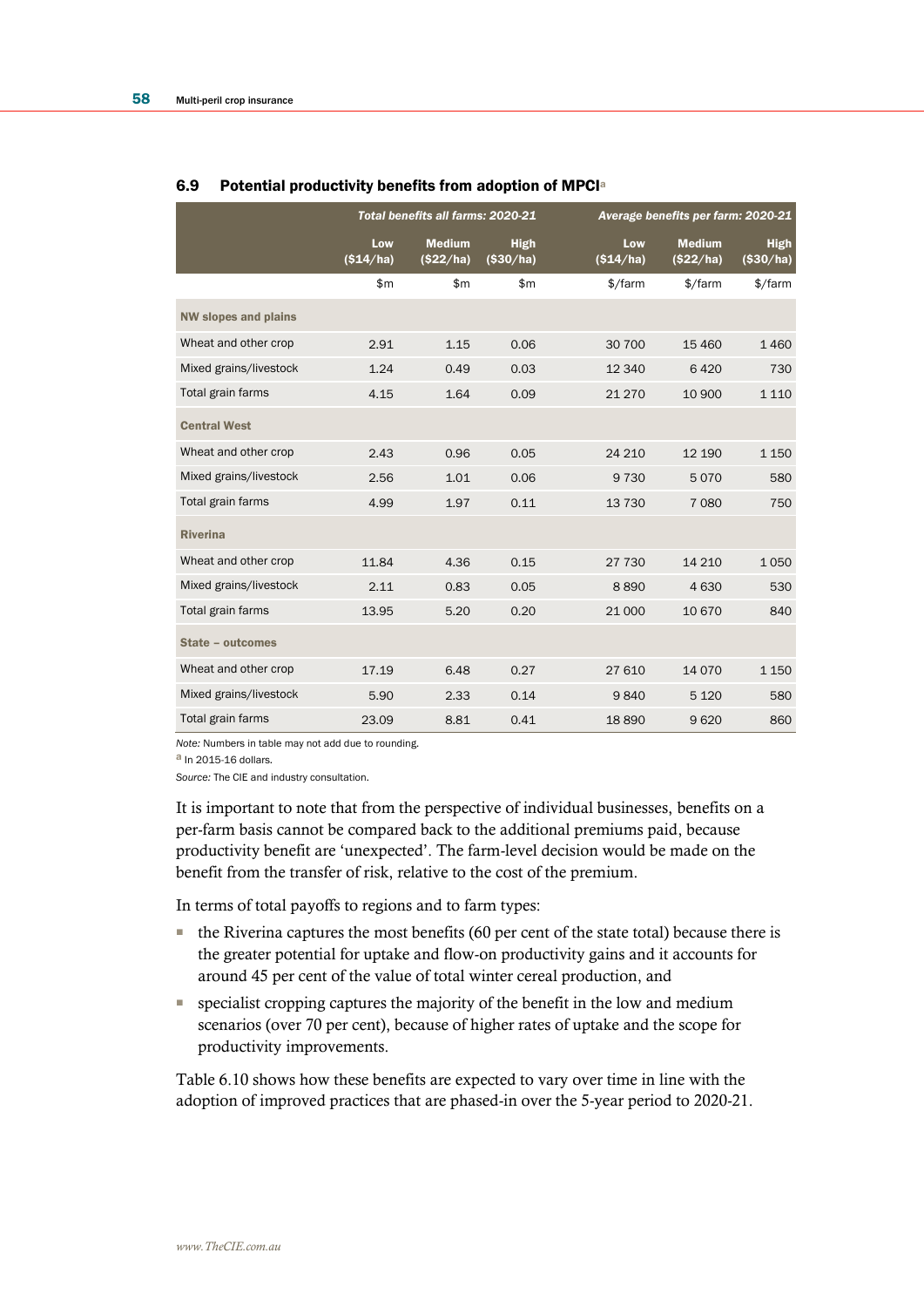| <b>Scenario and sector</b> | 2016-17 | 2017-18 | 2018-19 | 2019-20 | 2020-21 | 2021-22 |
|----------------------------|---------|---------|---------|---------|---------|---------|
|                            | \$m\$   | \$m\$   | \$m\$   | \$m\$   | \$m\$   | \$m     |
| Low $(S14/ha)$             |         |         |         |         |         |         |
| Wheat and other crop       | 4.1     | 7.8     | 11.3    | 14.4    | 17.2    | 17.2    |
| Mixed livestock            | 1.2     | 2.4     | 3.5     | 4.7     | 5.9     | 5.9     |
| Total grain farms          | 5.3     | 10.2    | 14.8    | 19.1    | 23.1    | 23.1    |
| Medium $(\$22/ha)$         |         |         |         |         |         |         |
| Wheat and other crop       | 1.5     | 2.9     | 4.2     | 5.4     | 6.5     | 6.5     |
| Mixed livestock            | 0.5     | 0.9     | 1.4     | 1.9     | 2.3     | 2.3     |
| Total grain farms          | 2.0     | 3.8     | 5.6     | 7.3     | 8.8     | 8.8     |
| High $(\$30/ha)$           |         |         |         |         |         |         |
| Wheat and other crop       | 0.1     | 0.1     | 0.2     | 0.2     | 0.3     | 0.3     |
| Mixed livestock            | 0.0     | 0.1     | 0.1     | 0.1     | 0.1     | 0.1     |
| Total grain farms          | 0.1     | 0.2     | 0.3     | 0.3     | 0.4     | 0.4     |

### 6.10 Potential productivity benefits from adoption of MPCI statewide<sup>a</sup>

a In 2015-16 dollars*.*

*Source:* The CIE.

#### *Implications for business costs and government subsidy*

Table 6.11 shows the size of additional costs incurred by farms buying MPCI after the subsidy. Compared to the baseline, these costs represent between 12 and 16 per cent of the total baseline value of traditional insurance purchased. This is relatively low, because of much smaller uptake of MPCI compared to traditional insurance.

| <b>Scenario</b>  | Total over<br>5 years | 2016-17 | 2017-18 | 2018-19 | 2019-20 | 2020-21 |
|------------------|-----------------------|---------|---------|---------|---------|---------|
|                  | \$m                   | \$m     | \$m     | \$m     | \$m     | \$m     |
| Low $(\$14/ha)$  | 54.0                  | 8.8     | 8.6     | 12.6    | 12.2    | 11.9    |
| Medium (\$22/ha) | 63.3                  | 10.2    | 10.0    | 14.7    | 14.4    | 14.0    |
| High (\$30/ha)   | 45.0                  | 7.1     | 7.0     | 10.5    | 10.3    | 10.1    |

#### 6.11 Cost of increased MPCI premiums to farm businesses<sup>a</sup>

*Note:* Numbers in table may not add due to rounding.

a In 2015-16 dollars*.*

*Source:* The CIE.

It is important to note that these additional costs to farm businesses have not been included in the CBA. The rationale is that voluntary uptake of MPCI would involve an assessment that the benefits of holding MPCI or anticipated, in terms of transfer of risk, and would be equal to or exceed the costs of purchasing the policy.

Table 6.12 shows that the over the 5 years of the scheme, the total subsidy required to be paid by the state ranges between \$24.4 and \$34.6 million , with around 60 per cent of this cost occuring in the first 2 years of the scheme.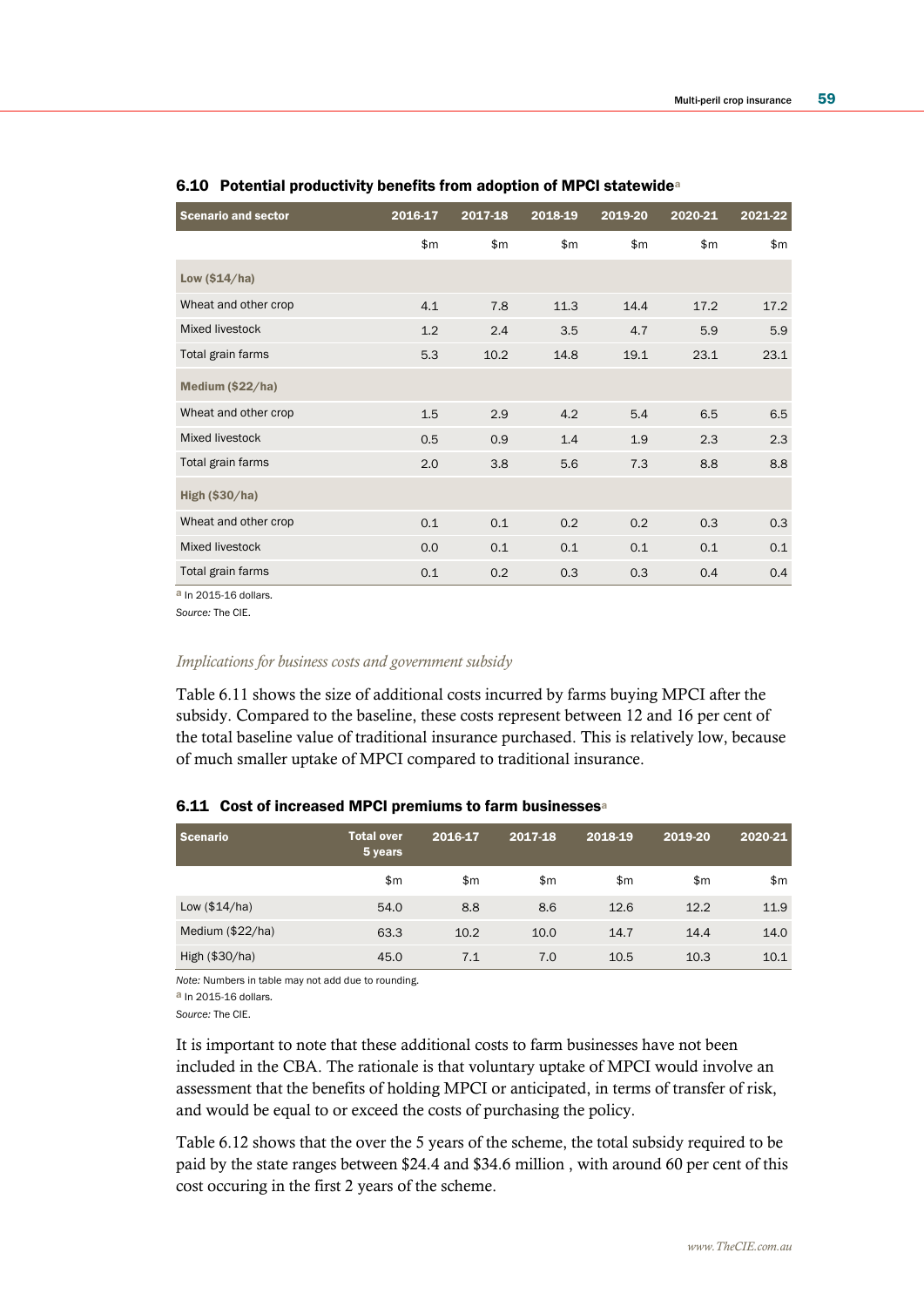| Scenario <sup>1</sup> | <b>Total over</b><br>5 years | 2016-17 | 2017-18 | 2018-19 | 2019-20 | 2020-21 |
|-----------------------|------------------------------|---------|---------|---------|---------|---------|
|                       | \$m                          | \$m     | \$m     | \$m     | \$m     | \$m     |
| Low $($14/ha)$        | 29.6                         | 8.8     | 8.6     | 4.2     | 4.1     | 4.0     |
| Medium (\$22/ha)      | 34.6                         | 10.2    | 10.0    | 4.9     | 4.8     | 4.7     |
| High (\$30/ha)        | 24.4                         | 7.1     | 7.0     | 3.5     | 3.4     | 3.4     |

## 6.12 Total cost of the upfront subsidy to state governmenta

a In 2015-16 dollars*.*

*Source:* The CIE.

In relation to the total cost of the subsidy to the state economy, using the marginal excess burden of stamp duty identified in chapter 2 of \$0.08 for every dollar raised, the deadweight loss of raising that revenue required is up to \$2.8 million over the 5 years of implementation.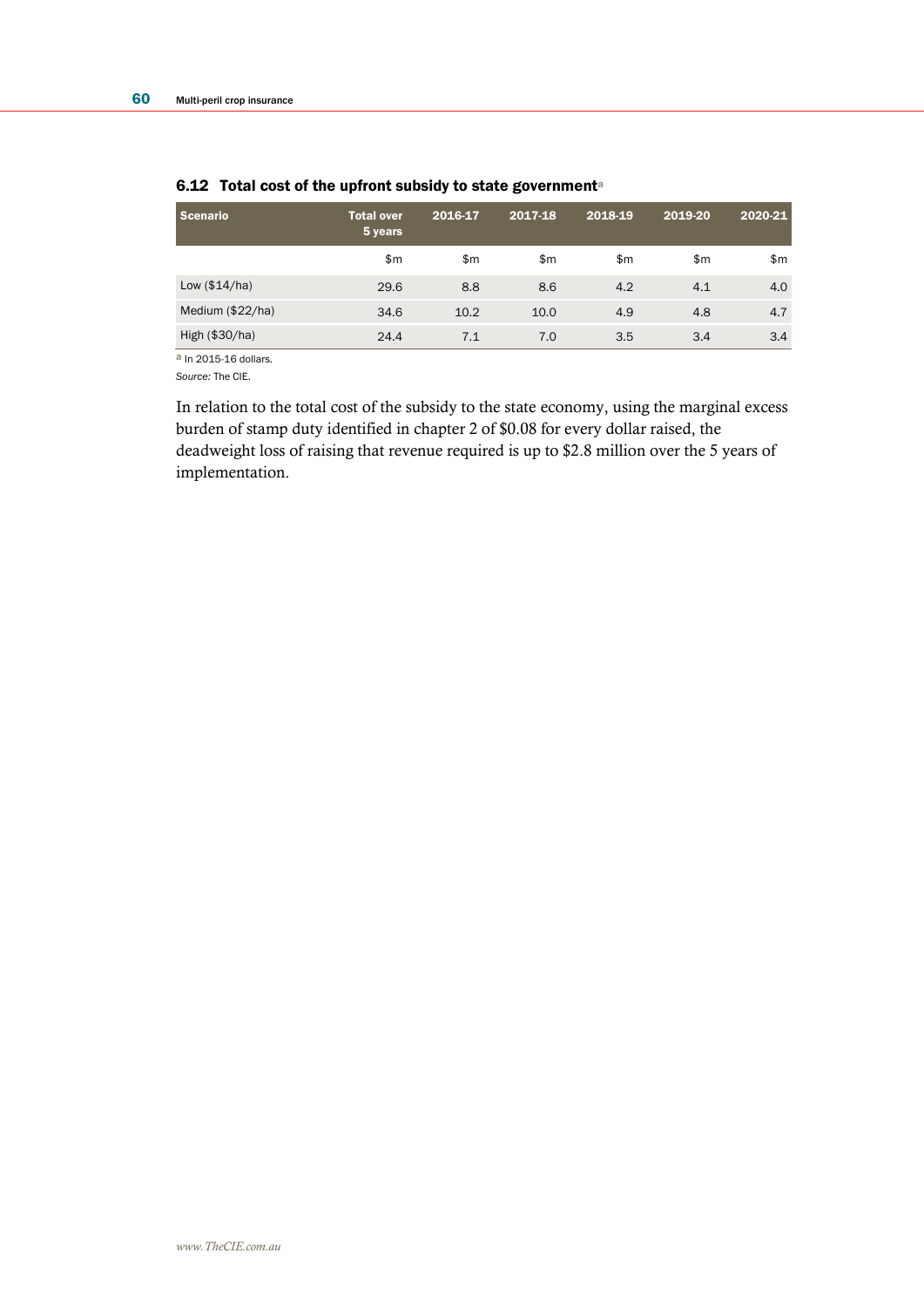# *7 Quantifying the impact of supporting measures for drought assistance*

This chapter outlines more detail on the first three measures that are not directly related to MPCI. These measures are based on the rationale that addressing information asymmetries to those who participate in markets will improve the efficiency and effectiveness of those markets.

The Commonwealth Treasury recommended that government action to address information asymmetries in insurance markets is one option that could be pursued to address the noted level of non and underinsurance in the Australian economy in general.21

The intent of the supporting measures is to be complementary with the wider uptake of MPCI by improving access to information and knowledge. That is to provide:

- farm businesses with better decision-making and enable increased resilience through enhanced skills and better weather forecasts over the long term, and
- decision makers in government and industry with complementary information on the profile of risk across agricultural regions and sectors.

In this chapter, we have quantified these benefits independently of MPCI uptake for two reasons:

- Measures 1 and 2a can be accessed by all sectors across agriculture, horticulture and the intensive animal industries with no specific focus on the grains industry.
	- Linking these benefits back to the grains sector would require knowledge of the profile of businesses that use that information and how it changes their practise. That is, how it increases the probability they take up MPCI and then make subsequent improvements to their practices.
- Benefits from Measure 2b are also widely applicable across all sectors, and unlikely to influence MPCI uptake or practice change.

The analysis presented in this chapter remains unchanged from the draft report.

## *Farm business skills professional development program*

 $\overline{a}$ 

As part of the NSW Government's Drought Strategy. \$45 million over 5 years has been put aside for Farm Business Skills Professional Development (FBSD) Program. The

<sup>21</sup> Australian Government Treasury 2014, *Submission to Productivity Commission Inquiry: Natural Disaster Funding Arrangements*, p13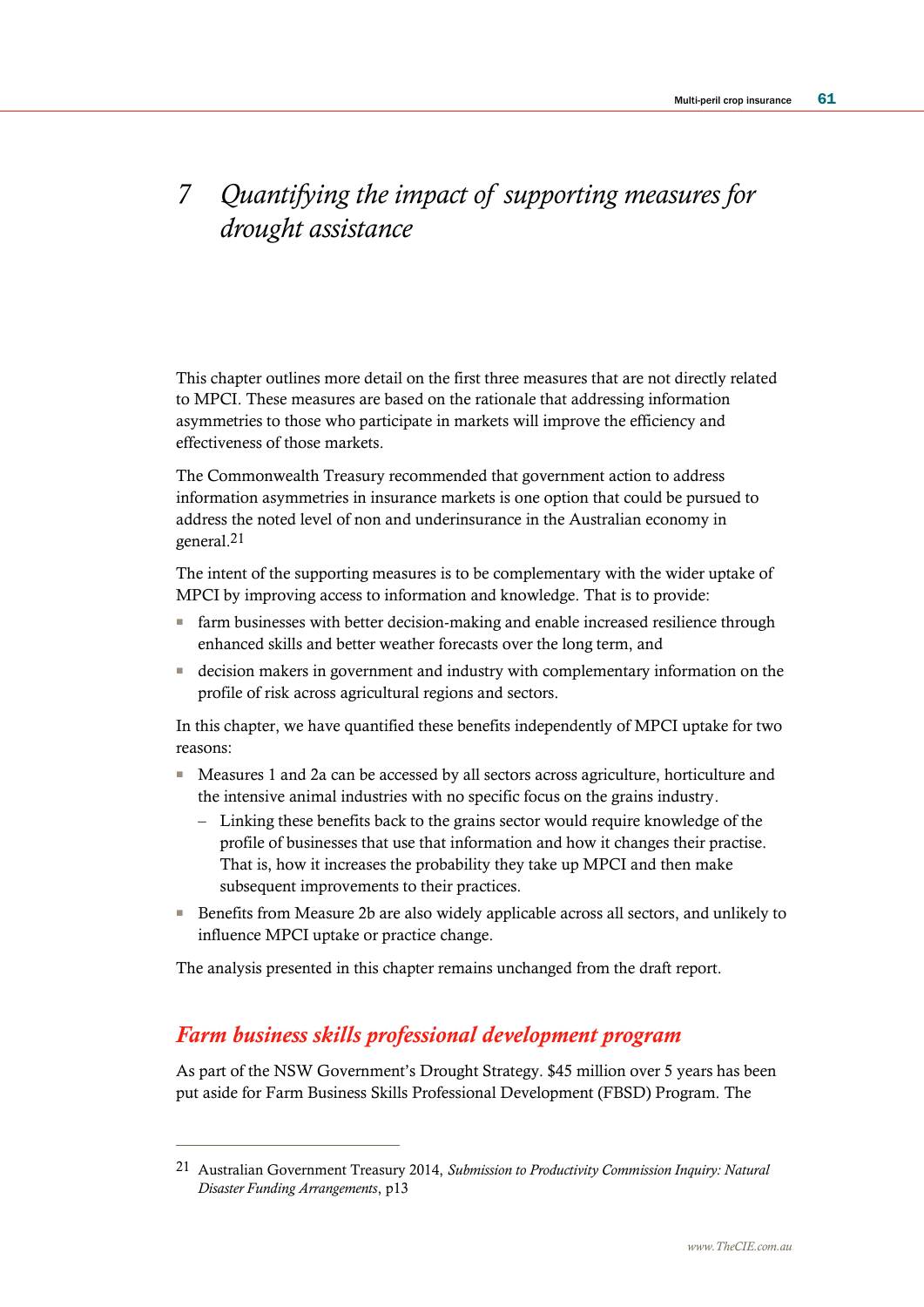objective of the FBSD Program is to 'support farm businesses in all conditions, but particularly in relation to preparing for and responding to drought'.22

Three priority areas of the program have been outlined as:

- management of risk
- financial and business management, and
- farm business planning and/or drought preparedness.

The FBSD Program allows for the reimbursement of up to 50 per cent of the costs of an approved course or activity. There is a \$5 000 limit per farmer and a \$9 000 limit per farm business under the FBSD Program.

Recent advice from RAA indicates that the upfront cost of audit, associated with the application for MPCI, is not reimbursable through the FBSD program.

- However, the Commonwealth Government Managing Farm Risk Program provides a direct reimbursement of half of the costs incurred by eligible farm businesses, up to \$2 500 for assistance in 'preparing and applying for a new insurance policy that assists with the management of drought and other production and market risks' — namely MPCI.23
- Therefore the link to MPCI will be through skill development, it has been assumed that benefits associated with this measure are independent of the uptake of MPCI.

## *Current demand for the FBSD programs*

The FBSD program was launched on 2 November 2015, and as of 3 June 2016, approximately \$53 000 has been disbursed to 54 applicants following completion of training activities.24 By 30 August 2016, there had been 207 claims and 159 approvals, of which 101 places were approved for farm business planning and/or drought preparedness.

In addition, 30 providers have received approval to provide training services. In total, 2 775 training places across 84 training activities have been approved with an expected cost of \$3.68 million. This is, in effect, the 'supply' of places.

There is a total budget for the FBSD program of \$9 million for the 2015-16 financial year, however, as the details of the program were announced in November, it is not expected that this budget will be fully utilised. There have been no applications for reimbursement of fees to collate financial records in preparation for a MPCI risk assessment audit.

 $\overline{a}$ 

<sup>22</sup> Rural Assistance Authority 2015, *Farm Business Skills Development Program*, available at [http://www.raa.nsw.gov.au/assistance/professional-development-program,](http://www.raa.nsw.gov.au/assistance/professional-development-program) accessed on 11/05/2016

<sup>23</sup> Department of Agriculture and Water Resources 2016, *Managing Farm Risk Programme*, available a[t http://www.agriculture.gov.au/ag-farm-food/drought/assistance/mfrp,](http://www.agriculture.gov.au/ag-farm-food/drought/assistance/mfrp) accessed on 11/05/2016

<sup>24</sup> At an average cost approximately of \$1 960 per training place.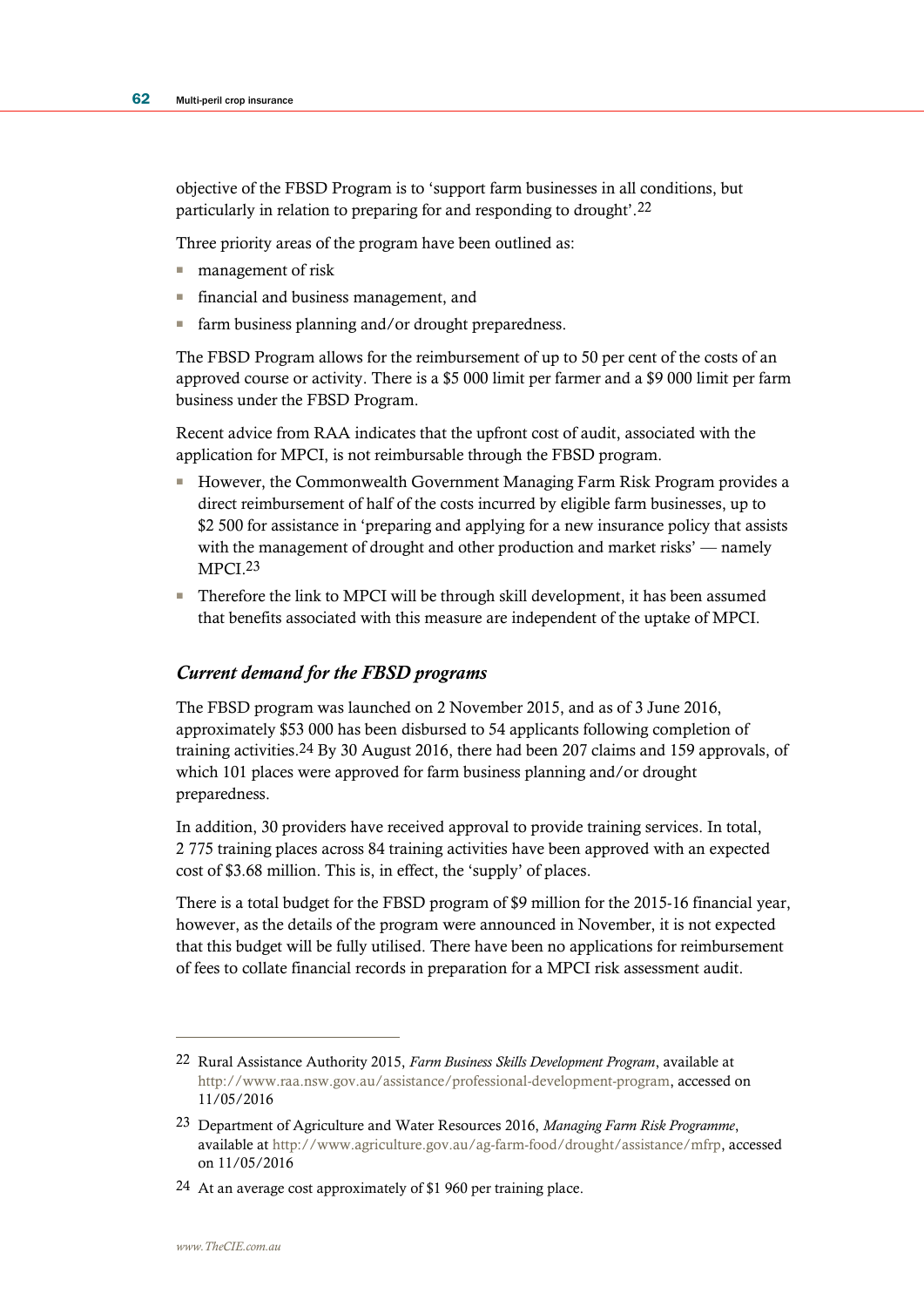## *Complementarity and substitutability with other training programs*

There have been no evaluations undertaken on the relative costs and benefits of providing the FBSD program to NSW farmers. The rationale behind the program is that increased business skills and understanding, or increased access to professionals that are able to provide these services, is likely to provide additional benefits to the sector through:

- increased financial stability and flexibility
- improved understanding of financial risks of the farm business, and
- an ability to identify and act on business opportunities.

However, there are also a range of business skills activities that are provided by Research and Development Corporations, and farm business groups that do not necessarily incur a contribution by the participant. These business skills resources, such as the GRDC Farming the Business Manual, Farm Business Gross Margin Guide, Farm Decision Making, as well as Agricultural Training Awards are all targeted at similar outcomes to the FBSD program.

## *Quantification of potential uptake and costs*

The size of the budget available for this measure is substantial: at a maximum cost of \$5 000, there would be funding for 9 000 places which is half the number of NSW farms alone.

Another metric for uptake is by those who have already have a high level of awareness of support programs administered by the NSW RAA. Over the past 8 years, a maximum of 14 000 applications were received for all forms of assistance in any one year (2007-08). After accounting for multiple applications, the total population that would be likely to apply for the training course could be in the order of 8 000 businesses.

- Assuming (conservatively) the potential uptake rate was 50 per cent from the available population of 8 000 businesses, over the 5 years, potential participation could be in the order of 4 000 businesses.
- After the slow start in 2015-16, uptake is assumed to be uniform until the end of the program (see table 7.1).

|             | <b>Total uptake</b> | <b>Total cost</b> |
|-------------|---------------------|-------------------|
|             | No.                 | \$m\$             |
| 2015-16     | 54                  | 0.1               |
| 2016-17     | 986                 | 2.5               |
| $2017 - 18$ | 986                 | 2.5               |
| 2018-19     | 986                 | 2.5               |
| 2019-20     | 988                 | 2.5               |
| Total       | 4 0 0 0             | 10.0              |

#### 7.1 Estimated uptake and cost FBSD programs<sup>a</sup>

a In 2015-16 dollars, undiscounted. *Source:* CIE.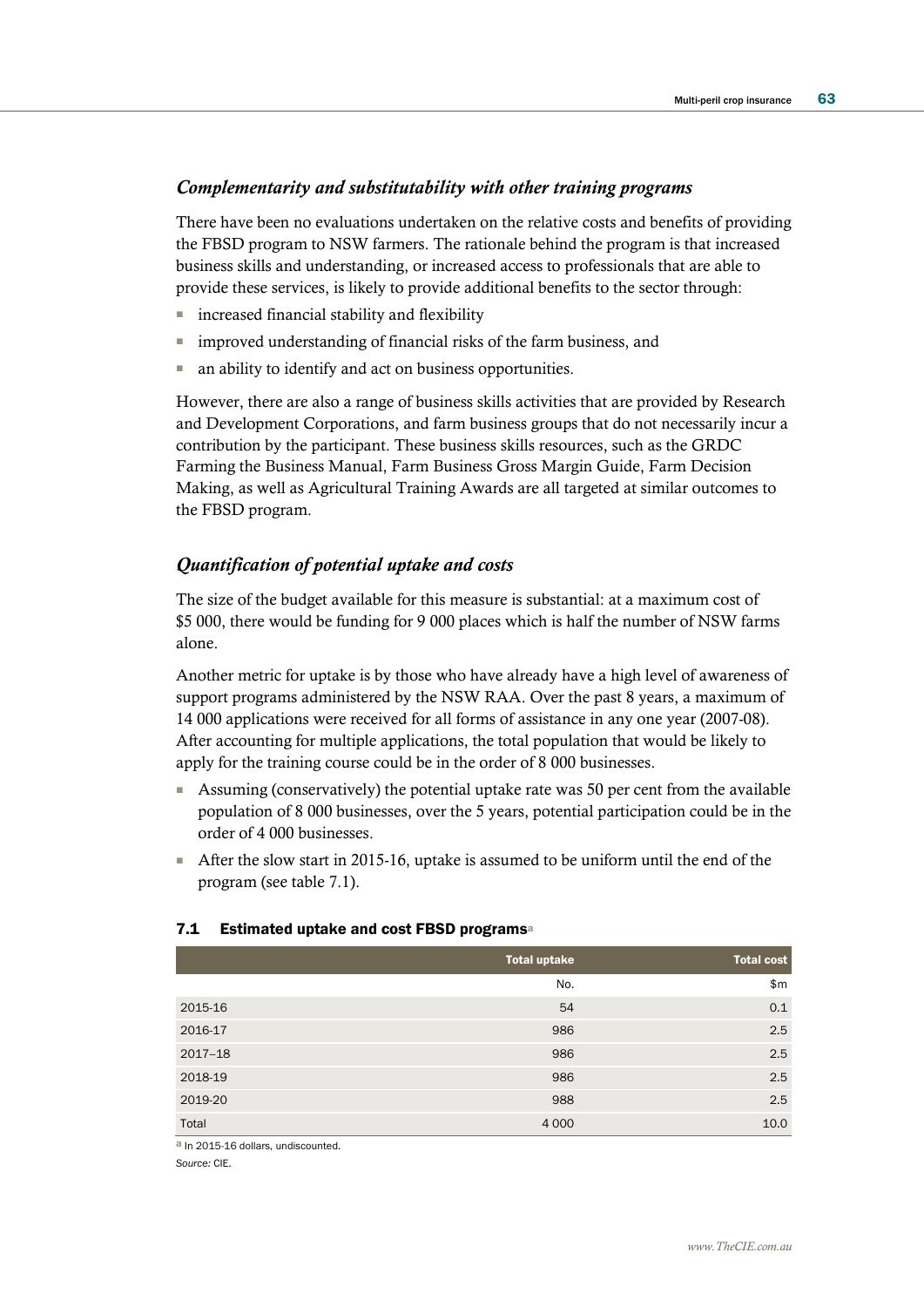- The total estimated expenditure is \$10 million of which 50 per cent is reimbursed by the NSW Government.
- It is recognised that at this uptake, and average course cost, only 11 per cent of the allocated budget would be expended.

## *Quantification of benefits*

Investment in training and extension is typically not evaluated within an economic framework across Australian agriculture. An evaluation would require the following metrics:

- the number of participants that implement practice change, and
- the additional value of that practice change to that business.

The usual method of gathering this data is follow-up interviews with participants. This should be undertaken as the program progresses.

There are a number of equivalent studies that can used to benchmark what can be expected from this program. For example, the Evergraze program was a significant investment undertaken Australian Wool Innovation, Meat and Livestock, the CRC for Plant based Management of Dryland Salinity and regional catchment management agencies. The objective was to improve grazing practices, strategies and performance generally and in response to periods of climate variability. The total investment was substantial: in the order of \$33 million over the period 2005 to 2013 through a program of demonstration sites, producer engagement in workshops and supporting research. The ex-post evaluation of this program achieved a headline CBR of 5.4:1 using a 5 per cent discount rate.25

Another significant program that involved the grains industry was the Grain and Graze program. The objective of the investment was to assist mixed farming businesses across Australia by helping farmers to understand complex systems, adapt to market risks and seasonal changes, and to make informed decisions to optimise grain yield and livestock productivity while protecting the environment. The overall investment in the program was in the order of \$31.1 million in 2007-08 terms with an estimated CBR of 1.48:1 using a 7 per cent discount rate.26

More recently, in the Meat Industry Strategic Plan, CIE (2015) calculated that an extensive extension program across the industry costing \$100 million a year would have an expected CBR of 1.6:1. However, tightly restricting the program and focusing on producers with the highest benefit could increase the payoff to 6.0:1 using a 5 per cent discount rate.27

 $\overline{a}$ 

<sup>25</sup> Agtrans Research 2012, *Economic Evaluation of Investment in EverGraze*, Prepared for Meat and Livestock Australia, Project Code B.GSM.0002, September.

<sup>26</sup> Viv Read and Associates and Petersen E, 2008, *Program Evaluation for Grain and Graze, Summary Report*, Prepared by the Grain and Graze program, October.

<sup>27</sup> CIE 2015, *Meat Industry Strategic Plan 2015-20:Quantifying the payoffs from collaborative investments by the red meat industry*, Prepared for the Red Meat Advisory Council, September.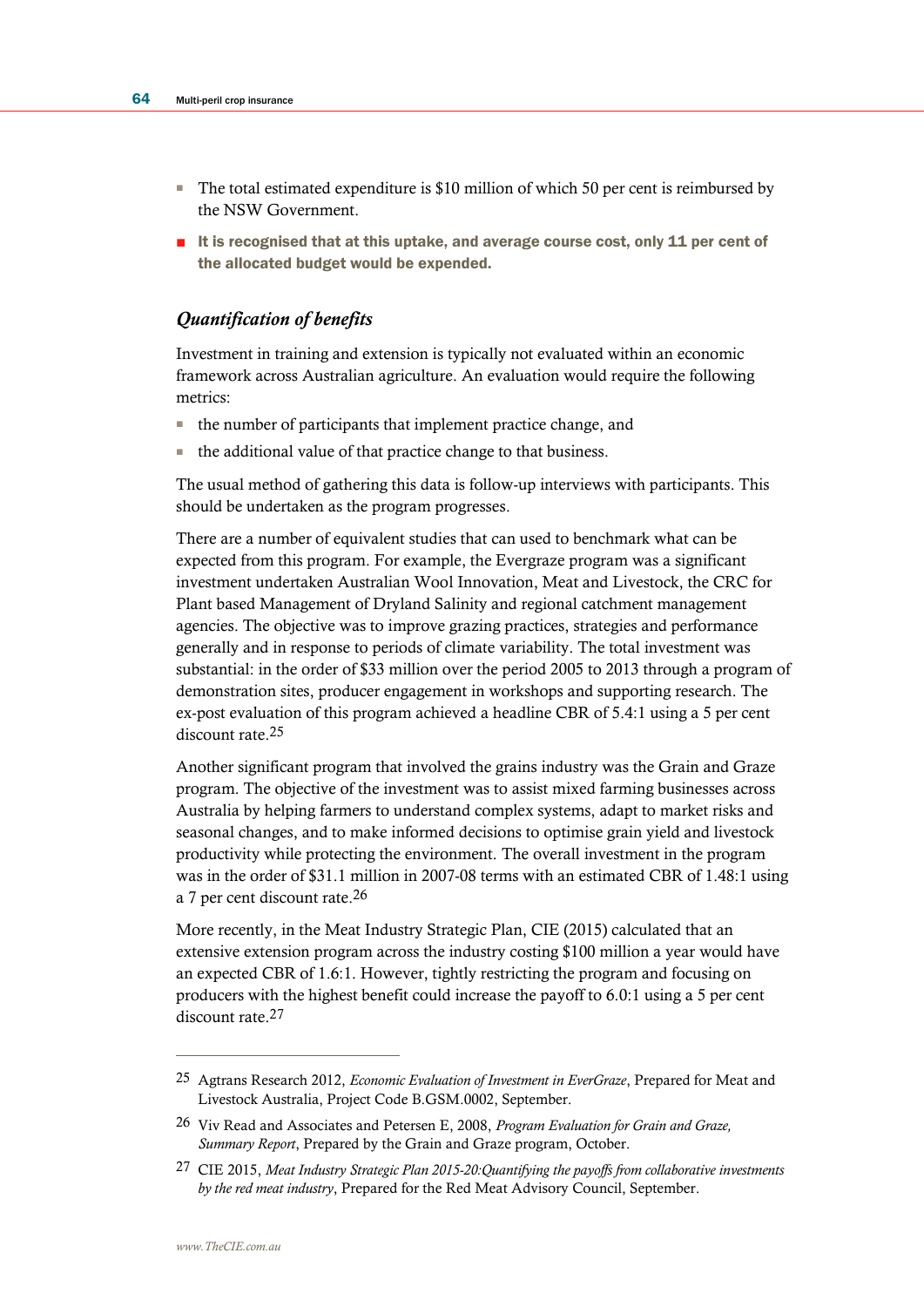Therefore, payoffs for investments of this type would be expected to range from 2:1 to 6:1 in Australian agriculture.

- Given the scale of this investment and the similarity of programs already in place, it is likely that the expected payoff would be in the order of 2:1.
- Once the cost of raising government funds are factored into the analysis, this benefit-cost ratio falls to 1.9:1.

## *Additional rain gauges and weather stations*

The Commonwealth Treasury recommended that government action to improve information availability on natural hazards in Australia is one option that could be pursued to address the noted level of non and underinsurance in the Australian economy in general.

Government can have a role in collecting evidence and providing information to assist consumers and businesses to understand and manage their risks. With access to a greater quantity and quality of data, consumers can make more informed insurance purchase decisions and insurers could be more certain about the extent of risk they are taking on and could price more appropriately (and extensively, by covering areas previously redlined), thereby ensuring consumers are charged premiums which are commensurate with the risk they face. <sup>28</sup>

An allocation of \$2.5 million was made through the Drought Strategy to work with the Bureau of Meteorology to improve the NSW weather station network.

To date, the installation and maintenance of 28 additional weather stations has been planned (20 tipping buckets and eight automatic weather stations). The locations of these additional weather stations were chosen based on their ability to address geographical gaps in the weather station network. All stations are anticipated to be operating by June 2017.

A further \$900 000 is still to be allocated, with DPI reported to be attempting to identify opportunities that do not overlap with Commonwealth Government funding and responsibilities.29

## *Rationale for the measure*

 $\overline{a}$ 

The reliance of Australia's agricultural sector on the weather is self-evident. Further, increased accuracy of weather forecasts driven amongst other things by access to increased granularity of rainfall data has been shown to be highly valuable to the agriculture sector.

Box 7.2 summarises the key determinants of the value of seasonal weather forecasts in agriculture. These findings were supported by a quantitative analysis that found that

<sup>28</sup> Australian Government Treasury 2014, *Submission to Productivity Commission Inquiry: Natural Disaster Funding Arrangements*, p13

<sup>29</sup> Pers Comm (email, 2016) from the Rural Assistance Authority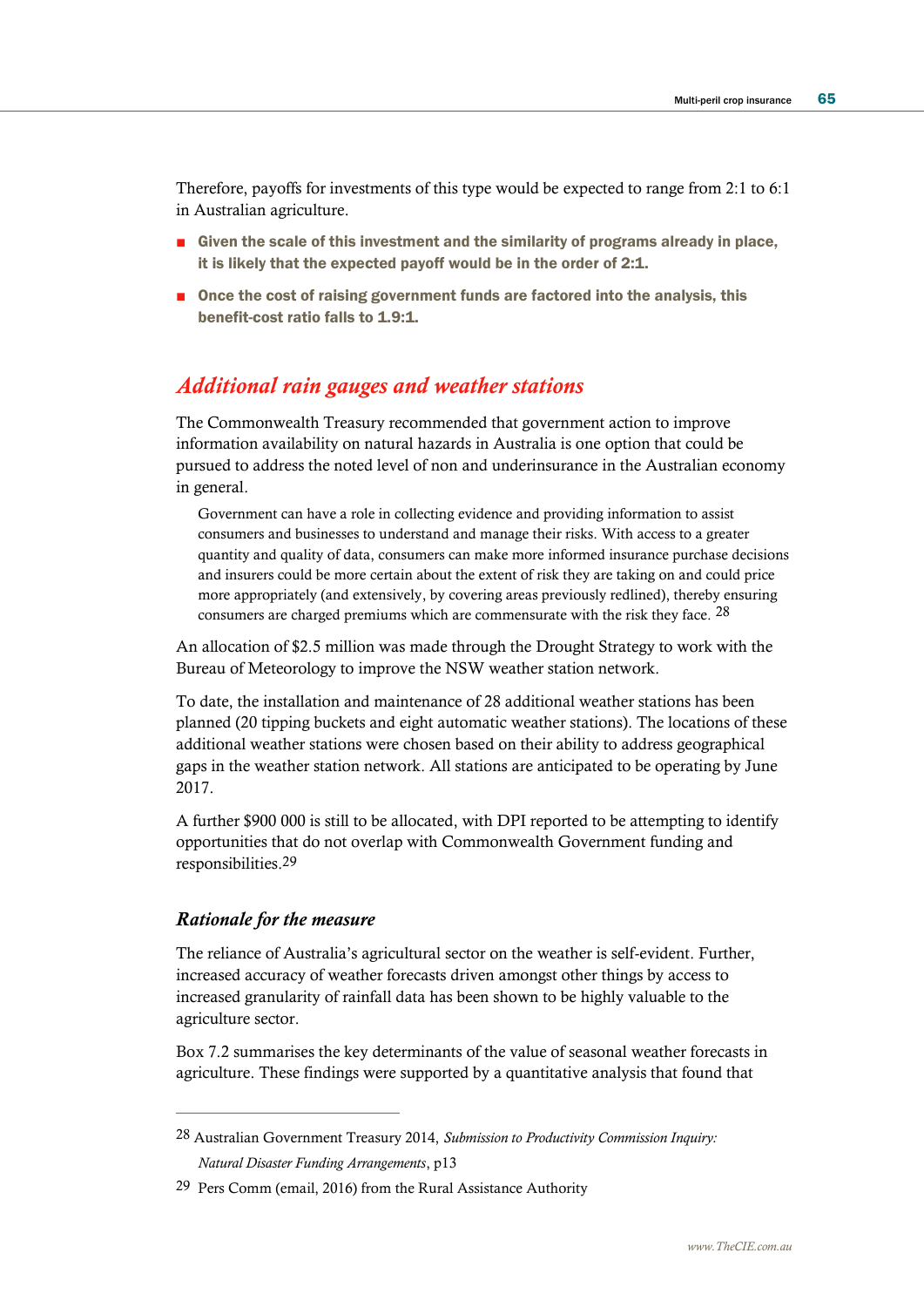## 7.2 Value of forecasts

- Forecasts are likely to be of greatest value in areas of high climate variability and Australia has one of the most variable climates (Hennessy et al. 2008).
- The value of a climate forecast is less than the extent of climate sensitivity.
	- Not all impacts of weather on sectoral output can be eliminated with a climate forecast, no matter how skilful.
	- Any mitigation actions that are adopted must be cost effective.
	- Mitigation actions are not costless and therefore the value of a climate forecast is diminished by the cost of acting on it.
	- Climate forecasts are not perfectly accurate and there are costs associated with incorrect forecasts.
- The value of improved seasonal forecasts for the agriculture sector depends on a wide range of complex and interrelated factors:
	- forecast accuracy
	- including accuracy at relevant spatial resolution and with appropriate lead times
	- forecast adoption rates
	- risk attitudes, and
	- seasonal conditions experienced.

Source: CIE 2014, *Analysis of the benefits of improved seasonal climate forecasting for agriculture.* Prepared for the Managing Climate Variability Program.

improved seasonal weather forecasts in Australian agriculture could have significant value to the Australian economy:

- using a detailed methodology that incorporated the uncertain nature of improved seasonal climate forecasts and the cost of responding to forecasts, the value of improved seasonal climate forecasts that could be realised through optimising fertiliser application in wheat enterprises in Western Australia was estimated at between \$418 million and \$780 million per year, and
- assuming the same parameters hold for all cropping across Australia, improved seasonal forecasts may have a value of between \$800 million and \$1 491 million each year.30

In the short term, increased geographic coverage of rainfall data would be useful to support the MPCI through identification of regions that have been affected by altered rainfall patterns, allowing insurers to gather additional information to limit the risk of moral hazard in managing policies. However, it has been reported that MPCI providers already require farms to purchase and install rain gauges as a condition of coverage, so the placement of additional, government-funded rain gauges would provide little additional information to insurers on farms already insured.

 $\overline{a}$ 

<sup>30</sup> CIE 2014) Analysis of the benefits of improved seasonal climate forecasting for agriculture. Prepared for the Managing Climate Variability Program.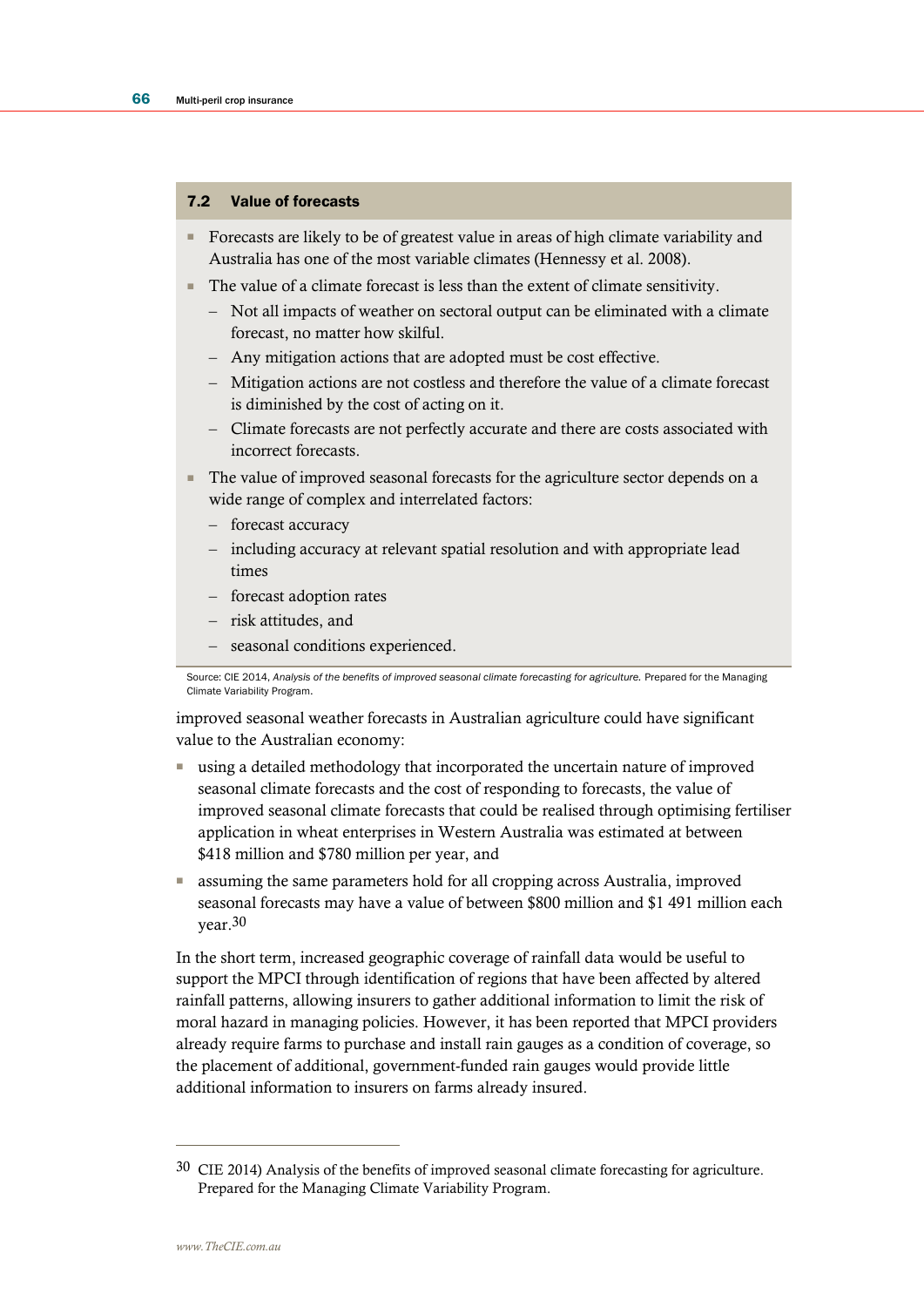In the medium to longer term, increased geographic coverage of rainfall data could provide impacts through:

- providing additional geographic information for insurers to identify regional rainfall patterns and probabilities, feeding into premium calculations, reducing the level of uncertainty included in these calculations; and
- improving localised weather forecasts for farmers, assisting on a year-to-year basis the prediction of rainfall, crop yields and therefore the need for insurance at the farm level.

## *Quantification of potential benefits*

A 2013 economic evaluation prepared for GRDC quantified the expected benefits from GRDC's and the Sugar Research Development Corporation's investment in the Managing Climate Variability Program. This evaluation focussed on the economic benefits associated with the following program outputs:

- more rapid development of the Predictive Ocean Atmospheric Model for Australia (POAMA) to replace current statistical forecasts which are likely to be less useful as a result of climate change
- accelerating the use of POAMA to provide a new forecast at a multi-week timescale and a new forecast of the monsoon onset, and
- the launch of CliMate, a free mobile application with a web version forthcoming, that can be used to readily access and interrogate recent weather and likely climate probabilities for a location, and which has had 3 000 downloads in the first six weeks.

Overall, it was concluded that the \$15 million investment in increased predictive power of seasonal forecasting models, and increased accessibility to forecasting information delivered economic benefits of approximately \$95 million —a 6.15:1 cost benefit ratio.

Notably, these program outputs are focussed on increasing the predictive power of forecasting models. In contrast, the majority of the NSW Government's investment in weather forecasting (\$1.6 million) is associated with increased data collection and not increased processing power. There are no economic impact evaluations comparing the relative benefits associated with increased data granularity against increased computing power. There are likely to be confounding effects on the relative costs and benefits associated with these elements including:

- maintaining a static underlying modelling capacity that is structured around increased data collection would continue any existing computational discrepancies and biases within the model
- improved data quality is likely to improve the accuracy of modelling results, and
- increased input data without a commensurate increase in computing power will slow down the processing time — although the limited number of additional weather stations is unlikely to have a discernible impact on processing time.

While these results are not directly transferable to an evaluation of the additional weather stations being funded by the NSW Government, they provide a clear indication that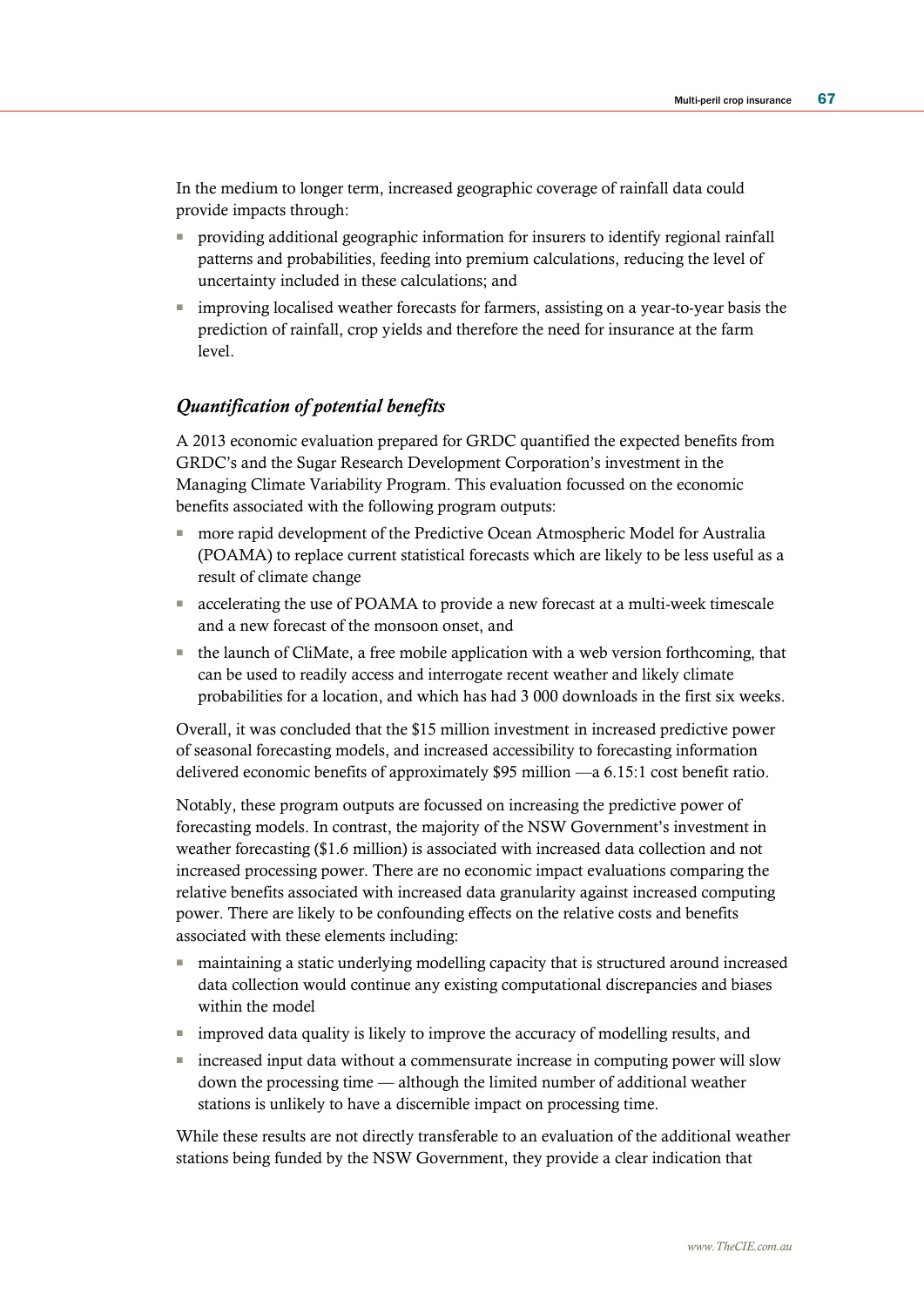improved weather forecasts, supported by increased data and information on rainfall patterns across Australia do hold value for the NSW cropping sector.

- Given the role additional weather stations play in overall weather forecasting, it would be expected that the payoff would be lower than for previous investments in improving weather information. Therefore, the payoffs from this measure are included at a cost benefit ratio of 3:1 based on expenditures in 2015-16 terms.
- Once the cost of raising government funds are factored into the analysis, this benefit-cost ratio falls to 2.3:1.

## *Sharing of NSW Rural Assistance Authority Information*

A further information sharing program that is being implemented by the NSW Government, is sharing data, information and reports held by the NSW Rural Assistance Authority. These information sources include:

- 10 years of exceptional circumstances data
- a focus on the subset of the agricultural sector likely to seek government assistance, and
- farm level financial information.

The RAA also publishes publicly available reports such as Seasonal Conditions Reports and Local Land Services Reports.

## *Rationale for this measure*

The outcome of this measure is transforming information, previously paper-based, into a more accessible format for distribution. To date, the RAA has assembled the assistance data for the period 2010-11 to 2014-15 by:

- assistance program
- Local Land Services region (Central Tablelands, Central West, Greater Sydney, Hunter, Murray, North Coast, North West, Northern Tablelands, Riverina, South East, Western, and
- ABS farm type (Sheep/Beef, Dairy/Milk, Poultry/Eggs, Pigs/Goats, Wheat/Coarse Grains, Rice, Mixed Farming, Fruit, Citrus, Grapes, Dried Vine Fruit, Sugar, Vegetables, Cotton, Fodder Crops, Oysters, Nursery (Wholesale), Nuts, Bees/Honey.

## *Quantification of costs*

The scale of the costs for this initiative will be modest, especially if they are part of the RAA's business-as-usual activities. In the context of the other measures, the expected costs should be relatively modest if the transfer of data from paper to an electronic form is one off, and then the database is maintained in the required electronic form on an ongoing basis.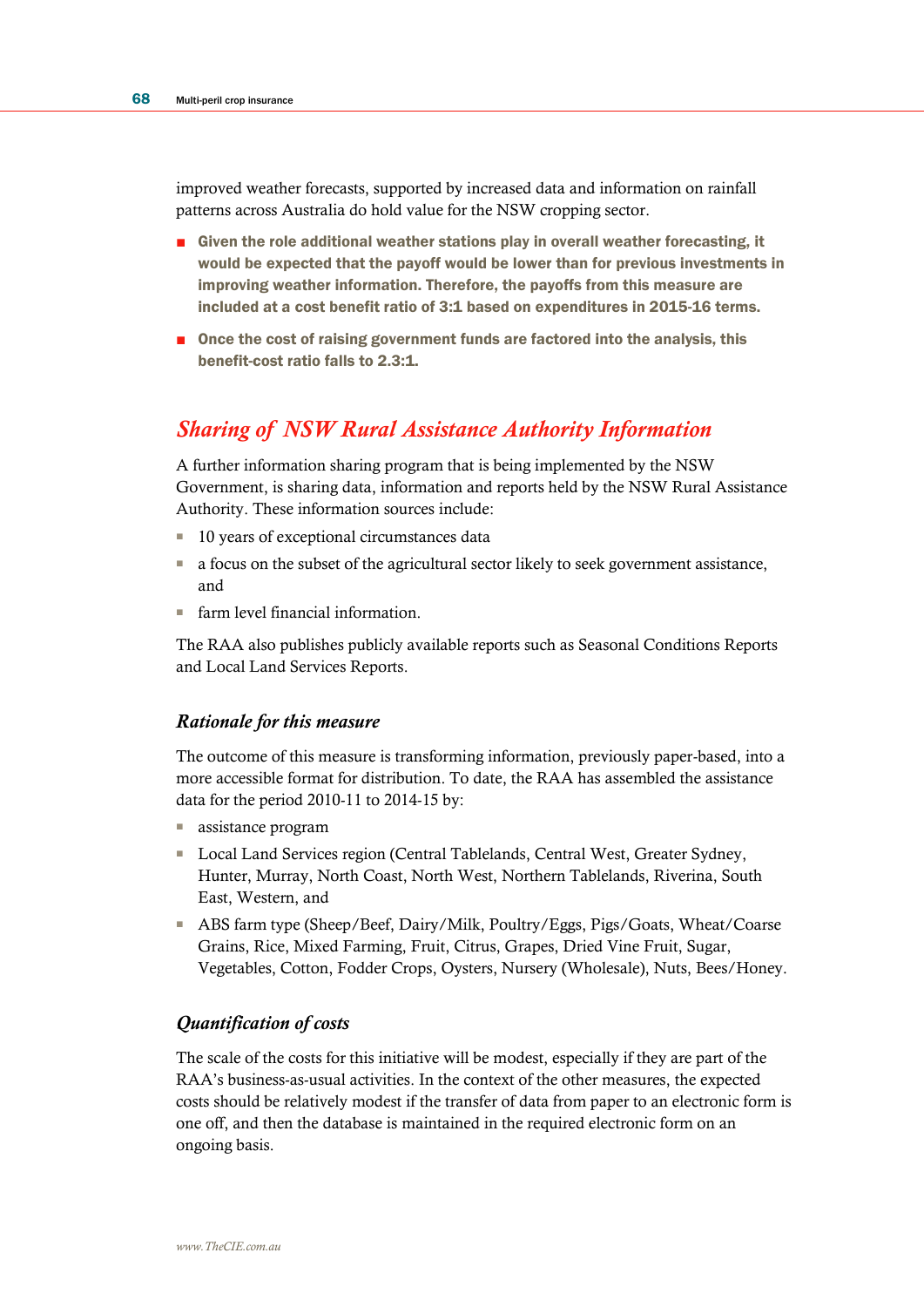## *Quantification of the benefits*

This information has a potential audience across two primary groups: decision makers in government and industry including insurers. In terms of decision makers in State and Commonwealth Government, such as the NSW DPI, this information potentially has value in the refinement and improved targeting of drought assistance and better understanding the profiles of businesses and regions that are at risk.

Industry and insurers already maintain their own datasets based on their clients and district level information including a historical time series of premiums paid and losses. Some also independently collect their own data on district-level yields. The RAA provides the opportunity to provide a complementary picture of risks by region and farm type.

There are a number of identified limitations to the data held by the RAA including:

- financial information only collected from applicants to the exceptional circumstances scheme, not for other government assistance programs and would be subject to confidentiality restrictions, and
- data is limited to a proportion of farms that apply for assistance, with limited ability to scale this data to a total population that has been impacted by drought or other circumstances.

The majority of these limitations are overcome to a certain extent in publicly available data sets such as those held by the ABS and ABARES.

■ Given the complementary nature of the information made available by this measure, there is likely to be a net benefit, largely because the costs of providing the information will be very low.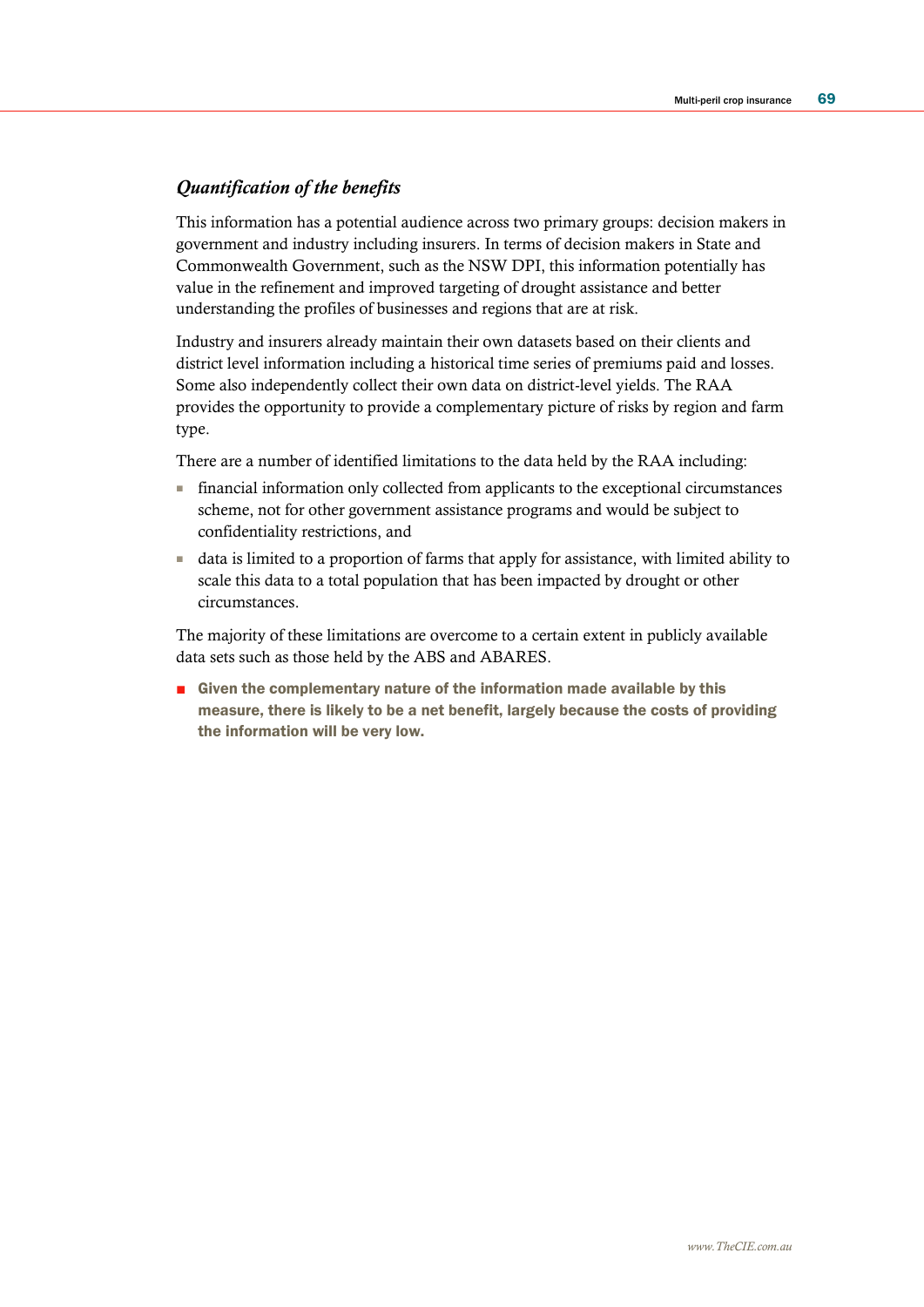# *8 Cost benefit analysis results*

In this chapter, the benefits and costs of the measures listed in table 1.1 are formally quantified.

## *Stamp duty waiver*

Table 8.1 sets out the benefits and costs for the measure that waives stamp duty on MPCI premiums. There are three baselines for this analysis for each price point scenario which involve different levels of uptake of MPCI without any additional incentives that would mitigate the full cost.

#### 8.1 Summary of benefits and costs for measure 3<sup>a</sup>

| <b>Price scenario</b> | <b>MPCI</b><br>related <sup>b</sup> | <b>Other</b><br>benefits | <b>Total</b><br>benefits | Costsc | Cost<br>benefit<br>ratio |
|-----------------------|-------------------------------------|--------------------------|--------------------------|--------|--------------------------|
|                       | \$m                                 | \$m                      | \$m                      | \$m    |                          |
| Low $($14/ha)$        | 0.3                                 | 0.0                      | 0.3                      | 0.3    | 1.0                      |
| Medium (\$22/ha)      | 0.4                                 | 0.0                      | 0.4                      | 0.4    | 1.0                      |
| High $(\$30/ha)$      | 0.4                                 | 0.0                      | 0.4                      | 0.4    | 1.0                      |

a Net present value of benefits and costs in 2015-16 terms over 20 years to using a real discount rate of 7 per cent. <sup>b</sup> Total benefits are calculated by the a marginal excess burden of  $1.08$ .<sup>c</sup> Total expenditure by government multiplied by a marginal excess burden of 1.08.

*Source:* CIE calculations.

As noted in chapter 2, it has been assumed that the stamp duty revenue foregone will be raised from payroll tax with a marginal excess burden of 0.08. As noted in chapter 6, the estimated benefits from the model are close to the estimated costs (tables 6.2 and 6.3), reflecting the small base of the stamp duty and unresponsive demand of those farms likely to respond to the measure.

Therefore, the benefits and costs for each of the scenarios are found to be to be 1:1.

## *Reduce the upfront cost of MPCI*

The key premise on which this analysis is based is the link between the uptake of MPCI and two key benefits:

■ the transfer of risk from a range of other instruments and practices to insurers which are private, not public, benefits and have not been included in this analysis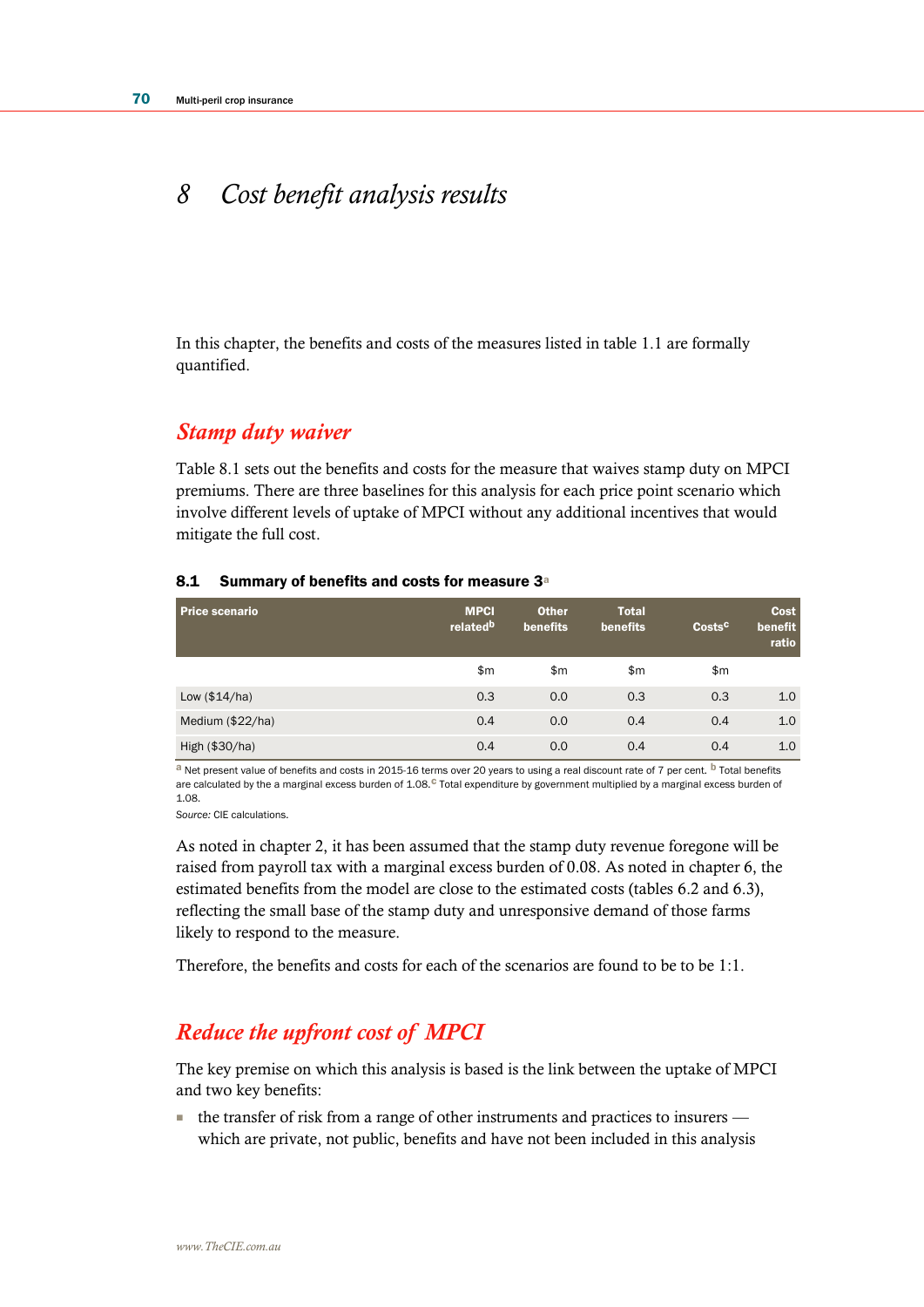■ improvements in total factor productivity that result from the link between MPCI uptake and movement towards best practice — which are public benefits and have been quantified.

Table 8.2 brings together the benefits and costs for the three cases under which the link between MPCI and improved productivity:

- Case 1: no productivity 'unexpected' flow-on (benefits are all in terms of transfer of risk)
- Case 2: the productivity gains would have occurred anyway, and the incentive to uptake MPIC has brought forward this gain by 5 years, and
- Case 3: the productivity gain would not have happened without the upfront reduction in the cost of premium.

The analysis includes productivity benefits that span all weather conditions and are not 'drought-specific' benefits. There are some clear implications from the results:

- without productivity gains, the measure is not worth pursuing
- in the case where productivity gains<sup>31</sup> would not occurred without the scheme the benefits exceed the costs for all price scenarios, except for the \$30 per hectare price point

| Case and price scenario                                         | <b>MPCI</b><br>related <sup>b</sup> | <b>Other</b><br>benefits | <b>Total</b><br>benefits | Costsc | <b>Cost</b><br>benefit<br>ratio |
|-----------------------------------------------------------------|-------------------------------------|--------------------------|--------------------------|--------|---------------------------------|
|                                                                 | \$m\$                               | \$m\$                    | \$m\$                    | \$m\$  |                                 |
| Case 1: no productivity gains                                   |                                     |                          |                          |        |                                 |
| Low $($14/ha)$                                                  | 19.1                                | 0.0                      | 19.1                     | 32.0   | 0.6                             |
| Medium (\$22/ha)                                                | 21.0                                | 0.0                      | 21.0                     | 37.4   | 0.6                             |
| High (\$30/ha)                                                  | 15.3                                | 0.0                      | 15.3                     | 26.3   | 0.6                             |
| Case 2: Productivity gains brought forward by 5 years           |                                     |                          |                          |        |                                 |
| Low $($14/ha)$                                                  | 105.0                               | 0.0                      | 105.0                    | 32.0   | 3.3                             |
| Medium (\$22/ha)                                                | 53.6                                | 0.0                      | 53.6                     | 37.4   | 1.4                             |
| High (\$30/ha)                                                  | 16.8                                | 0.0                      | 16.8                     | 26.3   | 0.6                             |
| Case 3: Productivity gains would not have occurred without MPCI |                                     |                          |                          |        |                                 |
| Low $($14/ha)$                                                  | 220.1                               | 0.0                      | 220.1                    | 32.0   | 6.9                             |
| Medium (\$22/ha)                                                | 97.5                                | 0.0                      | 97.5                     | 37.4   | 2.6                             |
| High (\$30/ha)                                                  | 18.9                                | 0.0                      | 18.9                     | 26.3   | 0.7                             |

### 8.2 Summary of benefits and costs for Measure 4<sup>a</sup>

a Net present value of benefits and costs in 2015-16 terms over 20 years using a real discount rate of 7 per cent. <sup>b</sup> Includes benefits from increases in consumer surplus as a result of the subsidy to both existing and new policy holders  $C$  Total expenditure by government multiplied by a marginal excess burden of 1.08.

*Source:* CIE calculations.

 $\overline{a}$ 

31 That is, a maximum increase of 10 per cent in net productivity is experienced by the marginal producer taking up furthest away from BMP.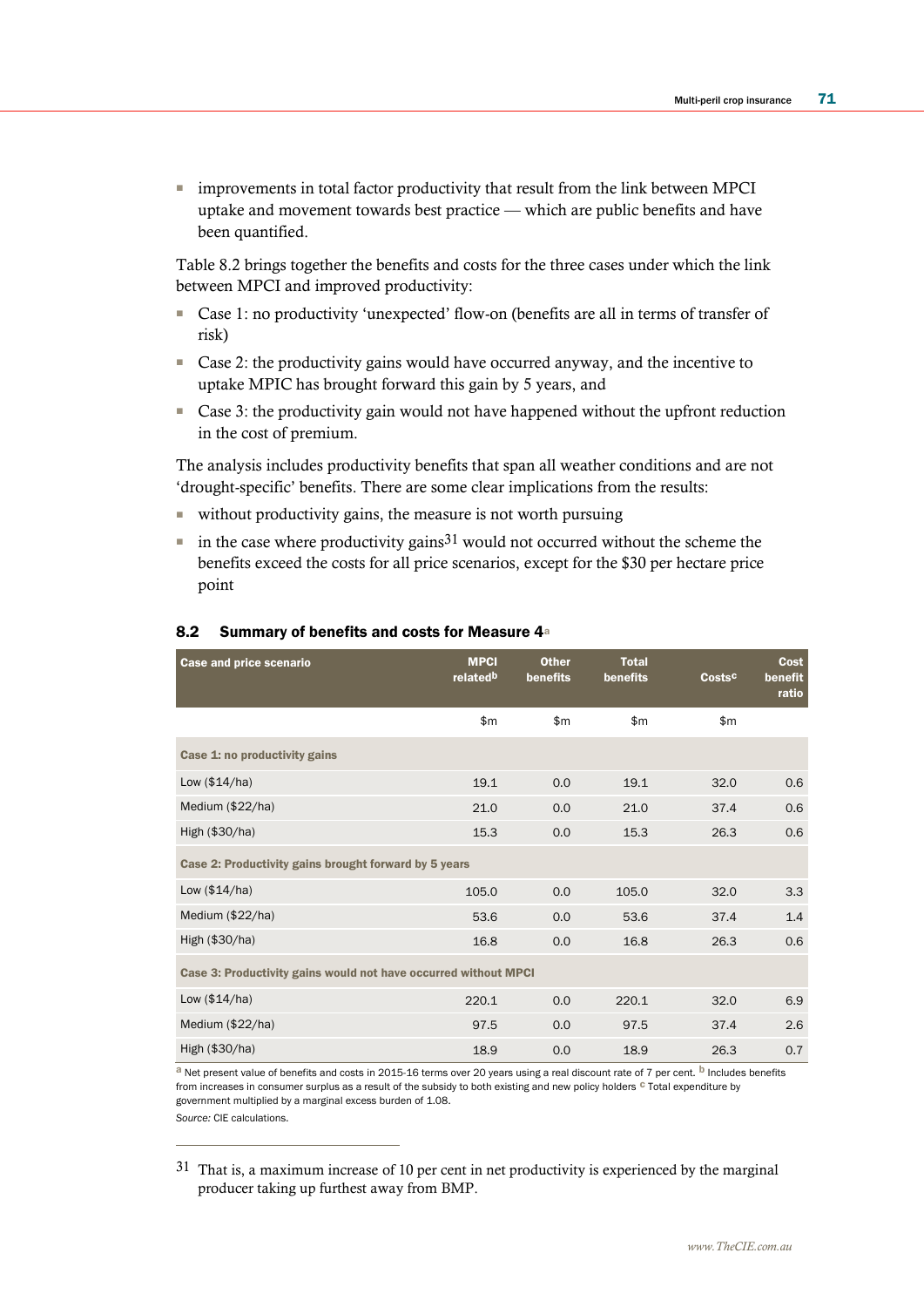- where productivity gains are brought forward, the potential benefits are between 48 and 55 per cent lower for the \$14 and \$22 per hectare scenarios, compared for case 3, but still result in CBRs over 1
	- for the \$30 per hectare scenario, there is a negligible difference between cases 2 and 3, because low levels of uptake confined to producers close to BMP will restrict the scope for any productivity benefits.

The key insight from the analysis, is that higher levels of uptake are required to achieve the 'unexpected' productivity gains required to 'pay' for the likely costs of the upfront subsidy.

# *Supporting measures for drought assistance*

Table 8.3 provides a summary of the supporting measures as based on the benefits and costs discussed in the chapter 3. The benefits have been brought forward from the discussion in chapter 7. The costs include:

- payments by both course participants and government for the FBSPD (on a 50:50 basis), and
- investment by government in the case of rain gauges and weather stations and the cost of making RAA data more accessible.

Note that the costs for these measures will be higher than those identified in chapter 7, as a result of the adjustment of the cost base for each measure, for the marginal excess burden of 1.08 (for consistency with the evaluation of other measures).

In total, after consideration of the small but positive benefits for measure 2b, the expected cost benefit ratio for the supporting measures is greater than 2.0:1.

|                                                  | <b>MPCI</b><br>related | <b>Other</b><br>benefits | <b>Total</b><br>benefits | Costsb | <b>Cost</b><br>benefit<br>ratio |
|--------------------------------------------------|------------------------|--------------------------|--------------------------|--------|---------------------------------|
|                                                  | \$m                    | \$m                      | \$m                      | \$m    |                                 |
| 1. Farm Business Skills Professional Development | 0.0                    | 17.0                     | 17.0                     | 9.2    | 1.9                             |
| 2a. Rain gauges and weather stations             | 0.0                    | 6.3                      | 6.3                      | 2.7    | 2.3                             |
| 2b. Sharing NSW RAA data                         | 0.0                    | 0.0                      | 0.0                      | 0.0    | >1                              |
| Total across supporting measures                 | 0.0                    | 23.2                     | 23.2                     | 11.9   | >2.0                            |

### 8.3 Summary of benefits and costs across supporting Measures 1, 2a and 2ba

a Net present value of benefits and costs in 2015-16 terms over 20 years using a real discount rate of 7 per cent. <sup>b</sup> Total expenditure by government multiplied by a marginal excess burden of 1.08.

*Source:* CIE calculations.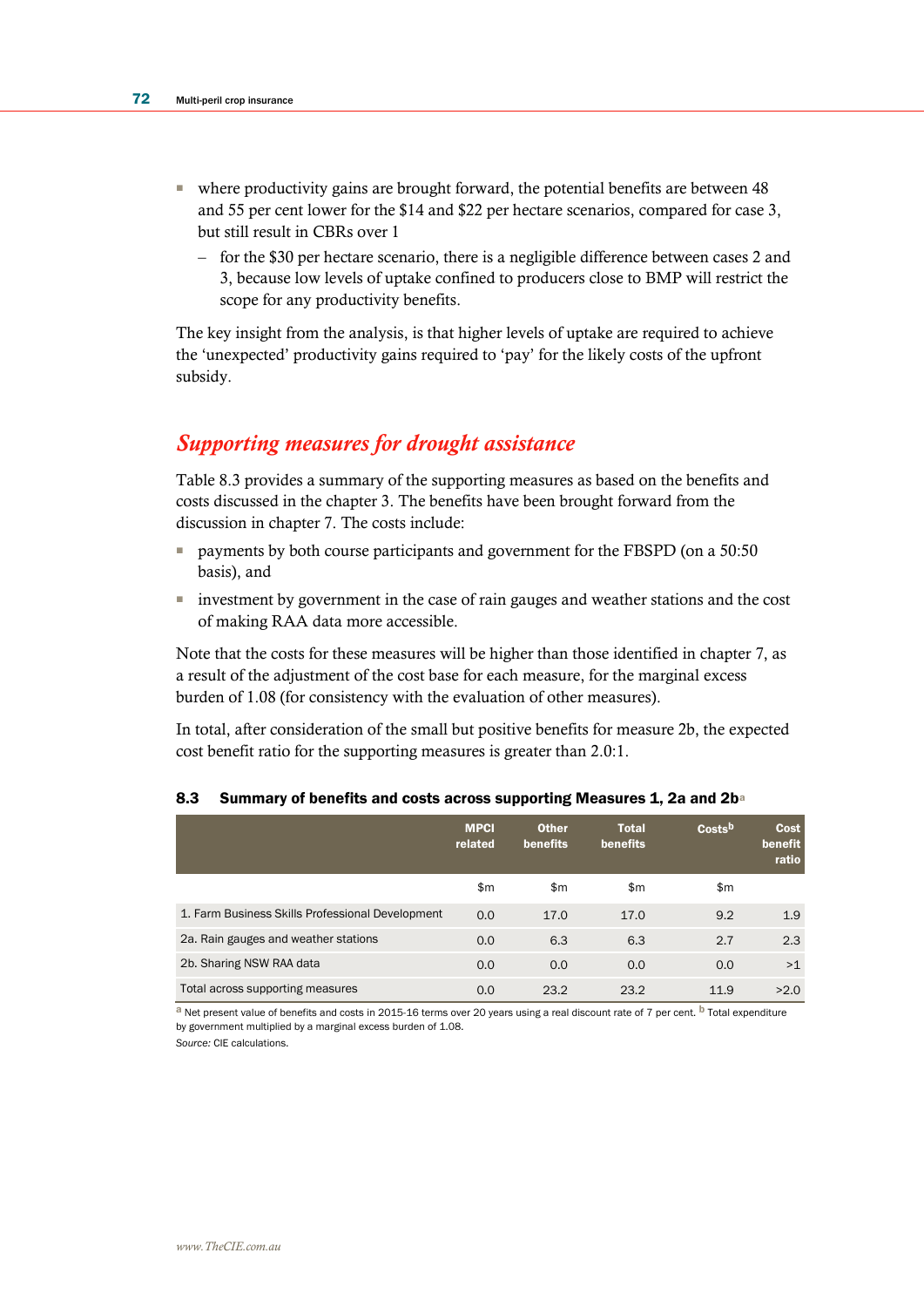# *Sensitivity analysis*

### *Macro parameters*

In this section, we explore the sensitivity of the headline results to key assumptions include:

- $\blacksquare$  the discount rate (where the headline rate was 4 per cent real is increased to 7 per cent), and
- the MEB (were the headline estimate of 0.08 was increased to 0.35, the MEB of payroll taxes).

In the case of stamp duty waiver, the sensitivity analysis did not vary the CBR around the headline estimate of 1.0. Table 8.4 shows these outcomes for the sensitivity analysis for the up-front subsidy of MPCI. In all cases, the analysis did not result in changed ranking between the scenarios or between the productivity cases.

- A higher discount rate reduced the present value of future benefits and therefore the CBR.
- A higher MEB, or deadweight loss from raising government funds, also reduced CBR.

Table 8.5 shows that for the drought assistance measures, the cost of raising government revenue has the most significant impact on the benefit-cost outcomes.

| Case and price scenario                                         | <b>Headline analysis</b>            | Sensitivity test 1                  | <b>Sensitivity test 2</b>           |
|-----------------------------------------------------------------|-------------------------------------|-------------------------------------|-------------------------------------|
|                                                                 | 7% discount rate<br>and MEB of 0.08 | 4% discount rate<br>and MEB of 0.08 | 4% discount rate<br>and MEB of 0.35 |
| Case 1: no productivity gains                                   |                                     |                                     |                                     |
| Low $($14/ha)$                                                  | 0.6                                 | 0.6                                 | 0.5                                 |
| Medium (\$22/ha)                                                | 0.6                                 | 0.6                                 | 0.5                                 |
| High (\$30/ha)                                                  | 0.6                                 | 0.6                                 | 0.5                                 |
| Case 2: Productivity gains brought forward by 5 years           |                                     |                                     |                                     |
| Low $($14/ha)$                                                  | 3.3                                 | 3.7                                 | 2.9                                 |
| Medium (\$22/ha)                                                | 1.4                                 | 1.6                                 | 1.3                                 |
| High (\$30/ha)                                                  | 0.6                                 | 0.7                                 | 0.5                                 |
| Case 3: Productivity gains would not have occurred without MPCI |                                     |                                     |                                     |
| Low $($14/ha)$                                                  | 6.9                                 | 8.9                                 | 7.1                                 |
| Medium (\$22/ha)                                                | 2.6                                 | 3.3                                 | 2.6                                 |
| High (\$30/ha)                                                  | 0.7                                 | 0.8                                 | 0.6                                 |

#### 8.4 Sensitivity analysis of cost benefit ratios for Measure 4<sup>a</sup>

a Net present value of benefits and costs in 2015-16 terms over 20 years using a real discount rate of 7 per cent. *Source:* CIE calculations.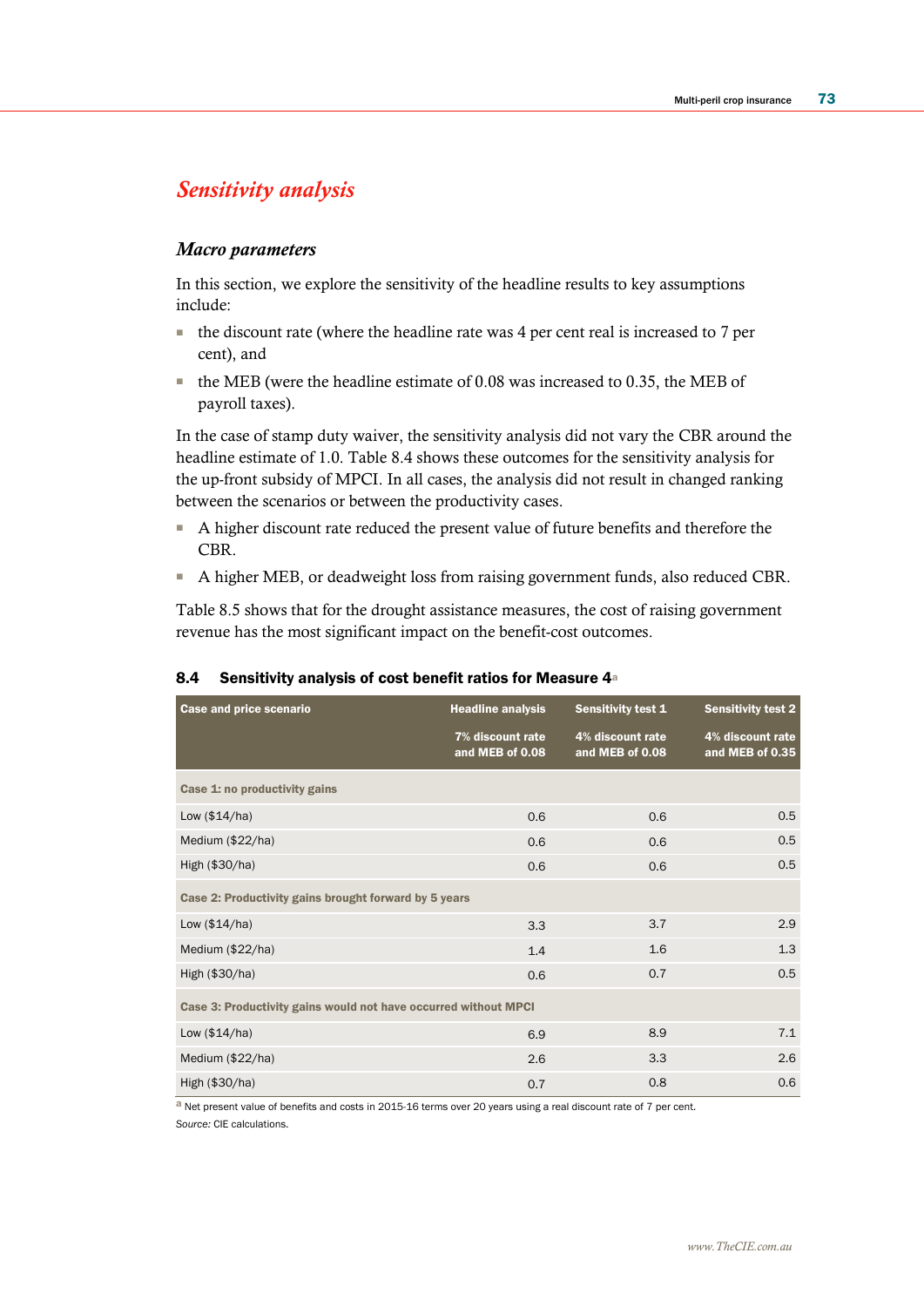| <b>Case and price scenario</b>                   | <b>Headline analysis</b>            |      | Sensitivity test 1 Sensitivity test 2                                |
|--------------------------------------------------|-------------------------------------|------|----------------------------------------------------------------------|
|                                                  | 7% discount rate<br>and MEB of 0.08 |      | 4% discount rate 4% discount rate<br>and MEB of 0.08 and MEB of 0.35 |
| 1. Farm Business Skills Professional Development | 1.9                                 | 1.9  | 1.5                                                                  |
| 2a. Rain gauges and weather stations             | 2.3                                 | 2.5  | 2.0                                                                  |
| 2b. Sharing NSW RAA data                         | >1                                  | >1   | >1                                                                   |
| Total across supporting measures                 | >2.0                                | >2.0 | >1.6                                                                 |

### 8.5 Sensitivity analysis of cost benefit ratios for Measures 1, 2a and 2ba

a Net present value of benefits and costs in 2015-16 terms over 20 years using a real discount rate of 7 per cent. *Source:* CIE calculations.

# *Unexpected productivity benefits*

To evaluate the sensitivity of the analysis to the 'unexpected' productivity benefits, the headline analysis was modified to establish the size of the productivity benefit required for the measure to break even. Given the \$30 per hectare scenario is already below breakeven for case 3 in table 8.2, the focus of the analysis was the low and medium price scenarios in the case where there is full productivity:

- compared to the assumed 10 per cent maximum increase in net productivity, the medium or \$22 per hectare scenario requires a maximum 2.2 per cent net increase in productivity to breakeven, and
- for the low or \$14 per hectare scenario, this requirement falls to a 0.8 per cent increase in net productivity.

For the case where the productivity gains are brought forward, the breakeven productivity improvement required is 3.5 per cent for the \$22 per hectare scenario and 1.4 per cent for the \$14 per hectare scenario.

This analysis demonstrates that relatively modest productivity gains area required across all seasonal conditions for there to be a net benefit. The conservative estimate of a 10 per cent maximum increase in productivity identified in this report is more than sufficient to result in a net benefit. However, the probability of these gains being achieved remains highly uncertain.

### *Verification of productivity impacts of MPCI*

The focus of this report has been the quantification of Measure 4 to reduce the upfront cost of MPCI. The potential improvement in productivity identified in this report is conservative and plausible given advice from industry in NSW. There is significant uncertainty about its realisation given the lack of empirical support in jurisdictions such as the United States. Large and systematic analysis in other jurisdictions have failed to deliver a clear link between MPCI and productivity. However, the operational environment is very different in Australia.

In agriculture, the pathways between key economic and environmental drivers and change in practice or technologies, particularly of BMP and off-the-shelf research and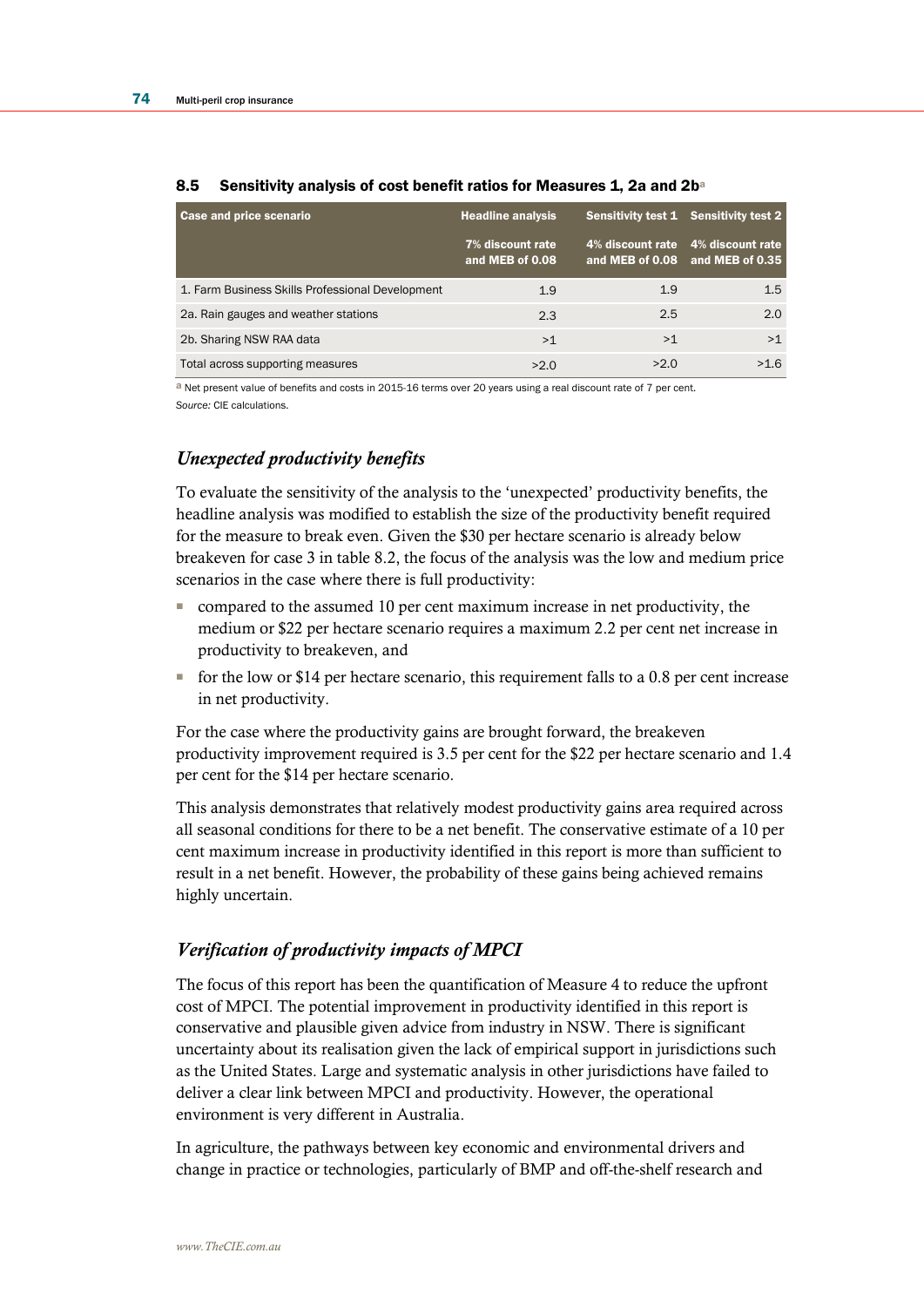development, are not transparent. Observed improvements in yield equivalent and productivity could be equally attributable to other factors that drive adoption of BMP including declines in terms of trade and consolidation of farm businesses.

Comparison between each of the three scenarios, and the key insight that first adopters will be at or close to best practice, leads to the conclusion that measures that lead to greater uptake are *more likely* to result in middle-tier businesses adopting better practices.

Given the extent of the uncertainties, policy-makers should consider a trial or staged approach to implementation of a subsidy arrangement.

- This is especially the case when insurers are seeking to manage their exposure by recruiting businesses across jurisdictions and by varying the terms and conditions of the polices.
- A trial, for example, would provide insights on takeup levels and more importantly, follow-up evaluations could quantify movement toward best practice. The Orana region has a high level of adoption of traditional crop insurance products and a mix of farm types and could be a good region for a trial.

## *Capability for the up-front incentive to be self-funding*

In response to the draft report, stakeholders suggested the possibility that the subsidy could be partially self-funding if it leads to higher productivity, profitability and therefore higher GST and income tax receipts.

GST is a tax on final consumption. For farm businesses selling cereals to grain and domestic users, GST is payable. Therefore, higher production volumes and value would result in higher levels of GST in the first round.

- Over 60 per cent of grain exported in normal years would be GST exempt (marketers would obtain a credit for GST paid). Indeed, the majority of domestic users would also get input credits such as feedgrain users.
- Therefore, we would expect there to be minimal impact on net GST revenues from increases in sales of grains, oilseeds and pulses.

Changes in income tax receipts from the grains sector would change as a result of higher levels of production and profitability.

- This key issue is the size of this increase in revenue relative to the MPCI subsidy. To assess this, the current effective income tax rate for the cropping sector would need to be known across the NSW cropping sector. This rate is expected to be lower than the base company rate for agriculture and mining because of the scope for depreciation and the use of income-smoothing mechanisms in the farming sector.
- Over the long term, income tax paid by the grains sector would move with farm incomes.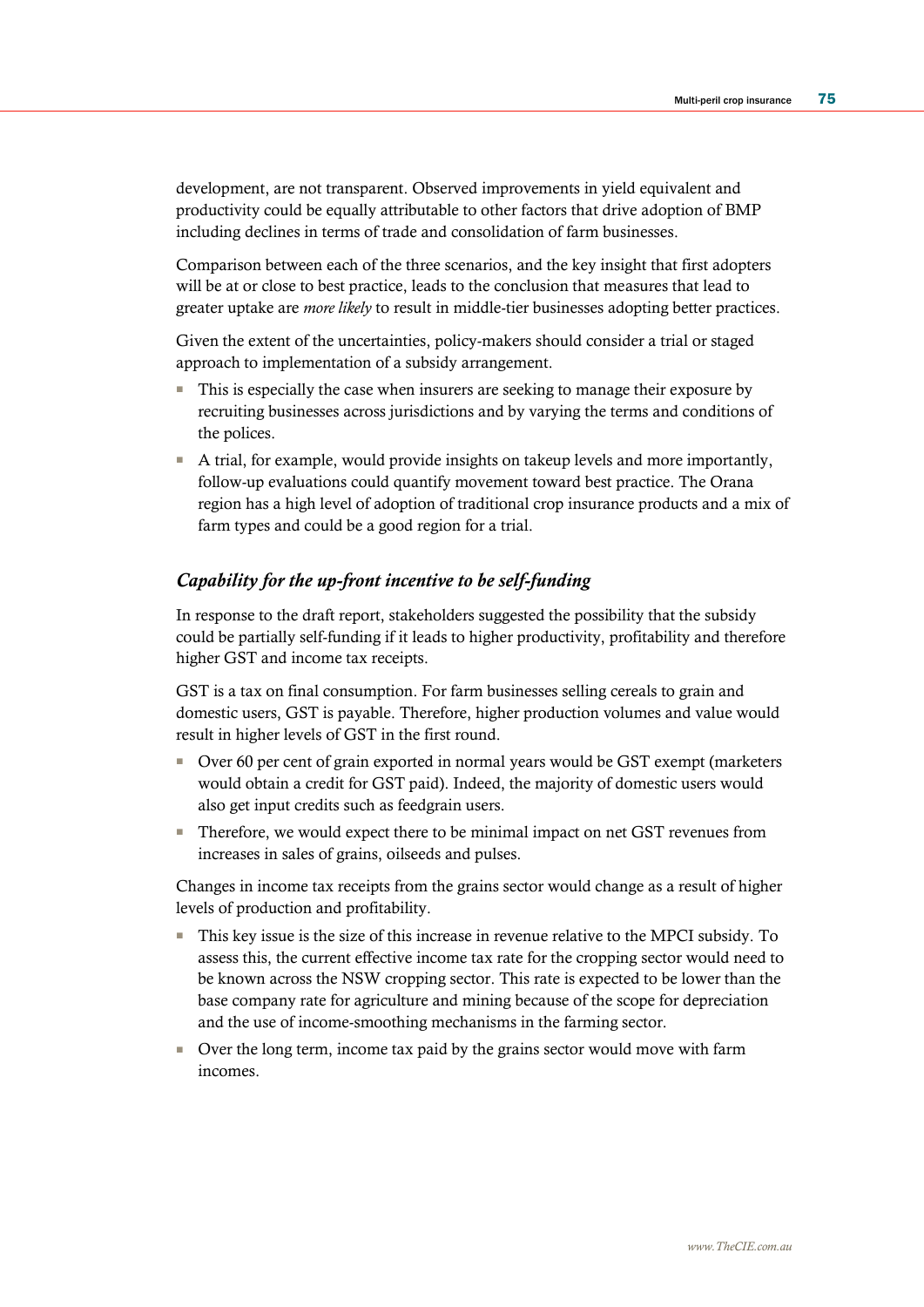# *A More details on government assistance measures*

Tables A.1 to A.6 provide more detail on the types of payments that were administered by RAA and provided to livestock, mixed farming and cropping specialists in NSW, aggregated over the 2010-11 to 2014-15 financial years.

As can be seen, over the time period, NSW cropping specialists received a total of:

- \$36.4 million in drought related assistance, representing 9.6 per cent of total drought related RAA administered payments over this period
	- \$23.8 million of this figure was paid as Exceptional Circumstances payments by the Commonwealth government in the two 2010-11 (\$21.3 million) and 2011-12 financial years (\$2.1 million)
- Excluding the two Commonwealth government programs of Exceptional Circumstances and Concessional Loans, there was a total of \$88 million in drought related assistance provided to NSW farms, and \$44 million of non-drought related assistance provided
	- NSW wheat and coarse grains enterprises accounted for 2.6 per cent of total drought related assistance payments, and 14.3 per cent of non-drought related payments

### A.1 RAA administered Special Conservation Fund payments — 2010-11 to 2014-15

|                     | Drought related |              | Non-drought related |              |
|---------------------|-----------------|--------------|---------------------|--------------|
|                     | # approved      | \$m approved | # approved          | \$m approved |
| Sheep/beef          | 78              | 6.0          |                     | 0.3          |
| Wheat/coarse grains | 16              | 1.0          | $\Omega$            | 0.0          |
| Mixed farming       | 67              | 5.6          |                     | 0.4          |
| Other               | 31              | 2.5          | 3                   | 0.2          |
| Total               | 192             | 15.1         | 17                  | 0.9          |

*Source:* RAA provided data.

### A.2 RAA administered Farm Innovation Fund Loans — 2013-14 to 2014-15

|                     | <b>Drought related</b> |              | Non-drought related |              |
|---------------------|------------------------|--------------|---------------------|--------------|
|                     | # approved             | \$m approved | # approved          | \$m approved |
| Sheep/beef          | 82                     | 7.9          | 126                 | 16.8         |
| Wheat/coarse grains | 6                      | 0.7          | 36                  | 6.5          |
| Mixed farming       | 35                     | 4.0          | 90                  | 14.7         |
| Other               | 5                      | 0.5          | 26                  | 4.2          |
| Total               | 128                    | 13.0         | 278                 | 42.2         |

*Source :*RAA provided data.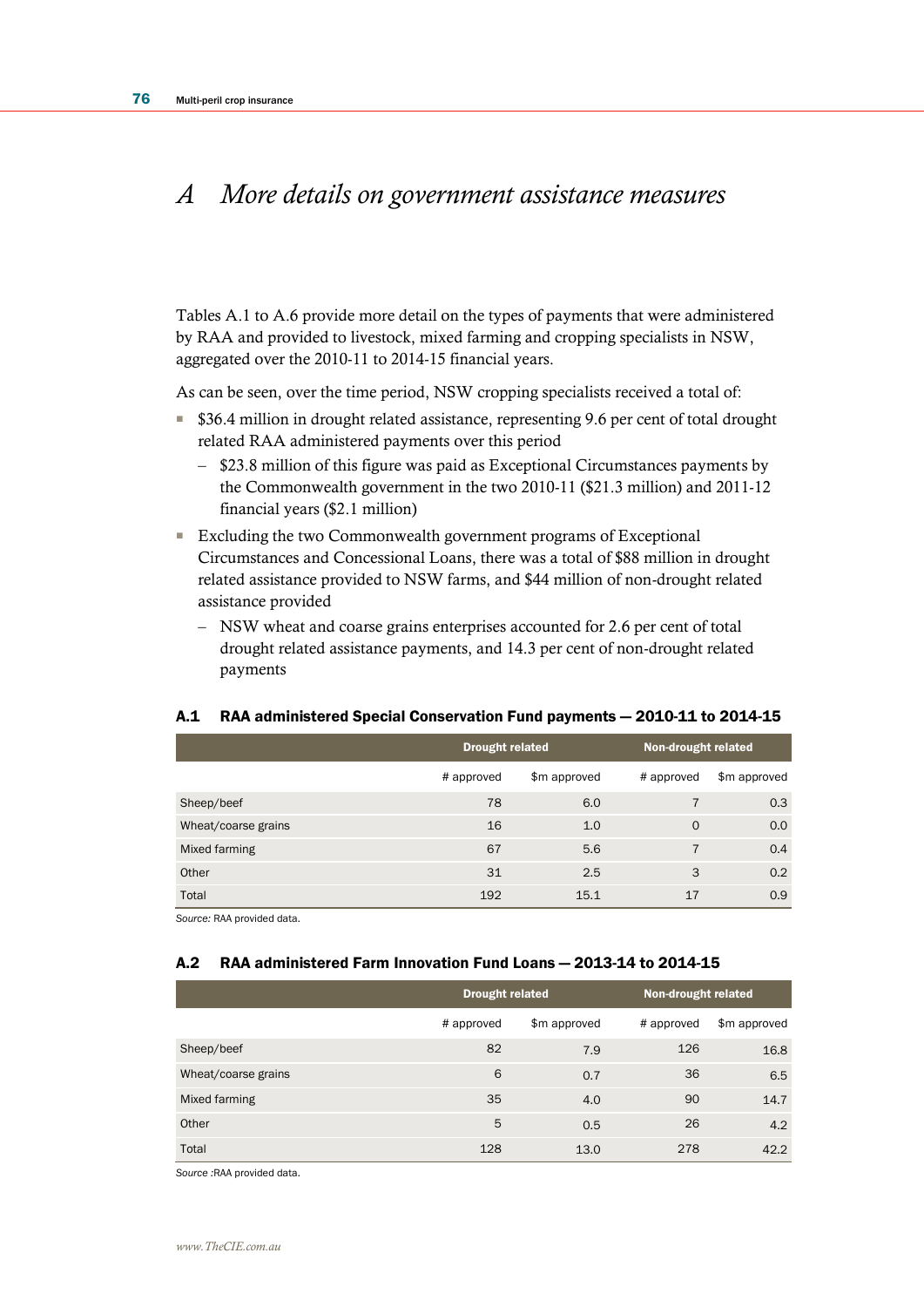|                     | <b>Drought related</b> |              | Non-drought related |              |
|---------------------|------------------------|--------------|---------------------|--------------|
|                     | # approved             | \$m approved | # approved          | \$m approved |
| Sheep/beef          | 5924                   | 14.4         | 523                 | 1.2          |
| Wheat/coarse grains | 93                     | 0.3          | 1                   | 0.0          |
| Mixed farming       | 723                    | 3.0          | 35                  | 0.2          |
| Other               | 190                    | 0.7          | 189                 | 0.5          |
| Total               | 6930                   | 18.4         | 748                 | 1.9          |

### A.3 RAA administered Transport Assistance — 2012-13 to 2014-15

*Source:* RAA provided data.

### A.4 RAA administered Emergency Water Rebate — 2013-14 to 2014-15

|                     | Drought related |              | Non-drought related |              |
|---------------------|-----------------|--------------|---------------------|--------------|
|                     | # approved      | \$m approved | # approved          | \$m approved |
| Sheep/beef          | 4188            | 37.8         | $\mathbf 0$         | 0.0          |
| Wheat/coarse grains | 36              | 0.4          | $\mathbf 0$         | 0.0          |
| Mixed farming       | 269             | 2.6          | $\Omega$            | 0.0          |
| Other               | 81              | 0.8          | $\circ$             | 0.0          |
| Total               | 4574            | 41.5         | $\Omega$            | 0.0          |

*Source:* RAA provided data.

### A.5 RAA administered Concessional Loans — 2013-14 to 2014-15

|                     | <b>Drought related</b> |              | Non-drought related |              |
|---------------------|------------------------|--------------|---------------------|--------------|
|                     | # approved             | \$m approved | # approved          | \$m approved |
| Sheep/beef          | 117                    | 60.0         | $\circ$             | 0.0          |
| Wheat/coarse grains | 15                     | 10.2         | $\circ$             | 0.0          |
| Mixed farming       | 50                     | 29.4         | $\circ$             | 0.0          |
| Other               | 16                     | 7.8          | $\Omega$            | 0.0          |
| Total               | 198                    | 107.4        | 0                   | 0.0          |

*Source:* RAA provided data.

## A.6 RAA administered Exceptional Circumstances payments — 2010-11 to 2011-12

|                     |            | Drought related |            | Non-drought related |
|---------------------|------------|-----------------|------------|---------------------|
|                     | # approved | \$m approved    | # approved | \$m approved        |
| Sheep/beef          | 1 1 6 0    | 43.9            | $\Omega$   | 0.0                 |
| Wheat/coarse grains | 441        | 23.8            | $\Omega$   | 0.0                 |
| Mixed farming       | 1451       | 69.3            | $\Omega$   | 0.0                 |
| Other               | 1078       | 44.9            | $\Omega$   | 0.0                 |
| Total               | 4 1 3 0    | 181.9           | 0          | 0.0                 |

*Source:* RAA provided data.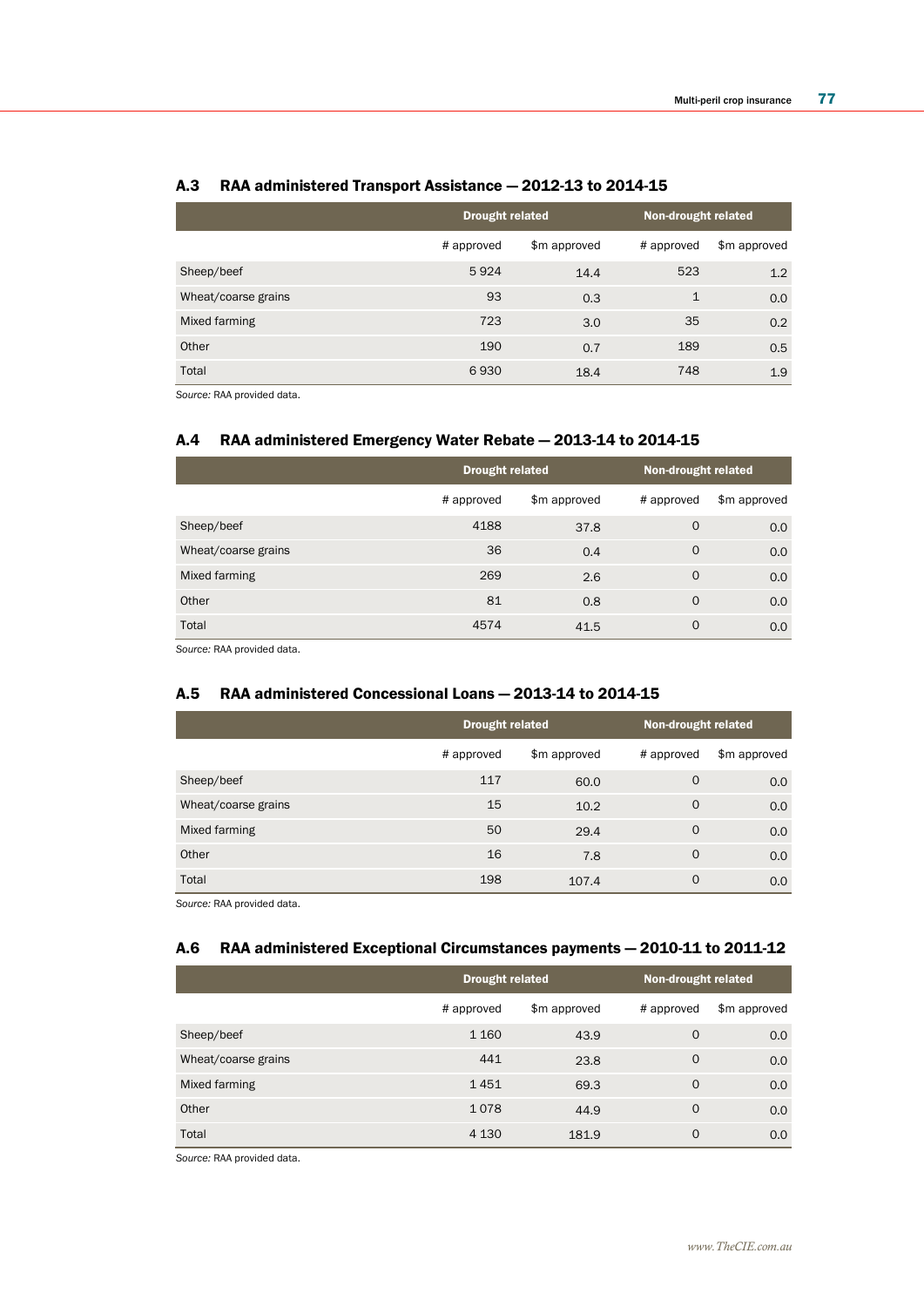# *B NSW cropping industry and baseline*

# *Categorisation for farm types by region*

The analysis is centred around the ABARES farm survey data, based on the three key regions that are at the heart of the wheat-sheep and pastoral zones (see table B.1). The ABARES survey data is critical not only because it records off farm revenues and costs but also overall financial performance in terms of farm income and return on debt. However, while this data is the best available, its deficiencies must be recognised including modest sample size and self-selector bias. 32

### B.1 ABARES NSW zones

| <b>ABARES</b> regions             | <b>Major centres</b>                                                                              |
|-----------------------------------|---------------------------------------------------------------------------------------------------|
| <b>Major broadacre crop zone</b>  |                                                                                                   |
| 121: North West Slopes and Plains | Tamworth, Moree, Narrabri, Coonamble, Walgett                                                     |
| 122: Central West                 | Dubbo, Cowra, Forbes, Wellington, West Wyalong                                                    |
| 123: Riverina                     | Wagga Wagga, Albury, Griffith, Leeton, Deniliquin, Cootamundra                                    |
| <b>Other zones</b>                |                                                                                                   |
| 111: Far West                     | Broken Hill, Cobar, Bourke, Wentworth Brewarrina, Wilcannia                                       |
| 131: Tablelands                   | Canberra, Orange, Bathurst, Goulburn, Armidale, Singleton, Cooma, Yass,<br>Glen Innes             |
| 132: Coastal                      | Sydney, Newcastle, Wollongong, Coffs Harbour, Port Macquarie, Nowra,<br>Taree, Murwillumbah, Bega |

*Source:* ABARES Farms survey.

Table B.2 shows that out of an estimated population of around 18 000 farms in 2014:

- 7 000 businesses carried on substantive cropping activities
- 11 500 were located farms in the three regions of interest including livestock specialists.

### B.2 Estimated ABARES farm population and average farm size 2014

|                        | <b>Businesses</b> | <b>Average farm size</b> |
|------------------------|-------------------|--------------------------|
|                        | no                | ha                       |
| All farm businesses    | 17974             | 2 1 7 0                  |
| <b>Farm type</b>       |                   |                          |
| Specialist cropping    | 2431              | 2 3 7 7                  |
| Mixed grains livestock | 4612              | 1520                     |

32 That is, better businesses will have the incentive to provide information based on their records and above average performance.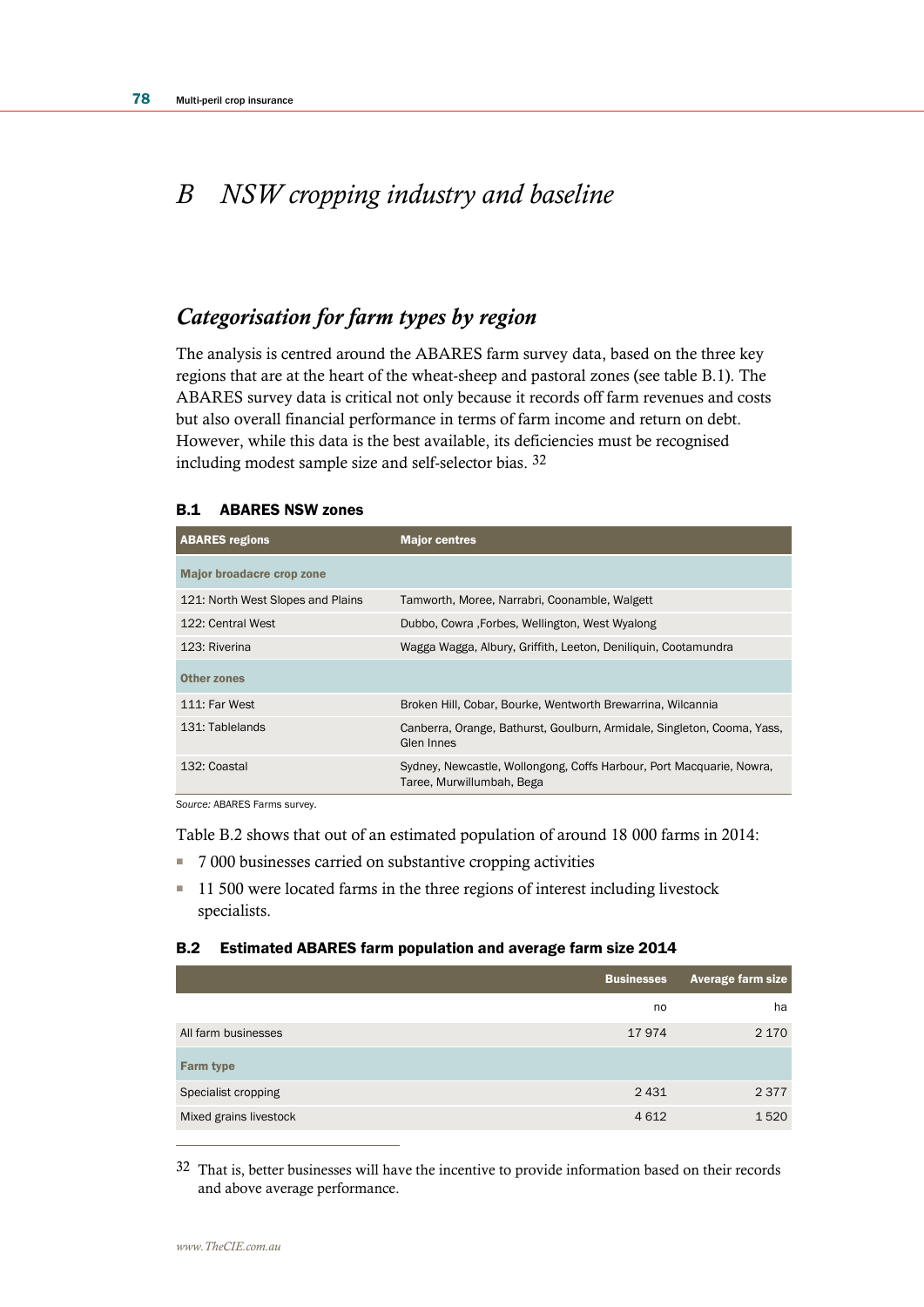|                              | <b>Businesses</b> | <b>Average farm size</b> |
|------------------------------|-------------------|--------------------------|
|                              | no                | ha                       |
| <b>Region</b>                |                   |                          |
| North West Slopes and Plains | 3 0 0 4           | 2 0 0 4                  |
| <b>Central West</b>          | 3975              | 1 3 3 7                  |
| Riverina                     | 4486              | 1439                     |
| Other regions                | 6509              | 3 2 5 9                  |

*Source:* ABARES Farms survey.

What follows provides an overview of the differences between regions that the analysis is attempting to capture and how businesses will respond to the four MPCI measures.

## *North West Slopes and Plains*

Cropping is generally located on fertile soils with little or no slope or on sloping country with contour banks with both summer and winter crops grown. The most significant difference between farms in this region from the point of view of this assessment is between dryland and irrigated cropping. Cotton is the principal irrigated (summer) crop while on irrigated land, wheat is used as break crops in rotations. In dryland farming, there is a mix of specialist cropping and mixed grains/livestock farms.

On dryland farms, wheat has been the most widely grown winter crop, with sorghum the predominant summer crop (grown more in the south and east). Other crops (for example, canola and chickpeas) have been increasingly adopted in crop rotations to address pest and disease issues. Livestock are also an important part of the region, but are often run on a separate part of the property where cropping is not practiced, especially on the plains. In the slope areas, were cultivation takes place between contour banks, cropping and livestock are generally rotated.

# *Central West*

The majority of the agricultural land in the region is used for dryland mixed grains and livestock farms while irrigation is restricted to river flat country for intensive crops such as lucerne hay production and vegetables. Common broadacre cropping enterprises in the Central West include wheat, barley, oats, canola, triticale and pulse crops such as lupins and field peas. Because it is a winter rainfall area, few dryland summer crops are grown in the region.

Wheat and canola are the primary crops grown following a pasture phase, usually in a long fallow. Over the past 10 years, the intensity of cropping has increased with increased use of successive crops (wheat, barley and canola) made possible by the greater use of fertiliser and chemical inputs (substituting for pasture rotation) and the need to increase capacity utilisation of machinery. Common livestock enterprises include sheep for wool production, merino ewes and wethers, first-cross lambs, and cattle for yearling beef production.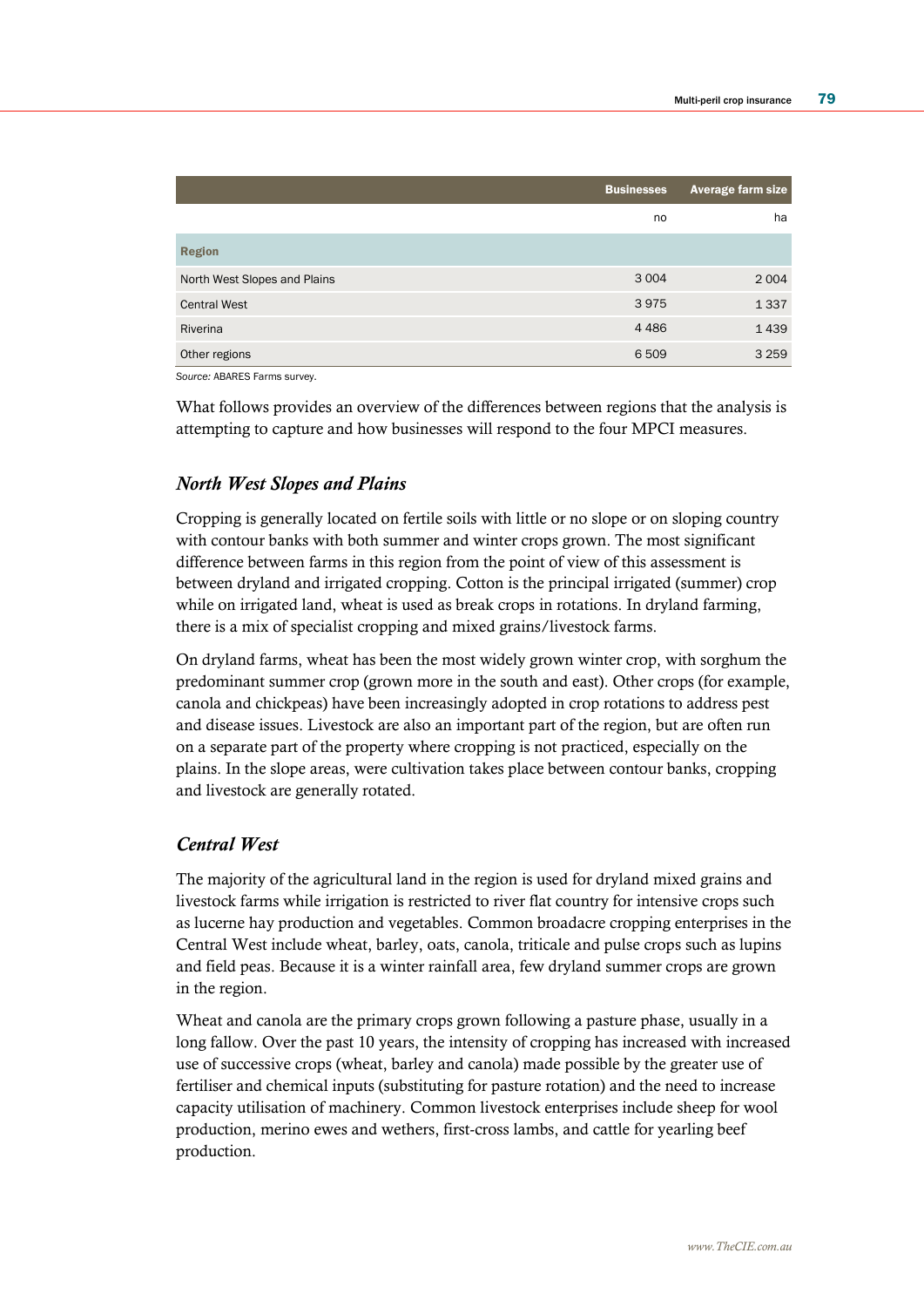Although farms may adopt similar enterprises, performance varies between farms depending on the proportion of arable and non-arable land but also management skills. The combination of enterprises adopted is influenced not only by their profitability but also by farmers' skills, their preferences, attitude to risk, culture (family influence).

### *Riverina*

The Riverina is predominantly a winter rainfall area where the differentiation between irrigated and dryland farms is critical. The Murrumbidgee Irrigation Area produces a variety of cropping and horticultural products from rice through to vegetables.

Rice in summer (land planted now is heavily dependent on available water allocations) and wheat in the winter are the most important crops on broadacre farms, however, canola has emerged as a significant and high value crop over the past 5 years in response to strong prices. While livestock numbers, particularly sheep, have decreased significantly over the past 20 years, lamb and cattle remain important in the mixed enterprise farms.

There has been widespread adoption of conservation farming practices in the dryland sector of this region that has also corresponded to a steady increase in farm size.

### *Baseline estimates of farms and cropping areas*

The analysis in this report required the development of a baseline for NSW grain farms. The estimates in table B.3 are based on the ABARES Farm survey making the following assumptions:

- to ensure consistent with the analysis, total and average cropping areas are for winter cereals only (excluding rice, cotton, sorghum and other summer crops and fodder crops)
- historical trends in number of farms and average cropping area between 2005 and 2015 are expected to persist
- over the next 6 years, there will be ongoing consolidation in average areas cropped for winter cereals for both specialist and mix grains/livestock farms.

|                                               |        | 2015-<br><b>16</b> | $2016 -$<br>17 | $2017 -$<br>18 | 2018-<br>19 | $2019 -$<br>20 | $2020 -$<br>21 | $2021 -$<br>22 |
|-----------------------------------------------|--------|--------------------|----------------|----------------|-------------|----------------|----------------|----------------|
| <b>Number of NSW grain farms</b>              |        |                    |                |                |             |                |                |                |
| Wheat and other crop                          | no     | 2447               | 2455           | 2462           | 2469        | 2477           | 2484           | 2492           |
| Mixed livestock                               | no     | 4 2 8 7            | 4 2 6 1        | 4 2 3 6        | 4 2 1 0     | 4 1 8 5        | 4 1 6 0        | 4 1 3 5        |
| Grain farms                                   | no     | 6734               | 6 7 1 6        | 6698           | 6680        | 6662           | 6644           | 6627           |
| <b>Total cropping area for winter cereals</b> |        |                    |                |                |             |                |                |                |
| Wheat and other crop                          | 000 ha | 2983               | 3013           | 3 0 4 3        | 3073        | 3 1 0 4        | 3 1 3 5        | 3 1 6 6        |
| Mixed livestock                               | 000 ha | 2070               | 2067           | 2064           | 2060        | 2057           | 2054           | 2051           |
| Grain farms                                   | 000 ha | 5053               | 5080           | 5 10 6         | 5 1 3 4     | 5 1 6 1        | 5 1 8 9        | 5 2 1 7        |

#### B.3 Baseline number of grain farms and average cropping areas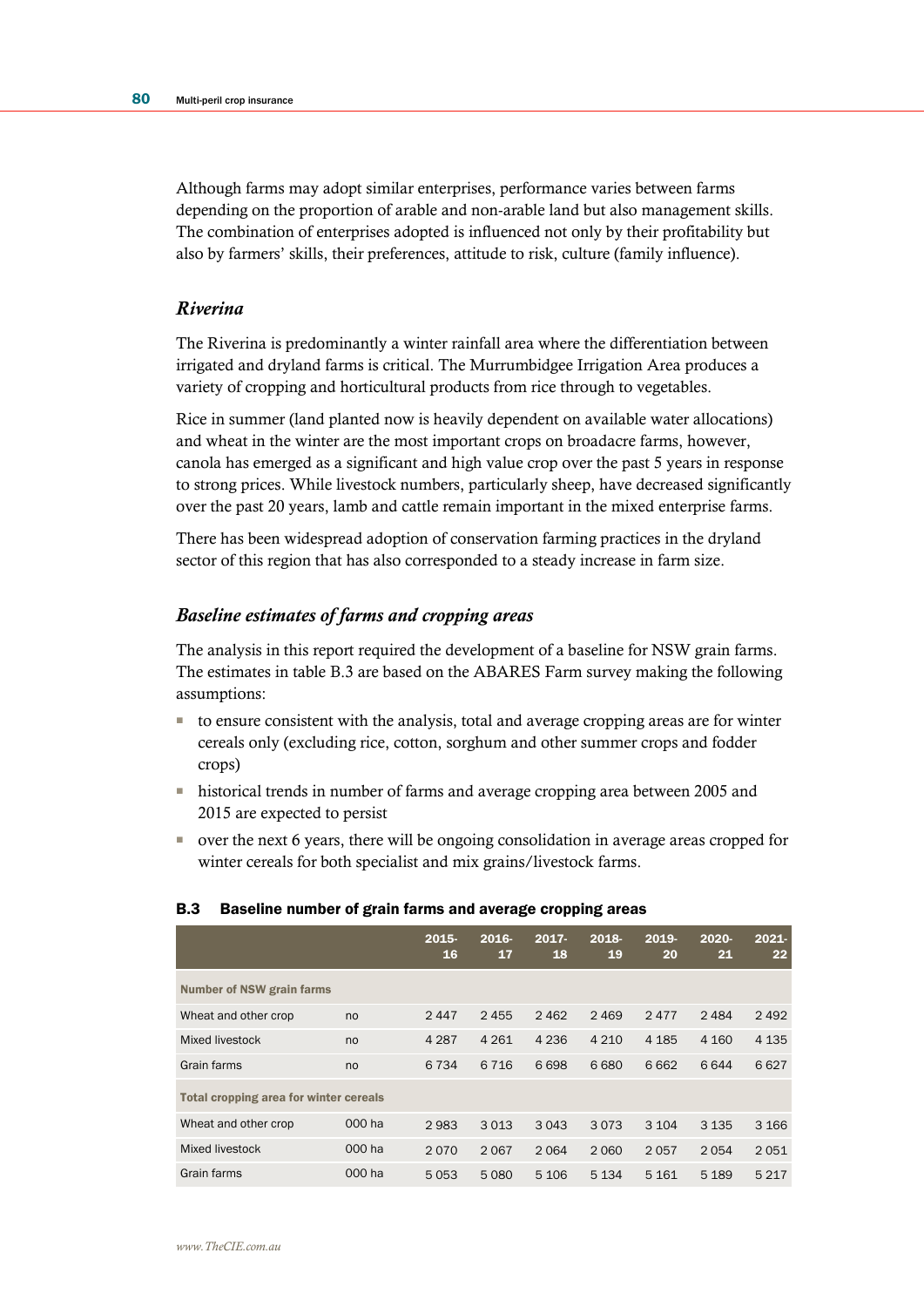|                                               |    | $2015 -$<br><b>16</b> | $2016 -$<br>17 | $2017 -$<br>18 | 2018-<br>19 | $2019 -$<br>20 | 2020-<br>21 | $2021 -$<br>22 |  |
|-----------------------------------------------|----|-----------------------|----------------|----------------|-------------|----------------|-------------|----------------|--|
| Average winter cereals cropping area per farm |    |                       |                |                |             |                |             |                |  |
| Wheat and other crop                          | ha | 1 2 1 9               | 1 2 2 7        | 1 2 3 6        | 1 2 4 5     | 1 2 5 3        | 1 2 6 2     | 1271           |  |
| Mixed livestock                               | ha | 483                   | 485            | 487            | 489         | 492            | 494         | 496            |  |
| Grain farms                                   | ha | 750                   | 756            | 762            | 769         | 775            | 781         | 787            |  |

*Source:* ABARES Farm survey and CIE estimates.

# *Economic profile and productivity in NSW grains*

Currently there are two major macro drivers for the NSW grains industry and indeed broadacre agriculture:

- move to a hotter, drier climate. Yields since 2000 were flat and more variable compared to the 1980s. Between 80 and 90 per cent of the variability in wheat yields were attributable to changes in available soil moisture.
- structural change. The higher profitability and lower labour intensity of cropping enterprises over sheep and wool, resulted in the transfer of land into cropping.
	- The average size of cropping farms has doubled since 2000.

# *Total factor productivity trends*

The key performance indicators within the grains industry include yields, operational costs and total factor productivity.

- Declining or flat yields. Increased seasonal variability resulted in trend yields that were declining in the wheat-sheep zone through to the late 2000s when there was a distinct improvement.
- Reductions in operating costs. Changes in the input mix and on farm production technology and increases in farm scale resulted in trend declines in per hectare operating costs, primarily for specialist producers.
- Increase in total factor productivity through lower input use rather than increased outputs. TFP analysis confirms the reduction in operational costs as the driver of improved on farm profitability.

Chart B.4 shows the increased variability of yields during the 2000s, especially around the two major droughts, which have improved and stabilised from 2011 onwards. It is also interesting to note that yields from mixed grains/livestock farms tracks yields of specialist growers, have been consistently lower (by an average of 14 per cent over the past 7 years).

Over the period 2000-2015, increases in all costs, especially fertiliser and hired labour, were offset to some extent by the reduction in overhead costs as the average size of a cropping enterprise increased.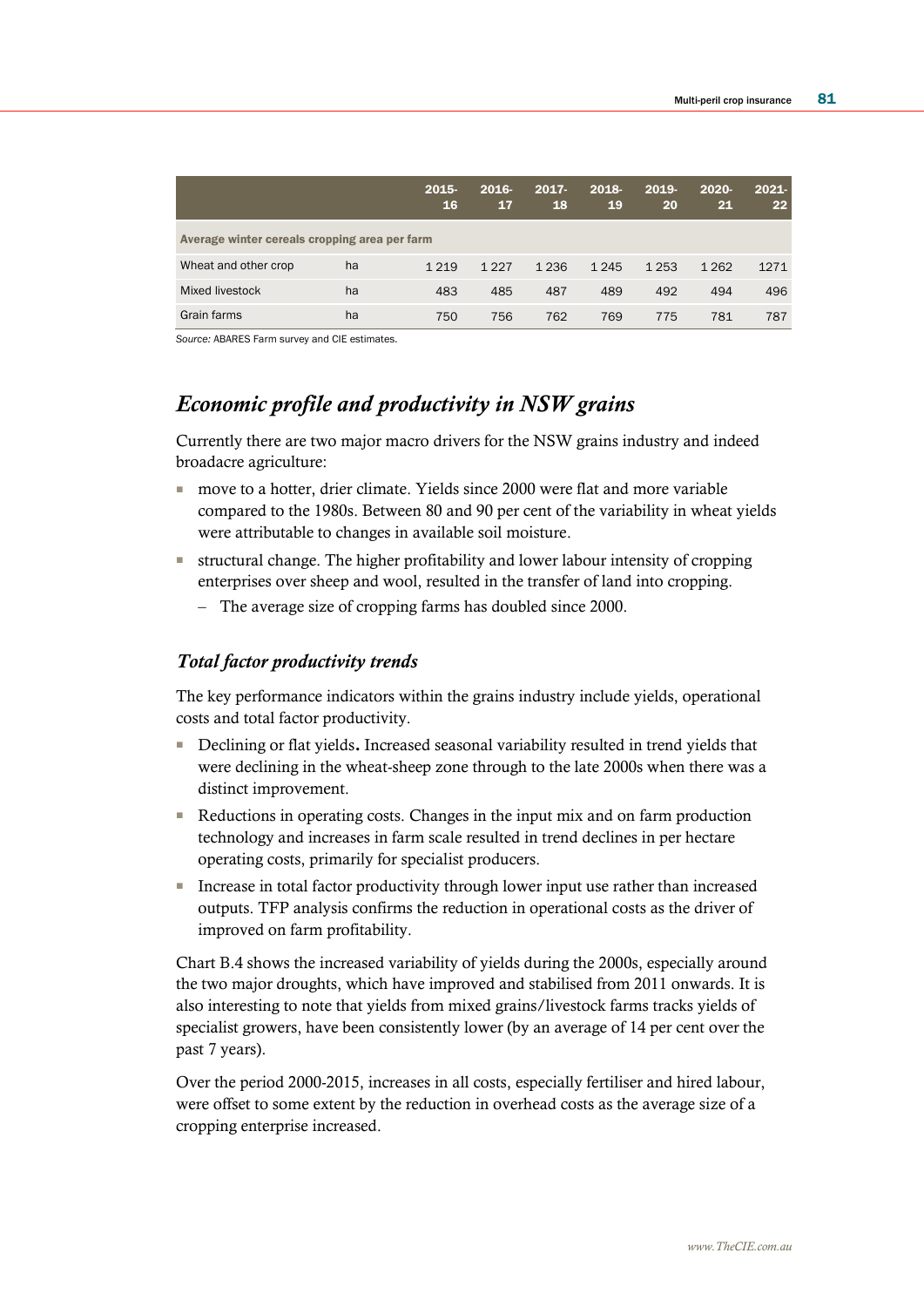

B.4 Winter grain and oilseeds yield for NSW farms<sup>a</sup>

*Data source:* ABARES farm survey.

Over this period average prices paid by all grain producers increased at an average annual rate of 2.5 per cent each year, in line with costs throughout the economy, but as chart B.5 shows, fuel prices increased faster than other inputs from 2000 onwards and during the GFC, fertiliser prices spiked. 33



#### B.5 National cost indices for broadacre agriculture

*Data source:* ABARES.

 $\overline{a}$ 

In response to climate variability and downward pressure on terms of trade, there has been a move to increased average farm sizes, use of conservation agriculture and also more conservative use of key inputs, particularly fertiliser. Since 2000, chart B.6 shows the long-term use of major input groups on a quantity index per hectare basis. While

<sup>33</sup> This was particularly the case for nitrogen-based fertilisers. The increase in oil prices and energy costs more widely made all nitrogen-based fertilisers substantially more expensive than for the phosphates.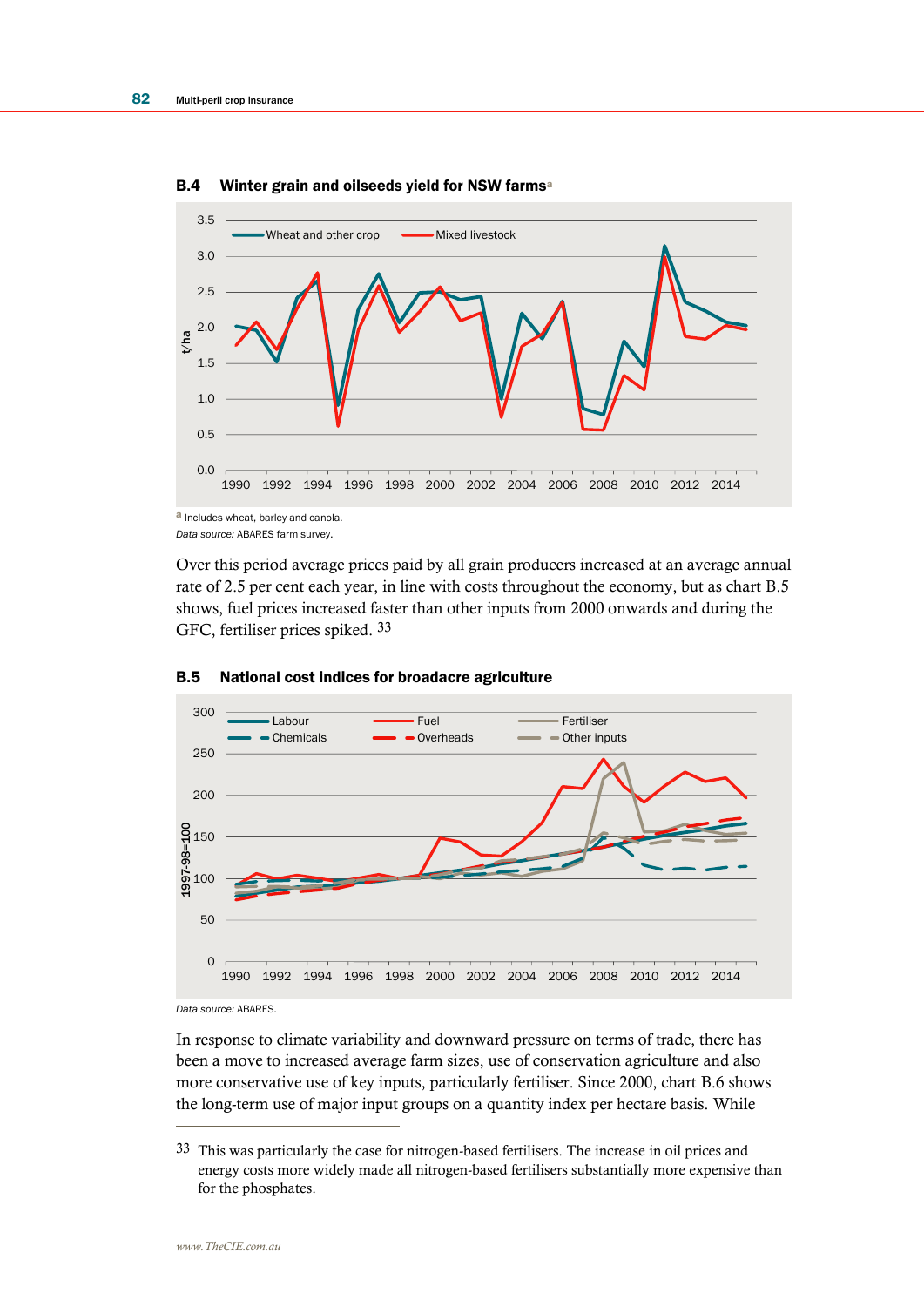

#### B.6 Quantity of inputs used per hectare by NSW cropping specialists

*Data source:* ABARES and CIE calculations.

reduction in per hectare labour and overhead costs is consistent with mechanisation and larger farm sizes, the use of fertiliser has declined substantially since the period from the early 2000s onward.

■ Given further erosion of the farmer's terms of trade and continued threat of climate variability, there will be further downward pressure on costs and for continued structural change.

# *Private on-farm risk mitigation practices in Australia*

Given the underlying variability of the operating environment, in terms of both climate and markets, grain growers already take a number of approaches to mitigate their risks. These approaches need to be accounted for before consideration is made as to what a MPCI market could potentially contribute. Examples of utilised risk mitigation instruments include:

- traditional or named peril crop insurance products
- adoption of on-farm practices that improve productivity, both in terms maximising water use efficiency and achieving economies of scale
- the use of financial instruments to smooth income across periods of reduced production and profitability
- accessing other forms of government assistant, especially in the context of drought relief.

### *Adoption of traditional insurance*

An obvious starting point for the analysis, and part of the baseline for the CBA, is the number of farm businesses that already purchase named or traditional crop insurance products. Currently, there are more than 10 companies that offer crop insurance products. Typically, each of these companies have different polices for coverage across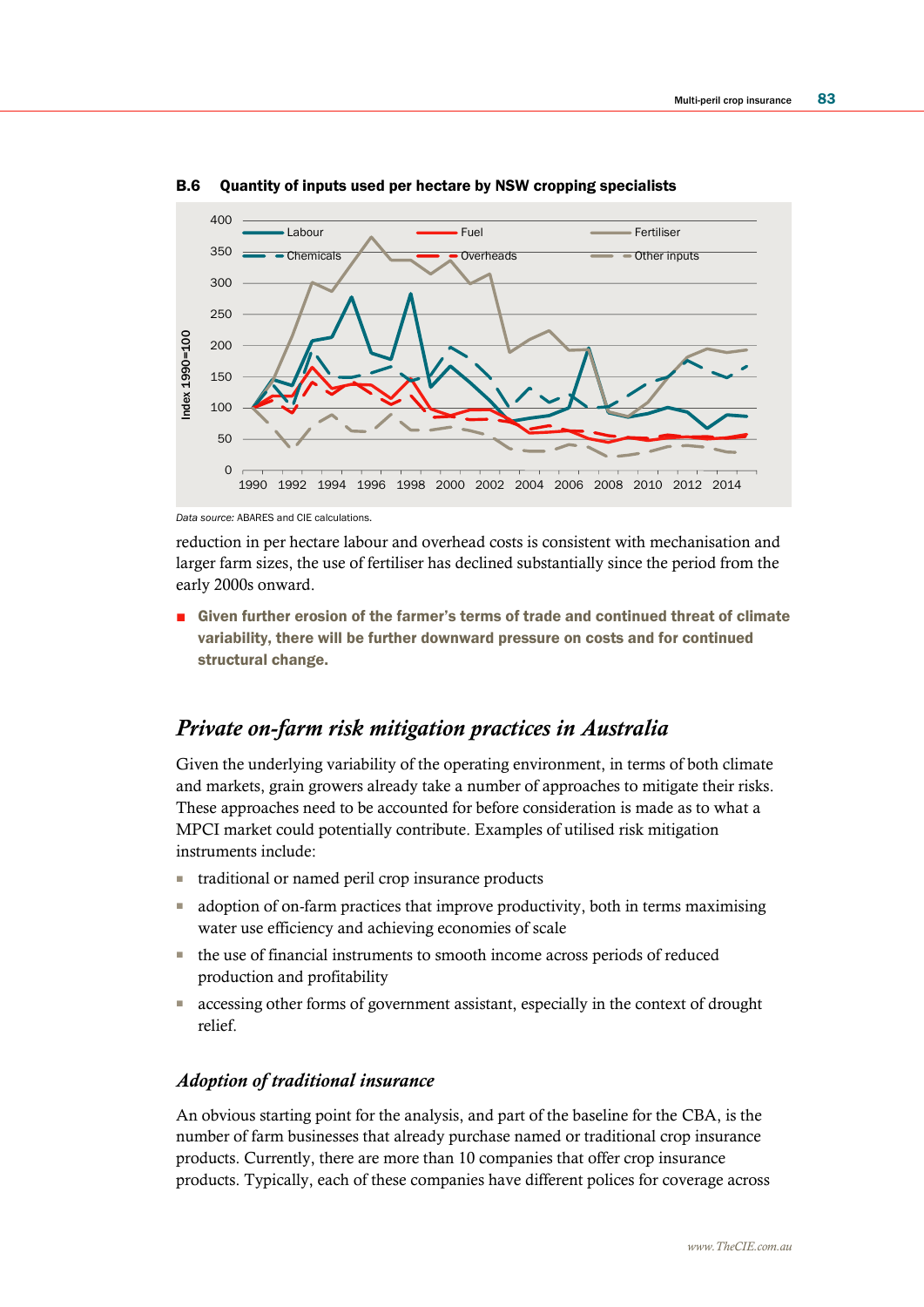crops, events and regions. For example, typical coverage of events by so-called 'combined products' includes:

- hail and fire
- damage from livestock and crop overspray
- post-harvest losses in storage and transport.

In terms of crops, the level of coverage offered also varies between insurers which is a function of their assessment of their own exposure to risk.

- Insurers specialise in high value activities such as cotton and winter crops (wheat and canola). As a general rule, summer crops (sorghum) are not insured because the market is too thin relative to the risks.
- Insurers also have broad internal procedures that consider the physical location of policy-holders, with regional exclusions due to:
	- risk of drought, hail and cyclones 34
	- thin markets the limited number of potential clients and the cost of maintaining assessors that are sufficiently familiar with a particular region.

The uptake of MPCI depends critically on the price points at which individual businesses will adopt insurance, and how these price points vary with coverage (that is, which crops or what percentage of crops are covered). As noted previously, if MPCI is required in addition to named (hail) products will also be an important factor.

The degree of penetration of existing insurance products should provide insights into the degree of uptake of MPCI. For example, businesses who are already insured for hail etc would be more likely to adopt MPCI, compared to those who are currently uninsured or self-insured as they have already shown a pre-disposition towards financial risk management instruments.

Determining the number of businesses already purchasing crop insurance is a significant challenge given that this information has not been made available by the insurance industry for this study. However, a brief consultation with the industry indicates that:

- the vast majority of grain producers hold crop insurance in some form either through choice or in compliance with the conditions of bank loans;
- businesses and insurers tend to agree on hectares/crop type covered, the coverage percentage of each crop and the combination of premium and excess payable
	- If uptake is motivated by compliance with banking and finance conditions, businesses will often minimise annual costs through the use of an excess.

# *Adoption of MPCI*

The development of MPCI products is currently in its infancy with three insurers offering or trialling products to their customers across a number of states. Typically, these businesses are at or close to BMP, and so are looking for a mechanism to transfer some of

<sup>34</sup> For example, some insurers have a blanket exclusion policy for Queensland due to the probability of droughts and cyclones.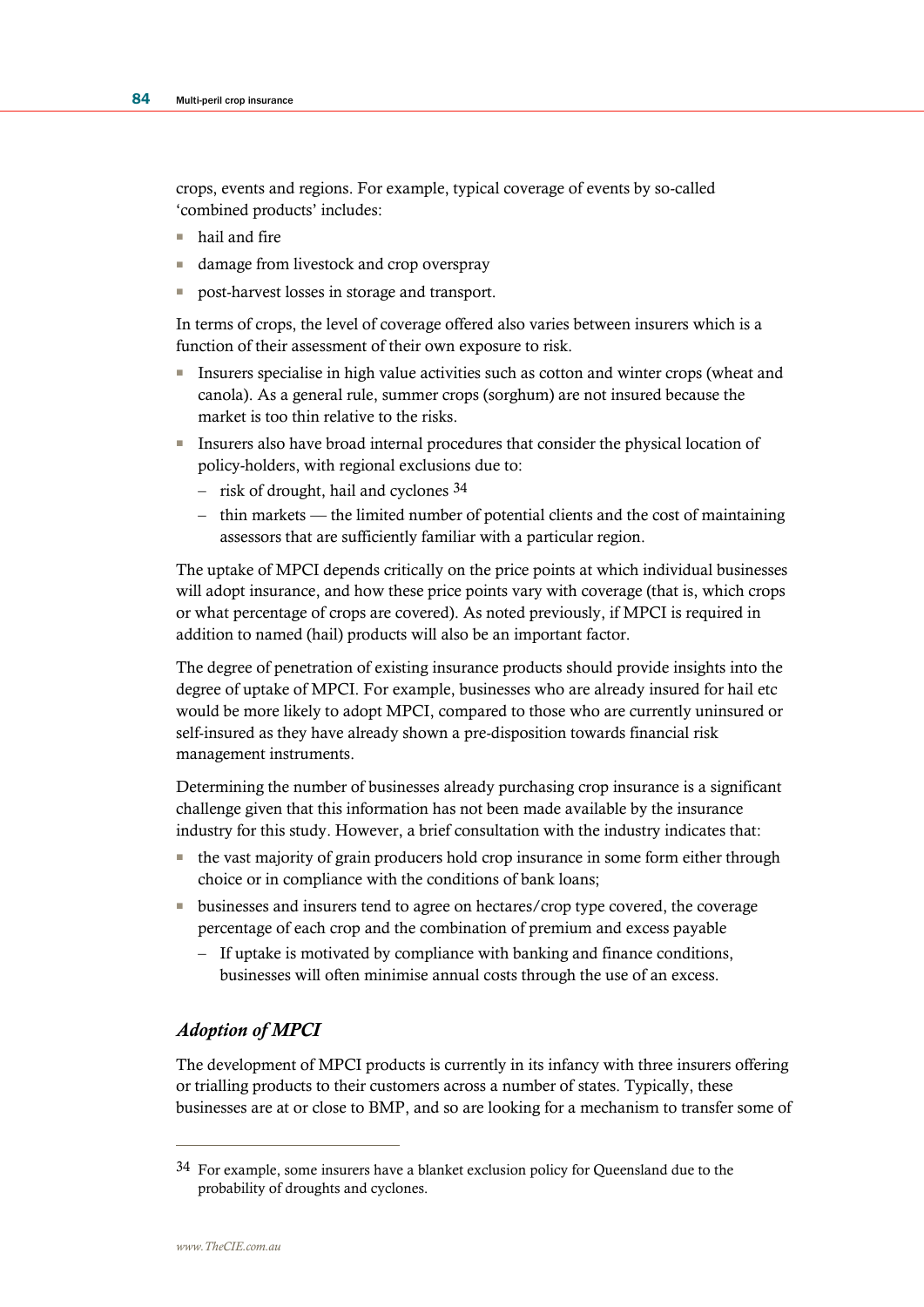their risk to the market. Given the ongoing product development and without any additional incentives to uptake MPCI, it would be likely that uptake will be restricted to BMP businesses in the specialist cropping sector.

### *Adoption of conservative management practices*

With respect to climate variability and drought, farmers can mitigate some of the key risks by adopting practises that maximise the use of available soil moisture and also improve the sustainability of farm practices. These are referred to as conservation farming practices, which in combination with improved business and financial practices as termed BMP.

For the cropping sector, the predominant conservation practices include:

- zero and no-tillage practices minimising the amount of ground disturbance at the time of planting so as to, amongst other things, retain soil moisture and reduce soil erosion;
- use of precision agriculture introducing a range of technology solutions to physical cropping and harvesting activities, as well as targeted fertiliser applications to maximise crop planting area, reduce soil compaction and maximise yields based on variable fertilisation across crops; and
- stubble management retaining previous crop stubble in the fields to improve soil moisture retention between crops, improve soil structure and reduce soil erosion.

In many cases, conservation practices are viewed as BMP techniques that have been progressively adopted across the cropping sector in response to increasing weather variability and climate change.

In 2012, the Grains Research and Development Corporation published its second Farm Practices Survey Report that considered, amongst other things, the degree of use of conservation practices in the cropping sector. Selected results from the survey are presented in table B.7.

|                    | Zero- and no-tillage |      | <b>Precision agriculture -</b><br><b>Auto steer</b> |      | Stubble management -<br><b>Stubble retained through to</b><br>planting |      |  |
|--------------------|----------------------|------|-----------------------------------------------------|------|------------------------------------------------------------------------|------|--|
|                    | 2008                 | 2011 | 2008                                                | 2011 | 2008                                                                   | 2011 |  |
|                    |                      |      | % of cropped area                                   |      |                                                                        |      |  |
| <b>NSW Central</b> | 56.8                 | 42.4 | 46.9                                                | 67.5 | 89.6                                                                   | 76.2 |  |
| NSW NE/ Old SE     | 66.3                 | 59.0 | 53.5                                                | 57.1 | 96.6                                                                   | 90.4 |  |
| NSW NW/ OLD SW     | 69.0                 | 70.6 | 53.3                                                | 75.9 | 93.5                                                                   | 91.0 |  |
| NSW/ Vic Slopes    | 68.2                 | 58.7 | 48.3                                                | 69.4 | 90.7                                                                   | 69.8 |  |

### B.7 Use of conservation practices in NSW cropping sector

*Source:* GRDC (2012) Farm Practices Survey Report.

The GRDC Farm Practices Survey presented a number of findings in relation to conservation practices in the NSW cropping sector including: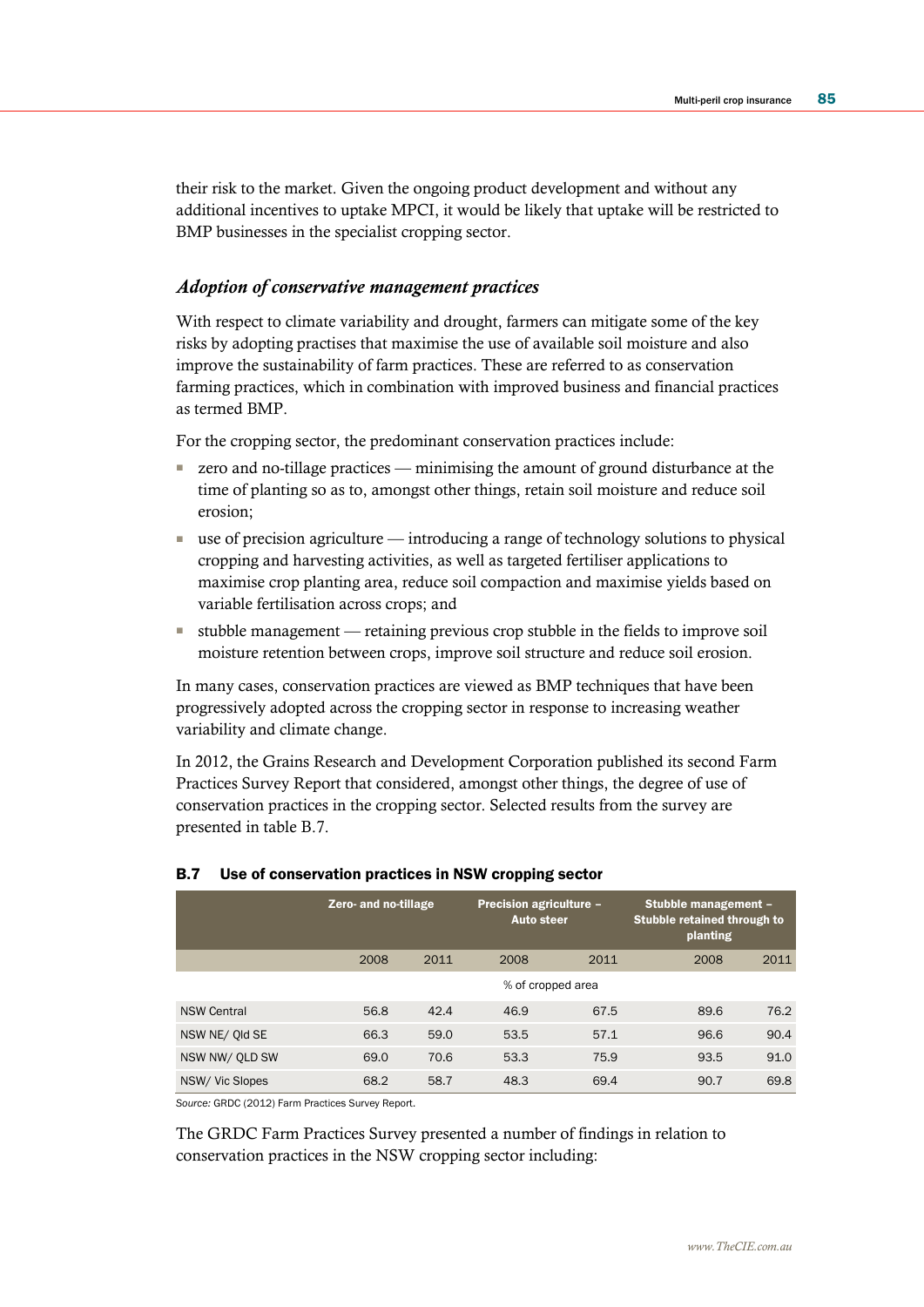- a high and steady proportion of cropped area being managed with zero or no-till practices over the period 2008-11
- strong use, and rapid uptake of auto steer technology, particularly by larger farming operations
- a high but slightly declining rate of use of stubble retention practices.

A recent GRDC cropping sector survey — the Grower Survey, 2015 —provided some insights into the reasons why practices have changed over the past five years. In total, 70 per cent of respondents to the survey reported having changed their farming practices in the past five years, their reasons for changing practices were reported as follows:

- research and development findings in the industry, 70 per cent
- risk aversion, 70 per cent
- seasonal or weather conditions, 68 per cent
- GRDC information, supported training event, workshop, project or other specific activity, 55 per cent.35

These conclusions were supported by discussions with farm consultants.

■ There is a high level of awareness among farmers of best practice, especially specialist grain producers.

### *Increasing scale, access to technology and adoption of BMP*

The overview of the broadacre sector has identified that since the early 1990s, consolidation of farms and increased farm size has been key feature. This trend is expected to continue, albeit at a slower rate than the previous 20 years.

A number of studies in the sector have examined the link between larger farms, adoption of best practice and innovation, and TFP. There have been a number of studies that have looked at particular aspects, or refined, the standard TFP approach.

Sheng et al (2011) confirmed that there had been an overall slowdown in Australian broadacre productivity based on TFP analysis. Their analysis demonstrated that there was a structural break, or turning point, around 1993-4 over a time series that spanned 1952-53 to 2006-07.

■ While this study was across all broadacre farms, at a national level, it would be difficult to mount an argument why NSW farmers would be significantly different to national averages.

The paper goes on to postulate the causes of break: changing climate especially when the use of inputs was too high because of decisions made the expectations of average seasons

■ The analysis suggested that of there had not been a run of poor seasons since the mid-1990s, that productivity would have kept growing at its trend rate until 2002 and that after accounting for climate, there remained a significant change in structure around 2002.

<sup>35</sup> GRDC 2015, *GRDC Organisation Performance Research – 2015 Grower Survey Report*, July, p48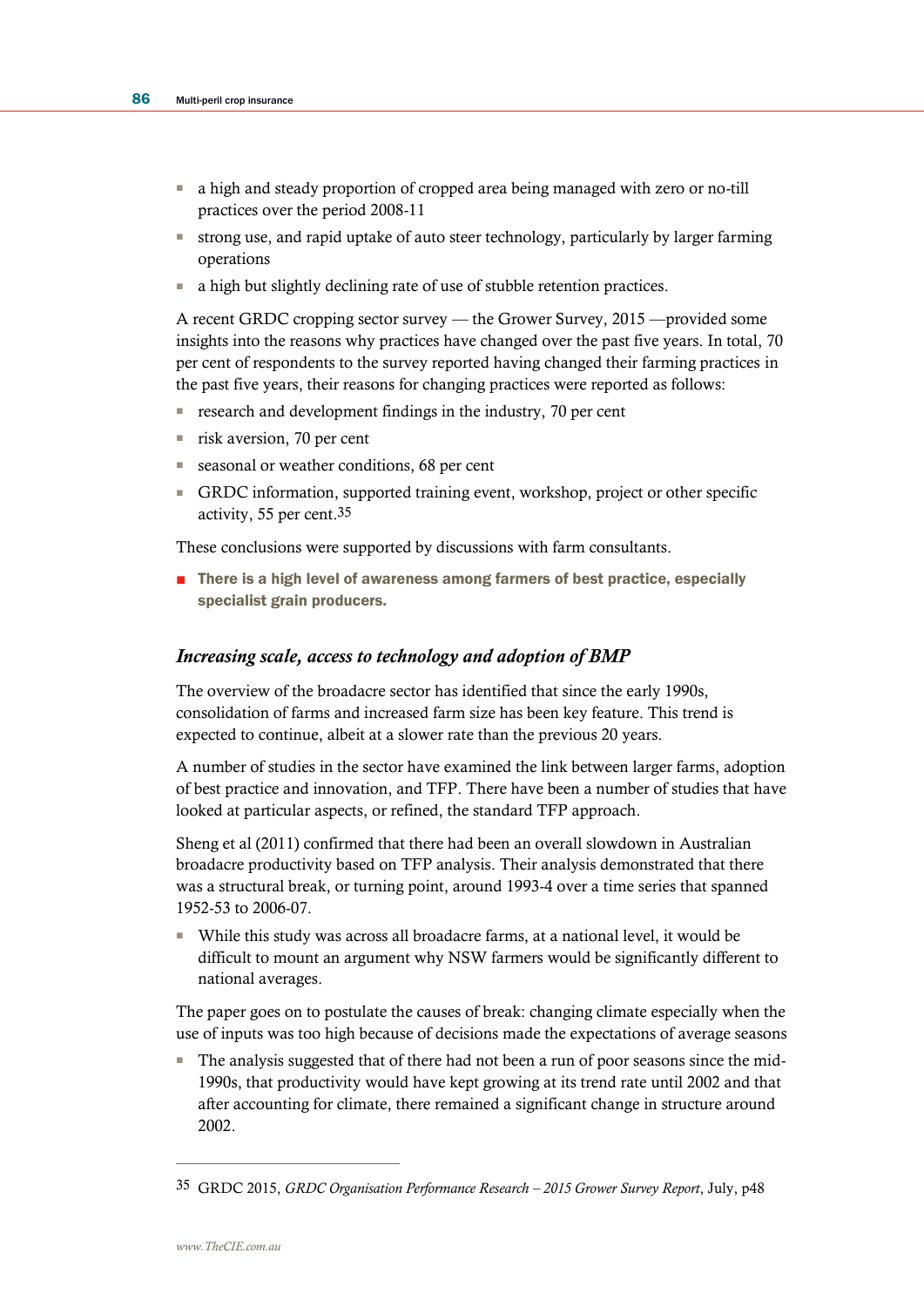■ This supports the working hypothesis that this shift was due to the 2002-03 drought.

Sheng et at (2011a) focused on the *mechanisms* of structural adjustment to test the observation that larger farms are typically more resilient, productive and profitable. The conventional explanation has been increasing returns to scale: that overhead costs on a per hectare based declined with larger farm size.

- This analysis showed that although larger farms performed better, this was due to differences in production technology rather than returns to scale and was consistent across cropping and livestock. In fact, there may be *decreasing* returns to scale where overhead costs increase with farm size.
- The implication is that larger farms are able to access technology or management resources more easily than smaller businesses via credit availability or specialisation of the manager.

This finding was the same as that by Islam et al (2011) who extended traditional TFP analysis for broadacre farm productivity and profitability in south Western Australia using panel data from 67 farms across three rainfall regions (low, medium and high) between 1998 and 2008.

The study decomposed profitability in both terms of trade and TFP components, which was further decomposed onto technical change and technical efficiency change, where:

- technical change is moving the production frontier
- technical efficiency is moving towards the frontier for the same (best practice) technology through improved input-output mixes and increased returns to farm size.

The key findings included:

- sources of profitability were dominated by TFP, with the terms of trade impact on profitability being moderated by compensating changes in TFP
- technical change was the main source of TFP growth (between 68 and 100 per cent depending on the rainfall group and the year), improved technical efficiency made a small contribution.
- These studies confirmed the link between economies of scale and productivity through farmers' ability to adoption best practices and innovation.

### *Conclusions for approach to risk mitigation*

These trends have a number of confounding influences on the derived demand for commercial risk management products, either:

- possible substitution away from commercial risk management products towards investments in self-insurance activities
- encouraging uptake of commercial risk management products through increased economies of scale.

Increased economies of scale and specialisation allow for more resources to be invested in management, analysis, planning and education activities has: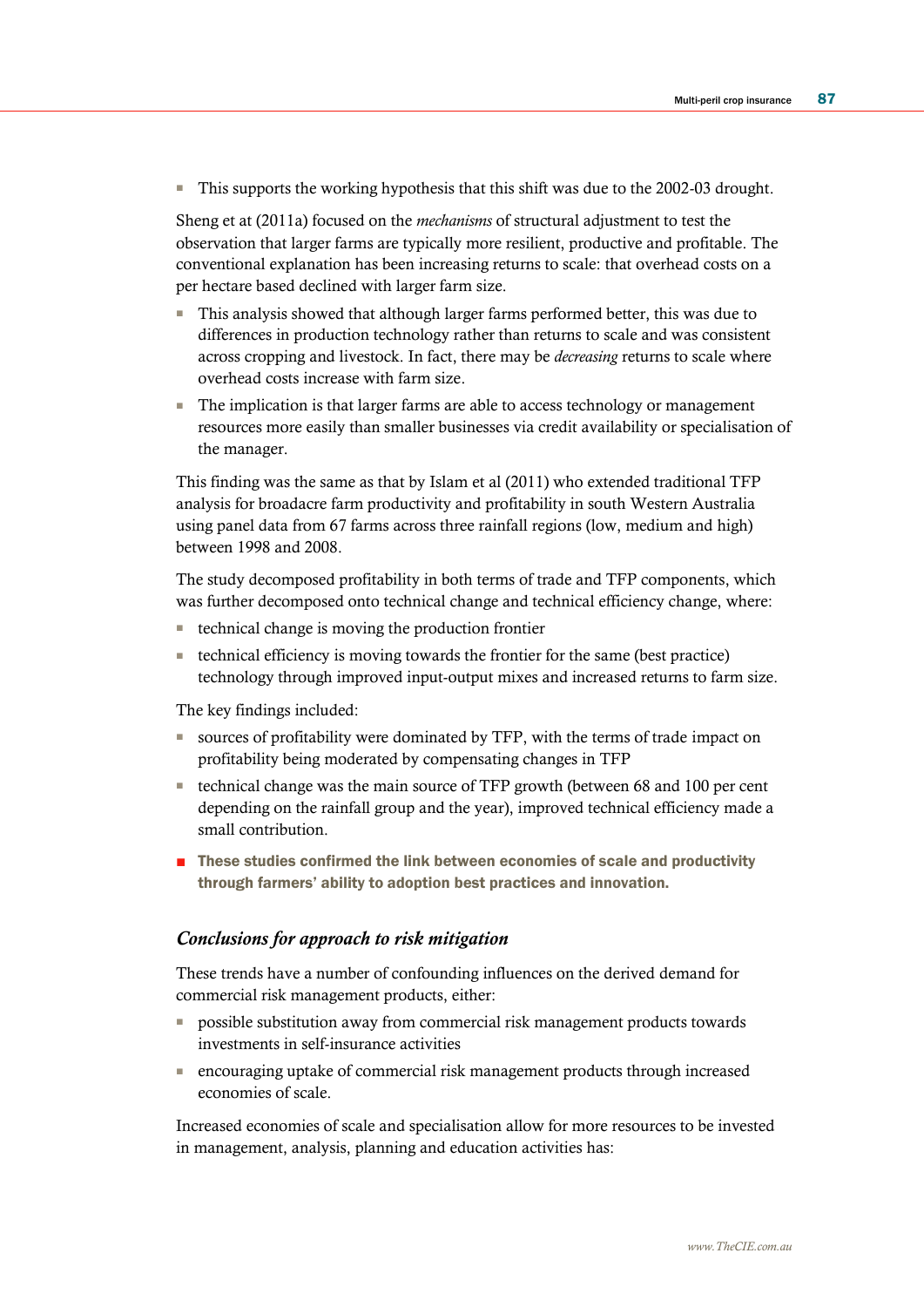- allowed operators to identify and tailor on-farm risk management strategies more cost effectively especially through the increased use of specialist consultants
- resulted in greater awareness of commercial risk-management tools
- driven more intensive cropping on marginal land that is associated with higher levels of risk.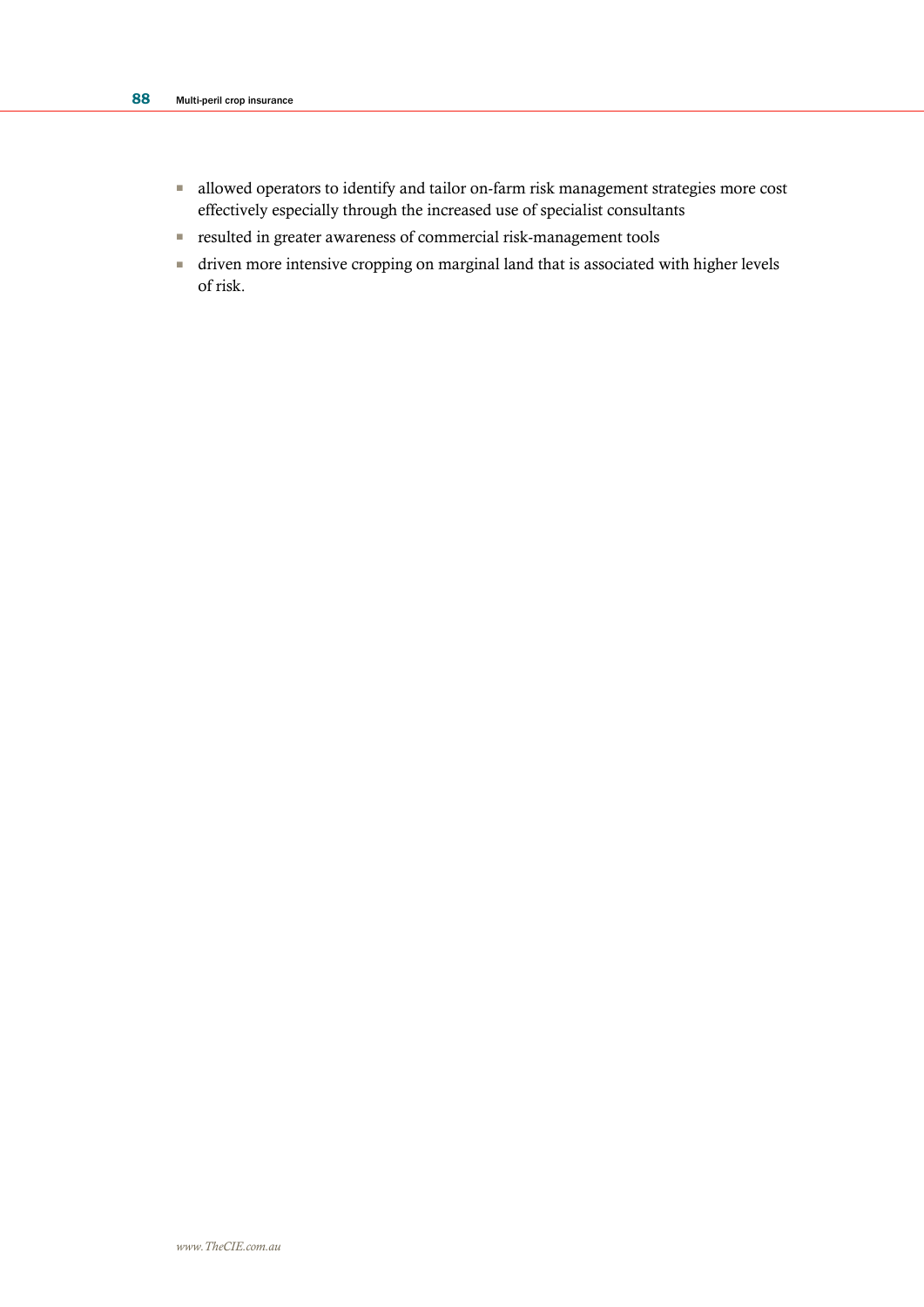# *C Estimates of crop insurance premiums*

# *Current estimates of traditional crop insurance*

Table C.1 lists estimates of traditional cost insurance based on DPI information and industry estimates. It is important to note that these are the typical premiums without an excess, which businesses may choose to reduce this cost by the use of an excess.

Of these crops, oilseeds (canola) is the highest cost crop both in terms of premiums as a percentage of total value and dollars per hectare as a result of its:

- the relatively high risk associated with the crop from weather events
- the high value of the crop.

This contrasts with barley which is typically a lower-risk, lower value crop.

| <b>NSW Region</b>   |                      | Wheat | <b>Barley</b>  | <b>Oilseeds</b> | <b>Pulses</b> | <b>Total</b> |
|---------------------|----------------------|-------|----------------|-----------------|---------------|--------------|
| In total crop value |                      |       |                |                 |               |              |
| Northern            | %                    | 1.4   | 1.2            | 3.7             | 3.6           | 1.8          |
| <b>Central West</b> | %                    | 1.6   | 1.6            | 2.7             | 1.9           | 1.8          |
| Riverina            | %                    | 2.2   | 2.2            | 3.7             | 2.7           | 2.6          |
| <b>Per hectare</b>  |                      |       |                |                 |               |              |
| Northern            | $\frac{\sqrt{2}}{2}$ | 13    | $\overline{4}$ | 22              | 25            | 14           |
| <b>Central West</b> | $\frac{\sqrt{2}}{2}$ | 17    | 9              | 26              | 17            | 17           |
| Riverina            | $\frac{\sqrt{2}}{2}$ | 16    | 10             | 40              | 18            | 22           |

### C.1 Estimated cost of traditional crop insurance 2015-16<sup>a</sup>

a Oilseeds category is based on canola and pulses is based on chickpeas to enable comparison across regions. *Source:* NSW DPI gross margins and Industry information.

# *MPCI premiums from previous Australian studies*

ABARES (2012) conducted a comprehensive analysis of MPCI premiums for Australian regions that provides important context for this report. In addition, Multi-peril Crop Insurance Taskforce in Western Australia also produced a comprehensive report on the viability of MPCI in the Australian context.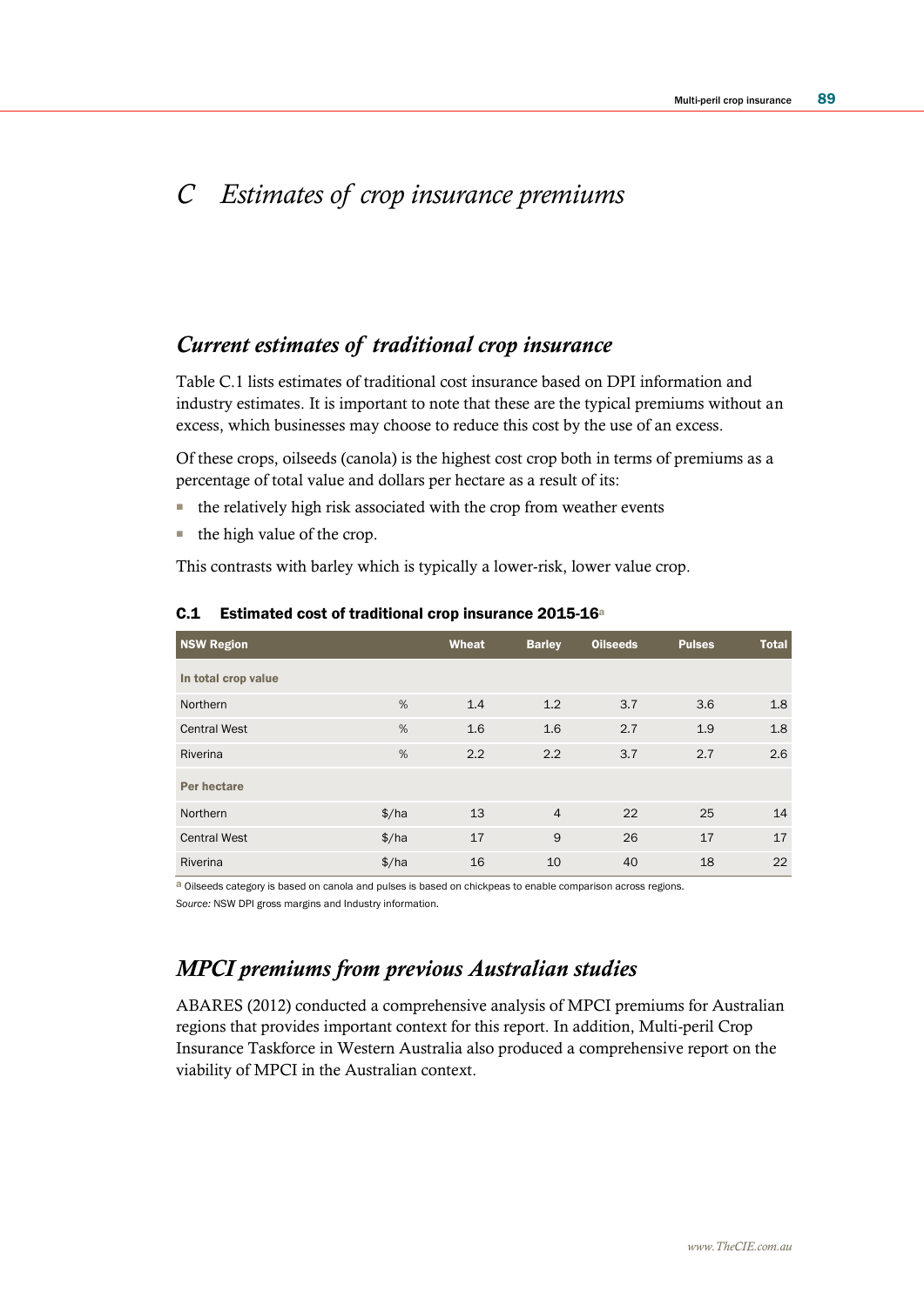### *Australia's variable yield and weather conditions*

The analysis by Hatt et al (2012) found that agriculture faces a high degree of production risk compared to other sectors in the economy, up to twice as variable as the next most variable sector of finance and insurance services.

The more challenging comparison is that of Australia's agricultural volatility internationally. NRAC noted studies that reported production risk in Australian wheat, barley and oilseeds to be notably higher (both nationally and at the farm level) than across other countries. This additional degree of volatility in production values, coupled with projected increases in climate variability and insufficient data at regional levels was considered to pose prohibitive hurdles for companies looking to offer MPCI in Australia in the longer term. This finding was supported by further analysis that noted the high degree of government subsidies already required to maintain MPCI in these countries with less volatile climatic conditions.

### *Estimated MPCI premiums in Australia*

MPCI is an expensive insurance product with relatively high administration costs. The OECD estimated that administrative costs of individual yield insurance above the risk component of the premium is estimated to be approximately 30 per cent.36 This covers the administrative costs associated with managing both adverse selection and moral hazard issues in the market. The United States government provides support to private insurance companies to offset administrative and operating costs that would otherwise be included in insurance premiums.37 Subsidies in the United States have been observed to be as high as 67 per cent, indicating that the 30 per cent estimate provided by the OECD may be an underestimate of additional administration costs in some cases.

Tables C.2 to C.4 present the estimates of actuarially fair premiums for a compulsory MPCI scheme in NSW by Hatt et al (2012) — reported as per cent of agreed crop value insured. This analysis was based on the Australian Agricultural and Grazing Industries Survey for 31 Australian broadacre regions for the period 1989 to 2011.In essence, the calculation of 'pure risk' premiums are those required for insurance providers to break even. Alternatively, it can also be thought of as the amount that farmers would have to put aside each year to self-insure.

- Note that the assumption of a compulsory scheme was made due to the difficulties of assessing adverse selection issues associated with a non-compulsory scheme.
- A non-compulsory scheme would necessarily have higher actuarially fair premiums due to the exit of low risk farms from the insurance pool.

<sup>36</sup> Antón J, Kimura1S, Lankoski1 J, Cattaneo A, 2012, *A comparative study of risk management in agriculture under climate change*, OECD Food, Agriculture and Fisheries Papers No. 58.

<sup>37</sup> Deloitte Access Economics 2015, *Scoping study on Multi-peril Insurance and its application to Agricultural industries in NSW*, Prepared for the Department of Primary Industries, p22.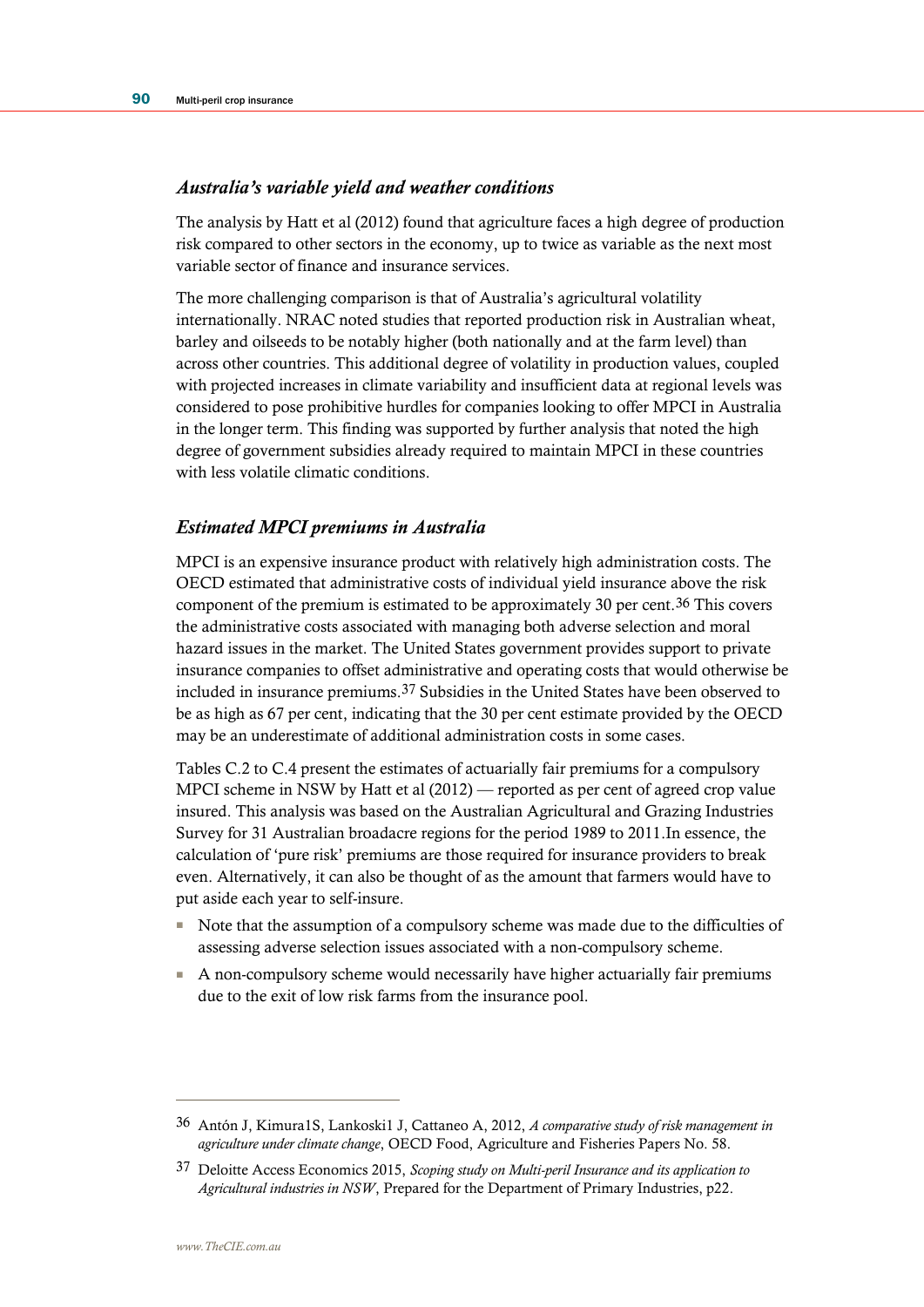|                              | Wheat |      |      | Canola |      |      | <b>Lupins</b> |      |      |
|------------------------------|-------|------|------|--------|------|------|---------------|------|------|
| NSW region/coverage          | 25%   | 40%  | 60%  | 25%    | 40%  | 60%  | 25%           | 40%  | 60%  |
|                              | %     | %    | %    | %      | %    | %    | %             | %    | %    |
| <b>Far West</b>              | 8.3   | 19.0 | 37.0 | na     | na   | na   | na            | na   | na   |
| North West Slopes and Plains | 6.0   | 13.7 | 26.0 | na     | na   | na   | na            | na   | na   |
| <b>Central West</b>          | 7.3   | 15.3 | 32.0 | 10.3   | 19.7 | 38.0 | 17.3          | 32.0 | 55.7 |
| Riverina                     | 7.7   | 14.3 | 28.3 | 13.3   | 20.7 | 38.0 | 10.3          | 21.3 | 47.0 |
| Tablelands                   | 4.0   | 13.0 | 24.0 | na     | na   | na   | na            | na   | na   |

### C.2 Estimated premiums for a compulsory insurance scheme, 30 per cent loss ratio<sup>a</sup>

a By region and coverage level, no excess. Loss ratios, defined as total insurance payouts as a share of total premiums

*Source:* Hatt, M, Heyhoe, E and Whittle L 2012, Options for insuring Australian agriculture, ABARES report to client prepared for the Department of Agriculture, Fisheries and Forestry, Canberra, September.

### C.3 Estimated premiums for a compulsory insurance scheme, 60 per cent loss ratio, 30 per cent excess<sup>a</sup>

|                              | Wheat |     |      | <b>Canola</b> |     |      | <b>Lupins</b> |      |      |
|------------------------------|-------|-----|------|---------------|-----|------|---------------|------|------|
| NSW region/coverage          | 25%   | 40% | 60%  | 25%           | 40% | 60%  | 25%           | 40%  | 60%  |
|                              | %     | %   | %    | %             | %   | %    | %             | %    | %    |
| Far West                     | 2.9   | 6.7 | 13.0 | na            | na  | na   | na            | na   | na   |
| North West Slopes and Plains | 2.1   | 4.8 | 9.1  | na            | na  | na   | na            | na   | na   |
| <b>Central West</b>          | 2.6   | 5.4 | 11.2 | 3.6           | 6.9 | 13.3 | 6.1           | 11.2 | 19.5 |
| Riverina                     | 2.7   | 5.0 | 9.9  | 4.7           | 7.2 | 13.3 | 3.6           | 7.5  | 16.5 |
| <b>Tablelands</b>            | 1.4   | 4.6 | 8.4  | na            | na  | na   | na            | na   | na   |

a By region and coverage level, 30% excess. Loss ratios, defined as total insurance payouts as a share of total premiums *Source:* Hatt, M, Heyhoe, E and Whittle L 2012, Options for insuring Australian agriculture, ABARES report to client prepared for the Department of Agriculture, Fisheries and Forestry, Canberra, September.

### C.4 Estimated premiums for a compulsory insurance scheme, 100 per cent loss ratio, 50 per cent excess<sup>a</sup>

|                              | <b>Wheat</b> |     |     | <b>Canola</b> |     |     | <b>Lupins</b> |     |     |
|------------------------------|--------------|-----|-----|---------------|-----|-----|---------------|-----|-----|
| NSW region/coverage          | 25%          | 40% | 60% | 25%           | 40% | 60% | 25%           | 40% | 60% |
|                              | %            | %   | %   | %             | %   | %   | %             | %   | %   |
| North West Slopes and Plains | 0.9          | 2.1 | 3.9 | na            | na  | na  | na            | na  | na  |
| <b>Central West</b>          | 1.1          | 2.3 | 4.8 | 1.6           | 3.0 | 5.7 | 2.6           | 4.8 | 8.4 |
| Riverina                     | 1.2          | 2.2 | 4.3 | 2.0           | 3.1 | 5.7 | 1.6           | 3.2 | 7.1 |
| <b>Tablelands</b>            | 0.6          | 2.0 | 3.6 | na            | na  | na  | na            | na  | na  |

a By region and coverage level, 50% excess. Loss ratios, defined as total insurance payouts as a share of total premiums *Source:* Hatt, M, Heyhoe, E and Whittle L 2012, Options for insuring Australian agriculture, ABARES report to client prepared for the Department of Agriculture, Fisheries and Forestry, Canberra, September.

■ The Multi-peril Crop Insurance Taskforce in Western Australia estimated in 2003, that adverse selection problems could add between 2 to 6 per cent to annual premium costs.38

<sup>38</sup> MPCI Taskforce 2003, *Final Report to the Minister for Agriculture*, Forestry and Fisheries, January.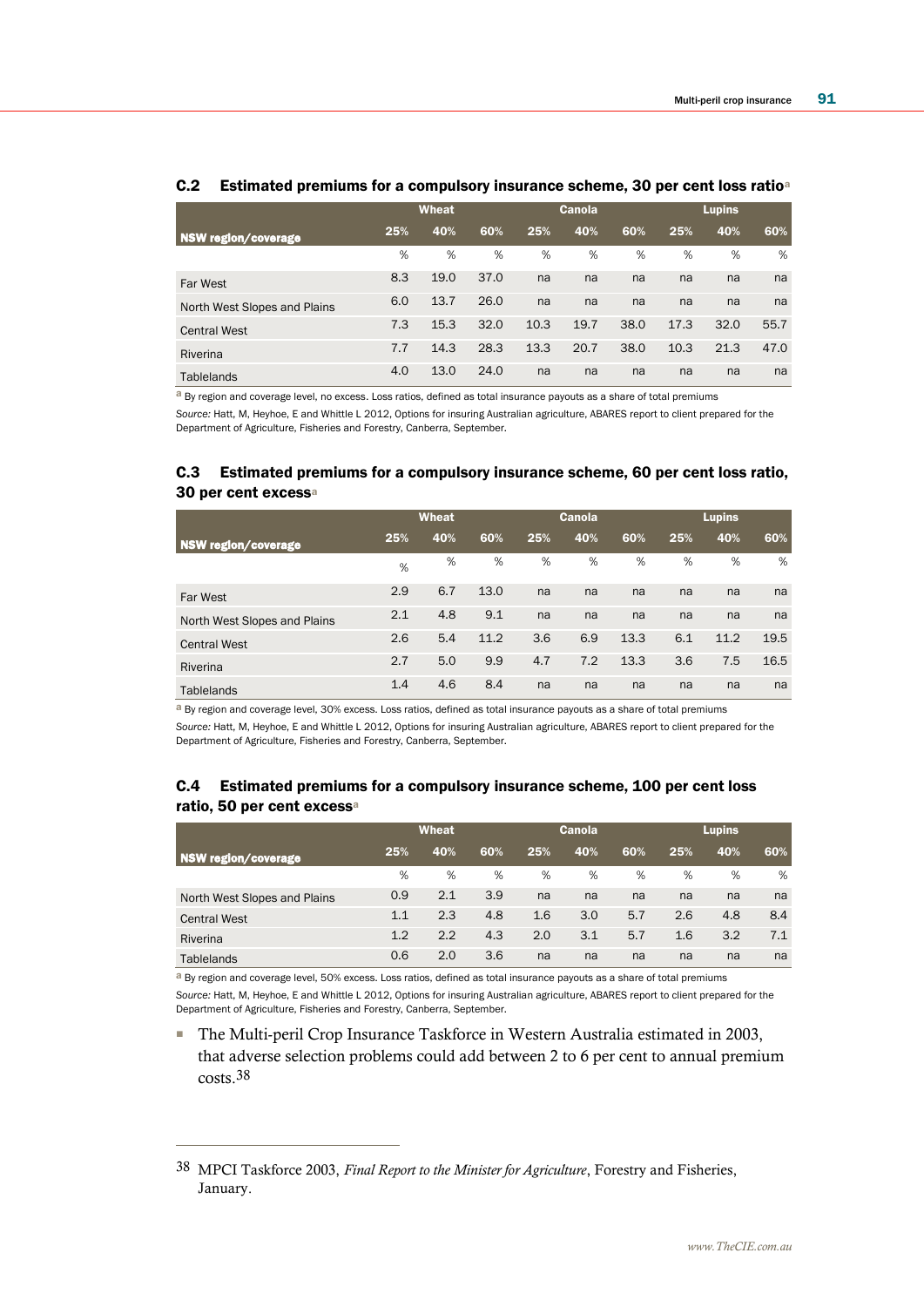■ Therefore the ABARES estimates can be considered to the *minimum* premium levels required by insurers to cover losses over the period 1989 to 2011.

This analysis demonstrates a number of key points the estimated premiums decrease in line with:

- the level of coverage
- the assumed loss ratio of insurers (an indicator of gross margins), that is, the lower the loss ratio the more profitable will be writing the policy
- the impact of the excess level in reducing premium costs.

To compare these estimates with the proposed analysis in table C.5, these premiums must be put on the same per hectare basis as shown in table C.5 using wheat as an example. Compared to these estimates, the proposed costs per hectare used in this analysis, look low.

■ For example, the \$22 per hectare cost for MPCI premium for 40 per cent coverage is lower than for the 'fair premiums' calculated by ABARE under the 60 per cent loss ratio and 30 per cent excess scenario.

|                                                                                                                | <b>Coverage level</b> |                  |                  |  |  |
|----------------------------------------------------------------------------------------------------------------|-----------------------|------------------|------------------|--|--|
| NSW region/coverage                                                                                            | 25%                   | 40%              | 60%              |  |  |
|                                                                                                                | $\frac{1}{2}$ ha      | $\frac{1}{2}$ ha | $\frac{1}{2}$ ha |  |  |
| Compulsory insurance scheme, 30 per cent loss ratio, no excess <sup>a</sup>                                    |                       |                  |                  |  |  |
| Far West                                                                                                       | 48                    | 109              | 213              |  |  |
| North West Slopes and Plains                                                                                   | 35                    | 79               | 150              |  |  |
| <b>Central West</b>                                                                                            | 42                    | 88               | 184              |  |  |
| Riverina                                                                                                       | 44                    | 82               | 163              |  |  |
| Tablelands                                                                                                     | 23                    | 75               | 138              |  |  |
| Estimated premiums for a compulsory insurance scheme, 60 per cent loss ratio, 30 per cent excess <sup>a</sup>  |                       |                  |                  |  |  |
| Far West                                                                                                       | 17                    | 39               | 75               |  |  |
| North West Slopes and Plains                                                                                   | 12                    | 28               | 52               |  |  |
| <b>Central West</b>                                                                                            | 15                    | 31               | 64               |  |  |
| Riverina                                                                                                       | 16                    | 29               | 57               |  |  |
| <b>Tablelands</b>                                                                                              | 8                     | 26               | 48               |  |  |
| Estimated premiums for a compulsory insurance scheme, 100 per cent loss ratio, 50 per cent excess <sup>a</sup> |                       |                  |                  |  |  |
| Far West                                                                                                       | na                    | na               | na               |  |  |
| North West Slopes and Plains                                                                                   | 5                     | 12               | 22               |  |  |
| <b>Central West</b>                                                                                            | 6                     | 13               | 28               |  |  |
| Riverina                                                                                                       | $\overline{7}$        | 13               | 25               |  |  |
| <b>Tablelands</b>                                                                                              | 3                     | 12               | 21               |  |  |

#### C.5 Estimated premiums for wheat compulsory insurance scheme

a By region and coverage level, 50% excess. Loss ratios, defined as total insurance payouts as a share of total premiums *Source:* Hatt, M, Heyhoe, E and Whittle L 2012, Options for insuring Australian agriculture, ABARES report to client prepared for the Department of Agriculture, Fisheries and Forestry, Canberra, September.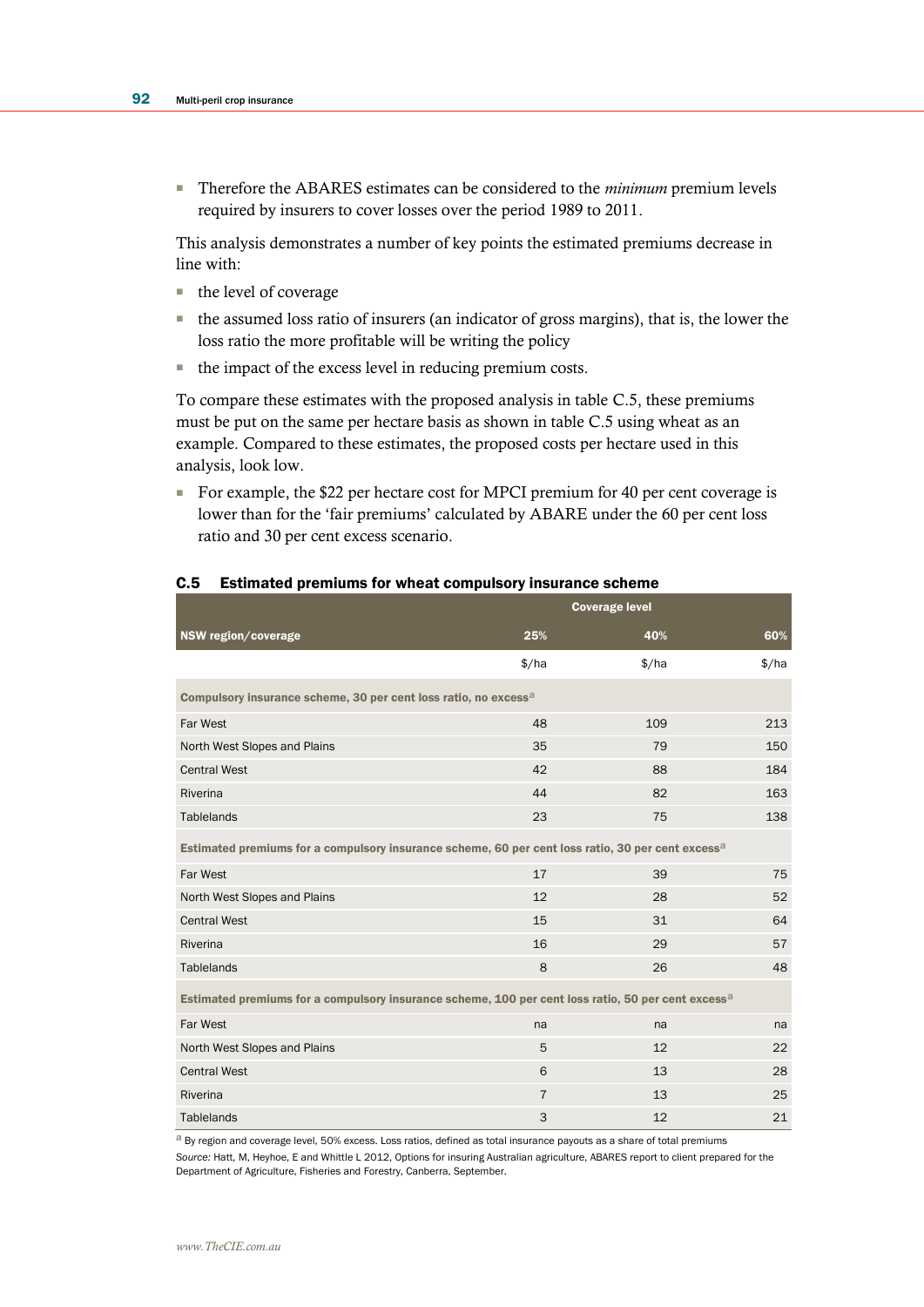# *D Elasticity of demand for agricultural insurance*

A 2014 study in the United States considered the impact that subsidies had on the value of premium purchases over the period 1997 to 2002. This period of time was chosen because of the range of policy changes and subsidy changes that were applied in the market, allowing for a reasonable data set to be developed.39

Overall, the study found that demand for MPCI was slightly inelastic in relation to subsidies, that is, a slightly less than proportional impact on total premiums was observed from a change in subsidies. It was further concluded that subsidies did not appear to attract a greater area of coverage (more production or land) , rather a deeper level of coverage (a higher proportion of value covered from already insured farms).

Across all study regions, a 1 per cent increase in MPCI subsidies resulted in the following increases in total premium purchases for crop insurance:

- 0.86 per cent for corn
- 0.74 per cent for soybeans
- 0.64 per cent for wheat

 $\overline{a}$ 

The area of crops covered by insurance did not have a statistically significant change, with average estimates of approximately 0.2 per cent.

However, the finding regarding insured area is not universal, with Goodwin (1993) finding a statistically significant inverse relationship between the proportion of planted area insured and premiums per area insured. The findings indicated that a 1 per cent increase in the premium per area resulted in a 0.32 per cent reduction in the proportion of area insured. This would imply a positive relationship (although not of the same scale) for an increase in premium subsidies – a reduction in price faced by farmers — and the proportion of farming land insured.40

A range of hypotheses on the elasticity of demand for MPCI were investigated and reported on in Goodwin (1993), as follows.

■ There were empirical findings to support the theory that more adversely-selected participants have a lower price elasticity of demand for insurance.41 That is, unobservable high risk farmers will remain in the market longer than unobservable low risk farmers.

<sup>39</sup> O'Donoghue E 2014, *The effects of premium subsidies on demand for crop insurance.* Economic Research Service, United States Department of Agriculture.

<sup>40</sup> Goodwin B 1993, *An empirical analysis of the demand for multiple peril crop insurance.* American Journal of Agricultural Economics, 75(2), p431

<sup>41</sup> Goodwin, B 1993, *An empirical analysis of the demand for multiple peril crop insurance.* American Journal of Agricultural Economics, 75(2), p431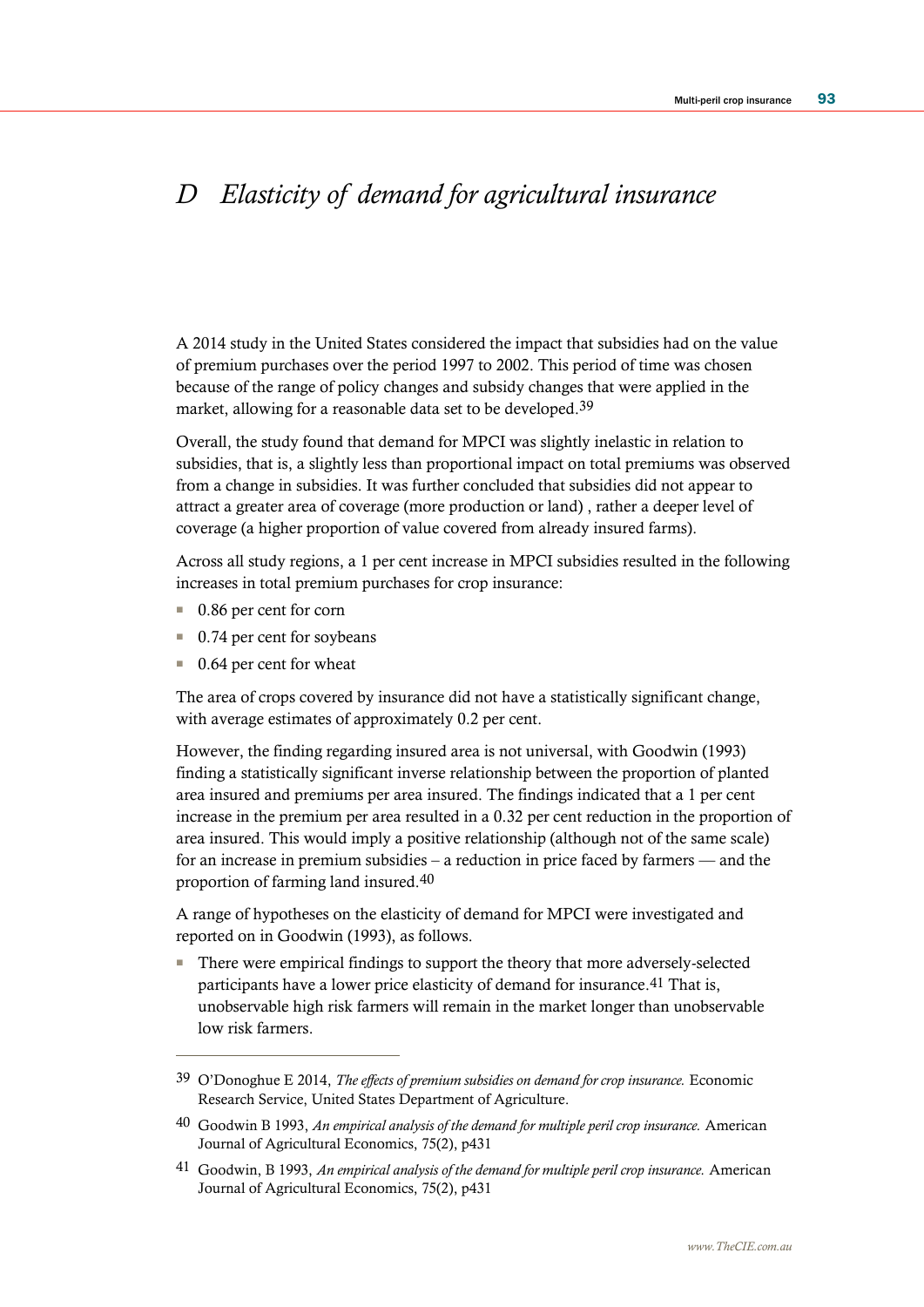- The implication of this finding is that insurance companies will be facing a relatively highly price responsive market when focussing on sound risk farms to insure (through upfront audit processes)
- The elasticity of planted acres was found to be lower than the elasticity of liability per planted acre, indicating that once insured, farmers are more likely to adjust their level of coverage in response to a change in premium than adjust the area of land covered by insurance
	- This finding aligns to a certain extent with the findings of O'Donoghue (2014) who found insured areas had an inelastic response to changes in premium subsidies
- Low yields in previous years were found to have a positive and significant effect on insurance purchases, which reduces over time. This indicates that events in recent history have a greater influence on a farmer's decision to insure, than longer term events
- Corporate farmers were also more likely to be covered by insurance, as were larger farm operations

These findings were supported by Shaik et al (2005) who also found:

- farmers with higher average yields were less likely to purchase insurance with an estimated elasticity of -0.48
- there is a strong and negative correlation between prices and the decision to participate in insurance — with an estimated elasticity of -0.4.

They did find that risk aversion of farmers was not a statistically significant determinant of insurance uptake, leading the author to posit whether crop insurance is so heavily subsidised in the United States that the influence of risk preferences are overshadowed by the subsidy price effects.42

<sup>42</sup> Shaik S, Colble L and Knight T 2005, *Revenue crop insurance demand*. Presented at AAEA Annual Meetings, Providence, Rhode Island, July 24-27.